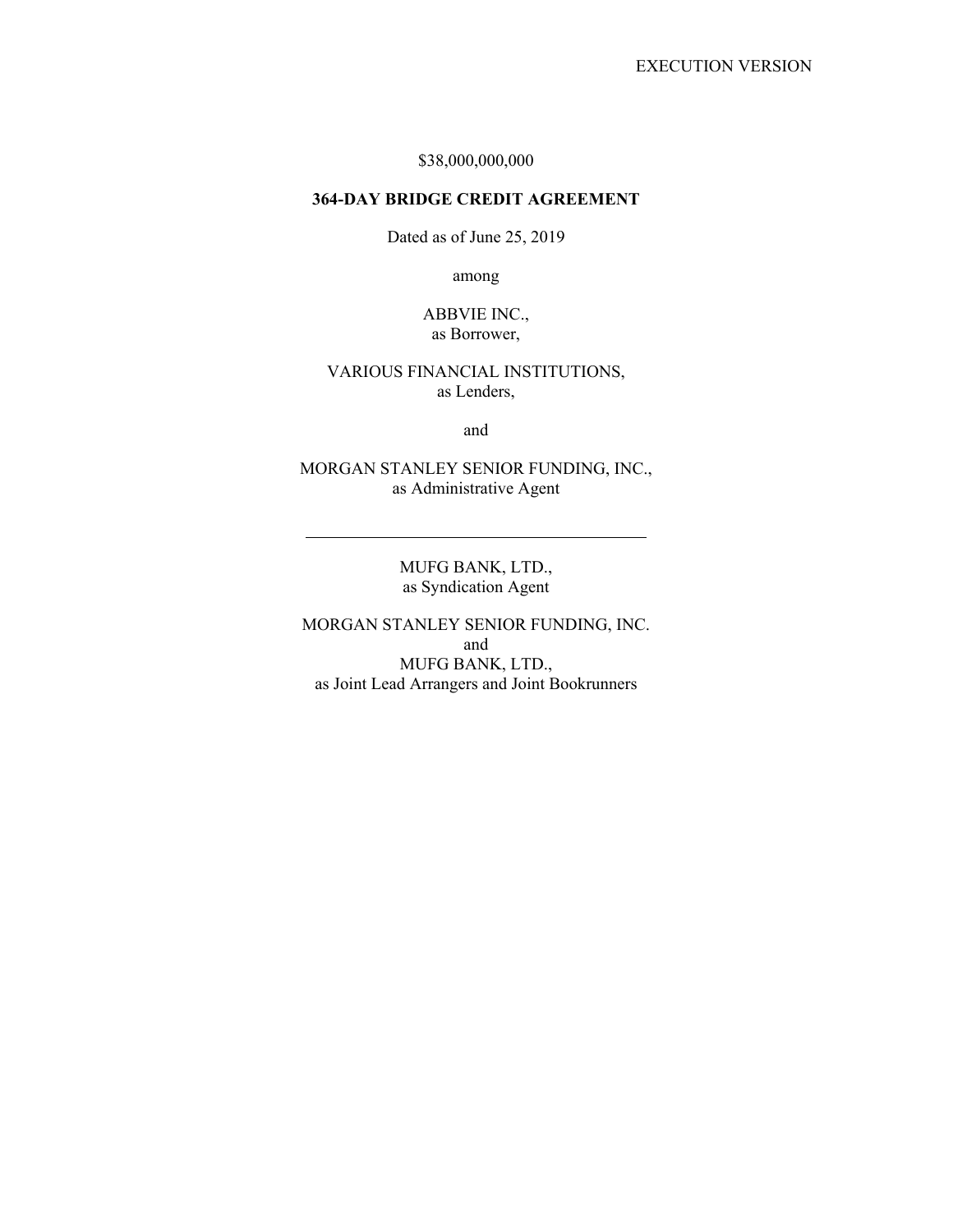# **TABLE OF CONTENTS**

### PAGE

## ARTICLE 1

### DEFINITIONS AND ACCOUNTING TERMS

# ARTICLE 2

## AMOUNTS AND TERMS OF THE ADVANCES

| Section 2.01. |                                                        |  |
|---------------|--------------------------------------------------------|--|
| Section 2.02. |                                                        |  |
| Section 2.03. | $[Reserved]\hspace{1cm}\hspace{1cm}\hspace{1cm} 28$    |  |
| Section 2.04. |                                                        |  |
| Section 2.05. | Termination or Reduction of the Commitments; Mandatory |  |
|               |                                                        |  |
| Section 2.06. |                                                        |  |
| Section 2.07. |                                                        |  |
| Section 2.08. |                                                        |  |
| Section 2.09. |                                                        |  |
| Section 2.10. |                                                        |  |
| Section 2.11. |                                                        |  |
| Section 2.12. |                                                        |  |
| Section 2.13. |                                                        |  |
| Section 2.14. |                                                        |  |
| Section 2.15. |                                                        |  |
| Section 2.16. |                                                        |  |
| Section 2.17. |                                                        |  |
| Section 2.18. |                                                        |  |
| Section 2.19. |                                                        |  |

# ARTICLE 3

# CONDITIONS TO EFFECTIVENESS AND LENDING; CERTAIN FUNDS PERIOD

| Section 3.01. |                                                                 |  |
|---------------|-----------------------------------------------------------------|--|
| Section 3.02. | Conditions Precedent to Pre-Closing Funding Date and/or Closing |  |
|               |                                                                 |  |
| Section 3.03. |                                                                 |  |

# ARTICLE 4

## REPRESENTATIONS AND WARRANTIES

| Section 4.01. |  |  |  |
|---------------|--|--|--|
|---------------|--|--|--|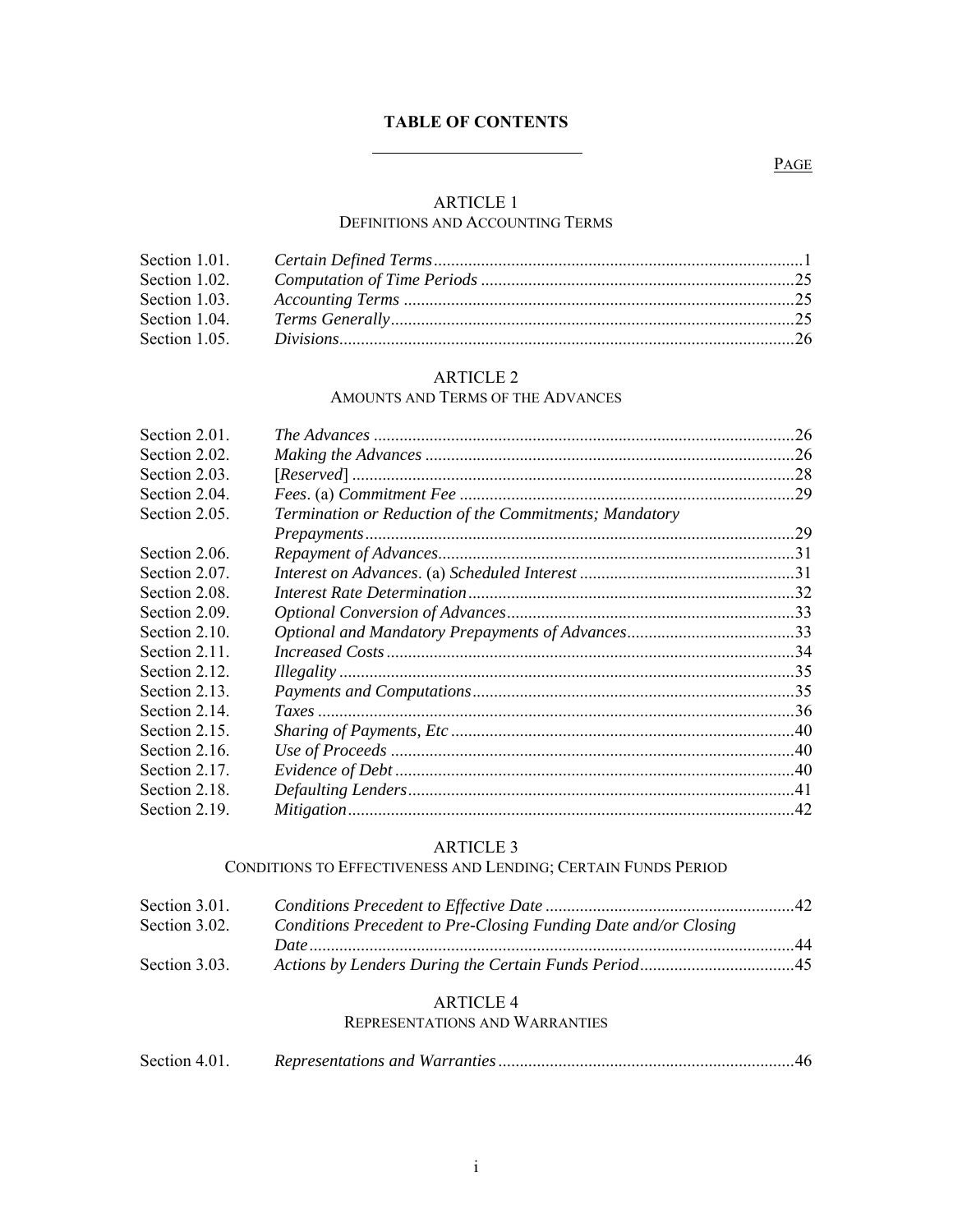## ARTICLE 5 **COVENANTS**

# ARTICLE 6

# EVENTS OF DEFAULT

| Section 6.01. |  |  |  |
|---------------|--|--|--|
|---------------|--|--|--|

# ARTICLE 7

# THE AGENTS

| Section 7.01. |  |
|---------------|--|
| Section 7.02. |  |
| Section 7.03. |  |
| Section 7.04. |  |
| Section 7.05. |  |
| Section 7.06. |  |
| Section 7.07. |  |
| Section 7.08. |  |
| Section 7.09. |  |
| Section 7.10. |  |
|               |  |

# ARTICLE 8

# [RESERVED]

# ARTICLE 9

# MISCELLANEOUS

| Acknowledgment and Consent to Bail In of EEA Financial Institutions 78 |  |
|------------------------------------------------------------------------|--|
|                                                                        |  |
|                                                                        |  |
|                                                                        |  |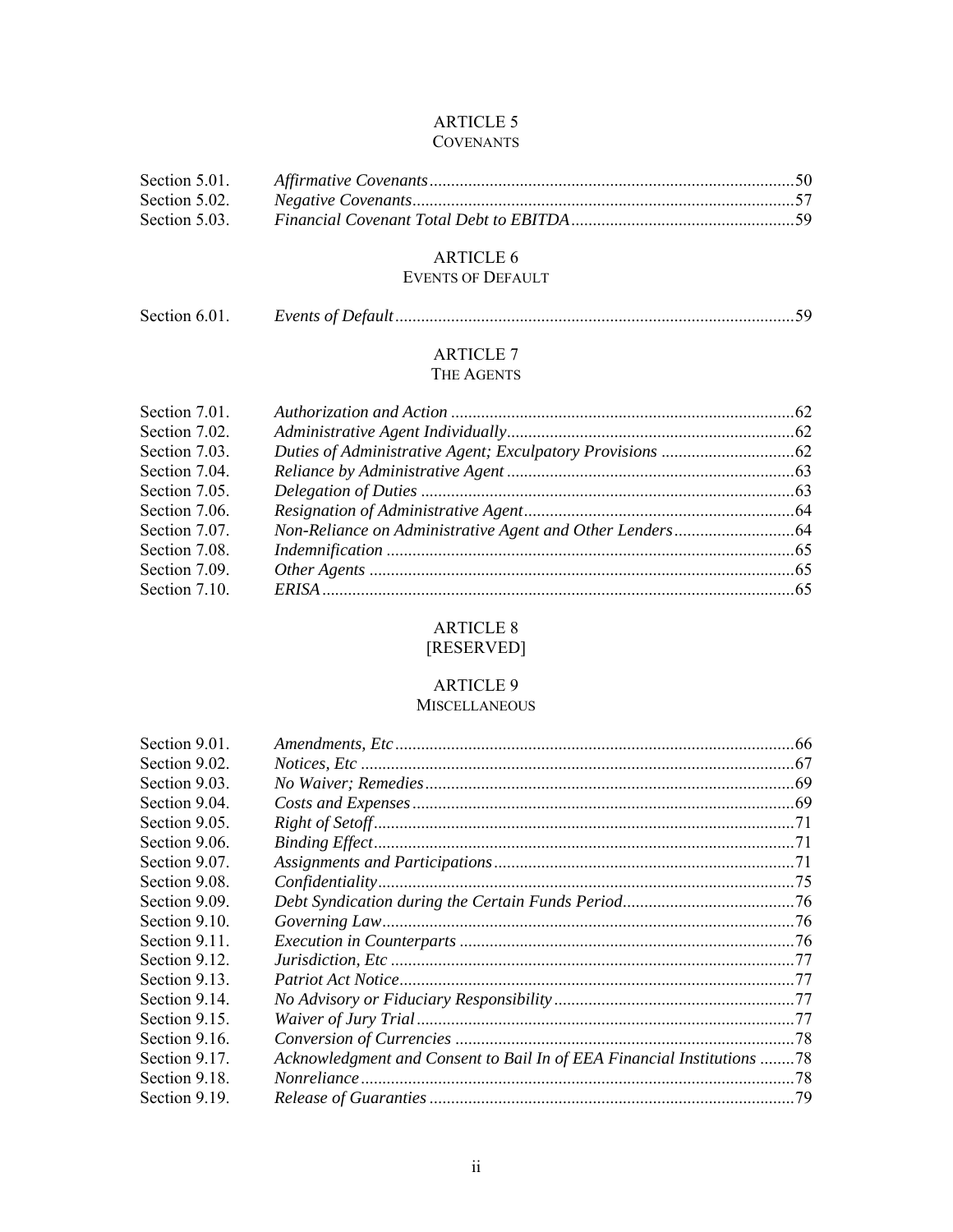| <b>SCHEDULES</b>   |                          |                                                              |
|--------------------|--------------------------|--------------------------------------------------------------|
| Schedule I         |                          | Commitments                                                  |
| Schedule II        | $\qquad \qquad -$        | Administrative Agent's Office; Certain Addresses for Notices |
| Schedule $4.01(f)$ | $\overline{\phantom{m}}$ | Legal Proceedings                                            |
| Schedule 5.01(h)   | $\qquad \qquad -$        | <b>Affiliate Transactions</b>                                |
| <b>EXHIBITS</b>    |                          |                                                              |
| Exhibit A          |                          | Form of Notice of Borrowing                                  |
| Exhibit B          |                          | Form of Assignment and Assumption                            |
|                    |                          |                                                              |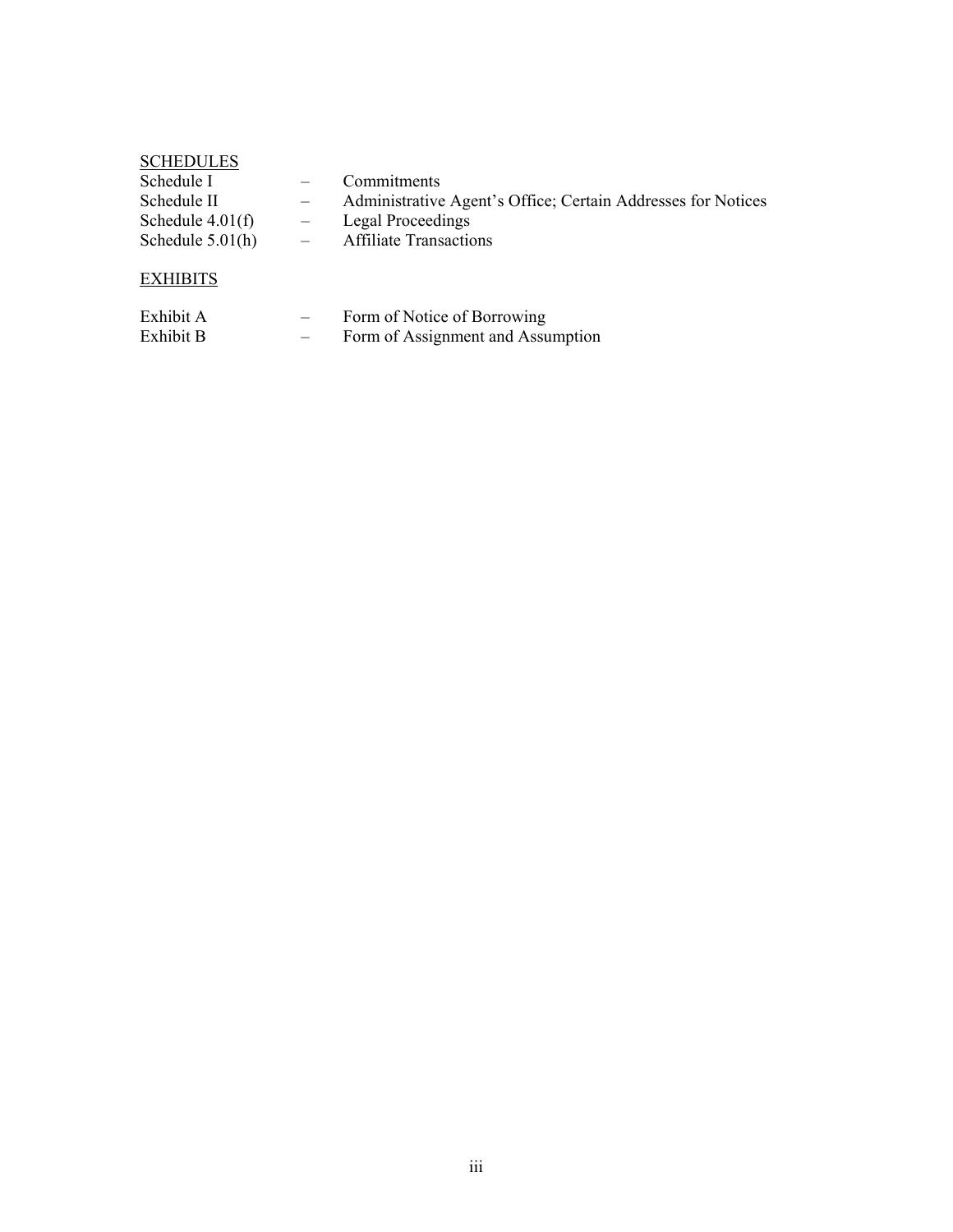### **364-DAY BRIDGE CREDIT AGREEMENT**

This 364-Day Bridge Credit Agreement (this "**Agreement**") dated as of June 25, 2019 (Local Time) is among AbbVie Inc., a Delaware corporation (the "**Borrower**"), the Lenders (as defined below) that are parties hereto and Morgan Stanley Senior Funding, Inc., as administrative agent (in such capacity, or any successor thereto appointed pursuant to Article VII, the "**Administrative Agent**") for the Lenders.

## **RECITALS**

WHEREAS, the Borrower intends to directly or indirectly acquire pursuant to a Scheme or a Takeover Offer, as applicable, all of the outstanding shares of Allergan which are subject to the Scheme or Takeover Offer (and, in the case of a Takeover Offer, together with the Squeeze Out Procedures) (as the case may be) for cash consideration and newly issued shares of the Borrower (the "**Allergan Acquisition**").

WHEREAS, in connection with the Allergan Acquisition, the Borrower intends to finance the payment of the cash component of the Scheme Consideration, the repayment of the Refinanced Existing Allergan Indebtedness and the payment of fees, premiums, costs and expenses (including the fees, costs and expenses payable hereunder) related to the Transactions from the following sources: (i)  $(x)$  the issuance by the Borrower or its Subsidiaries of unsecured debt securities in a public or private offering (the "**New Senior Notes**") and the proceeds from borrowings by the Borrower under a senior unsecured term loan facility subject to conditions precedent to funding that are no less favorable to the Borrower than the conditions set forth herein to the funding of the Bridge Facility (the "**New Term Loan Facility**" and, together with the New Senior Notes, the "**New Permanent Financing**") or (y) to the extent the New Permanent Financing is not consummated at or prior to the time the Allergan Acquisition is consummated, the proceeds of up to \$38,000,000,000 from the borrowings under the Bridge Facility and (ii) cash on hand at the Borrower and the Consolidated Group.

WHEREAS, in connection with the Allergan Acquisition, the Borrower intends to consummate one or more debt exchanges to exchange certain Existing Allergan Indebtedness for additional unsecured debt securities issued by the Borrower or its Subsidiaries.

The transactions set forth in the preceding three paragraphs above, together with all related transactions consummated in connection therewith, are collectively referred to as the "**Transactions**".

WHEREAS, the Lenders have agreed to provide the Bridge Facility subject to the terms and conditions set forth herein.

IN CONSIDERATION THEREOF the parties hereto agree as follows:

### ARTICLE 1

## DEFINITIONS AND ACCOUNTING TERMS

Section 1.01. *Certain Defined Terms.* 

As used in this Agreement, including the Recitals above, the following terms shall have the following meanings (such meanings to be equally applicable to both the singular and plural forms of the terms defined):

"**Acquisition**" means any transaction or series of related transactions for the purpose of or resulting, directly or indirectly, in (a) the acquisition by the Borrower or any of its Subsidiaries of all or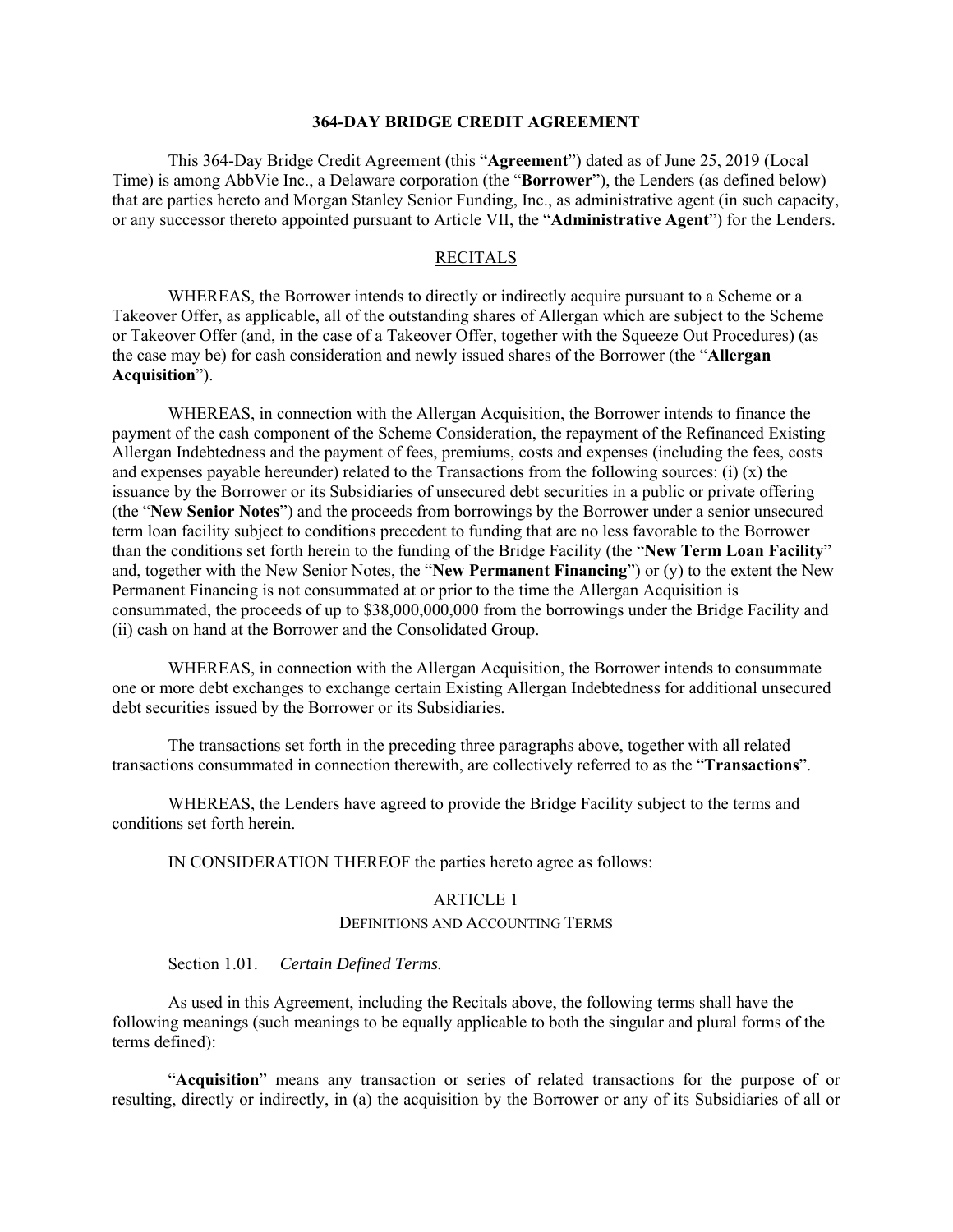substantially all of the assets of a Person, or of any business or division of a Person, (b) the acquisition by the Borrower or any of its Subsidiaries of in excess of 50% of the capital stock, partnership interests, membership interests or equity of any Person (other than a Person that is a Subsidiary), or otherwise causing any Person to become a Subsidiary of the Borrower or (c) a merger or consolidation or any other combination by the Borrower or any of its Subsidiaries with another Person (other than a Person that is a Subsidiary) provided that the Borrower (or a Person that succeeds to the Borrower pursuant to Section 5.02(b) in connection with such transaction or series of related transactions) or a Subsidiary of the Borrower (or a Person that becomes a Subsidiary of the Borrower as a result of such transaction) is the surviving entity; provided that any Person that is a Subsidiary at the time of execution of the definitive agreement related to any such transaction or series of related transactions (or, in the case of a tender offer or similar transaction, at the time of filing of the definitive offer document) shall constitute a Subsidiary for purposes of this definition even if in connection with such transaction or series of related transactions, such Person becomes a direct or indirect holding company of the Borrower.

"**Acquisition Debt**" means any Borrowed Debt of the Borrower or any of its Subsidiaries that has been issued or incurred for the purpose of financing, in whole or in part, a Material Acquisition and any related transactions or series of related transactions (including for the purpose of refinancing or replacing all or a portion of any pre-existing Borrowed Debt of the Borrower, any of its Subsidiaries or the Person(s) or assets to be acquired).

"**Administrative Agent**" has the meaning set forth in the preamble hereto.

"**Administrative Agent's Office**" means the Administrative Agent's address and, as appropriate, account as set forth on Schedule II, or such other address or account as the Administrative Agent may from time to time notify to the Borrower and the Lenders.

"**Administrative Questionnaire**" means an administrative questionnaire in the form supplied by the Administrative Agent.

"**Advance**" means an advance made by a Lender pursuant to its Commitment to the Borrower as part of a Borrowing.

"**Affiliate**" means, with respect to any Person, any other Person that, directly or indirectly, controls, is controlled by or is under common control with such Person. For purposes of this definition, the term "control" (including the terms "controlling", "controlled by" and "under common control with") of a Person means the possession, direct or indirect, of the power to direct or cause the direction of the management and policies of such Person, whether through the ownership of Voting Stock, by contract or otherwise.

"**Agent Parties**" has the meaning set forth in Section 9.02(d).

"**Agents**" means, collectively, the Administrative Agent, each Lead Arranger and the Syndication Agent.

"**Agreed Form of Scheme Press Announcement**" means the Scheme Press Announcement in substantially final form and in a form agreed by the Borrower and the Administrative Agent prior to the Effective Date.

"**Agreement**" has the meaning set forth in the preamble hereto.

"**Agreement Currency**" has the meaning set forth in Section 9.16.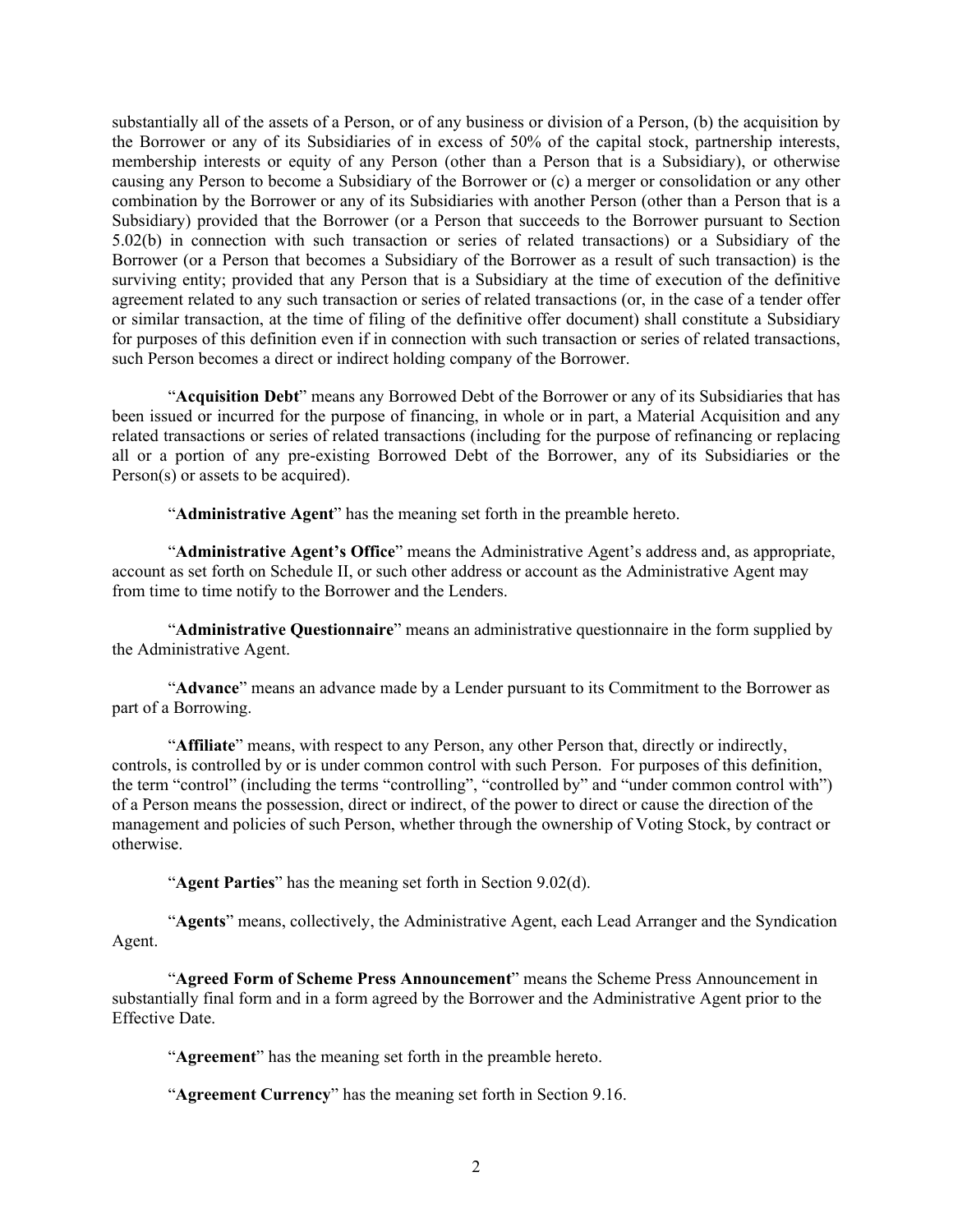"**Agreement Value**" means, with respect to any Hedge Agreement at any date of determination, after taking into account the effect of any legally enforceable netting agreement relating to such Hedge Agreements, (a) for any date on or after the date such Hedge Agreements have been closed out and termination value(s) determined in accordance therewith, such termination value(s), and (b) for any date prior to the date referenced in clause (a), the amount(s) determined as the mark-to-market value(s) for such hedge Agreements, as determined based upon one or more mid-market or other readily available quotations provided by any recognized dealer in such Hedge Agreements.

"**Allergan**" means Allergan plc, an Irish public limited company with registered number 527629 having its registered office at Clonshaugh Business & Technology Park, Coolock, Dublin 17 E400, Ireland.

"**Allergan Acquisition**" has the meaning set forth in the recitals hereto.

"**Allergan Acquisition Related Conditions**" has the meaning set forth in Section 2.02.

"**Allergan Group**" means Allergan and its Subsidiaries.

"**Allergan Shareholders**" means the holders of the Allergan Shares.

"**Allergan Shares**" means all of the issued share capital of Allergan.

"**Anti-Corruption Laws**" has the meaning set forth in Section 4.01(s).

"**Applicable Creditor**" has the meaning set forth in Section 9.16.

"**Applicable Lending Office**" means, with respect to any Lender, the office of such Lender specified as its "Applicable Lending Office" or similar concept in its Administrative Questionnaire or in the Assignment and Assumption pursuant to which it became a Lender, or such other office, branch, Subsidiary or affiliate of such Lender as such Lender may from time to time specify to the Borrower and the Administrative Agent.

"**Applicable Margin**" means, as of any date, a percentage per annum determined by reference to the Public Debt Rating in effect on such date as set forth below:

|                                                    | Applicable Margin                                     |                                           |                                                                         |                                           |                                                                                 |                                           |                                                  |                                           |
|----------------------------------------------------|-------------------------------------------------------|-------------------------------------------|-------------------------------------------------------------------------|-------------------------------------------|---------------------------------------------------------------------------------|-------------------------------------------|--------------------------------------------------|-------------------------------------------|
| <b>Public Debt Rating</b><br>(S&P/Moody's)         | Closing Date through<br>89 days after Closing<br>Date |                                           | 90 days after Closing<br>Date through 179<br>days after Closing<br>Date |                                           | 180 days after<br>Closing Date through<br>269 days after<br><b>Closing Date</b> |                                           | 270 days after<br>Closing Date and<br>thereafter |                                           |
|                                                    | <b>Base</b><br>Rate<br>Advance<br>S                   | Euro-<br>currency<br>Rate<br>Advance<br>S | Base<br>Rate<br>Advance<br>s                                            | Euro-<br>currency<br>Rate<br>Advance<br>s | Base<br>Rate<br>Advance<br>S                                                    | Euro-<br>currency<br>Rate<br>Advance<br>S | Base<br>Rate<br>Advance<br>s                     | Euro-<br>currency<br>Rate<br>Advance<br>s |
| Level 1: $A^{+}/A1$ or<br>above                    | $0.000\%$                                             | 0.750%                                    | $0.000\%$                                                               | 1.000%                                    | 0.250%                                                                          | 1.250%                                    | 0.500%                                           | 1.500%                                    |
| Level 2: Less than<br>Level 1 but at least<br>A/A2 | $0.000\%$                                             | 0.875%                                    | 0.125%                                                                  | 1.125%                                    | 0.375%                                                                          | 1.375%                                    | 0.625%                                           | 1.625%                                    |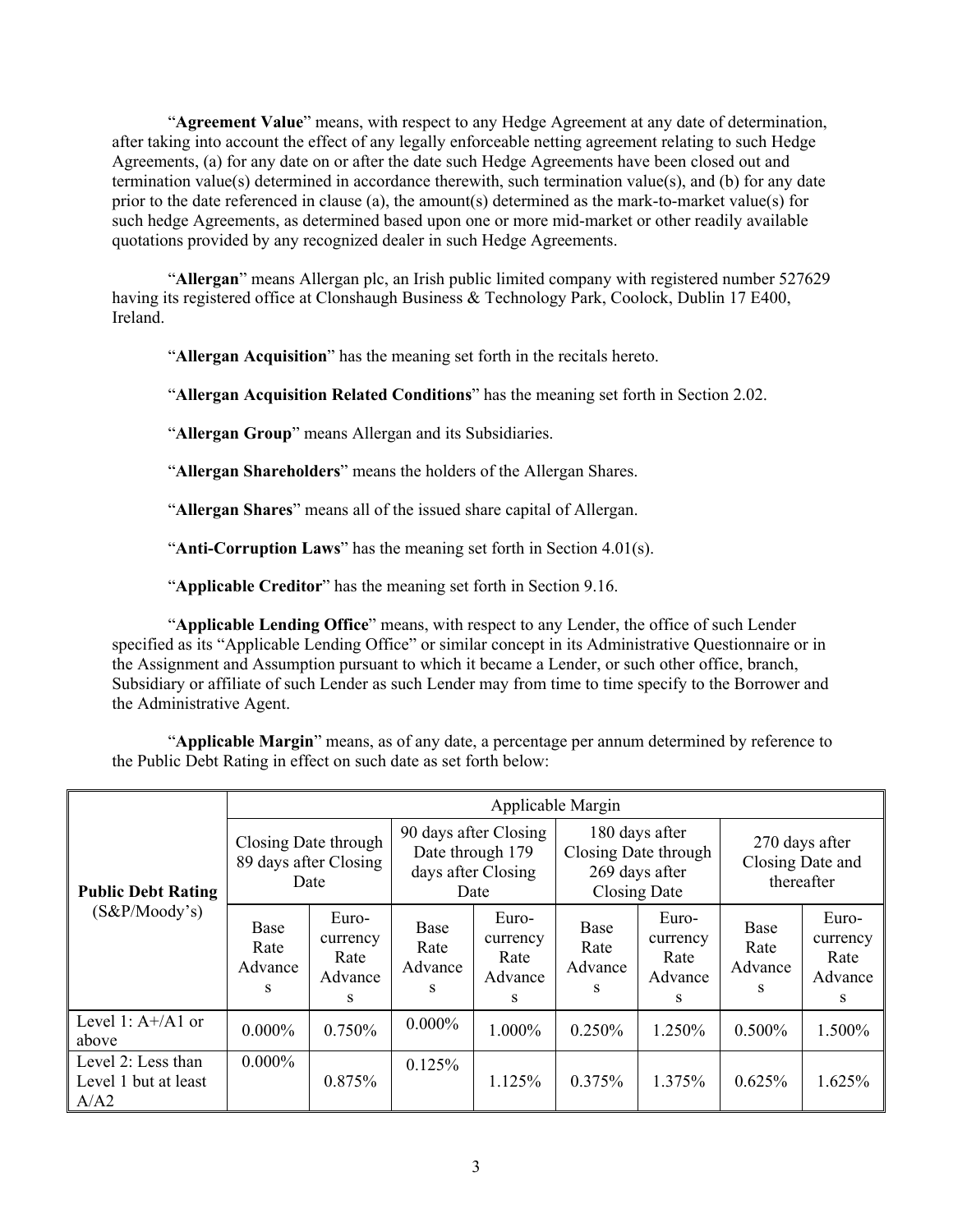| Level 3: Less than<br>Level 2 but at least<br>$A-A3$    | $0.000\%$ | 1.000% | 0.250%    | 1.250% | 0.500% | 1.500%    | 0.750% | 1.750%  |
|---------------------------------------------------------|-----------|--------|-----------|--------|--------|-----------|--------|---------|
| Level 4: Less than<br>Level 3 but at least<br>BBB+/Baa1 | 0.125%    | 1.125% | 0.375%    | 1.375% | 0.625% | $1.625\%$ | 0.875% | 1.875%  |
| Level 5: Less than<br>Level 4 but at least<br>BBB/Baa2  | 0.250%    | 1.250% | $0.500\%$ | 1.500% | 0.750% | 1.750%    | 1.000% | 2.000\% |
| Level 6: Less than<br>Level 5                           | 0.500%    | 1.500% | 0.750%    | 1.750% | 1.000% | 2.000\%   | 1.250% | 2.250%  |

"**Applicable Percentage**" means, in the case of the commitment fee paid pursuant to Section 2.04(a), as of any date, a percentage per annum determined by reference to the Public Debt Rating in effect on such date as set forth below:

| <b>Public Debt Rating</b><br>(S&P/Moody's)                   | <b>Applicable</b><br>Percentage |
|--------------------------------------------------------------|---------------------------------|
| Level 1: $A^{+}/A1$ or above                                 | 0.05%                           |
| Level 2: Less than Level 1 but at least<br>A/A2              | $0.07\%$                        |
| Level 3: Less than Level 2 but at least A-<br>$\overline{A}$ | 0.09%                           |
| Level 4: Less than Level 3 but at least<br>$BBB+/Baa1$       | 0.10%                           |
| Level 5: Less than Level 4 but at least<br>BBB/Baa2          | 0.125%                          |
| Level 6: Less than Level 5                                   | $0.175\%$                       |

"**Approved Electronic Platform**" has the meaning set forth in Section 9.02(c).

"**Asset Sale**" means the sale or other disposition of assets by the Borrower or any other member of the Consolidated Group outside the ordinary course of business (as determined in good faith by the Borrower), including issuances of Equity Interests by the Borrower's Subsidiaries (excluding (A) asset sales or other dispositions (including issuances of Equity Interests by the Borrower's Subsidiaries) between or among members of the Consolidated Group, (B) the sale or other disposition of cash and cash equivalents or debt investments and instruments, (C) the sale, exchange or other disposition of accounts receivable in connection with compromise, settlement or collection thereof consistent with past practices, and (D) asset sales and other dispositions (including issuance of Equity Interests by the Borrower's Subsidiaries), the Net Cash Proceeds of which do not exceed \$250,000,000 in any single transaction or related series of transactions or \$500,000,000 in the aggregate (and only any amount in excess of such threshold amounts shall constitute Net Cash Proceeds)).

"**Assignment and Assumption**" means an assignment and acceptance entered into by a Lender and an Eligible Assignee, and accepted by the Administrative Agent, in substantially the form of Exhibit B hereto.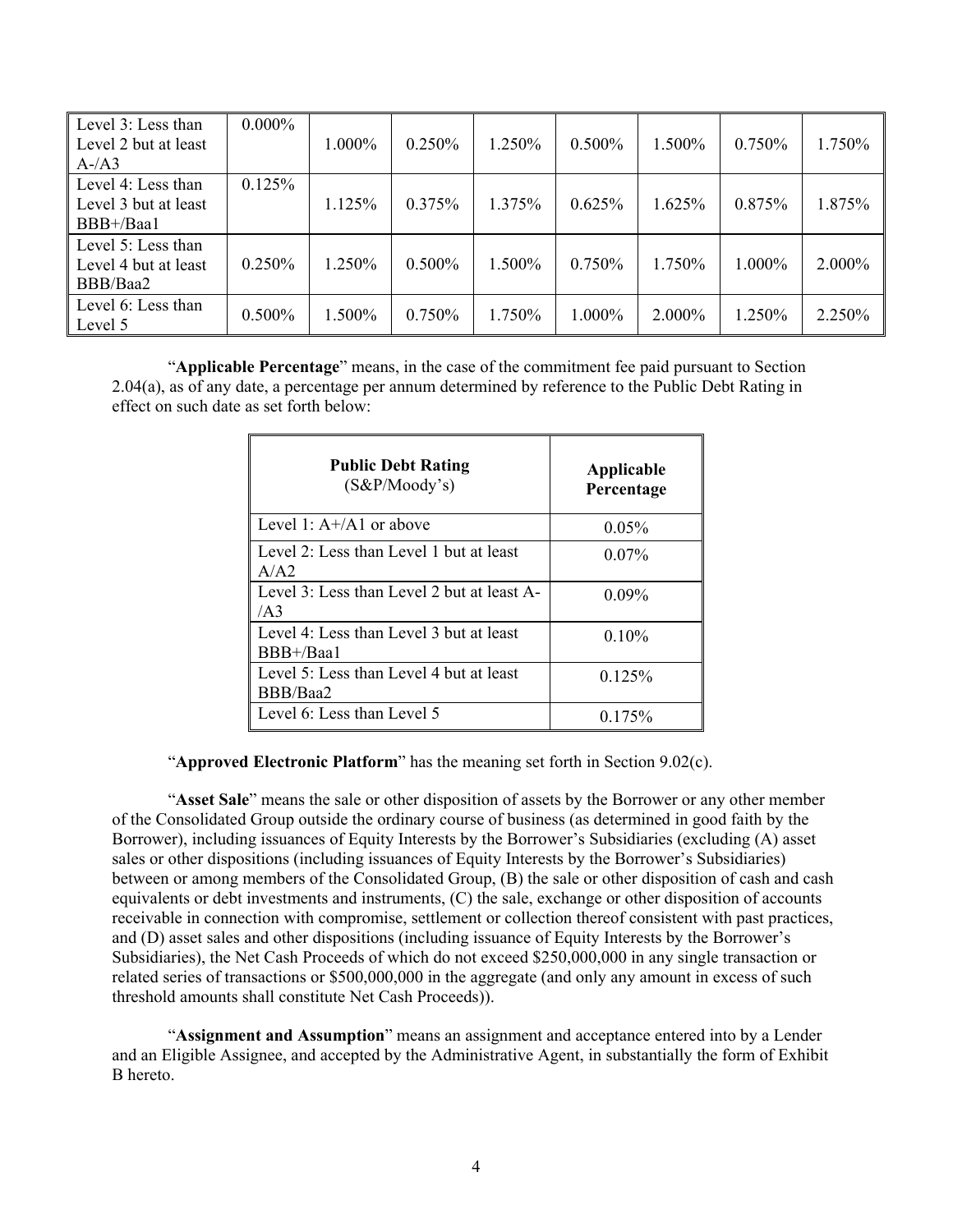"**Bail-In Action**" means the exercise of any Write-Down and Conversion Powers by the applicable EEA Resolution Authority in respect of any liability of an EEA Financial Institution.

"**Bail-In Legislation**" means, with respect to any EEA Member Country implementing Article 55 of Directive 2014/59/EU of the European Parliament and of the Council of the European Union, the implementing law for such EEA Member Country from time to time which is described in the EU Bail-In Legislation Schedule.

"**Base Rate**" means, for any day, a rate *per annum* equal to the greatest of (a) the Prime Rate in effect on such day, (b) the NYFRB Rate in effect on such day plus  $\frac{1}{2}$  of 1% and (c) the Eurocurrency Rate for a one month Interest Period on such day (or if such day is not a Business Day, the immediately preceding Business Day) plus 1%, provided that for the purpose of this definition, the Eurocurrency Rate for any day shall be based on the Screen Rate (or if the Screen Rate is not available for such one month Interest Period, the Interpolated Rate) at approximately 11:00 a.m. London time on such day. Any change in the Base Rate due to a change in the Prime Rate, the NYFRB Rate or the Eurocurrency Rate shall be effective from and including the effective date of such change in the Prime Rate, the NYFRB Rate or the Eurocurrency Rate, respectively. If the Base Rate is being used as an alternate rate of interest pursuant to Section 2.08 hereof, then the Base Rate shall be the greater of clauses (a) and (b) above and shall be determined without reference to clause (c) above. For the avoidance of doubt, if the Base Rate as so determined would be less than zero, such rate shall be deemed to be zero for purposes of this Agreement.

"**Base Rate Advance**" means an Advance denominated in Dollars that bears interest as provided in Section  $2.07(a)(i)$ .

"**Benefit Plan**" means any of (a) an "employee benefit plan" (as defined in ERISA) that is subject to Title I of ERISA, (b) a "plan" as defined in Section 4975 of the Internal Revenue Code or (c) any Persons whose assets include (for purposes of ERISA Section 3(42) or otherwise for purposes of Title I of ERISA or Section 4975 of the Internal Revenue Code) the assets of any such "employee benefit plan" or "plan".

"**Borrowed Debt**" means any Debt for money borrowed, including loans, hybrid securities, debt convertible into Equity Interests and any Debt for money borrowed represented by notes, bonds, debentures or other similar evidences of Debt for money borrowed.

"**Borrower**" has the meaning set forth in the preamble hereto.

"**Borrower Materials**" has the meaning set forth in Section 5.01.

"**Borrowing**" means a borrowing consisting of simultaneous Advances of the same Type and, with respect to Eurocurrency Rate Advances, having the same Interest Period, made by each of the Lenders to the Borrower pursuant to Section 2.01.

"**Bridge Facility**" means the Commitments and any Advances made thereunder.

"**Business Day**" means any day other than a Saturday, Sunday or other day on which banks in Ireland or in New York are authorized or required by applicable law to be closed, and if such date relates to any interest rate settings as to a Eurocurrency Rate Advance, any day on which dealings in Dollar deposits are conducted by and between banks in the London interbank eurocurrency market.

"**Cash Consideration**" means the "Cash Consideration" under and as defined in the Transaction Agreement.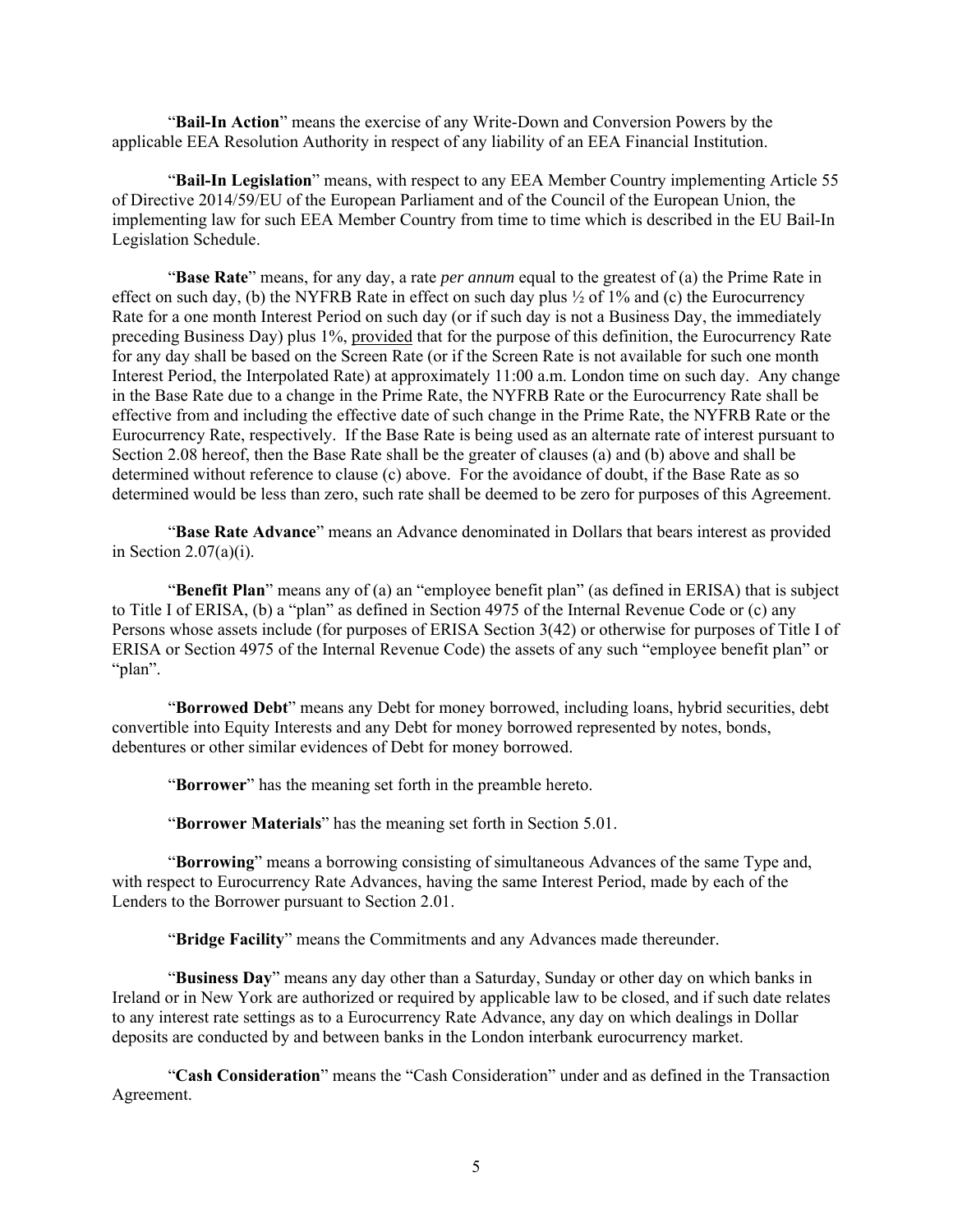"**CERCLIS**" means the Comprehensive Environmental Response, Compensation and Liability Information System maintained by the U.S. Environmental Protection Agency.

"**Certain Funds Default**" means an Event of Default arising from any of the following:

(a) Section 6.01(a) (unless the Event of Default is due solely to an administrative or technical error or is in respect of any amount other than principal or fees);

(b) Section  $6.01(c)$  as it relates to the failure to perform any of the following covenants: Sections 5.01(d)(i) (it being understood that failure to maintain any good standing status or similar status in any jurisdiction shall not constitute a breach of this provision), Section 5.02(a) or Section 5.02(b) (assuming the conditions set forth in clauses (A) and (B) to Section  $5.02(b)(iii)$  have been satisfied);

(c) Section 6.01(e), but excluding, in relation to involuntary proceedings, any Event of Default caused by a frivolous or vexatious (and in either case, lacking in merit) action, proceeding or petition in respect of which no order or decree in respect of such involuntary proceeding shall have been entered; or

(d) Section  $6.01(i)$ .

"**Certain Funds Period**" means the period commencing on the Effective Date and ending at the time immediately after a Mandatory Cancellation Event has occurred.

### "**Certain Funds Purposes**" means:

(i) where the Allergan Acquisition proceeds by way of a Scheme:

 (a) the payment (directly or indirectly) of the cash component of the Scheme Consideration, including by depositing of funds with the exchange agent pursuant to Section 8.1(d) of the Transaction Agreement,

- (b) the repayment of the Refinanced Existing Allergan Indebtedness and
- (c) the payment of fees, premiums, costs and expenses in respect of the Transactions.
- (ii) where the Allergan Acquisition proceeds by way of a Takeover Offer:

 (a) payment (directly or indirectly) of the cash consideration as set forth in the Offer Documents and the Squeeze Out Notice;

- (b) the repayment of the Refinanced Existing Allergan Indebtedness and
- (c) the payment of fees, premiums, costs and expenses in respect of the Transactions.

"**Certain Funds Representations**" means each of the following representations: Sections 4.01(a) (but with respect to good standing, only to the extent a breach would have a Material Adverse Effect), Section 4.01(b)(i), Section 4.01(b)(ii), Section 4.01(b)(iii), Section 4.01(d), Section 4.01(g), Section  $4.01$ (o) (limited to the Borrower), Section  $4.01$ (q) and  $4.01$ (t).

"**Clean-up Date**" has the meaning set forth in Section 6.01.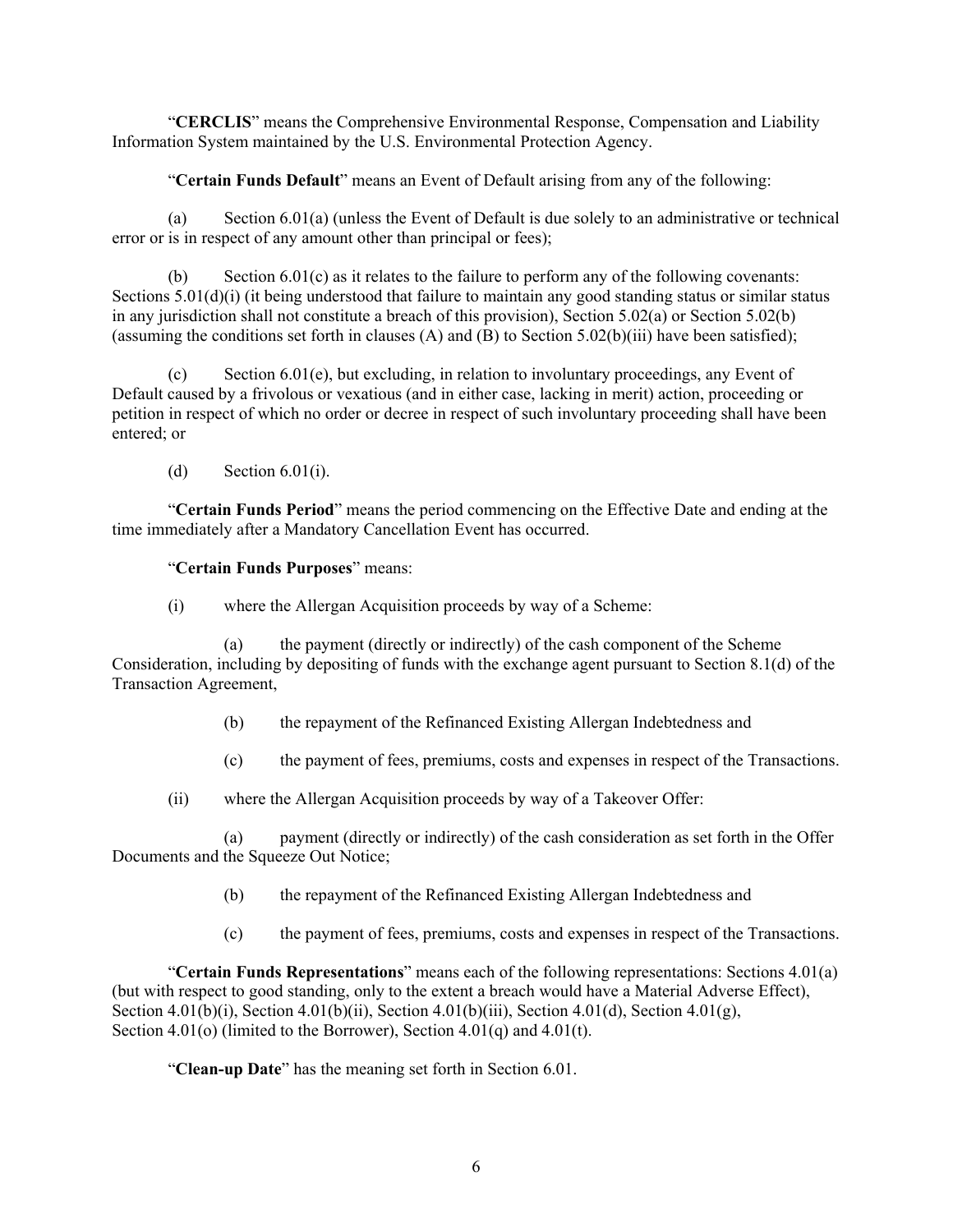"**Closing Date**" means the date on which each of the conditions set forth in Section 3.02 have been satisfied (or waived by the Required Lenders).

"**Commitment**" means as to any Lender, the commitment of such Lender to make an Advance pursuant to Section 2.01, as such commitment may be increased or reduced from time to time pursuant to the terms hereof (including by way of assignment or otherwise). The initial amount of each Lender's Commitment is (a) the amount set forth in the column labeled "Commitment" opposite such Lender's name on Schedule I hereto, or (b) if such Lender has entered into any Assignment and Assumption, the amount set forth for such Lender in the Register maintained by the Administrative Agent pursuant to Section 9.07(d), as such amount may be reduced pursuant to Section 2.05. As of the Effective Date, the aggregate amount of the Commitments is \$38,000,000,000.

"**Consolidated**" refers to the consolidation of accounts in accordance with GAAP.

"**Consolidated EBITDA**" means, for any fiscal period, the Consolidated net income of the Borrower and its Subsidiaries for such period determined in accordance with GAAP plus the following, to the extent deducted in calculating such Consolidated net income: (a) Consolidated Interest Expense, (b) the provision for Federal, state, local and foreign taxes based on income, profits, revenue, business activities, capital (other than capital gain or loss) or similar measures payable by the Borrower and its Subsidiaries in each case, as set forth on the financial statements of the Consolidated Group, (c) depreciation and amortization expense, (d) any extraordinary or unusual charges, expenses or losses, (e) net after-tax losses (including all fees and expenses or charges relating thereto) on sales of assets outside of the ordinary course of business and net after-tax losses from discontinued operations, (f) any net aftertax losses (including all fees and expenses or charges relating thereto) on the retirement of debt, (g) any other nonrecurring or non-cash charges, expenses or losses (including charges, fees and expenses incurred in connection with the Transactions or any issuance of Debt or equity, acquisitions, investments, restructuring activities, asset sales or divestitures permitted hereunder, whether or not successful) (h) minority interest expense, and (i) non-cash stock option expenses, non-cash equity-based compensation and/or non-cash expenses related to stock-based compensation, and minus, to the extent included in calculating such Consolidated net income for such period, the sum of (i) any extraordinary or unusual income or gains, (ii) net after-tax gains (less all fees and expenses or charges relating thereto) on the sales of assets outside of the ordinary course of business and net after-tax gains from discontinued operations (without duplication of any amounts added back in clause (b) of this definition), (iii) any net after-tax gains (less all fees and expenses or charges relating thereto) on the retirement of debt, (iv) any other nonrecurring or non-cash income and (v) minority interest income, all as determined on a Consolidated basis. In addition, in the event that the Borrower or any of its Subsidiaries acquired or disposed of any Person, business unit or line of business or made any investment during the relevant period (including the Allergan Acquisition), in each case involving the payment or receipt of consideration (including noncash, contingent and deferred consideration) by the Borrower or any of its Subsidiaries with a fair market value in excess of \$5,000,000,000 (as determined by the Borrower in good faith upon the consummation of such acquisition, disposition or investment), Consolidated EBITDA will be determined giving pro forma effect to such acquisition, disposition or investment as if such acquisition, disposition or investment and any related incurrence or repayment of Debt had occurred on the first day of the relevant period, taking into account any cost savings projected to be realized as a result of such acquisition, disposition or investment (x) determined by the Borrower in good faith and reasonably acceptable to the Administrative Agent or (y) to the extent permitted to be included under Regulation S-X of the SEC.

"**Consolidated Group**" means the Borrower and its Subsidiaries.

"**Consolidated Interest Expense**" means, for any fiscal period, the total interest expense of the Borrower and its Subsidiaries on a Consolidated basis determined in accordance with GAAP, including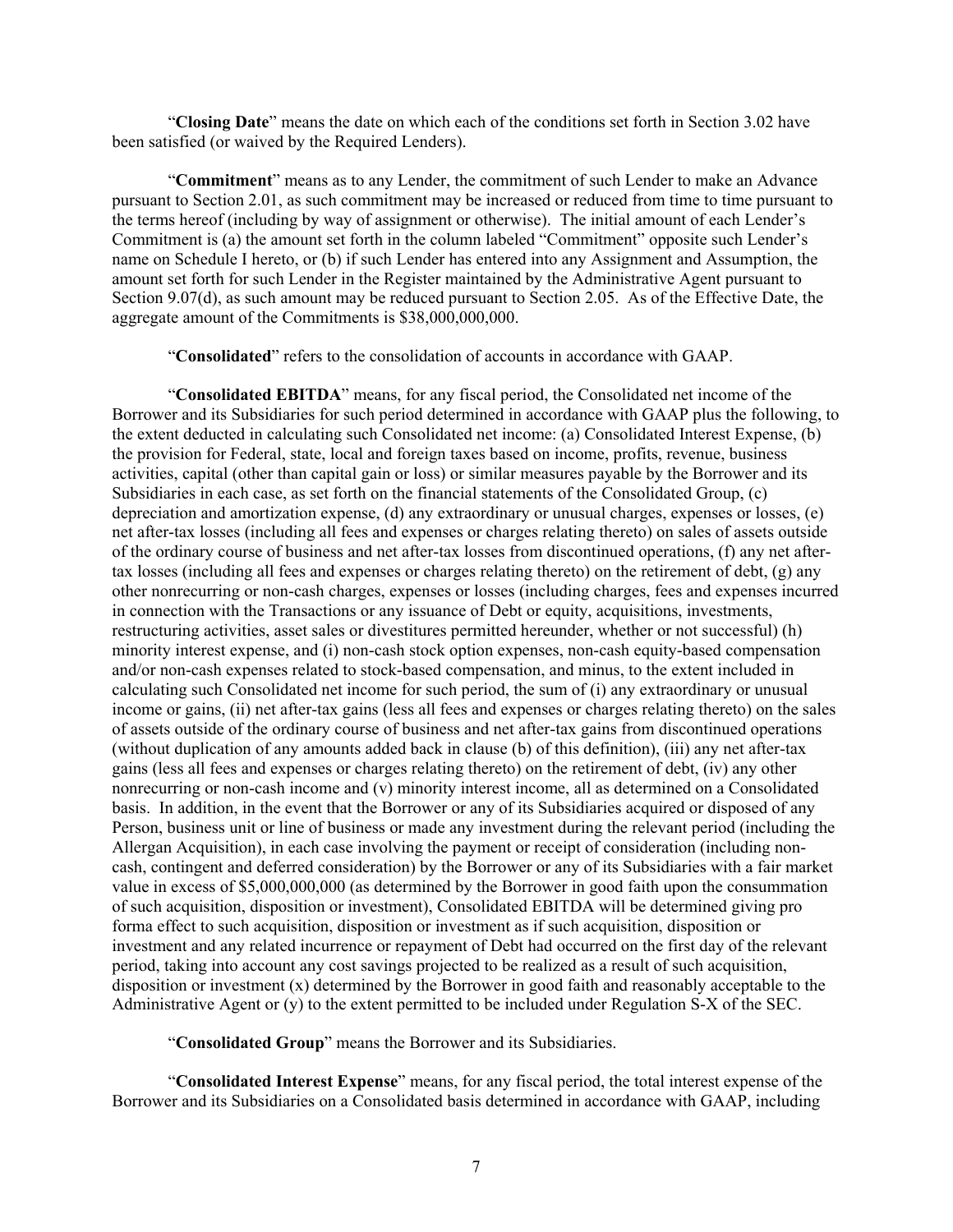the imputed interest component of capitalized lease obligations during such period, and all commissions, discounts and other fees and charges owed with respect to letters of credit, if any, and net costs under Hedge Agreements; provided that if the Borrower or any of its Subsidiaries acquired or disposed of any Person or line of business or made any investment during the relevant period (including for the avoidance of doubt, if applicable, the Transactions and the Allergan Acquisition), Consolidated Interest Expense will be determined giving pro forma effect to any incurrence or repayment of Debt related to such acquisition, disposition or investment as if such incurrence or repayment of Debt had occurred on the first day of the relevant period.

"**Consolidated Leverage Ratio**" has the meaning set forth in Section 5.03(a).

"**Consolidated Net Assets**" means the aggregate amount of assets (less applicable reserves and other properly deductible items) after deducting therefrom all current liabilities, as set forth on the Consolidated balance sheet of the Consolidated Group most recently furnished to the Administrative Agent pursuant to Section  $5.01(i)(ii)$  prior to the time as of which Consolidated Net Assets shall be determined (giving pro forma effect to any acquisition, disposition or investment by the Borrower or any of its Subsidiaries involving the payment or receipt of consideration (including non-cash, contingent and deferred consideration) by the Borrower or any of its Subsidiaries with a fair market value in excess of \$5,000,000,000 (as determined by the Borrower in good faith upon the consummation of such acquisition, disposition or investment), and any related incurrence or repayment of Debt, that has occurred since the end of the most recent fiscal quarter included in such balance sheet as if such acquisition, disposition or investment, and any such incurrence or repayment of Debt, had occurred on the last day of such fiscal quarter).

"**Consolidated Total Debt**" means, as of any date of determination, the aggregate principal amount of Borrowed Debt of the Borrower and its Subsidiaries determined on a Consolidated basis as of such date.

"**Continuing Director**" means, with respect to the directors of the Borrower, (a) any director who was a member of the board of directors of the Borrower on the Effective Date and (b) any director who was nominated for election or elected to such board of directors with the approval of the majority of the Continuing Directors who were members of such board of directors at the time of such nomination or election.

"**Conversion**", "**Convert**", or "**Converted**" each refers to a conversion of Advances of one Type into Advances of the other Type pursuant to Section 2.08 or 2.09.

"**Court Meeting**" means "Court Meeting" under and as defined in the Transaction Agreement.

"**Court Meeting Resolution**" means "Court Meeting Resolution" under and as defined in the Transaction Agreement.

"**Court Order**" means "Court Order" under and as defined in the Transaction Agreement.

"**Debt**" of any Person means, without duplication, (a) all indebtedness of such Person for borrowed money, (b) all obligations of such Person for the deferred purchase price of property or services (other than trade payables incurred in the ordinary course of such Person's business and other than any earn-out obligation until after such obligation becomes due and payable), (c) all obligations of such Person evidenced by notes, bonds, debentures or other similar instruments, (d) all obligations of such Person created or arising under any conditional sale or other title retention agreement with respect to property acquired by such Person (even though the rights and remedies of the seller or lender under such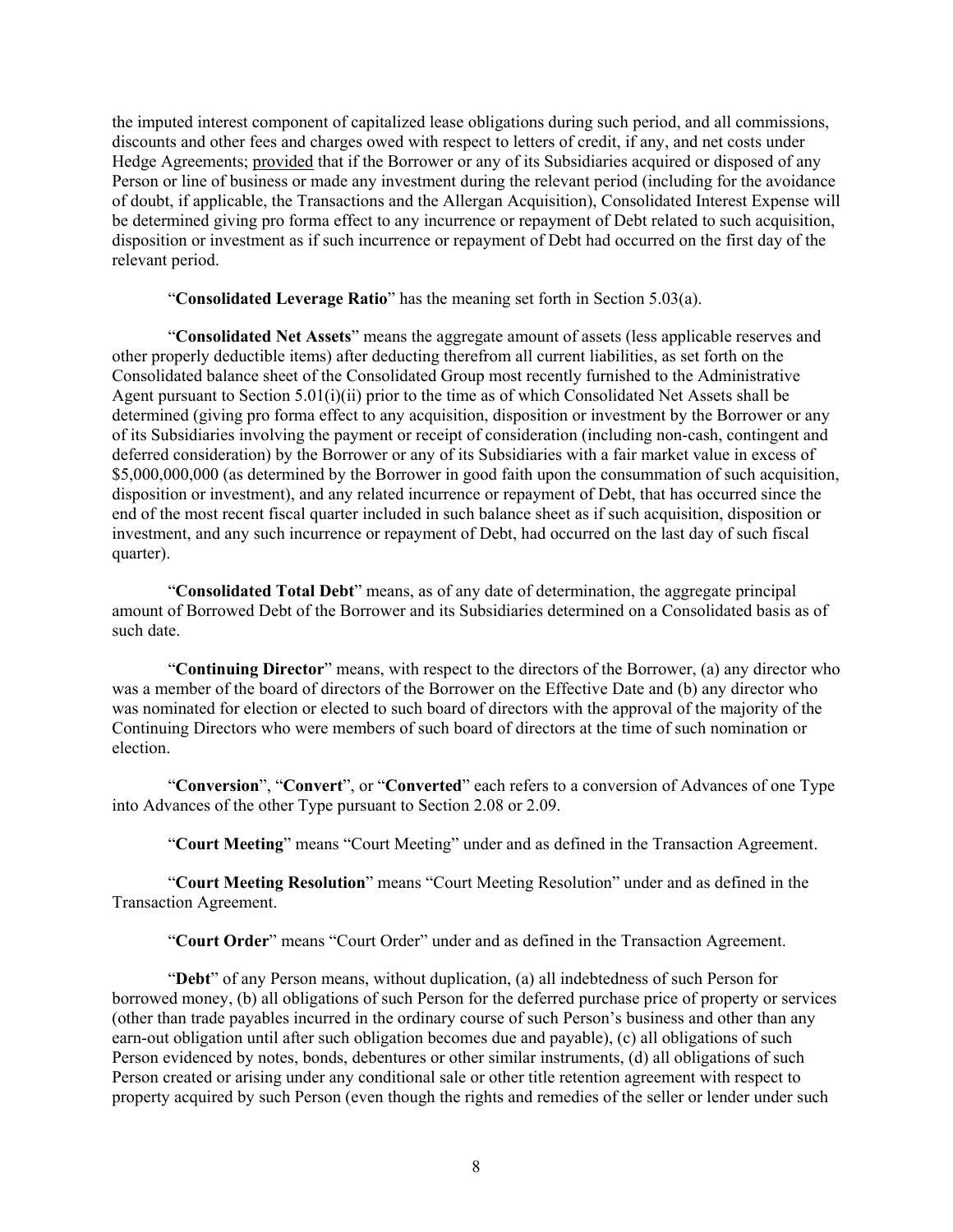agreement in the event of default are limited to repossession or sale of such property), (e) all obligations of such Person as lessee under leases that are or should be, in accordance with GAAP, recorded as capital leases; provided, however, that, all obligations of any Person that were or would be characterized as operating lease obligations in accordance with GAAP on August 31, 2018 (whether or not such operating lease obligations were in effect on such date) shall, if so elected by the Borrower, continue to be accounted for as operating lease obligations (and not a capital lease) for purposes of this Agreement regardless of any change in GAAP following such date that would otherwise require such obligations to be characterized or recharacterized (or a prospective or retroactive basis or otherwise) as capital leases, (f) all obligations, contingent or otherwise, of such Person in respect of acceptances, letters of credit or similar extensions of credit, (g) all obligations of such Person in respect of Hedge Agreements, (h) all Debt of others referred to in clauses (a) through  $(g)$  above or clause (i) below directly guaranteed in any manner by such Person, or the payment of which is otherwise provided for by such Person, and (i) all Debt referred to in clauses (a) through (h) above secured by any Lien on property (including, without limitation, accounts and contract rights) owned by such Person, even though such Person has not assumed or become liable for the payment of such Debt.

"**Debt Issuance**" means the incurrence of Borrowed Debt by the Borrower or any other member of the Consolidated Group (excluding (i) Debt owed to any member of the Consolidated Group, (ii) borrowings under the Existing Credit Agreement and any refinancing thereof in an amount up to \$3,000,000,000, (iii) borrowings under any new revolving facility in an amount up to \$1,000,000,000, (iv) any ordinary course working capital facilities, cash management, letter of credit, factoring, surety bonds, local credit facilities or lines of credit of Foreign Subsidiaries or overdraft facilities, (v) issuances of commercial paper and refinancings thereof, (vi) purchase money indebtedness or equipment financing incurred in the ordinary course of business, (vii) capital leases incurred in the ordinary course of business, (viii) other Debt to the extent the Net Cash Proceeds of which are utilized or to be utilized to refinance any Borrowed Debt of any Consolidated Group (including, after the Closing Date, any Existing Allergan Indebtedness) to the extent the issuance or incurrence of such Debt occurs within 12 months of the maturity of the applicable Borrowed Debt being refinanced and pay any fees or other amounts in respect thereof (including any prepayment or redemption premiums and accrued interest thereon), (ix) Borrowed Debt issued by the Borrower or any of its Subsidiaries for purpose of exchanging of any Existing Allergan Indebtedness and the payment of fees or other amounts in respect thereof and (x) other Debt (other than the New Permanent Financing) in an outstanding principal amount not to exceed \$1,000,000,000 in the aggregate).

"**Debtor Relief Laws**" means the Bankruptcy Code of the United States of America, and all other liquidation, conservatorship, bankruptcy, assignment for the benefit of creditors, moratorium, rearrangement, receivership, insolvency, reorganization, or similar debtor relief laws of the United States or other applicable jurisdictions from time to time in effect.

"**Default**" means any Event of Default or any event that would constitute an Event of Default but for the requirement specified in Article VI that notice be given or time elapse or both; *provided* that, with respect to Section 6.01(d), no Default shall exist hereunder unless and until an Event of Default has occurred thereunder.

"**Default Interest**" has the meaning set forth in Section 2.07(b).

"**Defaulting Lender**" means, subject to Section 2.18(b), any Lender that (a) has failed to (i) fund all or any portion of its Advances on the date such Advances were required to be funded hereunder unless such Lender notifies the Administrative Agent and the Borrower in writing that such failure is the result of such Lender's determination that one or more conditions precedent to funding (each of which conditions precedent, together with any applicable default, shall be specifically identified in such writing)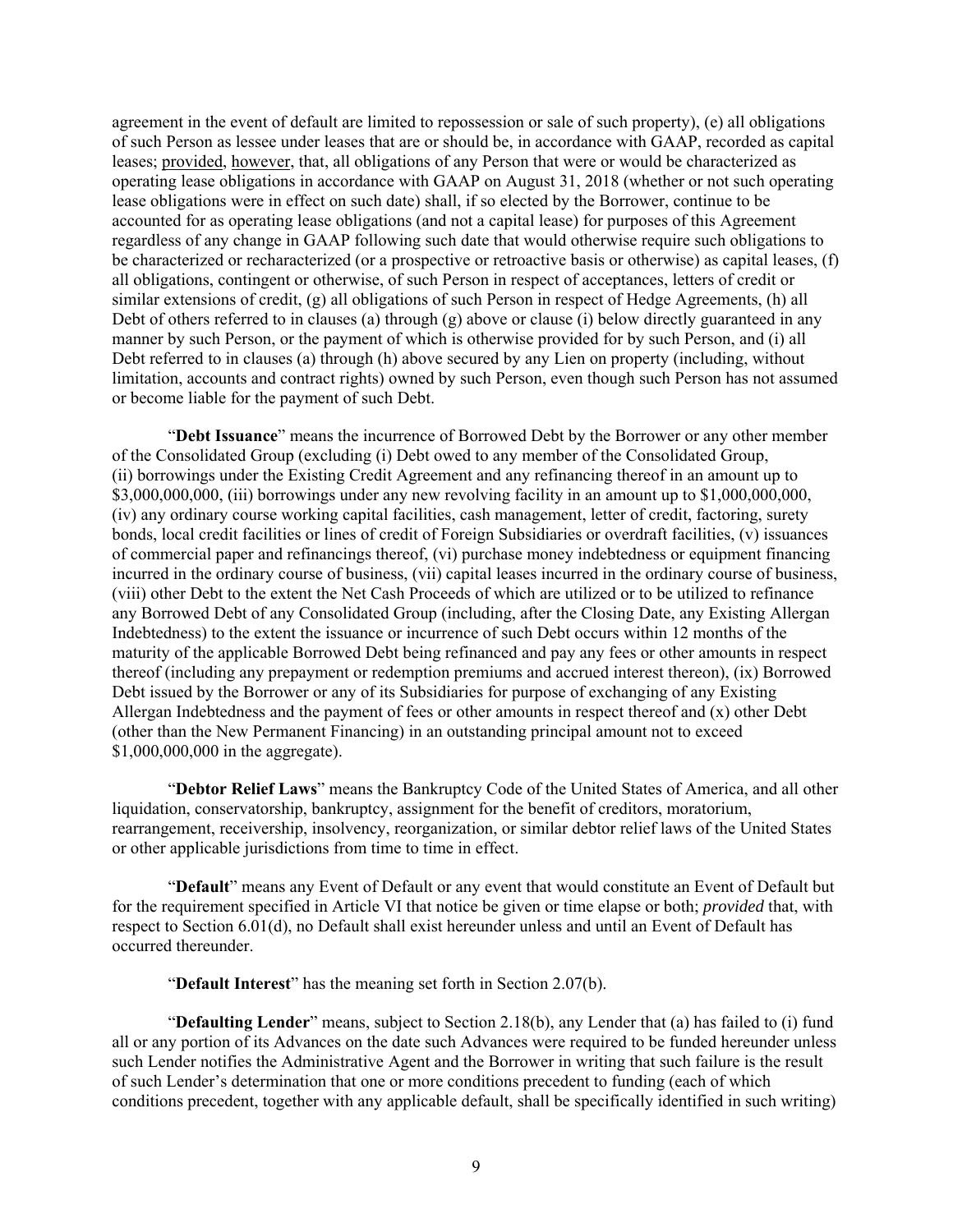has not been satisfied (other than Section 3.02(g)), or (ii) pay to the Administrative Agent or any other Lender any other amount required to be paid by it hereunder within two Business Days of the date when due, (b) has notified the Borrower or the Administrative Agent in writing that it does not intend to comply with its funding obligations hereunder, or has made a public statement to that effect (unless such writing or public statement relates to such Lender's obligation to fund an Advance hereunder and states that such position is based on such Lender's determination that a condition precedent to funding (which condition precedent, together with any applicable default, shall be specifically identified in such writing or public statement) cannot be satisfied), (c) has failed, within three Business Days after written request by the Administrative Agent or the Borrower, to confirm in writing to the Administrative Agent and the Borrower that it will comply with its prospective funding obligations hereunder (provided that such Lender shall cease to be a Defaulting Lender pursuant to this clause (c) upon receipt of such written confirmation by the Administrative Agent and the Borrower, in each case, in their sole discretion), (d) has, or has a direct or indirect parent company that has, (i) become the subject of a proceeding under any Debtor Relief Law, (ii) had appointed for it a receiver, custodian, conservator, trustee, administrator, assignee for the benefit of creditors or similar Person charged with reorganization or liquidation of its business or assets, including the Federal Deposit Insurance Corporation or any other state or federal regulatory authority acting in such a capacity or (iii) become the subject of a Bail-In Action or (e) breaches Section 3.03 in any respect; provided that for the avoidance of doubt, a Lender shall not be a Defaulting Lender solely by virtue of the ownership or acquisition of any Equity Interest in that Lender or any direct or indirect parent company thereof by a governmental authority. Any determination by the Administrative Agent that a Lender is a Defaulting Lender under any one or more of clauses (a) through (e) above shall be conclusive and binding as to such Lender absent manifest error, and such Lender shall be deemed to be a Defaulting Lender (subject to Section 2.18(b)) upon delivery of written notice of such determination to the Borrower and each Lender.

"**Disinterested Director**" means, with respect to any Person and transaction, a member of the board of directors of such Person who does not have any material direct or indirect financial interest in or with respect to such transaction.

"**Dollars**" and the "**\$**" sign each means lawful currency of the United States.

"**Domestic Subsidiary**" means any Subsidiary of the Borrower substantially all the property of which is located, or substantially all of the business of which is carried on, within the United States (excluding its territories and possessions and Puerto Rico), *provided*, *however*, that the term shall not include any Subsidiary of the Borrower which (i) is engaged principally in the financing of operations outside of the United States or in leasing personal property or financing inventory, receivables or other property or (ii) does not own a Principal Domestic Property.

"**Domestic Subsidiary Holding Company**" means any Subsidiary that is organized under the laws of the United States, any state thereof or the District of Columbia substantially all the assets of which consist of Equity Interests (and/or debt) in one or more Subsidiaries that are controlled foreign corporations, as defined under Section 957 of the Internal Revenue Code.

"**EEA Financial Institution**" means (a) any credit institution or investment firm established in any EEA Member Country that is subject to the supervision of an EEA Resolution Authority, (b) any entity established in an EEA Member Country that is a parent of an institution described in clause (a) of this definition, or (c) any financial institution established in an EEA Member Country that is a subsidiary of an institution described in clause (a) or (b) of this definition and is subject to consolidated supervision with its parent.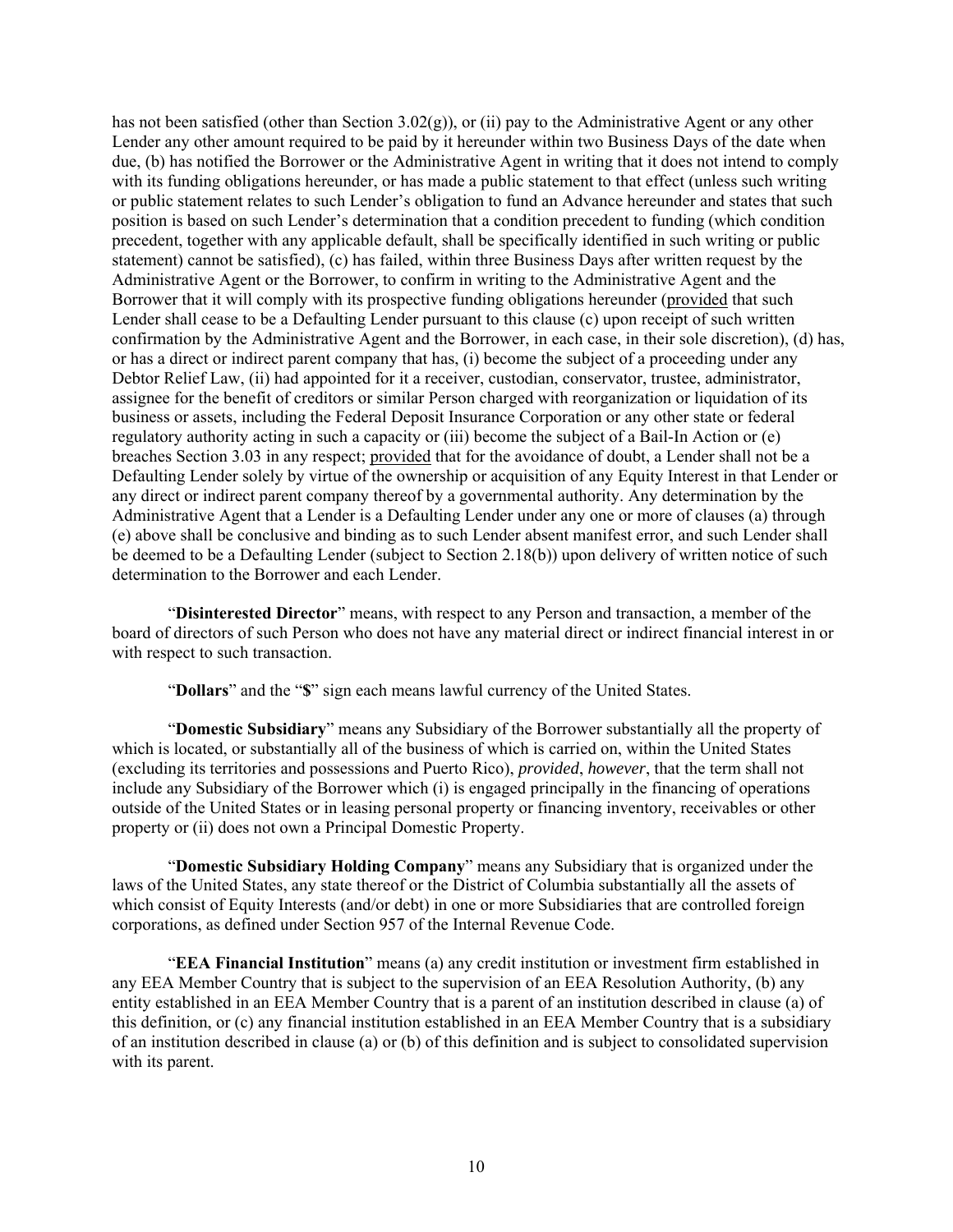"**EEA Member Country**" means any of the member states of the European Union, Iceland, Liechtenstein and Norway.

"**EEA Resolution Authority**" means any public administrative authority or any Person entrusted with public administrative authority of any EEA Member Country (including any delegee) having responsibility for the resolution of any EEA Financial Institution.

"**Effective Date**" means the date on which the conditions set forth in Section 3.01 are satisfied (or waived by the Required Lenders). The Effective Date of this Agreement is June 25, 2019.

"**EGM**" means "EGM" under and as defined in the Transaction Agreement.

"**EGM Resolutions**" means "EGM Resolutions" under and as defined in the Transaction Agreement.

"**Eligible Assignee**" means any Person that becomes an assignee pursuant to Section 9.07(a) (subject to, to the extent applicable, receiving the necessary consents required under clause (A) of the first *proviso* to Section 9.07(a)); *provided* that, during the Certain Funds Period, unless approved by the Borrower and the Administrative Agent, in each case, in their sole discretion, such Person shall also constitute: (a) a Lender; (b) an Affiliate of a Lender; (c) a commercial bank organized under the laws of the United States, or any State thereof, and having total assets in excess of \$10,000,000,000; (d) a commercial bank organized under the laws of any other country that is a member of the Organization for Economic Cooperation and Development or has concluded special lending arrangements with the International Monetary Fund associated with its General Arrangements to Borrow, or a political subdivision of any such country, and having total assets in excess of \$10,000,000,000, so long as such bank is acting through a branch or agency located in the country in which it is organized or another country that is described in this clause (d); and (e) each Person that is a lender under the Existing Credit Agreement on the date hereof; provided, however, that neither any Defaulting Lender (or Person who would be a Defaulting Lender upon becoming a Lender) nor the Borrower nor any Affiliate of the Borrower or any natural person shall qualify as an Eligible Assignee.

"**Embargoed Person**" means (a) any country or territory that is the target of a sanctions program administered by OFAC or (b) any Person that (i) is or is owned or controlled by one or more Persons publicly identified on the most current list of "Specially Designated Nationals and Blocked Persons" published by  $OFAC$ , (ii) is the target of a sanctions program or sanctions list  $(A)$  administered by  $OFAC$ , the European Union or Her Majesty's Treasury, or (B) under the International Emergency Economic Powers Act, the Trading with the Enemy Act, the Iran Sanctions Act, the Comprehensive Iran Sanctions, Accountability and Divestment Act, and the Iran Threat Reduction and Syria Human Rights Act, each as amended, section 1245 of the National Defense Authorization Act for Fiscal Year 2012 or any Executive Order promulgated pursuant to any of the foregoing ((ii) (A) and (B) collectively, "**Sanctions**") or (iii) resides, is organized or chartered, or has a place of business in a country or territory that is the subject of a Sanctions program administered by OFAC that prohibits dealing with the government of such country or territory (unless such Person has an appropriate license to transact business in such country or territory or otherwise is permitted to reside, be organized or chartered or maintain a place of business in such country or territory without violating any Sanctions).

"**Environmental Action**" means any action, suit, demand, demand letter, claim, notice of noncompliance or violation, notice of liability or potential liability, investigation, proceeding, consent order or consent agreement relating in any way to any Environmental Law, Environmental Permit or Hazardous Materials or arising from alleged injury or threat of injury to health, safety or the environment, including, without limitation, (a) by any governmental or regulatory authority for enforcement, cleanup,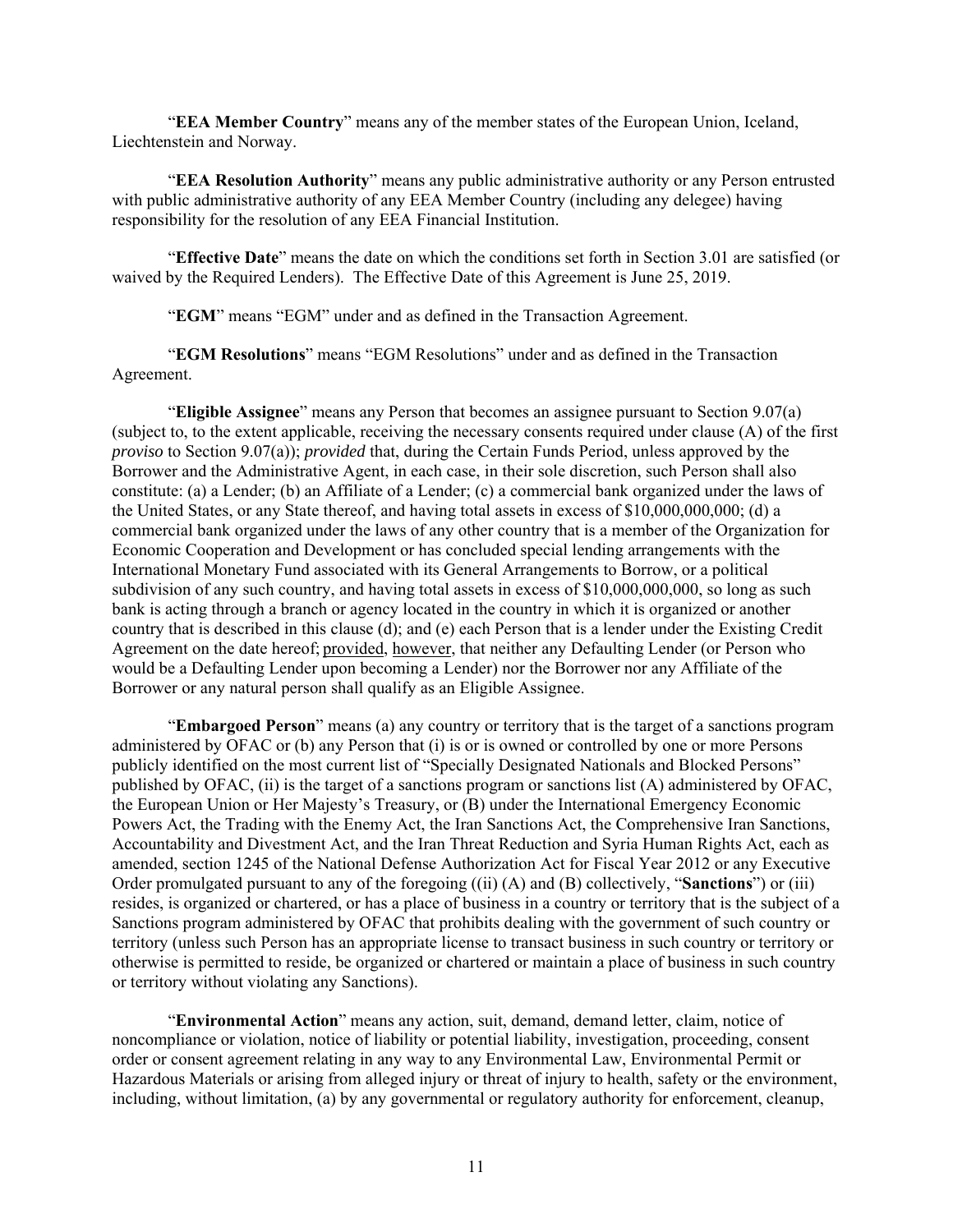removal, response, remedial or other actions or damages and (b) by any governmental or regulatory authority or any third party for damages, contribution, indemnification, cost recovery, compensation or injunctive relief.

"**Environmental Law**" means any federal, state, local or foreign statute, law, ordinance, rule, regulation, code, order, judgment, decree or judicial or agency interpretation, policy or guidance relating to pollution or protection of the environment, health, safety or natural resources, including, without limitation, those relating to the use, handling, transportation, treatment, storage, disposal, release or discharge of Hazardous Materials.

"**Environmental Permit**" means any permit, approval, identification number, license or other authorization required under any Environmental Law.

"**Equity Interests**" means shares of capital stock, partnership interests, membership interests in a limited liability company, beneficial interests in a trust or other equity ownership interests in a Person, and any warrants, options or other rights entitling the holder thereof to purchase or acquire any such equity interest.

"**Equity Issuance**" means the issuance of any Equity Interests by the Borrower (excluding (A) issuances pursuant to employee stock plans or other benefit or employee incentive arrangements, any non-employee director compensation plan or pursuant to the exercise or vesting of any employee or director stock options, restricted stock, warrants or other equity awards or pursuant to dividend reinvestment programs, (B) issuances to another member of the Consolidated Group, (C) issuances as consideration for the Allergan Acquisition (including as a result of any increase in Cash Consideration after the Effective Date) or any other acquisition and (D) other issuance generating Net Cash Proceeds not to exceed \$1,000,000,000 in the aggregate).

"**ERISA**" means the Employee Retirement Income Security Act of 1974, as amended from time to time, and the regulations promulgated and rulings issued thereunder.

"**ERISA Affiliate**" means any trade or business (whether or not incorporated) that is a member of the Borrower's controlled group, or under common control with the Borrower, within the meaning of Section 414 of the Internal Revenue Code.

### "**ERISA Event**" means:

(a) (i) the occurrence of a reportable event, within the meaning of Section 4043 of ERISA, with respect to any Plan unless the 30-day notice requirement with respect to such event has been waived by the PBGC, or (ii) the requirements of subsection (1) of Section 4043(b) of ERISA are being met with a contributing sponsor, as defined in Section 4001(a)(13) of ERISA, of a Plan, and an event described in paragraph  $(9)$ ,  $(10)$ ,  $(11)$ ,  $(12)$  or  $(13)$  of Section 4043(c) of ERISA is reasonably expected to occur with respect to such Plan within the following 30 days;

(b) the application for a minimum funding waiver with respect to a Plan;

(c) the provision by the administrator of any Plan of a notice of intent to terminate such Plan pursuant to Section 4041(a)(2) of ERISA (including any such notice with respect to a plan amendment referred to in Section 4041(e) of ERISA);

(d) the cessation of operations at a facility of the Borrower or any ERISA Affiliate in the circumstances described in Section 4062(e) of ERISA;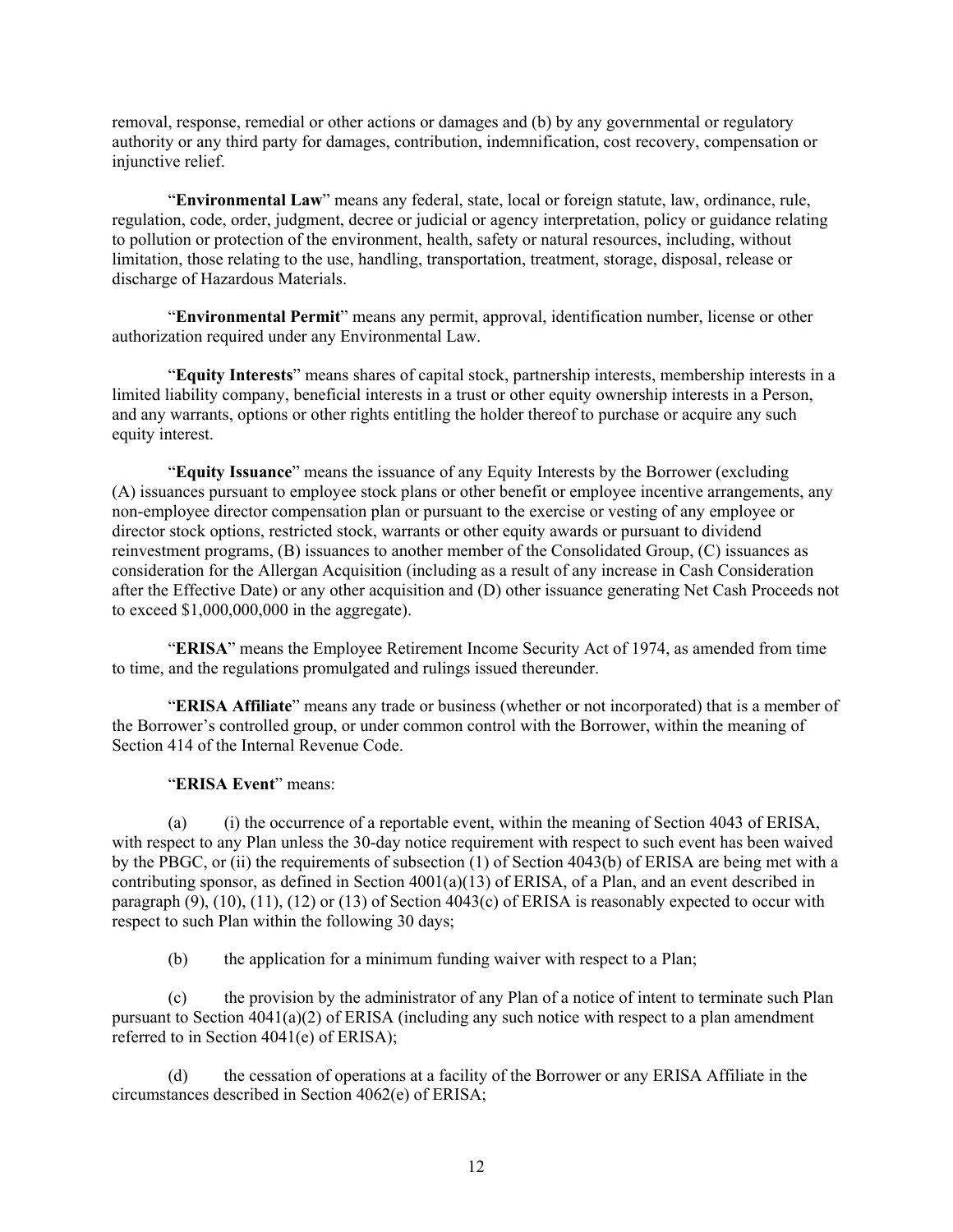(e) the withdrawal by the Borrower or any ERISA Affiliate from a Multiple Employer Plan during a plan year for which it was a substantial employer, as defined in Section 4001(a)(2) of ERISA;

(f) the conditions for the imposition of a lien under Section  $303(k)$  of ERISA shall have been met with respect to any Plan; or

(g) the institution by the PBGC of proceedings to terminate a Plan pursuant to Section 4042 of ERISA, or the occurrence of any event or condition described in Section 4042 of ERISA that could constitute grounds for the termination of, or the appointment of a trustee to administer, a Plan.

"**EU Bail-In Legislation Schedule**" means the EU Bail-In Legislation Schedule published by the Loan Market Association (or any successor Person), as in effect from time to time.

"**Eurocurrency Liabilities**" has the meaning set forth in Regulation D of the Board of Governors of the Federal Reserve System, as in effect from time to time.

"**Eurocurrency Rate**" means, with respect to any Eurocurrency Rate Advance for any Interest Period, an interest rate per annum (rounded upwards, if necessary, to the next 1/16 of 1%) equal to (a) the London interbank offered rate ("**LIBOR**") as administered by the ICE Benchmark Administration (or any other Person that takes over the administration of such rate) for a period equal in length to such Interest Period as displayed on pages LIBOR01 or LIBOR02 of the Reuters Screen that displays such rate (or, in the event such rate does not appear on a Reuters page or screen, on any successor or substitute page on such screen that displays such rate, or on the appropriate page of such other information service that publishes such rate from time to time as selected by the Administrative Agent in its reasonable discretion; in each case, the "**Screen Rate**") at approximately 11:00 a.m., London time, two Business Days prior to the commencement of such Interest Period multiplied by (b) the Statutory Reserve Rate; provided that if the Screen Rate shall be less than zero, such rate shall be deemed to be zero for the purposes of this Agreement; provided, further that, if the Screen Rate shall not be available at such time for such Interest Period (an "**Impacted Interest Period**"), then the Eurocurrency Rate shall be the Interpolated Rate at such time; provided that if any Interpolated Rate shall be less than zero, such rate shall be deemed to be zero for purposes of this Agreement.

"**Eurocurrency Rate Advance**" means an Advance that bears interest as provided in Section  $2.07(a)(ii)$ .

"**Eurocurrency Rate Reserve Percentage**" means, with respect to any Lender for any Interest Period for any Eurocurrency Rate Advance, the reserve percentage applicable at any time during such Interest Period under regulations issued from time to time by the Board of Governors of the Federal Reserve System (or any successor thereto) for determining the actual reserve requirement (including, without limitation, any emergency, supplemental or other marginal reserve requirement) for such Lender with respect to liabilities or assets consisting of or including Eurocurrency Liabilities (or with respect to any other category of liabilities that includes deposits by reference to which the interest rate on Eurocurrency Rate Advances is determined) having a term equal to such Interest Period.

"**Events of Default**" has the meaning set forth in Section 6.01.

"**Excluded Taxes**" has the meaning set forth in Section 2.14(a).

"**Existing Credit Agreement**" means the Borrower's existing Revolving Credit Agreement, dated as of August 31, 2018, among the Borrower, the lenders from time to time party thereto and JPMorgan Chase Bank, N.A., as administrative agent.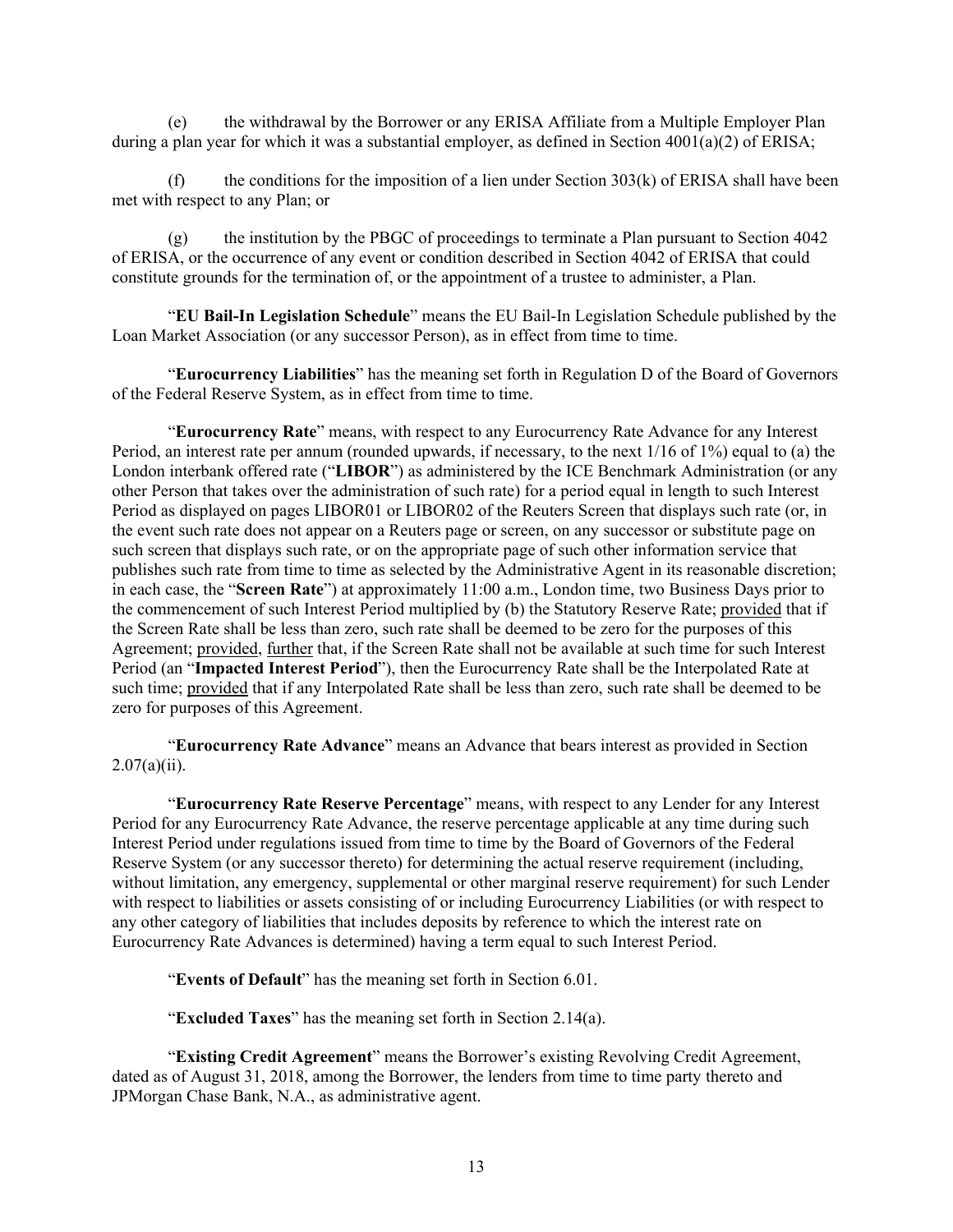"**Existing Public Notes**" means the Borrower's (i) 2.900% Senior Notes due 2022 in an aggregate principal amount of \$3,100,000,000; (ii) 4.400% Senior Notes due 2042 in an aggregate principal amount of \$2,6000,000,000; (iii) 2.500% Senior Notes due 2020 in an aggregate principal amount of \$3,750,000,000; (iv) 3.200% Senior Notes due 2022 in an aggregate principal amount of \$1,000,000,000; (v) 3.600% Senior Notes due 2025 in an aggregate principal amount of \$3,750,000,000; (vi) 4.500% Senior Notes due 2035 in an aggregate principal amount of \$2,500,000,000; (vii) 4.700% Senior Notes due 2045 in an aggregate principal amount of \$2,700,000,000; (viii) 2.300% Senior Notes due 2021 in an aggregate principal amount of  $$1,800,000,000$ ; (ix) 2.850% Senior Notes due 2023 in an aggregate principal amount of \$1,000,000,000; (x) 3.200% Senior Notes due 2026 in an aggregate principal amount of \$2,000,000,000; (xi) 4.300% Senior Notes due 2036 in an aggregate principal amount of \$1,000,000,000; (xii) 4.450% Senior Notes due 2046 in an aggregate principal amount of \$2,000,000,000; (xiii) 0.375% Senior Notes due 2019 in an aggregate principal amount of  $E1,400,000,000$ ; (xiv) 1.375% Senior Notes due 2024 in an aggregate principal amount of  $€1,450,000,000$ ; (xv) 2.125% Senior Notes due 2028 in an aggregate principal amount of  $€750,000,000$ ; (xvi) 3.375% Senior Notes due 2021 in an aggregate principal amount of \$1,250,000,000; (xvii) 3.375% Senior Notes due 2021 in an aggregate principal amount of \$1,250,000,000; (xviii) 3.750% Senior Notes due 2023 in an aggregate principal amount of \$1,250,000,000; (xix) 4.250% Senior Notes due 2028 in an aggregate principal amount of \$1,750,000,000; (xx) 4.875% Senior Notes due 2048 in an aggregate principal amount of \$1,750,000,000, each as issued under an Indenture, dated as of November 8, 2012 (the "**Indenture**") between the Borrower and U.S. Bank National Association, as trustee (the "**Trustee**"), as supplemented by Supplemental Indenture No. 1, dated as of November 8, 2012, Supplemental Indenture No. 2, dated as of May 14, 2015, Supplemental Indenture No. 3, dated as of May 12, 2016, Supplemental Indenture No. 4, dated as November 17, 2016 and Supplemental Indenture No. 5, dated as September 18, 2018, each between the Borrower and the Trustee.

"**Existing Allergan Indebtedness**" means Debt of Allergan existing on the Closing Date.

"**FATCA**" means Sections 1471 through 1474 of the Internal Revenue Code, as of the date of this Agreement (or any amended or successor version of such Sections that is substantively comparable and not materially more onerous to comply with), any current or future regulations or official interpretations thereof, any agreements entered into pursuant to Section 1471(b)(1) of the Internal Revenue Code and any intergovernmental agreements between the United States and any other jurisdiction entered into in connection with the foregoing (including any treaty, law, regulation or other official guidance enacted in any other jurisdiction pursuant to any such intergovernmental agreement).

"**Federal Funds Rate**" means, for any day, the rate calculated by the NYFRB based on such day's federal funds transactions by depositary institutions, as determined in such manner as the NYFRB shall set forth on its public website from time to time, and published on the next succeeding Business Day by the NYFRB as the effective federal funds rate, provided that if the Federal Funds Rate as so determined would be less than zero, such rate shall be deemed to zero for the purposes of this Agreement.

"**Federal Reserve Board**" means the Board of Governors of the Federal Reserve System of the United States of America.

"**Fee Start Date**" means August 24, 2019.

"**Foreign Subsidiary**" means any Subsidiary of the Borrower that is organized under the laws of a jurisdiction other than one of the fifty states of the United States or the District of Columbia and any Domestic Subsidiary Holding Company.

"**GAAP**" has the meaning set forth in Section 1.03.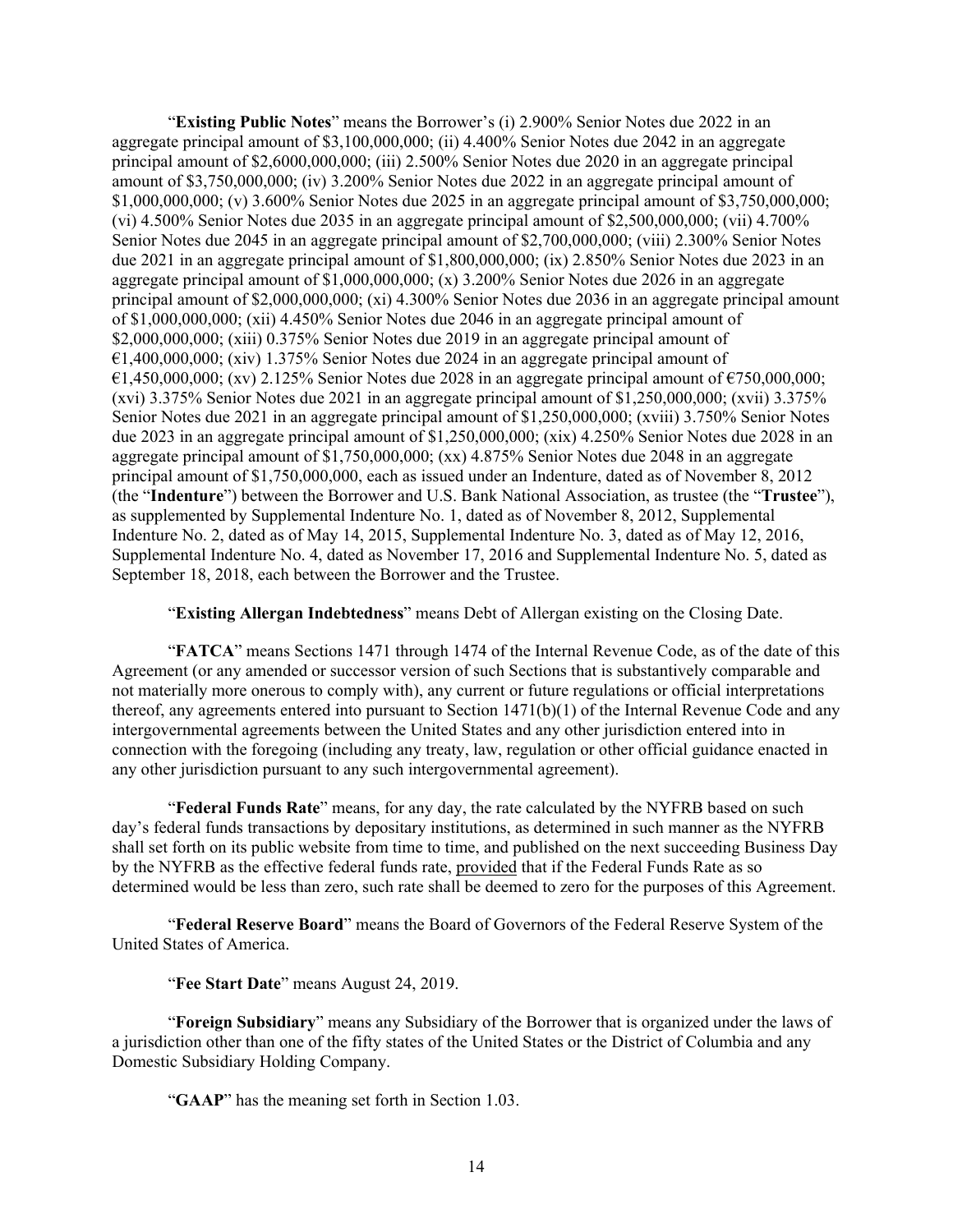"**Guarantee Requirements**" has the meaning set forth in Section 5.01(n)(i).

"**Guarantor**" and "**Guarantors**" has the meaning set forth in Section 5.01(n)(i).

"**Guaranty**" and "**Guaranties**" has the meaning set forth in Section 5.01(n)(i).

"**Hazardous Materials**" means (a) petroleum and petroleum products, byproducts or breakdown products, radioactive materials, asbestos-containing materials, polychlorinated biphenyls and radon gas and (b) any other chemicals, materials or substances designated, classified or regulated as "hazardous" or "toxic" or as a "pollutant" or "contaminant" under any Environmental Law.

"**Hedge Agreements**" means (a) any and all rate swap transactions, basis swaps, credit derivative transactions, forward rate transactions, commodity swaps, commodity options, forward commodity contracts, equity or equity index swaps or options, bond or bond price or bond index swaps or options or forward bond or forward bond price or forward bond index transactions, interest rate options, forward foreign exchange transactions, cap transactions, floor transactions, collar transactions, currency swap transactions, cross-currency rate swap transactions, currency options, spot contracts, or any other similar transactions or any combination of any of the foregoing (including any options to enter into any of the foregoing), whether or not any such transaction is governed by or subject to any master agreement, and (b) any and all transactions of any kind, and the related confirmations, which are subject to the terms and conditions of, or governed by, any form of master agreement published by the International Swaps and Derivatives Association, Inc., any International Foreign Exchange Master Agreement, or any other master agreement (any such master agreement, together with any related schedules, a "**Master Agreement**"), including any such obligations or liabilities under any Master Agreement.

"**High Court**" means the High Court of Ireland.

"**Impacted Interest Period**" has the meaning set forth in the definition of "Eurocurrency Rate".

"**Indemnified Party**" has the meaning set forth in Section 9.04(b).

"**Indenture**" has the meaning set forth in the definition of "Existing Public Notes".

"**Information**" has the meaning set forth in Section 9.08.

"**Interest Period**" means, for each Eurocurrency Rate Advance comprising part of the same Borrowing, the period commencing on the date of such Eurocurrency Rate Advance or the date of the Conversion of any Base Rate Advance into such Eurocurrency Rate Advance and ending on the last day of the period selected by the Borrower pursuant to the provisions below and, thereafter, with respect to Eurocurrency Rate Advances, each subsequent period commencing on the last day of the immediately preceding Interest Period and ending on the last day of the period selected by the Borrower pursuant to the provisions below. The duration of each such Interest Period shall be one, two, three or six months (or, if approved by all Lenders, one week), as the Borrower may, upon written notice received by the Administrative Agent not later than 12:00 noon (Local Time) on the third Business Day prior to the first day of such Interest Period (or in any case at such later time as the Administrative Agent, in its reasonable discretion, may agree to), select; provided, however, that:

(a) the Borrower may not select any Interest Period that ends after the Maturity Date;

(b) whenever the last day of any Interest Period would otherwise occur on a day other than a Business Day, the last day of such Interest Period shall be extended to occur on the next succeeding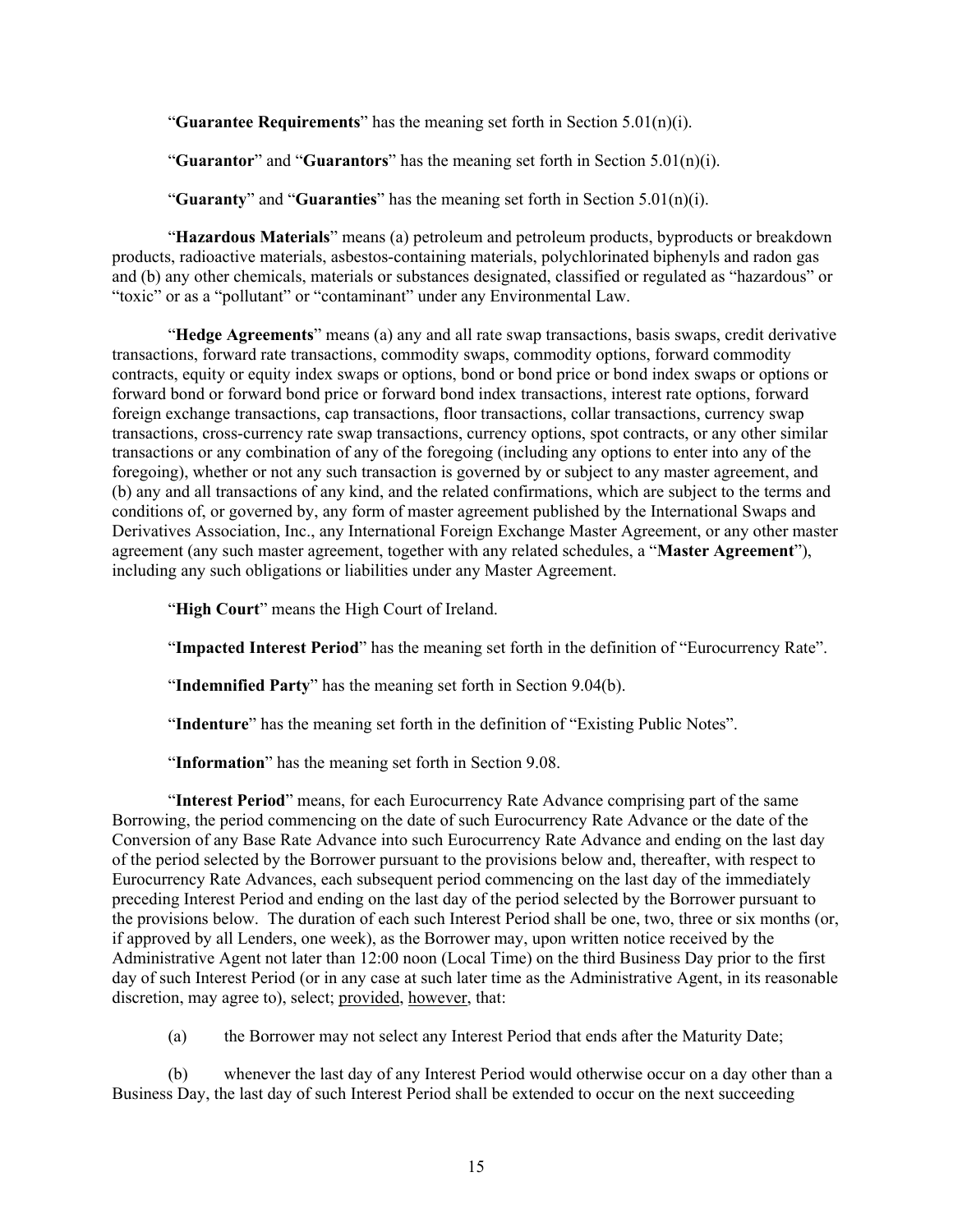Business Day, provided, however, that, if such extension would cause the last day of such Interest Period to occur in the next succeeding calendar month, the last day of such Interest Period shall occur on the immediately preceding Business Day; and

(c) whenever the first day of any Interest Period occurs on a day of an initial calendar month for which there is no numerically corresponding day in the calendar month that succeeds such initial calendar month by the number of months equal to the number of months in such Interest Period, such Interest Period shall end on the last Business Day of such succeeding calendar month.

"**Internal Revenue Code**" means the U.S. Internal Revenue Code of 1986, as amended from time to time, and the regulations promulgated and the rulings issued thereunder.

"**Interpolated Rate**" means, at any time, for any Impacted Interest Period, the rate per annum determined by the Administrative Agent (which determination shall be conclusive and binding absent manifest error) to be equal to the rate that results from interpolating on a linear basis between: (a) the Screen Rate for the longest period (for which that Screen Rate is available) that is shorter than the Impacted Interest Period and (b) the Screen Rate for the shortest period (for which that Screen Rate is available) that exceeds the Impacted Interest Period, in each case, at such time.

"**Ireland**" means Ireland, excluding Northern Ireland, and the word "Irish" shall be construed accordingly.

"**Irish Companies Act**" means the Companies Act, 2014 of Ireland.

"**Judgment Currency**" has the meaning set forth in Section 9.16.

"**Lead Arrangers**" means Morgan Stanley Senior Funding, Inc. and MUFG Bank, Ltd.

"**Lenders**" means, collectively, (a) each bank, financial institution and other institutional lender listed on the signature pages hereof and (b) each Eligible Assignee that shall become a party hereto pursuant to Section  $9.07(a)$ , (b) and (c).

"**LIBOR**" has the meaning set forth in the definition of Eurocurrency Rate.

"**Lien**" means any lien, security interest or other charge or encumbrance of any kind, or any other type of preferential arrangement, including, without limitation, the lien or retained security title of a conditional vendor and any easement, right of way or other encumbrance on title to real property.

"**Loan Documents**" means this Agreement, any Guaranty (if any) and any amendments or notes entered into in connection herewith.

"**Local Time**" means New York City time.

"**Long Stop Date**" means June 25, 2020 (subject to extension to September 25, 2020 in accordance with the definition of "End Date" (as defined in the Transaction Agreement as in effect on the date hereof).

"**Losses**" has the meaning set forth in Section 9.04(b).

"**Mandatory Cancellation Event**" means the occurrence of any of the following conditions or events: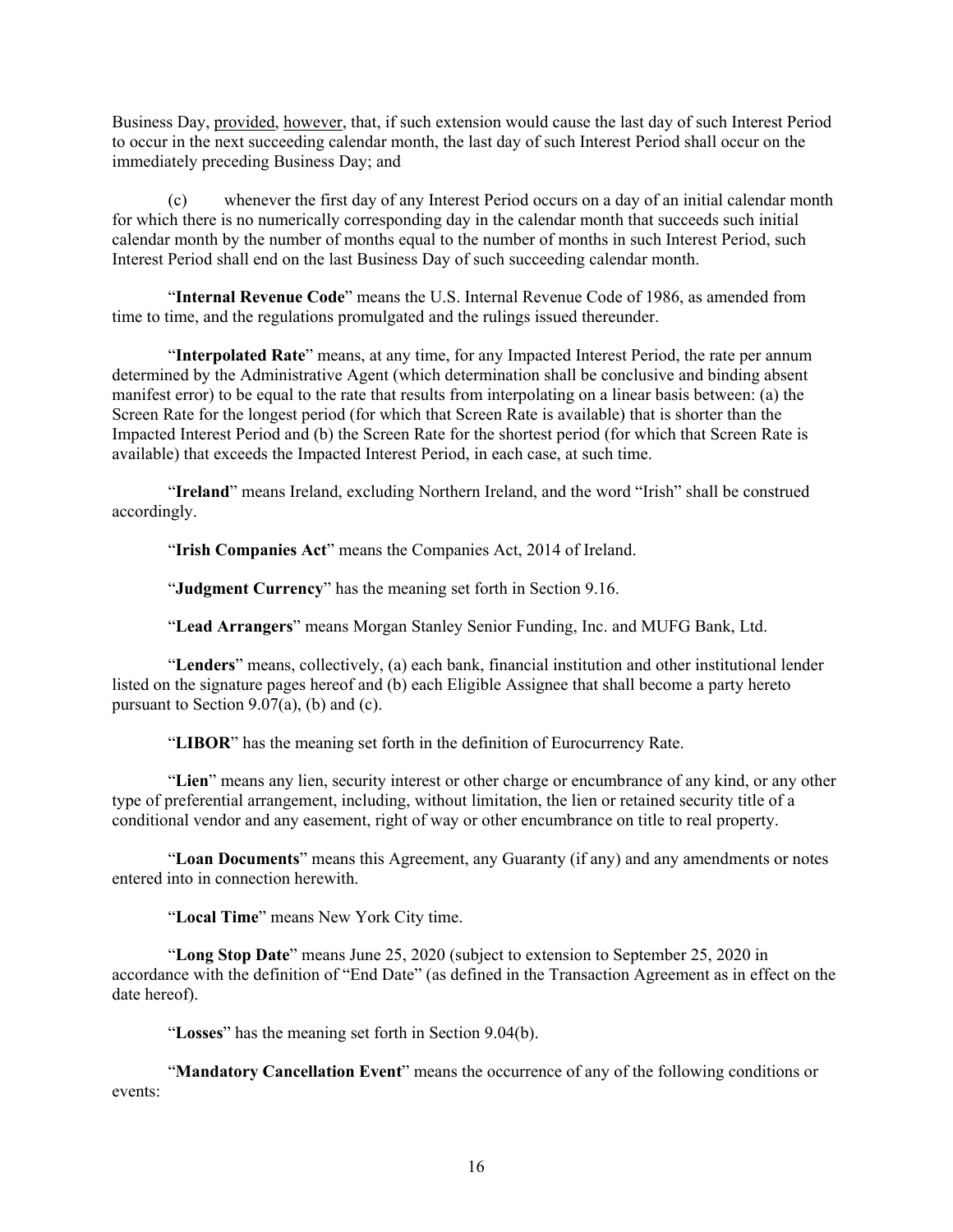(i) where the Allergan Acquisition proceeds by way of a Scheme:

(a) the Court Meeting or the EGM shall have been completed and the Court Meeting Resolution or the Required EGM Resolutions, as applicable, shall not have been approved by the requisite majorities;

(b) the High Court shall decline or refuse to sanction the Scheme, which decision has become final and non-appealable;

(c) either the Scheme lapses or it is withdrawn, unless the Borrower has elected to convert the Scheme to a Takeover Offer in accordance with Section 3.6 of the Transaction Agreement;

(d) the Scheme Circular is not dispatched within 28 days of the date of the Scheme Press Announcement (or such later date as the Takeover Panel may permit);

(e) a Court Order(s) is issued but not filed with the Registrar within 21 calendar days of its issuance; or

(f) the date which is 15 days after the Scheme Effective Date, or such later date permitted by the Takeover Panel;

(ii) where the Allergan Acquisition proceeds by way of a Takeover Offer,

(a) such Takeover Offer lapses, terminates or is withdrawn; or

 (b) the Takeover Offer Document(s) is not dispatched within 28 days (or such longer period permitted by the Takeover Panel) of the date of issue of the Offer Press Announcement;

(iii) the time at which all payments made or to be made for Certain Funds Purposes have been paid in full in cleared funds; or

(iv) the Long Stop Date.

"**Margin Stock**" has the meaning provided in Regulation U of the Board of the Federal Reserve System.

"**Material Acquisition**" shall mean any Acquisition involving the payment of consideration (including non-cash, contingent and deferred consideration (including obligations under any purchase price adjustment but excluding earnout or similar payments)) by the Borrower or any of its Subsidiaries with a fair market value in excess of \$5,000,000,000 (as determined by the Borrower in good faith upon consummation thereof).

"**Material Adverse Effect**" means a material adverse effect on (a) the financial condition or results of operations of the Consolidated Group, taken as a whole, (b) the rights and remedies of the Administrative Agent and the Lenders under this Agreement, taken as a whole, or (c) the ability of the Borrower to perform its payment obligations under this Agreement.

"**Maturity Date**" means the date that is 364 calendar days following the Closing Date or, if such date is not a Business Day, the immediately preceding Business Day.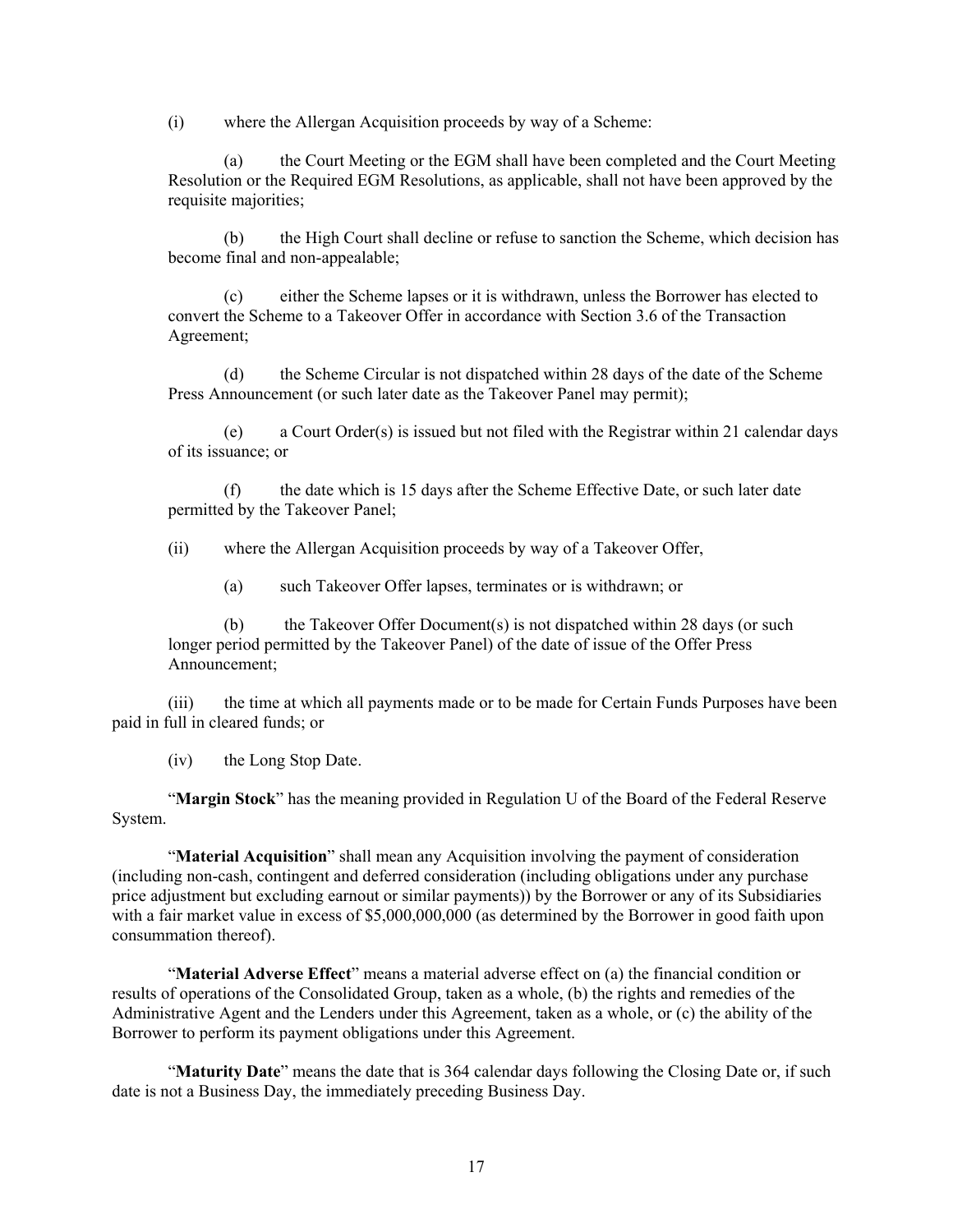"**Moody's**" means Moody's Investors Service, Inc. (or any successor thereof).

"**Multiemployer Plan**" means a multiemployer plan, as defined in Section 4001(a)(3) of ERISA, to which the Borrower or any ERISA Affiliate is making or accruing an obligation to make contributions, or has within any of the preceding five plan years made or accrued an obligation to make contributions.

"**Multiple Employer Plan**" means a single employer plan, as defined in Section 4001(a)(15) of ERISA, that (a) is maintained for employees of the Borrower or any ERISA Affiliate and employees of at least one Person other than the Borrower and the ERISA Affiliates or (b) was so maintained and in respect of which the Borrower or any ERISA Affiliate could reasonably have liability under Section 4064 or 4069 of ERISA in the event such plan has been or were to be terminated.

### "**Net Cash Proceeds**" means:

(a) with respect to any sale or other disposition of assets outside the ordinary course of business by the Borrower or any other member of the Consolidated Group, the excess, if any, of (i) the cash received in connection therewith (including any cash received by way of deferred payment pursuant to, or by monetization of, a note receivable or otherwise, but only as and when so received) over (ii) the sum of (A) payments made to retire any Debt that is secured by such asset and that is required to be repaid in connection with the sale thereof, (B) the fees and expenses incurred by the Consolidated Group in connection therewith, (C) taxes paid or reasonably estimated to be payable by the Consolidated Group in connection with such transaction, (D) the funded escrow established pursuant to the documents governing such dispositions to secure indemnification and purchase price adjustments; provided that any amounts released from escrow shall constitute Net Cash Proceeds; and (E) the amount of reserves established by the Consolidated Group in good faith and pursuant to commercially reasonable practices for adjustment in respect of the sale price of such asset or assets in accordance with GAAP; provided that if the amount of such reserves exceeds the amounts charged against such reserves, then such excess, upon the determination thereof, shall then constitute Net Cash Proceeds; provided, further, that if no Event of Default exists and the Borrower shall deliver to the Administrative Agent a certificate of a Responsible Officer of the Borrower to the Administrative Agent promptly following receipt of any such proceeds setting forth the Consolidated Group's intention to use any portion of such proceeds in assets useful in the business of the Consolidated Group or to acquire Equity Interests in, or all or substantially all the assets of (or all or substantially all the assets constituting a business unit, division, product line or line of business of), any Person engaged in a business of a type that the Consolidated Group would not be prohibited, pursuant to Section 5.02(c), from conducting, in each case within the Reinvestment Period, such portion of such proceeds shall not constitute Net Cash Proceeds except to the extent not, within the Reinvestment Period, so used;

(b) with respect to incurrence of Borrowed Debt by the Borrower or any other member of the Consolidated Group, the excess, if any, of (i) cash received by the Consolidated Group in connection with such incurrence, issuance, offering or placement over (ii) the sum of (A) payments made to retire any Debt that is required to be repaid in connection with such issuance, offering or placement (other than the Advances) and (B) the underwriting discounts and commissions and other fees and expenses incurred by the Borrower and its Subsidiaries in connection with such incurrence, issuance, offering or placement; and

(c) with respect to the issuance of any Equity Interests by the Borrower, the excess of (i) the cash received by the Borrower in connection with such issuance over (ii) the underwriting discounts and commissions and other fees and expenses incurred by the Consolidated Group in connection with such issuance.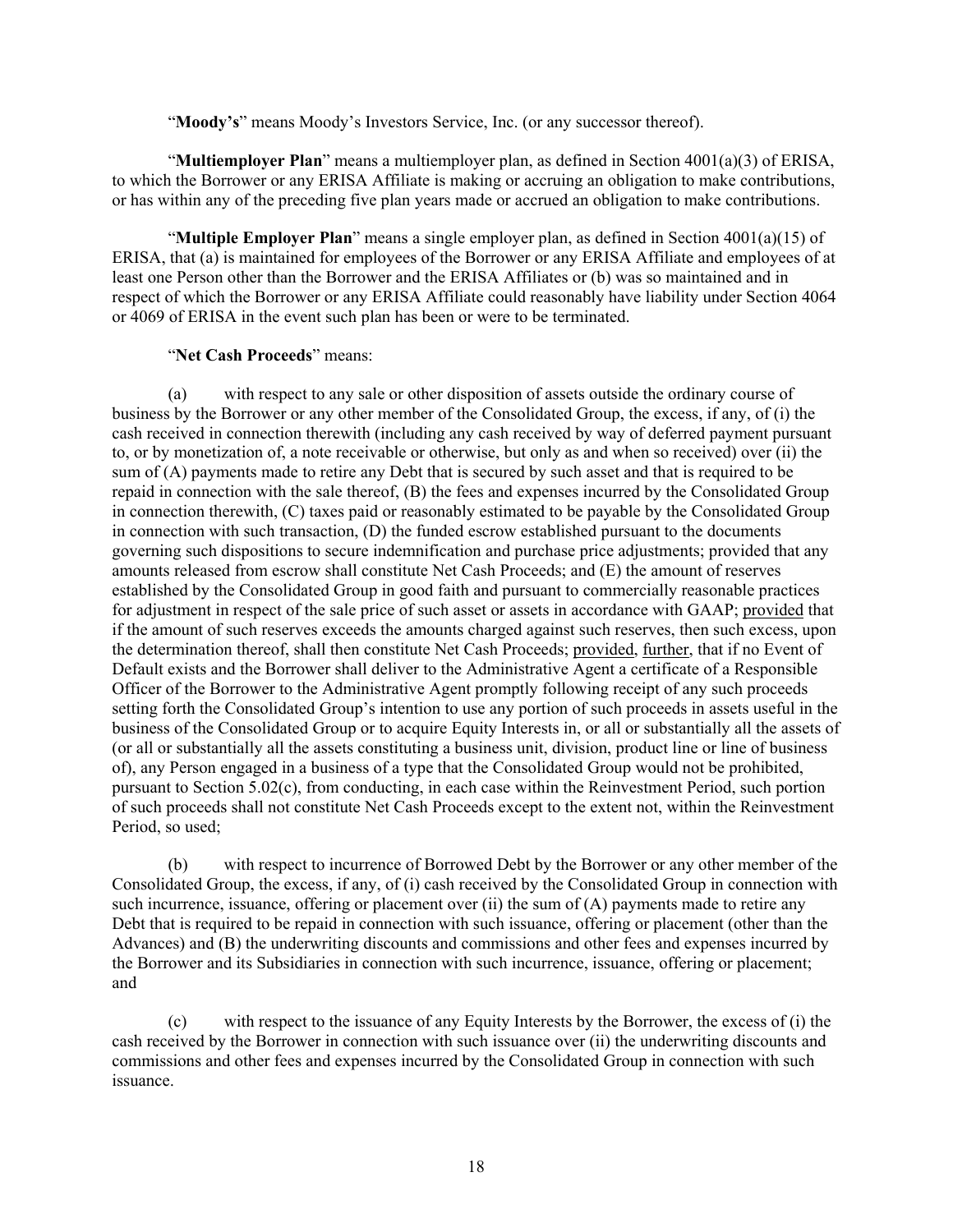"**New Permanent Financing**" has the meaning set forth in the recitals hereto.

"**New Senior Notes**" has the meaning set forth in the recitals hereto.

"**New Term Loan Facility**" has the meaning set forth in the recitals hereto.

"**Non-Defaulting Lender**" means, at any time, a Lender that is not a Defaulting Lender.

"**Non-U.S. Lender**" means any Lender that is not a U.S. Person.

"**Notice**" has the meaning set forth in Section 9.02(e).

"**Notice of Borrowing**" has the meaning set forth in Section 2.02(a).

"**Notice of Conversion**" has the meaning set forth in Section 2.09.

"**NPL**" means the National Priorities List under the Comprehensive Environmental Response, Compensation and Liability Act of 1980, as amended from time to time.

"**NYFRB**" means the Federal Reserve Bank of New York.

"**NYFRB Rate**" means, for any day, the Federal Funds Rate in effect on such day (or for any day that is not a Business Day, for the immediately preceding Business Day); provided that if none of such rates are published for any day that is a Business Day, the term "NYFRB Rate" means the rate for a federal funds transaction quoted at 11:00 a.m. (Local Time) on such day received by the Administrative Agent from a federal funds broker of recognized standing selected by it; provided, further, that if any of the aforesaid rates as so determined be less than zero, such rate shall be deemed to be zero for purposes of this Agreement.

"**OFAC**" means the U.S. Treasury Department's Office of Foreign Assets Control.

"**Offer Conversion Notice**" has the meaning given to that term in Section 5.01(k).

"**Offer Documents**" means the Takeover Offer Document and the Offer Press Announcement.

"**Offer Press Announcement**" means the formal press announcement of the Takeover Offer required to be issued in compliance with Rule 2.5 of the Takeover Rules in relation to the Takeover Offer following service of an Offer Conversion Notice.

"**Other Connection Taxes**" means, with respect to any Lender, Taxes imposed as a result of a present or former connection between such Lender and the jurisdiction imposing such Tax (other than connections arising from such Lender's having executed, delivered, become a party to, performed its obligations under, received payments under, received or perfected a security interest under, engaged in any other transaction pursuant to, or enforced, any Loan Document, or sold or assigned an interest in any Loan Document).

"**Other Taxes**" has the meaning set forth in Section 2.14(b).

"**Participant Register**" has the meaning set forth in Section 9.07(e).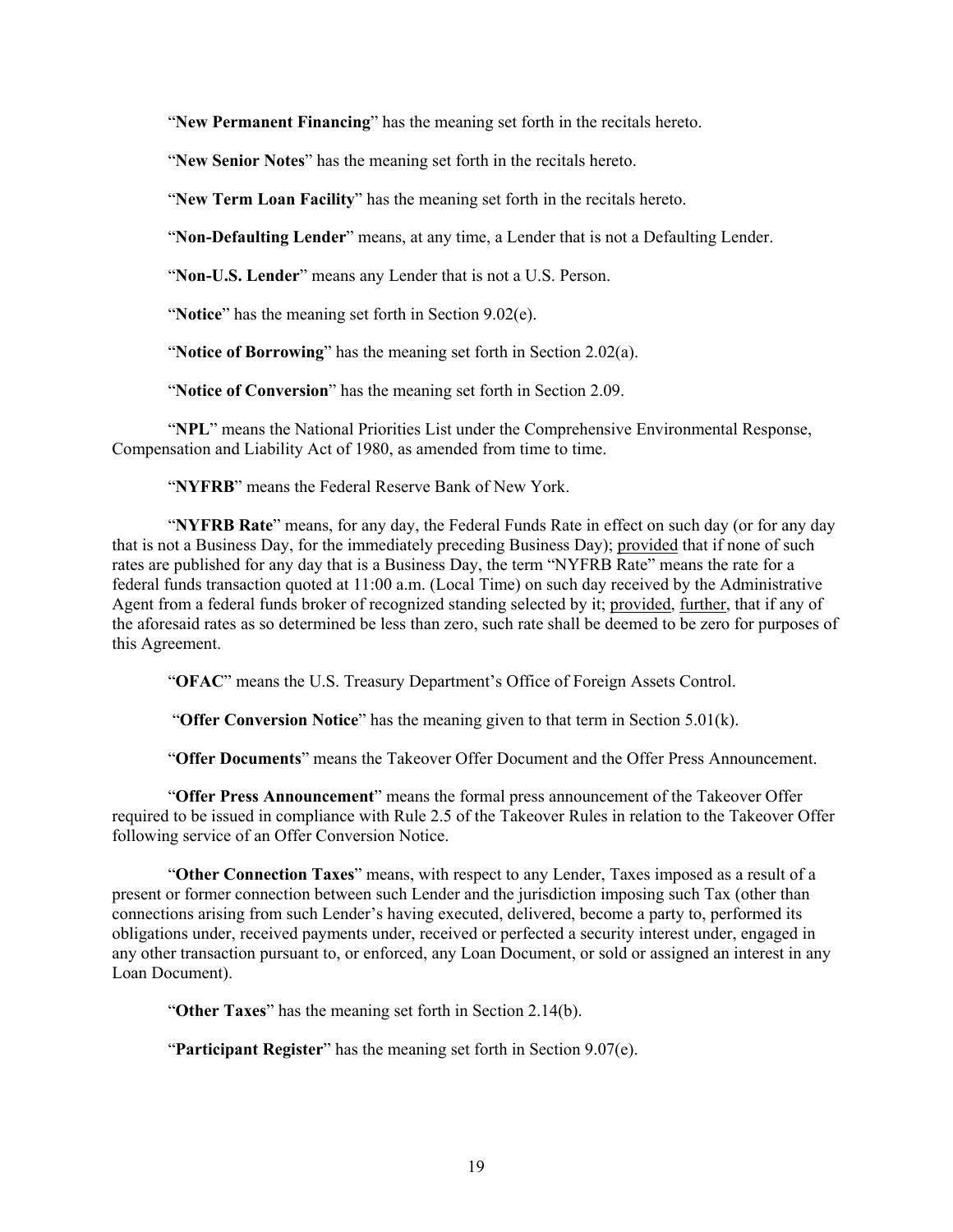"**Patriot Act**" means the Uniting and Strengthening America by Providing Appropriate Tools Required to Intercept and Obstruct Terrorism Act of 2001, Pub. L. 107-56, signed into law October 26, 2001.

"**PBGC**" means the Pension Benefit Guaranty Corporation (or any successor thereto).

"**Person**" means an individual, partnership, corporation (including a business trust), joint stock company, trust, unincorporated association, joint venture, limited liability company or other entity, or a government or any political subdivision or agency thereof.

"**Plan**" means a Single Employer Plan or a Multiple Employer Plan.

"**Plan Asset Regulations**" means 29 CFR § 2510.3-101 et seq., as modified by Section 3(42) of ERISA, as amended from time to time.

"**Pre-Closing Funded Amount**" has the meaning set forth in Section 2.02.

"**Pre-Closing Funding Account**" has the meaning set forth in Section 2.02.

"**Pre-Closing Funding Date**" has the meaning set forth in Section 2.02.

"**Pre-Closing Funding Election**" has the meaning set forth in Section 2.02.

"**Previously Delivered Audited Financials**" has the meaning set forth in the definition of "Previously Delivered Financial Statements".

"**Previously Delivered Financial Statements**" means (a) audited consolidated balance sheets and related statements of (in the case of the Borrower) earnings and (in the case of the Allergan Group) operations, comprehensive income, (in the case of the Borrower) equity and (in the case of the Allergan Group) stockholders' equity and cash flows for (in the case of the Borrower) the fiscal years ended December 31, 2017 and December 31, 2018 and (in the case of the Allergan Group) the fiscal years ended December 31, 2017 and December 31, 2018 (collectively, the "**Previously Delivered Audited Financials**") and (b) unaudited consolidated balance sheets and related statements of (in the case of the Borrower) earnings and (in the case of the Allergan Group) operations, comprehensive income, (in the case of the Borrower) equity and (in the case of the Allergan Group) stockholders' equity and cash flows for (in the case of the Borrower) the fiscal quarter ended March 31, 2019 and (in the case of the Allergan Group) the fiscal quarter ended March 31, 2019 (collectively, the "**Previously Delivered Unaudited Financials**").

 "**Previously Delivered Unaudited Financials**" has the meaning set forth in the definition of "Previously Delivered Financial Statements".

"**Prime Rate**" means the rate of interest last quoted by The Wall Street Journal as the "Prime Rate" in the U.S. or, if The Wall Street Journal ceases to quote such rate, the highest per annum interest rate published by the Federal Reserve Board in Federal Reserve Statistical Release H.15 (519) (Selected Interest Rates) as the "bank prime loan" rate or, if such rate is no longer quoted therein, any similar rate quoted therein (as determined by the Administrative Agent) or any similar release by the Federal Reserve Board (as determined by the Administrative Agent). Each change in the Prime Rate shall be effective from and including the date such change is publicly announced or quoted as being effective.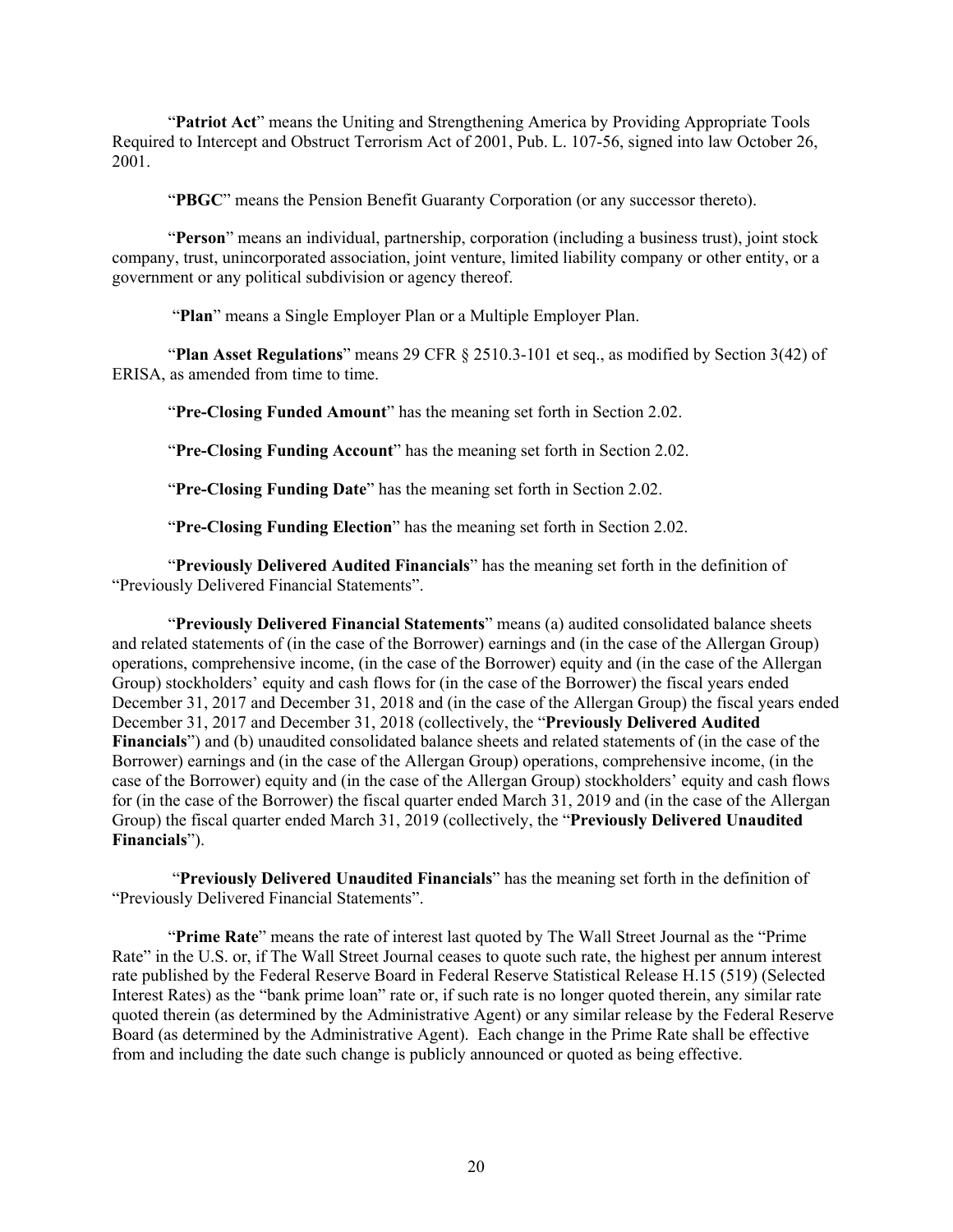"**Principal Domestic Property**" means any building, structure or other facility, together with the land upon which it is erected and fixtures comprising a part thereof, used primarily for manufacturing, processing, research, warehousing or distribution located in the United States (excluding its territories and possessions and Puerto Rico) owned or leased by any member of the Consolidated Group the net book value of which on the date as of which the determination is being made exceeds 2% of Consolidated Net Assets, other than any such building structure or other facility or portion of any thereof (a) which is an air or water pollution control facility financed by obligations issued by a State or local governmental unit or (b) which the Chief Executive Officer, any President, the Chief Financial Officer, the Controller or the Treasurer of the Borrower determines in good faith is not of material importance to the total business conducted, or assets owned, by the Consolidated Group taken as a whole.

"**Projections**" means any projections and any forward looking statements (including statements with respect to booked business) of the Consolidated Group furnished to the Lenders or the Administrative Agent by or on behalf of the Borrower prior to the Closing Date.

"**PTE**" means a prohibited transaction class exemption issued by the U.S. Department of Labor, as any such exemption may be amended from time to time.

"**Public Debt Rating**" means, as of any date and subject to the provisions of the next succeeding sentence, the lowest rating that has been most recently announced by each of S&P or Moody's, as the case may be, for any class of non-credit enhanced long-term senior unsecured debt issued by the Borrower. For purposes of the foregoing: (a) if only one of S&P and Moody's shall have in effect a Public Debt Rating, the Applicable Percentage and the Applicable Margin shall be determined by reference to the available rating; (b) if neither S&P nor Moody's shall have in effect a Public Debt Rating, the Applicable Percentage and the Applicable Margin shall be set in accordance with Level 6 under the definition of Applicable Percentage or Applicable Margin, as the case may be; (c) if the ratings established by S&P and Moody's shall fall within different levels, the Applicable Percentage and the Applicable Margin shall be based upon the higher of such ratings, except that, in the event that the lower of such ratings is more than one level below the higher of such ratings, the Applicable Percentage and the Applicable Margin shall be based upon the level immediately below the higher of such ratings; (d) if any rating established by S&P or Moody's shall be changed, such change shall be effective as of the date on which such change is first announced publicly by the rating agency making such change; and (e) if S&P or Moody's shall change the basis on which ratings are established, each reference to the Public Debt Rating announced by S&P or Moody's, as the case may be, shall refer to the then equivalent rating by S&P or Moody's, as the case may be.

"**Public Lender**" has the meaning set forth in Section 9.02(e).

"**Qualifying Revolving Facility**" means a revolving credit facility entered into by the Borrower, all or a portion of the proceeds of which will be used for Certain Funds Purposes and the commitments (or a portion thereof) under which are subject to conditions precedent to funding that are no less favorable to the Borrower than the conditions set forth herein to the funding of the Bridge Facility, as determined by the Borrower in its reasonable discretion.

"**Qualifying Term Loan Facility**" means a term loan facility entered into by the Borrower, the proceeds of which will be used for Certain Funds Purposes and that is subject to conditions precedent to funding that are no less favorable to the Borrower than the conditions set forth herein to the funding of the Bridge Facility, as determined by the Borrower in its reasonable discretion.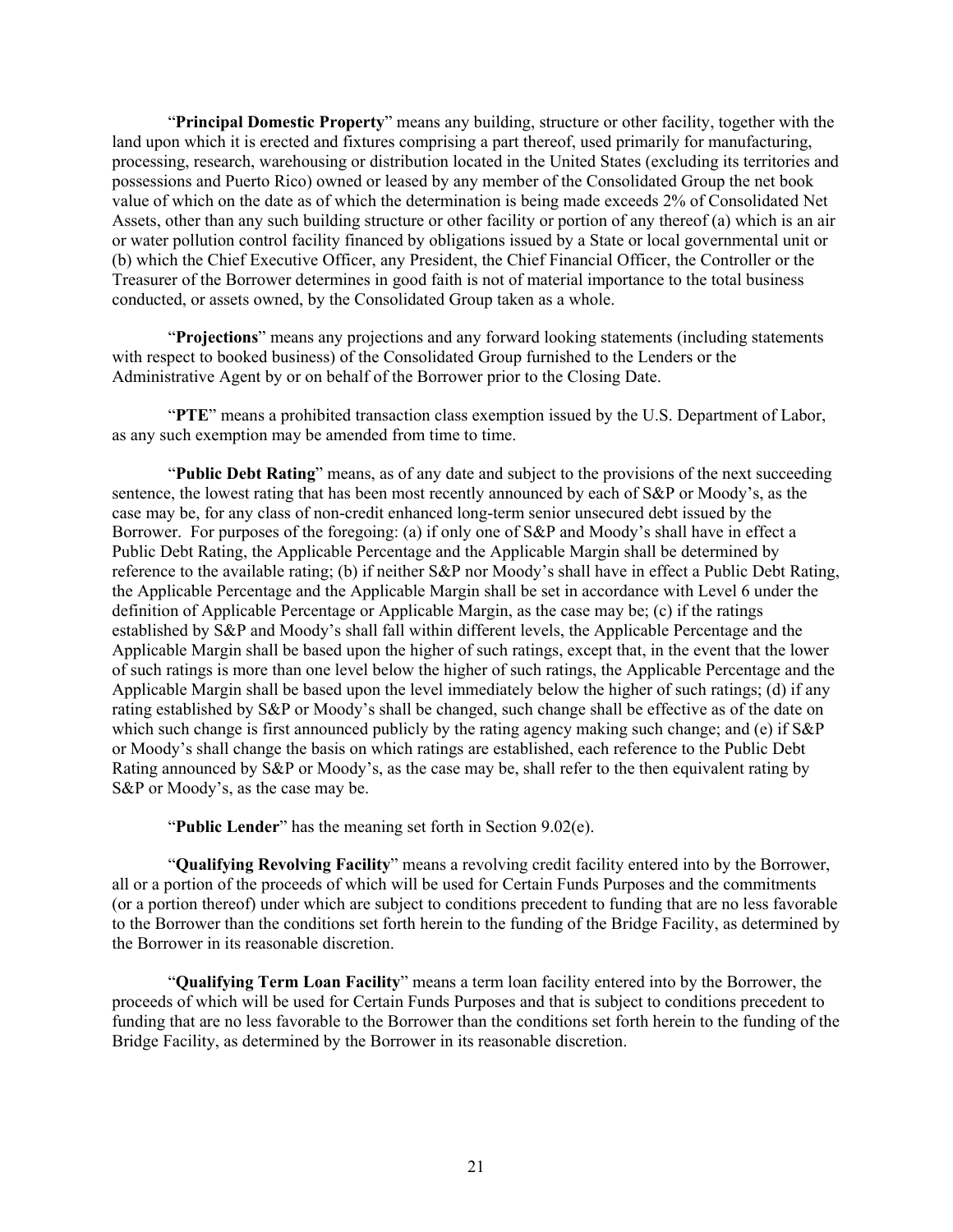"**Refinanced Existing Allergan Indebtedness**" means that certain Revolving Credit and Guaranty Agreement, dated June 14, 2017, by and among Allergan and certain subsidiaries thereof, the lenders from time to time party thereto and JPMorgan Chase Bank, N.A. as the administrative agent.

"**Register**" has the meaning set forth in Section 9.07(d).

"**Registrar**" means the means the Registrar of Companies in Dublin, Ireland, as defined in Section 2 of the Irish Companies Act.

"**Reinvestment Period**" means, with respect to any Net Cash Proceeds received in connection with any Asset Sale, the period of 9 months following the receipt of such Net Cash Proceeds; *provided* that, in the event that, during such 9 month period, a member of the Consolidated Group enters into a binding commitment to reinvest any Net Cash Proceeds, the Reinvestment Period with respect to such Net Cash Proceeds shall be the period of 12 months following the receipt of such Net Cash Proceeds.

"**Related Parties**" means, with respect to any Person, such Person's Affiliates and the partners, directors, officers, employees, agents, trustees and advisors of such Person and of such Person's Affiliates.

"**Removal Effective Date**" has the meaning set forth in Section 7.06(b).

"**Required EGM Resolutions**" has the meaning under and as defined in the Transaction Agreement.

"**Required Lenders**" means, at any time, Lenders holding more than 50% of the unused Commitments and aggregate outstanding principal amount of Advances at such time; provided that the Commitment of, and the Advances held or deemed held by, any Defaulting Lender shall be excluded for purposes of making a determination of Required Lenders.

"**Resignation Effective Date**" has the meaning set forth in Section 7.06(a).

"**Responsible Officer**" means, with respect to the Borrower, the Chief Executive Officer, the Chief Financial Officer, the Treasurer, the Controller, any Assistant Treasurer, the Secretary (or the Assistant Secretary) (with respect to the secretary certificate delivered on the Effective Date and any supplement to the incumbency certificate included therein) and the General Counsel of the Borrower (or other executive officer of the Borrower performing similar functions), each officer whose name is set forth on the incumbency certificate delivered to the Administrative Agent on the Effective Date or any update thereto certified by the Secretary, the Assistant Secretary or another Responsible Officer performing similar functions or any other officer of the Borrower responsible for overseeing or reviewing compliance with this Agreement.

"**Return Date**" has the meaning set forth in Section 2.02.

"**S&P**" means Standard & Poor's Rating Services, a Standard & Poor's Financial Services LLC business (or any successor thereof).

"**Sanctions**" has the meaning set forth in the definition of "Embargoed Person".

"**Scheme**" means the "Scheme" under and as defined in the Transaction Agreement.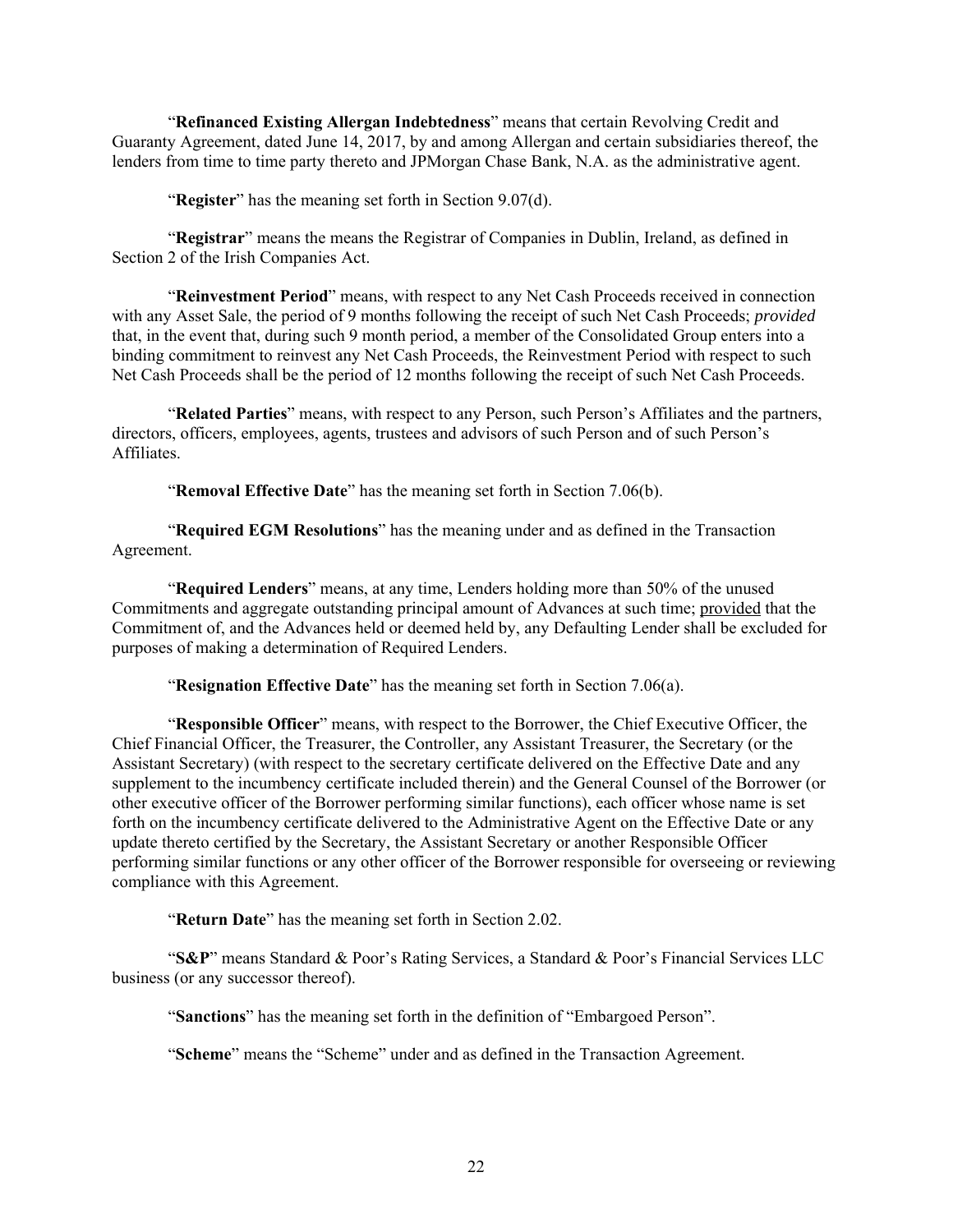"**Scheme Circular**" means the "Scheme Document" under and as defined in the Transaction Agreement.

"**Scheme Consideration**" means "Scheme Consideration" under and as defined in the Transaction Agreement.

"**Scheme Documents**" means the Scheme Press Announcement and the Scheme Circular.

"**Scheme Effective Date**" means the date of delivery to the Registrar of the Court Order together with the minute required by Section 86 of the Irish Companies Act confirming the reduction of capital and such reduction of capital having become effective upon the registration of the Court Order and minute by the Registrar.

"**Scheme Press Announcement**" means the "Rule 2.5 Announcement" under and as defined in the Transaction Agreement, with respect to the Scheme.

"**Screen Rate**" has the meaning set forth in the definition of "Eurocurrency Rate".

"**SEC**" means the Securities and Exchange Commission.

"**Significant Subsidiary**" means any Subsidiary of the Borrower that constitutes a "significant subsidiary" under Regulation S-X promulgated by the SEC.

"**Single Employer Plan**" means a single employer plan, as defined in Section 4001(a)(15) of ERISA, that (a) is maintained for employees of the Borrower or any ERISA Affiliate and no Person other than the Borrower and the ERISA Affiliates or (b) was so maintained and in respect of which the Borrower or any ERISA Affiliate could have liability under Section 4069 of ERISA in the event such plan has been or were to be terminated.

"**Specified Allergan Debt**" means the floating rate notes due March 2020 in an aggregate principal amount of \$500,000,000 and the 3.0% Senior Notes due March 2020 in an aggregate principal amount of \$3,500,000,000, in each case issued by Allergan Funding SCS.

"**Squeeze Out Notice**" means a notice given under Chapter 2, Part 9 of the Irish Companies Act given by the Borrower to a Allergan Shareholder who has not accepted the Takeover Offer and implementing the Squeeze Out Procedures.

"**Squeeze Out Procedures**" means the procedures set out in Chapter 2, Part 9 of the Irish Companies Act for the compulsory acquisition of any minority shareholders in an Irish company.

"**Statutory Reserve Rate**" means a fraction (expressed as a decimal), the numerator of which is the number one and the denominator of which is the number one minus the aggregate of the maximum reserve percentage (including any marginal, special, emergency or supplemental reserves) expressed as a decimal established by the Federal Reserve Board to which the Administrative Agent is subject with respect to the Eurocurrency Rate, for eurocurrency funding (currently referred to as "Eurocurrency liabilities" in Regulation D). Such reserve percentage shall include those imposed pursuant to Regulation D. Eurocurrency Rate Advances shall be deemed to constitute eurocurrency funding and to be subject to such reserve requirements without benefit of or credit for proration, exemptions or offsets that may be available from time to time to any Lender under Regulation D or any comparable regulation. The Statutory Reserve Rate shall be adjusted automatically on and as of the effective date of any change in any reserve percentage.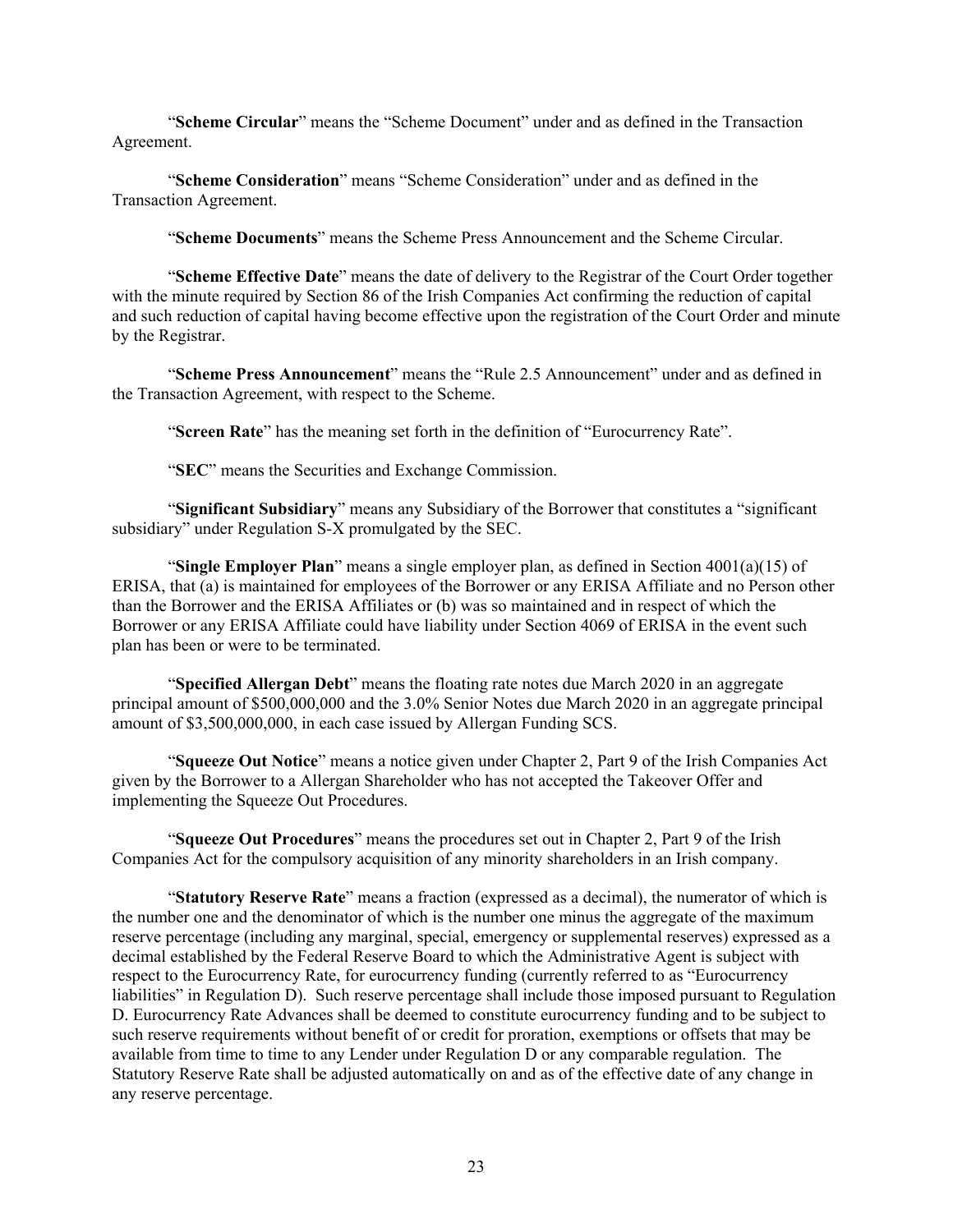"**Subsidiary**" means, with respect to any Person, any corporation, partnership, joint venture, limited liability company, trust or estate of which (or in which) more than 50% of the issued and outstanding Voting Stock to elect a majority of the board of directors (or similar governing body) of such entity (irrespective of whether at the time the Equity Interests of any other class or classes of such entity shall or might have voting power upon the occurrence of any contingency) is at the time directly or indirectly owned or controlled by such Person, by such Person and one or more of its other Subsidiaries or by one or more of such Person's other Subsidiaries. For the avoidance of doubt, no member of the Allergan Group shall constitute a Subsidiary of the Borrower unless and until the occurrence of the Closing Date.

"**Syndication Agent**" means MUFG Bank, Ltd.

"**Takeover Offer**" means the "Takeover Offer" under and as defined in the Transaction Agreement.

"**Takeover Offer Document**" means the "Takeover Offer Document" under and as defined in the Transaction Agreement.

"**Takeover Panel**" means the Irish Takeover Panel.

"**Takeover Rules**" means the Irish Takeover Panel Act 1997, Takeover Rules 2013.

"**Taxes**" means any and all present or future taxes, levies, imposts, duties, deductions, withholdings (including back-up withholdings), assessments, fees or other like charges imposed by any governmental authority, including any interest, additions to tax or penalties applicable thereto.

"**Transaction Agreement**" means the Transaction Agreement, dated as of June 25, 2019, by and among the Borrower, Venice Subsidiary LLC, a Delaware limited liability company and Allergan.

"**Transactions**" has the meaning set forth in the recitals hereto.

"**Trustee**" has the meaning set forth in the definition of "Existing Public Notes".

"**Type**" refers to a Base Rate Advance or a Eurocurrency Rate Advance.

"**U.S. Person**" means any Person that is a "United States person" as defined in Section 7701(a)(30) of the Internal Revenue Code.

"**Unconditional Date**" means the date on which the Takeover Offer is declared or becomes unconditional in all respects.

"**United States**" and "**U.S.**" each means the United States of America.

"**Voting Stock**" means shares of capital stock issued by a corporation, or equivalent interests in any other Person, the holders of which are ordinarily, in the absence of contingencies, entitled to vote for the election of directors (or persons performing similar functions) of such Person, even if the right so to vote has been suspended by the happening of such a contingency.

"**Withdrawal Liability**" has the meaning set forth in Part I of Subtitle E of Title IV of ERISA.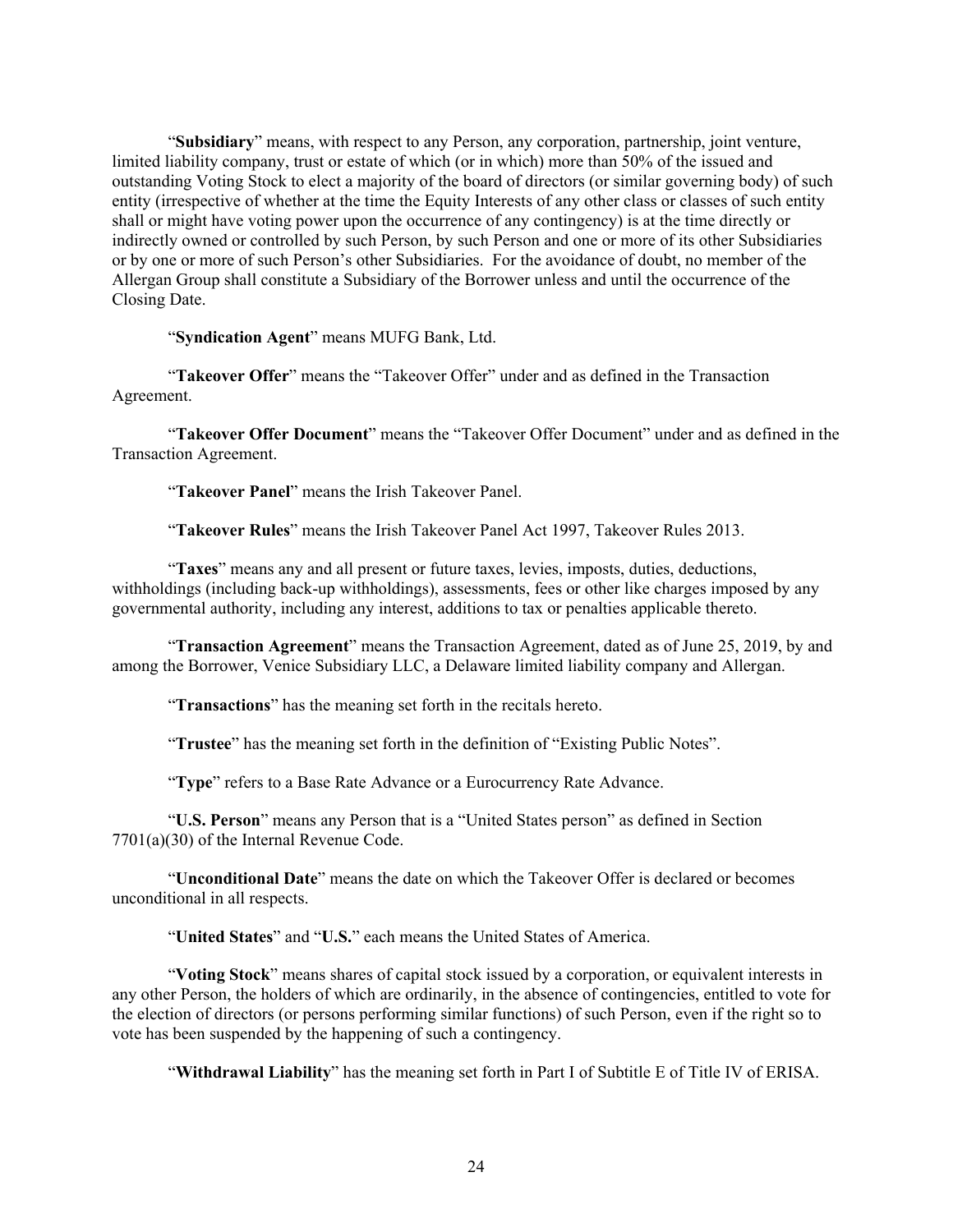"**Write-Down and Conversion Powers**" means, with respect to any EEA Resolution Authority, the write-down and conversion powers of such EEA Resolution Authority from time to time under the Bail-In Legislation for the applicable EEA Member Country, which write-down and conversion powers are described in the EU Bail-In Legislation Schedule.

Section 1.02. *Computation of Time Periods*. In this Agreement, in the computation of periods of time from a specified date to a later specified date, the word "from" means "from and including", the word "through" means "through and including" and each of the words "to" and "until" mean "to but excluding".

Section 1.03. *Accounting Terms*. Except as otherwise expressly provided herein, all accounting terms not specifically defined herein shall be construed in accordance with, and all financial data (including financial calculations) required to be submitted pursuant to this Agreement shall be prepared in conformity with, generally accepted accounting principles as in effect in the United States from time to time ("**GAAP**") (it being agreed that (A) all terms of an accounting or financial nature used herein shall be construed, and all computations of amounts and ratios referred to herein shall be made, without giving effect to (i) any election under Accounting Standards Codification 825-10-25 (previously referred to as Statement of Financial Accounting Standards 159) (or any other Accounting Standards Codification or Financial Accounting Standard having a similar result or effect) to value any Debt or other liabilities of a member of the Consolidated Group at "fair value", as defined therein and (ii) any treatment of Debt in respect of convertible debt instruments under Accounting Standards Codification 470-20 (or any other Accounting Standards Codification or Financial Accounting Standard having a similar result or effect) to value any such Debt in a reduced or bifurcated manner as described therein, and such Debt shall at all times be valued at the full stated principal amount thereof and (B) notwithstanding anything to the contrary in this Section 1.03 or in any classification under GAAP of any Person, business, assets or operations in respect of which a definitive agreement for the disposition thereof has been entered into as discontinued operations, no pro forma effect shall be given to any discontinued operations (and the Consolidated EBITDA attributable to any such Person, business, assets or operations shall not be excluded for any purposes hereunder) until such disposition shall have been consummated). If at any time any change in GAAP would affect the calculation of any covenant set forth herein and either the Borrower or the Required Lenders shall so request, the Administrative Agent, the Lenders and the Borrower shall negotiate in good faith to amend such covenant to preserve the original intent thereof in light of such change in GAAP (subject to the approval of the Required Lenders); provided that, until so amended, (i) such covenant shall continue to be calculated in accordance with GAAP prior to such change and (ii) the Borrower shall provide to the Administrative Agent and the Lenders, concurrently with the delivery of any financial statements or reports with respect to such covenant, statements setting forth a reconciliation between calculations of such covenant made before and after giving effect to such change in GAAP.

Section 1.04. *Terms Generally*. The definitions of terms herein shall apply equally to the singular and plural forms of the terms defined. Whenever the context may require, any pronoun shall include the corresponding masculine, feminine and neuter forms. The words "include", "includes" and "including" shall be deemed to be followed by the phrase "without limitation". The word "will" shall be construed to have the same meaning and effect as the word "shall". Unless the context requires otherwise (a) any definition of or reference to any agreement, instrument or other document herein shall be construed as referring to such agreement, instrument or other document as from time to time amended, restated, supplemented or otherwise modified (subject to any restrictions on such amendments, restatements, supplements or modifications set forth herein), (b) any definition of or reference to any statute, rule or regulation shall be construed as referring thereto as from time to time amended, supplemented or otherwise modified (including by succession of comparable successor laws), (c) any reference herein to any Person shall be construed to include such Person's successors and assigns (subject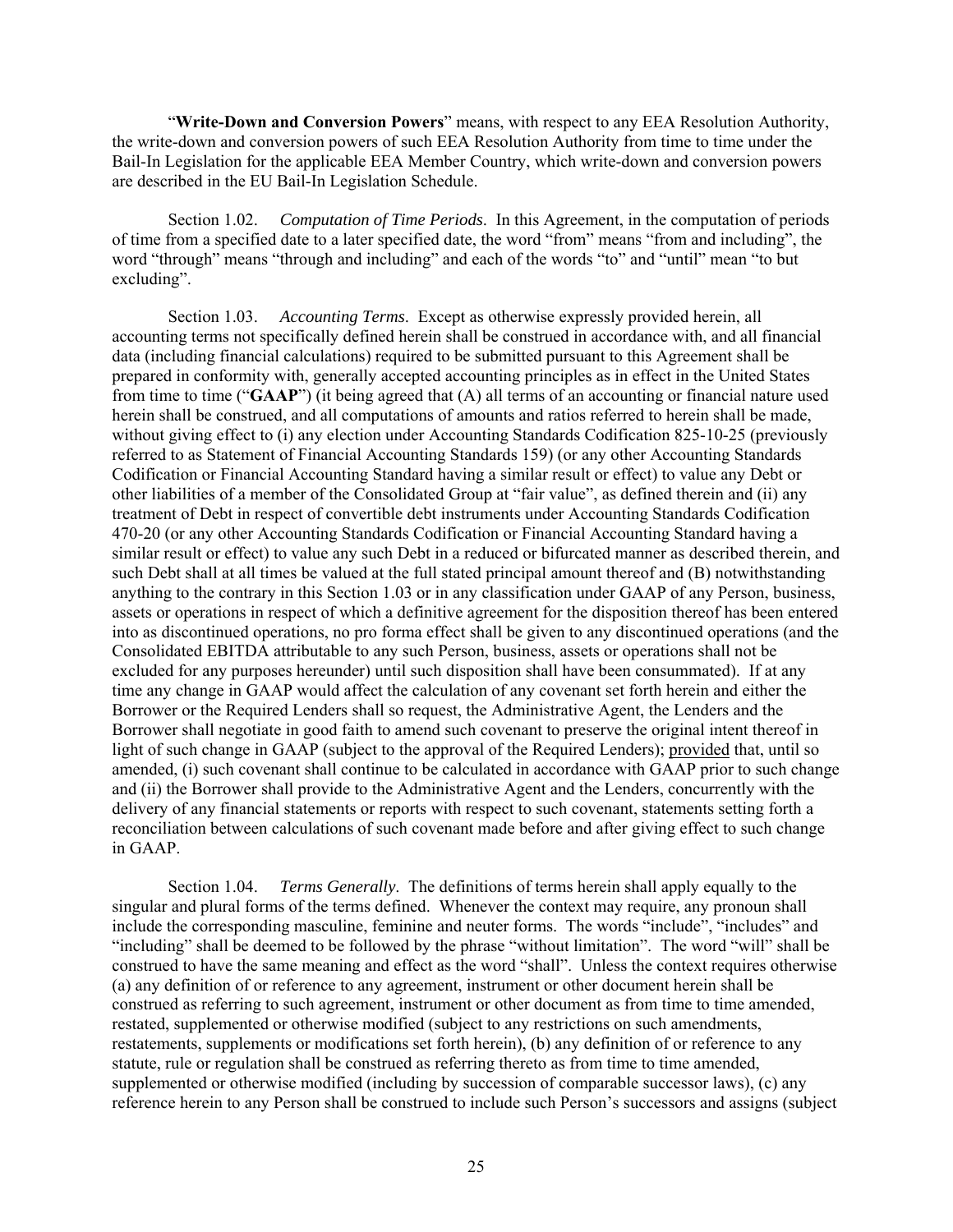to any restrictions on assignment set forth herein), (d) the words "herein", "hereof" and "hereunder", and words of similar import, shall be construed to refer to this Agreement in its entirety and not to any particular provision hereto and (e) unless indicated otherwise (expressly or as the context may require), each reference in this Agreement to a specific "Article", "Section" or "clause" shall refer to the corresponding article, section or clause of this Agreement.

Section 1.05. *Divisions*. For all purposes under the Loan Documents, in connection with any division or plan of division under Delaware law (or any comparable event under a different jurisdiction's laws): (a) if any asset, right, obligation or liability of any Person becomes the asset, right, obligation or liability of a different Person, then it shall be deemed to have been transferred from the original Person to the subsequent Person, and (b) if any new Person comes into existence, such new Person shall be deemed to have been organized on the first date of its existence by the holders of its Equity Interests at such time.

### ARTICLE 2

#### AMOUNTS AND TERMS OF THE ADVANCES

Section 2.01. *The Advances*. If a Pre-Closing Funding Election has been made, each Lender severally and not jointly agrees, on the terms and conditions hereinafter set forth, to advance same day funds denominated in Dollars to the Administrative Agent on the Pre-Closing Funding Date in an amount requested by the Borrower and otherwise in accordance with Section 2.02, not to exceed an amount equal to such Lender's Commitment immediately prior to the making of such advance. If a Pre-Closing Funding Election has not been made, each Lender severally and not jointly agrees, on the terms and conditions hereinafter set forth, to make an Advance denominated in Dollars to the Borrower on the Closing Date in an amount requested by the Borrower and otherwise in accordance with Section 2.02, not to exceed an amount equal to such Lender's Commitment immediately prior to the making of such Advance. Subject to the second to last sentence of Section 2.02(a) below, each Lender's Commitment shall terminate upon the making of the Advances on the Closing Date. Advances borrowed under this Section 2.01 and paid or prepaid may not be reborrowed.

Section 2.02. *Making the Advances*. (a) (A) Each Borrowing shall be made on notice by the Borrower, given not later than (x) 10:00 a.m. (Local Time) on the third Business Day prior to the proposed date of Borrowing in the case of a Borrowing consisting of Eurocurrency Rate Advances or (y) 10:00 a.m. (Local Time) on the Business Day prior to the proposed date of Borrowing in the case of a Borrowing consisting of Base Rate Advances, to the Administrative Agent, which shall give to each Lender prompt notice thereof by telecopier or other electronic communication. Each notice of a Borrowing (a "**Notice of Borrowing**") shall be by telephone, confirmed immediately in writing, including by telecopier (or other electronic communication) in substantially the form of Exhibit A hereto, specifying therein the requested (i) date of such Borrowing (which shall be a Business Day), (ii) Type of Advances comprising such Borrowing, (iii) aggregate amount of such Borrowing, (iv) initial Interest Period for such Advance, if such Borrowing is to consist of Eurocurrency Rate Advances, and (v) account or accounts in which the proceeds of the Borrowing should be credited. Each Lender shall, before 1:00 p.m. (Local Time) on the Closing Date make available for the account of its Applicable Lending Office to the Administrative Agent at the applicable Administrative Agent's Office, in same day funds, such Lender's ratable portion of such Borrowing.

(B) Notwithstanding the forgoing clause (A), if a Pre-Closing Funding Election has been made, subject solely to the satisfaction (or waiver by the Required Lenders) of the conditions set forth in Section 3.02 other than the Allergan Acquisition Related Conditions, each Lender shall, before 1:00 p.m. (Local Time) one Business Day prior to the proposed date of Borrowing set forth in the Notice of Borrowing (such date the "**Pre-Closing Funding Date**"), fund into the Pre-Closing Funding Account, in same day funds, such Lender's ratable portion of such Borrowing (such amounts, the "**Pre-Closing Funded**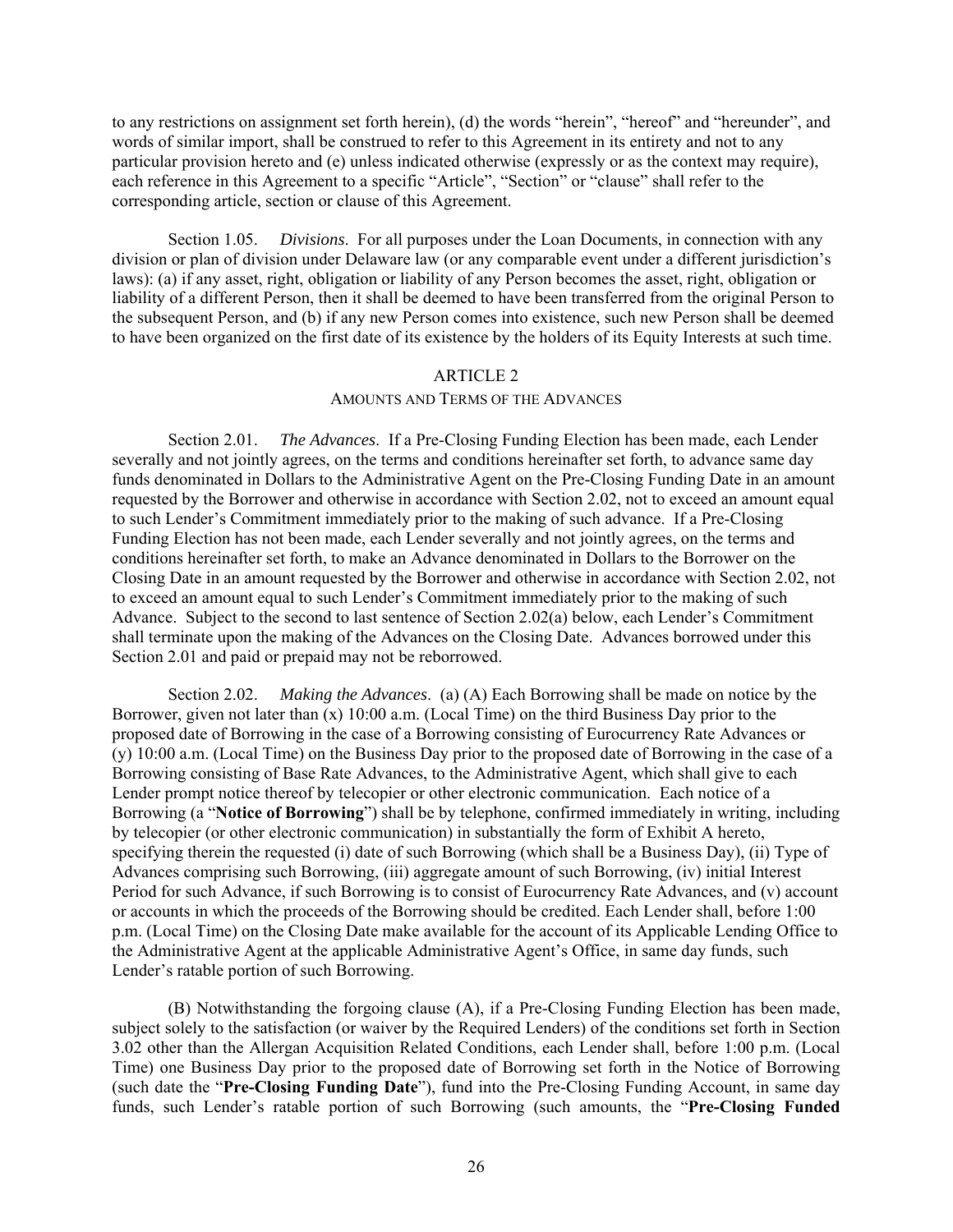**Amount**"). Each Lender authorizes the Administrative Agent to release all amounts deposited by the Lenders into the Pre-Closing Funding Account and make such funds available to the Borrower on the Closing Date subject solely to the satisfaction (or waiver by the Required Lenders) of each of the Allergan Acquisition Related Conditions on the Closing Date, whereupon the Administrative Agent will make such funds available to the Borrower in immediately available funds to the account or accounts specified by the Borrower to the Administrative Agent in the Notice of Borrowing; provided that, (x) the "**Pre-Closing Funding Election**" shall mean the election by the Borrower to cause the Pre-Closing Funded Amount to be funded to the Pre-Closing Funding Account on the Pre-Closing Funding Date, which election shall be set forth in or accompany a Notice of Borrowing delivered not later than (i) 10:00 a.m. (Local Time) on the third Business Day prior to the Pre-Closing Funding Date (in the case of Eurocurrency Rate Advances) and (ii) 10:00 a.m. (Local Time) on the Business Day prior to the Pre-Closing Funding Date (in the case of Base Rate Advances), (y) each Lender shall be deemed to have consented to, approved or accepted or to be satisfied with each document or other matter required under Section 3.02 to be consented to or approved by or acceptable or satisfactory to a Lender, and to have confirmed satisfaction with Section  $3.02(g)$ , in each case unless the Administrative Agent shall have received notice from such Lender prior to the proposed Pre-Closing Funding Date specifying its objection thereto and (z) solely for the purpose of the foregoing authorization, receipt of the certificates pursuant to Section 3.02(d)(B), Section 3.02(e)(i)(B) and Section 3.02(e)(ii)(B) shall be deemed satisfaction of the applicable conditions set forth in Section 3.02(d)(A), Section 3.02(e)(i)(A) or Section 3.02(e)(ii)(A), as applicable, and the Administrative Agent shall be fully allowed to rely on such certificates and shall not be liable for any action taken in reliance on such certificate. In the event the satisfaction (or waiver by Required Lenders) of the conditions set forth in Section 3.02 does not occur by 12:00 noon (Local Time) on the date that is two Business Days after the Pre-Closing Funding Date (the "**Return Date**"), the Pre-Closing Funded Amount shall be returned to the respective Lenders within one Business Day of the Return Date, and the Borrower shall simultaneously therewith pay interest accrued thereon from the Pre-Closing Funding Date to the Return Date, together with any amounts due thereon pursuant to Section 2.02(c), calculated as if the return of such funds was a prepayment of Advances in an equal principal amount on the Return Date; provided that, for the avoidance of doubt, to the extent the Pre-Closing Funded Amount has been returned to the Lenders in accordance with this sentence, (i) the Borrower shall not be prohibited from submitting a subsequent Notice of Borrowing in accordance with this Section 2.02 and (ii) the Commitment of each Lender shall be determined without giving effect to such Lender's funding of the Pre-Closing Funded Amount. The Borrower agrees that interest shall accrue on the Pre-Closing Funded Amount from and including the Pre-Closing Funding Date as if the Pre-Closing Funded Amount had been advanced to the Borrower as an Advance hereunder; provided, that if a Pre-Closing Funding Election has been made by the Borrower, no commitment fee pursuant to Section 2.05(a) shall accrue on any date on which the Pre-Closing Funded Amount is held in the Pre-Closing Funding Account. For the avoidance of doubt, (x) the funding of the Pre-Closing Funded Amount shall not constitute an Advance to (or Borrowing by) the Borrower until such amount has been released to the Borrower on the Closing Date in accordance with this Section 2.02(a), and (y) any return of the Pre-Closing Funded Amount to the Lenders in accordance with this Section 2.02(a) shall not constitute a prepayment of an Advance. For the purpose of this Section 2.02(a), the "**Pre-Closing Funding Account**" means an account in the name of (i) the Administrative Agent or an Affiliate of the Administrative Agent or (ii) a financial institution (in its capacity as escrow agent) designated by the Administrative Agent and approved by the Borrower, which account has been identified as the "Pre-Closing Funding Account" by notice in writing from the Borrower to the Lenders, and which account shall have terms reasonably satisfactory to the Administrative Agent and the Borrower and "**Allergan Acquisition Related Conditions**" means the conditions set forth in Sections 3.02(d), (e) and (f).

(b) Anything in Section 2.02(a) to the contrary notwithstanding, (i) the Borrower may not select Eurocurrency Rate Advances if the obligation of the Lenders to make Eurocurrency Rate Advances shall then be suspended pursuant to Section 2.08 or 2.12 and (ii) the Eurocurrency Rate Advances may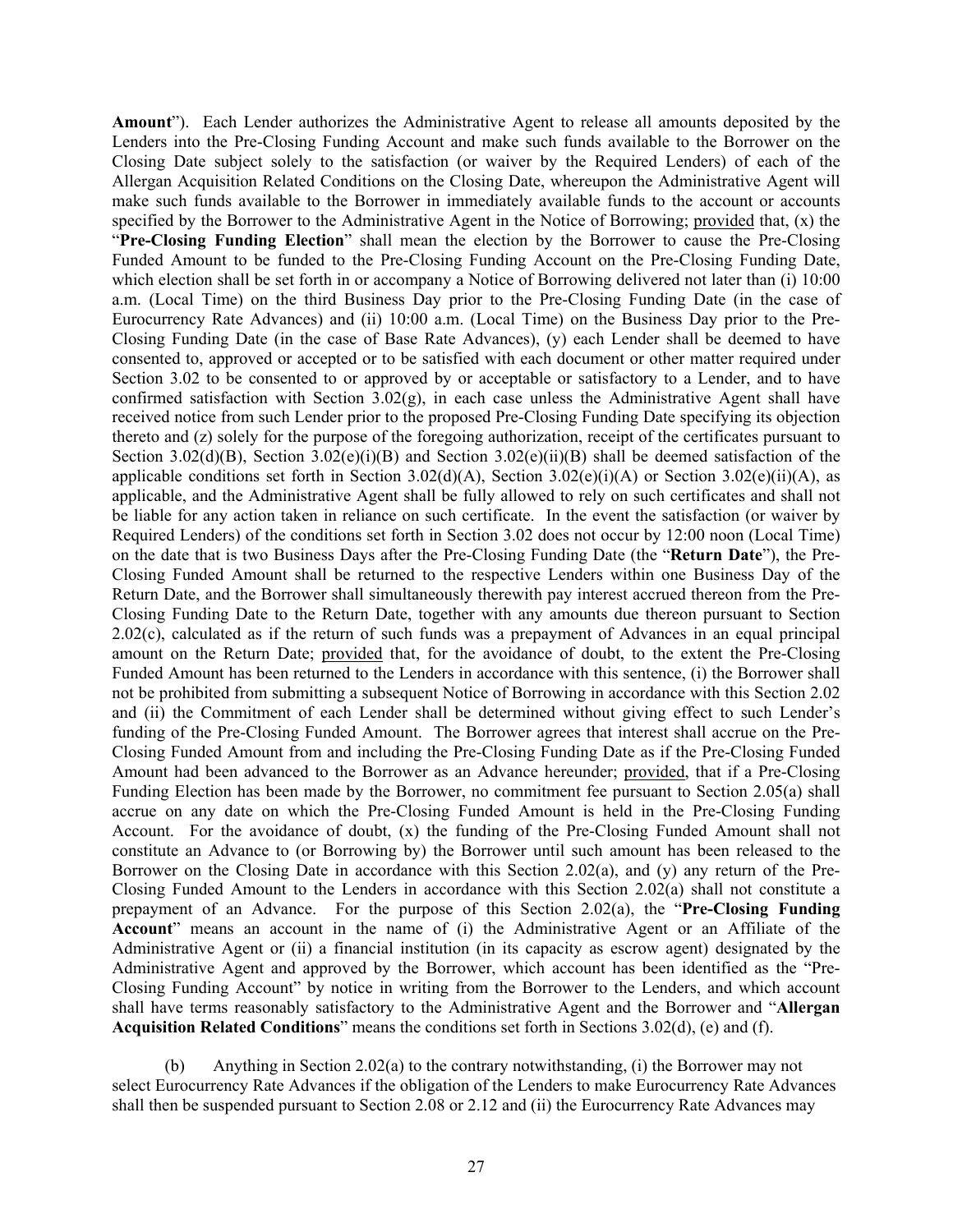not be outstanding as part of more than twenty separate Borrowings (or such additional Borrowings as may be agreed by the Administrative Agent in its reasonable discretion).

(c) The Notice of Borrowing shall be revocable (if the closing of the Allergan Acquisition is delayed) and binding on the Borrower. In the case of any Borrowing that the related Notice of Borrowing specifies is to be comprised of Eurocurrency Rate Advances, the Borrower shall indemnify each Lender against any reasonable loss, cost or expense incurred by such Lender (including amounts pursuant to Section 2.02(a)) as a result of any failure by the Borrower to borrow on the date specified in the Notice of Borrowing (including as a result of the failure of any conditions specified in such notice to be satisfied or waived by the Borrower on such date or the applicable Notice of Borrowing being revoked) or any failure by the Borrower to fulfill on or before the date specified in such Notice of Borrowing for such Borrowing the applicable conditions set forth in Article III, including, without limitation, any reasonable loss (excluding loss of anticipated profits), cost or expense incurred by reason of the liquidation or reemployment of deposits or other funds acquired by such Lender to fund the Advance to be made by such Lender as part of such Borrowing when such Advance, as a result of such failure, is not made on such date.

(d) Unless the Administrative Agent shall have received notice from a Lender prior to the time of any Borrowing that such Lender will not make available to the Administrative Agent such Lender's ratable portion of such Borrowing, the Administrative Agent may assume that such Lender has made such portion available to the Administrative Agent on the date of such Borrowing in accordance with Section 2.02(a) and the Administrative Agent may, in reliance upon such assumption, make available to the Borrower on such date a corresponding amount. If and to the extent that any Lender shall not have so made such ratable portion available to the Administrative Agent, such Lender and the Borrower severally agree to pay or to repay to the Administrative Agent forthwith on demand such corresponding amount and to pay interest thereon, for each day from the date such amount is made available to the Borrower until the date such amount is paid or repaid to the Administrative Agent, at (i) in the case of the Borrower, the higher of (A) the interest rate applicable at the time to Advances comprising such Borrowing and (B) the cost of funds incurred by the Administrative Agent in respect of such amount and (ii) in the case of such Lender, the greater of the NYFRB Rate and a rate determined by the Administrative Agent in accordance with banking industry rules on interbank compensation. If the Borrower and such Lender shall pay such interest to the Administrative Agent for the same or an overlapping period, the Administrative Agent shall promptly remit to the Borrower the amount of such interest paid by the Borrower for such period. If such Lender shall pay to the Administrative Agent such corresponding principal amount, such amount so paid shall constitute such Lender's Advance as part of such Borrowing for all purposes of this Agreement. Any payment by the Borrower shall be without prejudice to any claim the Borrower may have against a Lender that shall have failed to make such payment to the Administrative Agent.

(e) The failure of any Lender to make the Advance to be made by it as part of any Borrowing shall not relieve any other Lender of its obligation, if any, hereunder to make its Advance on the date of such Borrowing, but no Lender shall be responsible for the failure of any other Lender to make the Advance to be made by such other Lender on the date of any Borrowing.

(f) If any Lender makes available to the Administrative Agent funds for any Advance to be made by such Lender as provided herein, and such funds are not made available to the Borrower by the Administrative Agent because the applicable conditions to such Borrowing are not satisfied or waived in accordance with the terms hereof, the Administrative Agent shall promptly return such funds (in like funds as received from such Lender) to such Lender, without interest.

Section 2.03. [*Reserved*].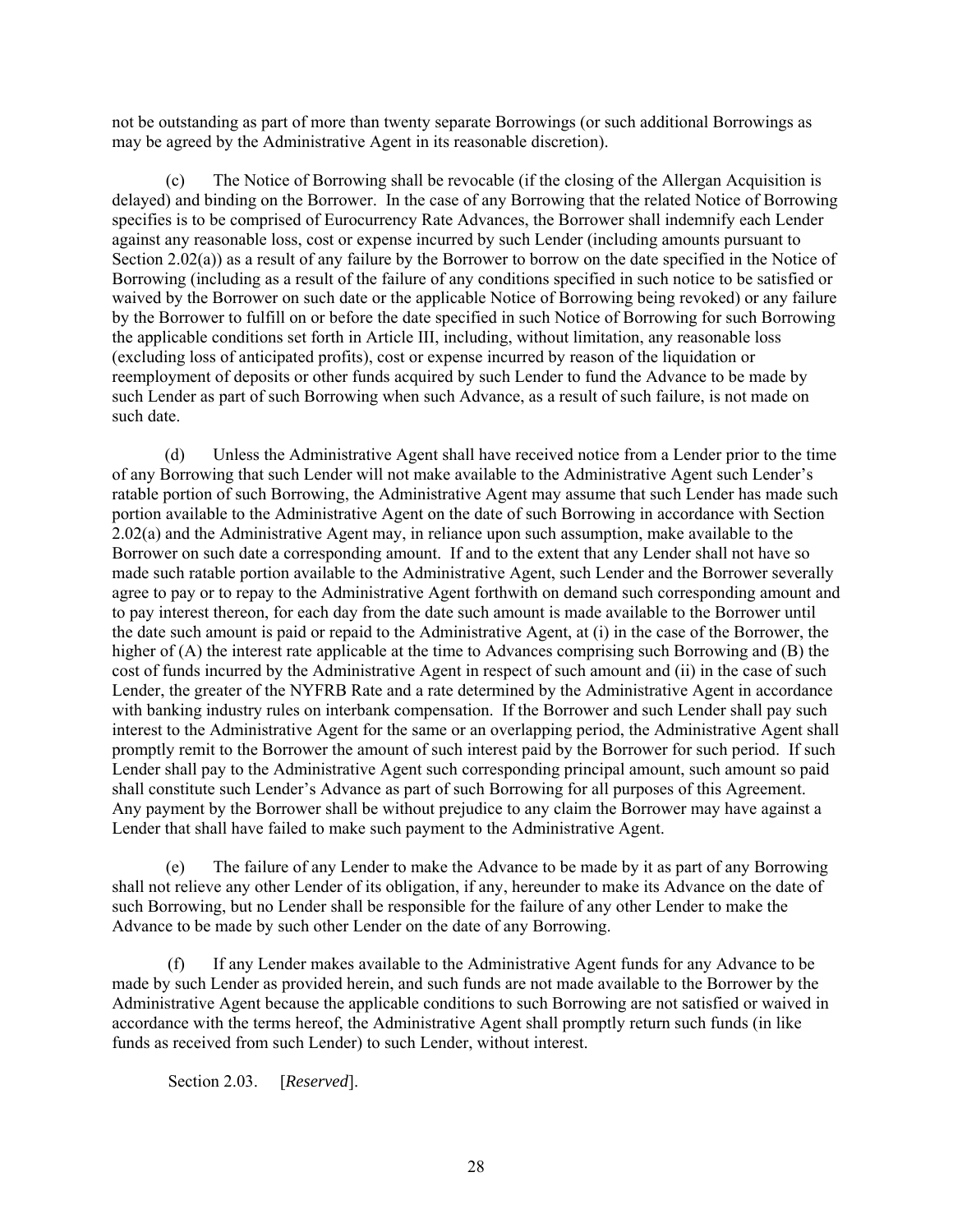Section 2.04. *Fees*. (a) *Commitment Fee*. The Borrower shall pay, or cause to be paid, to the Administrative Agent, for the account of each Lender (other than a Defaulting Lender for such time as such Lender is a Defaulting Lender), a non-refundable commitment fee calculated (in accordance with Section 2.13(c)) on a daily basis at a rate per annum equal to the Applicable Percentage for such date on the aggregate outstanding Commitments of each Lender under the Bridge Facility as of such date, accruing commencing on the Fee Start Date and payable in arrears on the Closing Date (with respect to all amounts accrued to such date) or the earlier termination of the Commitments in full.

(b) *Duration Fee*. The Borrower shall pay, or cause to be paid, for the account of each Lender (other than a Defaulting Lender for such time as such Lender is a Defaulting Lender) if the Advances have not been repaid in full in cash on or prior to:

(i) the 90th day after the Closing Date (or if such day is not a Business Day, the next Business Day), a fully earned and non-refundable duration fee equal to 0.50% of the aggregate principal amount of the Advances outstanding on such date to the Administrative Agent for the account of each Lender in accordance with its pro rata share of the Advances;

(ii) the 180th day after the Closing Date (or if such day is not a Business Day, the next Business Day), a fully earned and non-refundable duration fee equal to 0.75% of the aggregate principal amount of the Advances outstanding on such date to the Administrative Agent for the account of each Lender in accordance with its pro rata share of the Advances; and

(iii) the 270th day after the Closing Date (or if such day is not a Business Day, the next Business Day), a fully earned and non-refundable duration fee equal to 1.00% of the aggregate principal amount of the Advances outstanding on such date to the Administrative Agent for the account of each Lender in accordance with its pro rata share of Advances.

(c) *Signing Fee*. The Borrower shall pay, or cause to be paid, within one Business Day of the Effective Date, all fees and other amounts due and payable by the Borrower to the Administrative Agent, the Lead Arrangers and the Lenders under the Loan Documents or pursuant to any fee or similar letters relating to the Loan Documents, in each case, payable on or prior to the Effective Date and to the extent invoiced by the relevant person on or prior to the Effective Date.

(d) *Additional Fees*. The Borrower shall pay to the Administrative Agent and Lead Arrangers for their account (or that of their applicable Affiliate) such fees as may from time to time be agreed between the Borrower and the Administrative Agent and/or Lead Arrangers.

(e) *Calculation of Commitment*. For the avoidance of doubt, with respect to the definition of "Mandatory Cancellation Event" and the ability thereunder for the Borrower to provide notices and issue documents to facilitate a switch from a Scheme to a Takeover Offer and vice versa, the Commitment shall be deemed to be in effect until the end of the day on which the applicable notice or issuance is required to but does not occur for the purposes of calculating any fees under this Agreement or any fee letters related hereto.

Section 2.05. *Termination or Reduction of the Commitments; Mandatory Prepayments*.

(a) *Mandatory Termination or Reduction of the Commitments*.

(i) In the event that the Borrower actually receives any Net Cash Proceeds arising from any Equity Issuance or the Borrower or any other member of the Consolidated Group actually receives any Net Cash Proceeds arising from any Debt Issuance (other than a Debt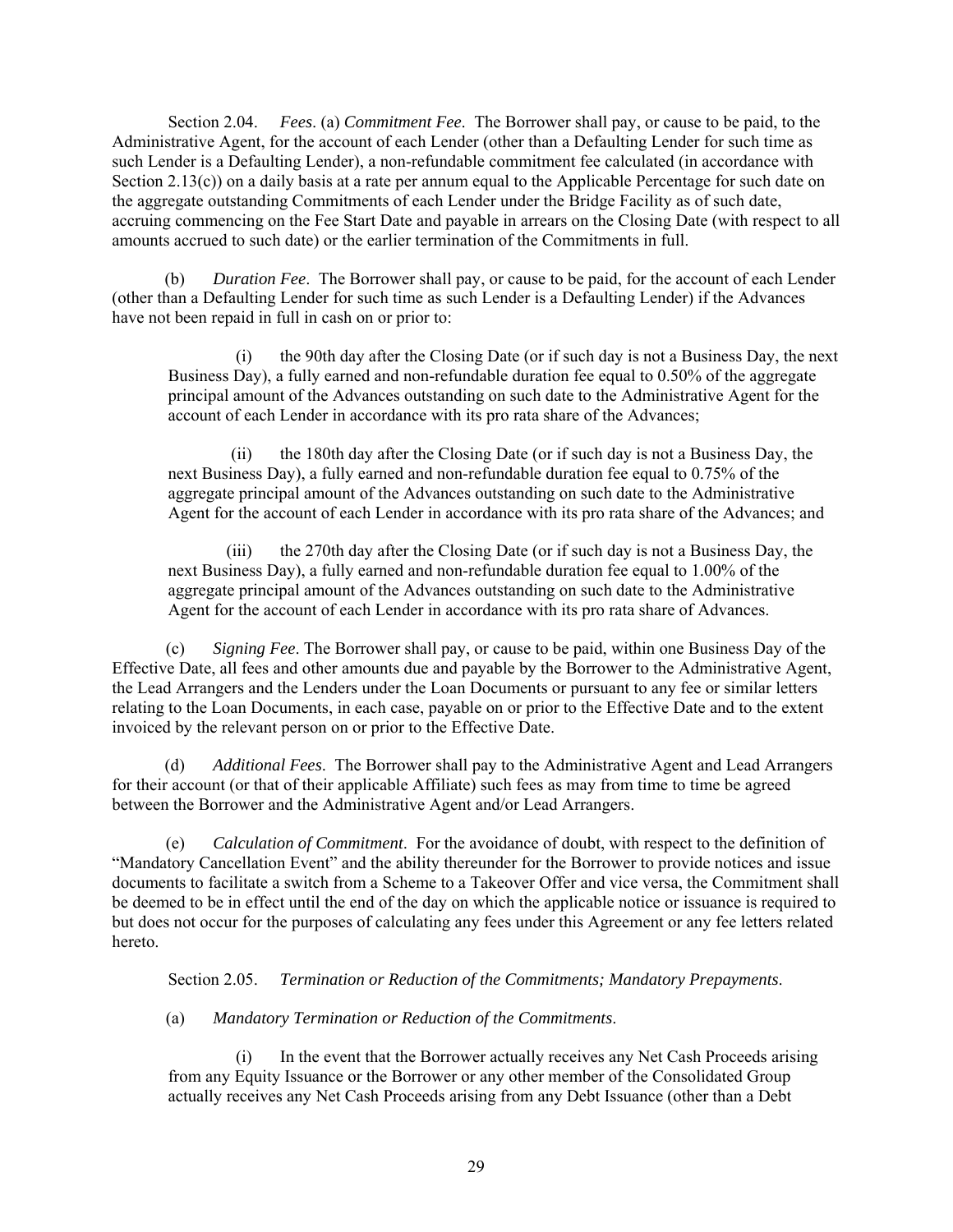Issuance under any committed term loan facility that has reduced the Commitments hereunder pursuant to clause (ii) below) or Asset Sale, in each case during the period commencing on the Effective Date and ending on the Closing Date, then the Commitments then outstanding shall be automatically reduced in an amount equal to 100% of such Net Cash Proceeds on the date of receipt by the Borrower or, as applicable, any other member of the Consolidated Group of such Net Cash Proceeds. The Borrower shall promptly notify the Administrative Agent of the receipt by the Borrower, or, as applicable, any other member of the Consolidated Group, of such Net Cash Proceeds from any Equity Issuance, Debt Issuance or Asset Sale, and such notice shall be accompanied by a reasonably detailed calculation of the Net Cash Proceeds received. Notwithstanding the foregoing, mandatory commitment reductions with respect to Net Cash Proceeds from Debt Issuances or Asset Sales received by a Foreign Subsidiary shall not be required if and for so long as the Borrower has determined in good faith that repatriation to the Borrower of such Net Cash Proceeds would have adverse tax consequences (and, in the case of Debt Issuances, such adverse tax consequences are material) or would violate applicable local law or applicable organizational documents of such Subsidiary.

(ii)

(A) In the event that the Borrower or any of its Subsidiaries enters into any committed term loan facility for the purpose of financing the Transactions (including any New Term Loan Facility), automatically upon the effectiveness of the definitive documentation for such term loan facility (including any New Term Loan Facility) and, other than in respect of any New Term Loan Facility, receipt by the Administrative Agent of a notice from the Borrower that such term loan facility constitutes a Qualifying Term Loan Facility, the Commitments then outstanding shall be reduced in an amount equal to 100% of the committed amount under such New Term Loan Facility or other Qualifying Term Loan Facility on the date of receipt by the Administrative Agent of such notice.

(B) In the event that the Borrower or any of its Subsidiaries enters into any committed revolving facility, the use of proceeds of which includes financing a portion of the Transactions, automatically upon the effectiveness of the definitive documentation for such revolving facility and receipt by the Administrative Agent of a notice from the Borrower that such revolving facility constitutes a Qualifying Revolving Facility, the Commitments then outstanding shall be reduced in an amount equal to 100% of the commitments under such Qualifying Revolving Facility that are subject to conditions precedent to funding that are no less favorable to the Borrower than the conditions set forth herein to the funding of the Bridge Facility (as determined by the Borrower in its reasonable discretion) on the date of receipt by the Administrative Agent of such notice.

(iii) Unless previously terminated, the Commitments shall automatically terminate at 5:00 p.m. (Local Time) on the earlier of (i) the date on which all of the Certain Funds Purposes have been achieved without the making of any Advances and (ii) the time after a Mandatory Cancellation Event occurs; provided that in any event the Commitments shall terminate in full on the Closing Date after the proceeds of the Advances have been made available to the Borrower.

(iv) All reductions of the Commitments pursuant to Section 2.05(a)(i), (ii) and (iii) shall be made ratably to the Lenders' individual Commitments.

(b) *Optional Termination or Reduction of the Commitments*. The Borrower shall have the right, upon at least three Business Days' prior written notice to the Administrative Agent, to terminate in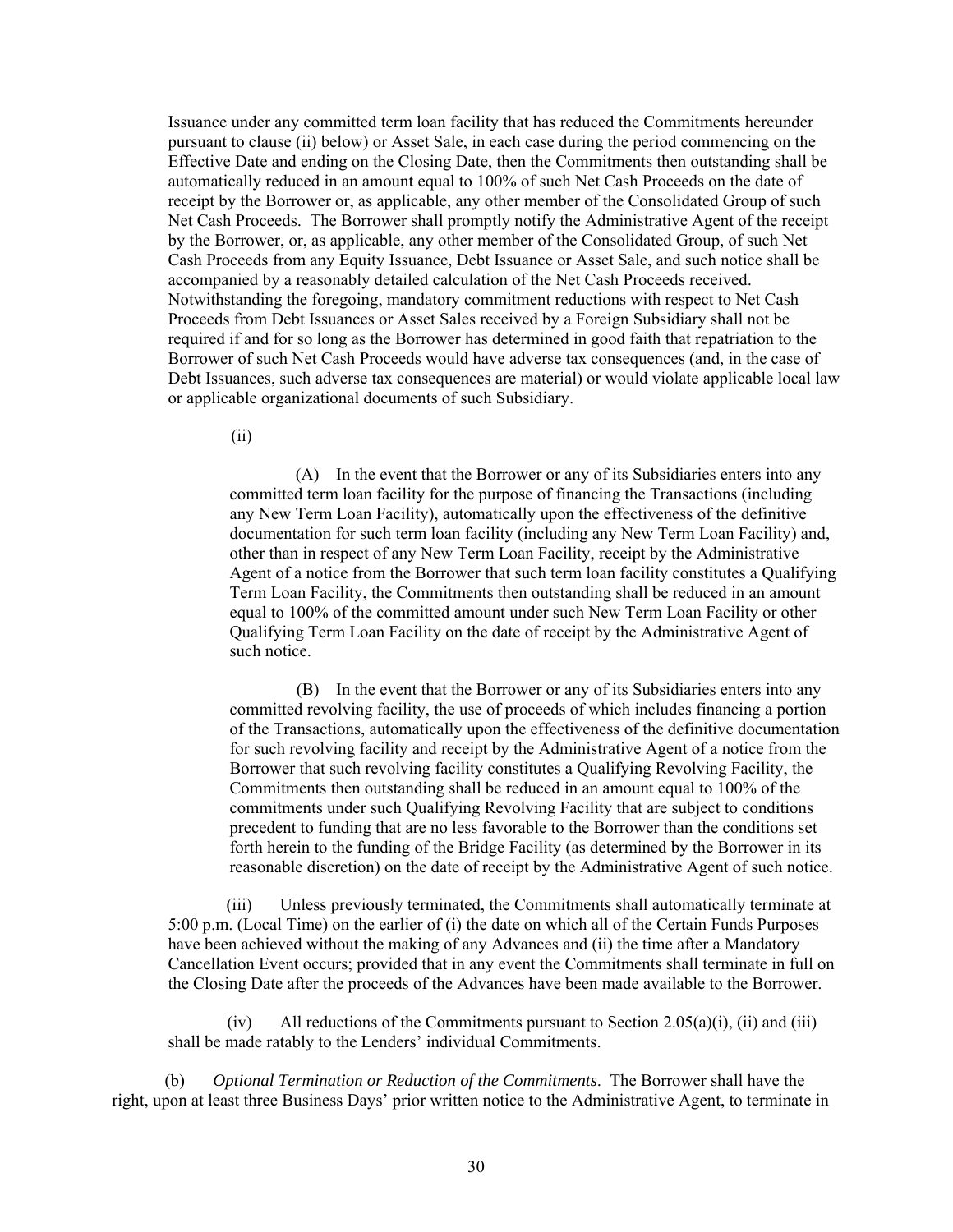whole or permanently reduce ratably in part the unused portions of the Commitments of the Lenders; provided that each partial reduction shall be in an aggregate amount of not less than \$25,000,000 and an integral multiple of \$1,000,000 in excess thereof; provided, further that any such notice may state that such notice is conditioned upon the effectiveness of other credit facilities or the consummation of a specific transaction, in which case such notice may be revoked by the Borrower if such condition is not satisfied.

(c) *Defaulting Lender Commitment Reductions*. The Borrower may terminate the unused amount of the Commitments of any Lender that is a Defaulting Lender upon not less than three Business Days' prior written notice to the Administrative Agent (which shall promptly notify such Defaulting Lender), it being understood that notwithstanding such Commitment termination, the provisions of Section 2.18(c) will continue to apply to all amounts thereafter paid by the Borrower for the account of any Defaulting Lender under this Agreement (whether on account of principal, interest, fees, indemnity or other amounts); provided that such termination shall not be deemed to be a waiver or release of any claim the Borrower, the Administrative Agent or any Lender may have against such Defaulting Lender.

Section 2.06. *Repayment of Advances*. The Borrower shall repay to the Administrative Agent, for the ratable account of the Lenders on the Maturity Date, the aggregate principal amount of all Advances made to the Borrower outstanding on such date.

Section 2.07. *Interest on Advances*. (a) *Scheduled Interest*. The Borrower shall pay interest on the unpaid principal amount of the Advance made to it from the date of such Advance until such principal amount shall be paid in full, at the following rates per annum:

(i) *Base Rate Advances*. During such periods as such Advance is a Base Rate Advance, a rate per annum equal at all times to the sum of (A) the Base Rate in effect from time to time and (B) the Applicable Margin, payable in arrears quarterly on the last Business Day of each March, June, September and December, during such periods and on the Maturity Date.

(ii) *Eurocurrency Rate Advances*. During such periods as such Advance is a Eurocurrency Rate Advance, a rate per annum equal at all times during each Interest Period for such Advance to the sum of (A) the Eurocurrency Rate for such Interest Period for such Advance and (B) the Applicable Margin, payable in arrears on the last day of such Interest Period and, if such Interest Period has a duration of more than three months, on each day that occurs during such Interest Period every three months from the first day of such Interest Period and on the date such Eurocurrency Rate Advance shall be Converted or paid in full.

(b) *Default Interest*. Upon the occurrence and during the continuance of an Event of Default pursuant to Section 6.01(a), the Administrative Agent shall, upon the request of the Required Lenders, require the Borrower to pay interest ("**Default Interest**"), which amount shall accrue as of the date of occurrence of the Event of Default, on (i) principal amounts that are overdue, payable in arrears on the dates referred to in Section 2.07(a)(i) or 2.07(a)(ii), at a rate per annum equal at all times to 2% per annum above the rate per annum required to be paid on such overdue amount pursuant to Section  $2.07(a)(i)$  or  $2.07(a)(ii)$  and (ii) to the fullest extent permitted by law, the amount of any interest, fee or other amount payable hereunder that is not paid when due, from the date such amount shall be due until such amount shall be paid in full, payable in arrears on the date such amount shall be paid in full and on demand, at a rate per annum equal at all times to 2% per annum above the rate per annum required to be paid on Base Rate Advances pursuant to Section 2.07(a)(i); provided, however, that following acceleration of the Advances pursuant to Section 6.01, Default Interest shall accrue and be payable hereunder whether or not previously required by the Administrative Agent.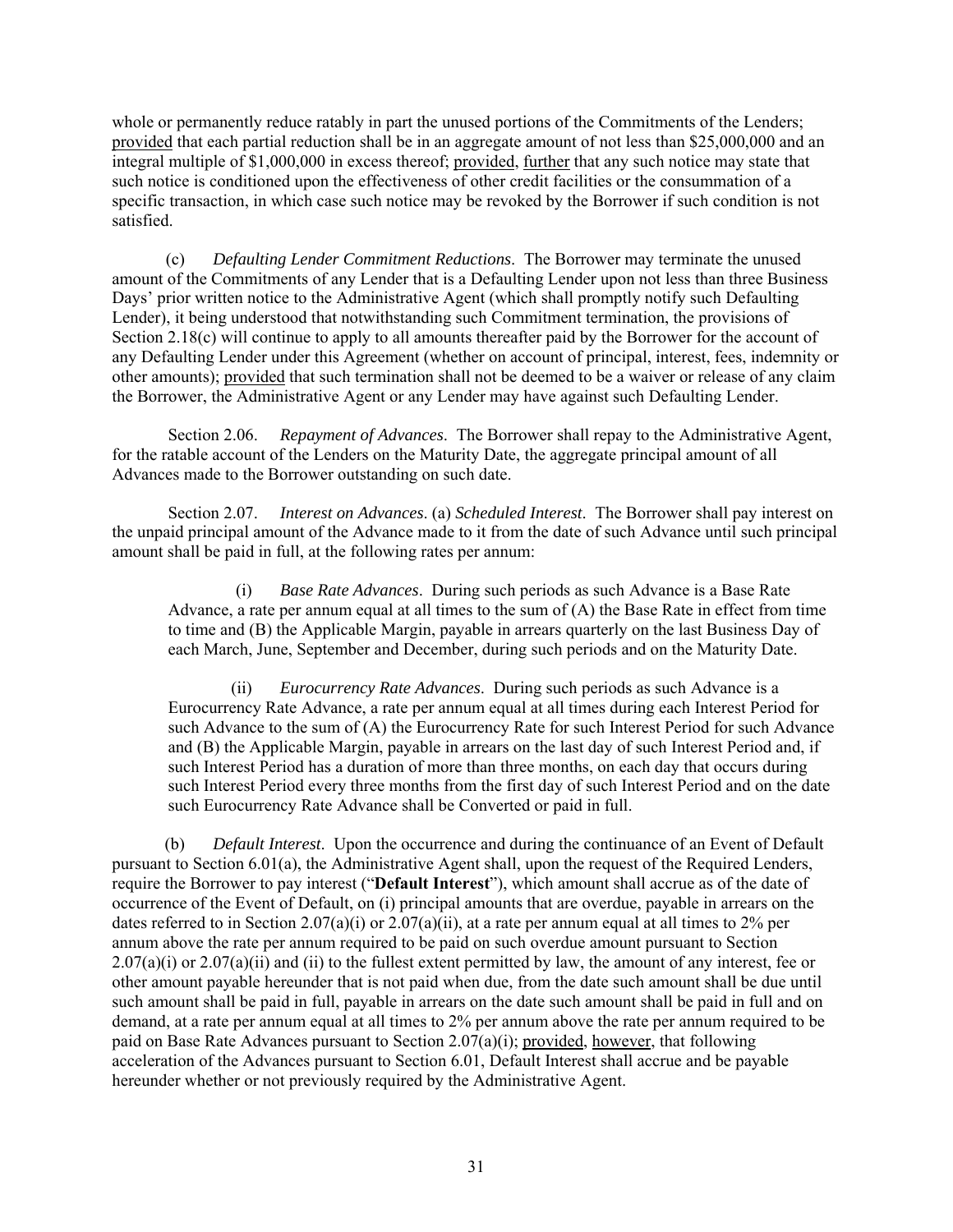(c) *Additional Interest on Eurocurrency Rate Advances*. The Borrower shall pay to each Lender, so long as and to the extent such Lender shall be required under regulations of the Board of Governors of the Federal Reserve System to maintain reserves with respect to liabilities or assets consisting of or including Eurocurrency Liabilities, additional interest on the unpaid principal amount of the Advance of such Lender made to the Borrower that is a Eurocurrency Rate Advance, from the date of such Advance until such principal amount is paid in full, at an interest rate per annum equal at all times to the remainder obtained by subtracting (a) the Eurocurrency Rate for the applicable Interest Period for such Advance from (b) the rate obtained by dividing such Eurocurrency Rate by a percentage equal to 100% minus the Eurocurrency Rate Reserve Percentage of such Lender for such Interest Period, payable on each date on which interest is payable on such Advance. Such Lender shall as soon as practicable provide notice to the Administrative Agent and the Borrower of any such additional interest arising in connection with such Advance, which notice shall be conclusive and binding, absent demonstrable error.

Section 2.08. *Interest Rate Determination*. (a) The Administrative Agent shall give prompt notice to the Borrower and the Lenders of the applicable interest rate determined by the Administrative Agent for purposes of Section 2.07(a)(i) or  $2.07(a)(ii)$ .

If, prior to the commencement of any Interest Period for any Eurocurrency Rate Advances, (i) the Administrative Agent shall have determined (which determination shall be conclusive and binding absent manifest error) that adequate and reasonable means (including, without limitation, by means of an Interpolated Rate) do not exist for ascertaining the Eurocurrency Rate for Dollars and such Interest Period or (ii) the Required Lenders notify the Administrative Agent that the Eurocurrency Rate for Dollars and such Interest Period for such Advances will not adequately and fairly reflect the cost to the Required Lenders of making, funding or maintaining their respective Eurocurrency Rate Advances in Dollars for such Interest Period, the Administrative Agent shall forthwith so notify the Borrower and the Lenders. Thereafter, until the Administrative Agent notifies the Borrower and the Lenders that the circumstances causing such suspension no longer exist, any Eurocurrency Rate Advances requested to be made, converted or continued as or into, as applicable, Eurocurrency Rate Advances, in each case, shall (in the case of conversions or continuations, on the last day of the then existing Interest Period) be made, converted or continued as or into, as applicable, Base Rate Advances.

(c) If the Borrower shall fail to select the duration of any Interest Period for any Eurocurrency Rate Advances made to the Borrower in accordance with the provisions contained in the definition of "Interest Period" in Section 1.01, the Administrative Agent will forthwith so notify the Borrower and the Lenders and such Eurocurrency Rate Advances will automatically, on the last day of the then existing Interest Period therefor, be continued as Eurocurrency Rate Advances with a one month Interest Period.

(d) [Reserved].

(e) Upon the occurrence and during the continuance of any Event of Default, (i) each Eurocurrency Rate Advance will automatically, on the last day of the then existing Interest Period therefor, be Converted into a Base Rate Advance (unless the Required Lenders otherwise consent) and (ii) the obligation of the Lenders to make, or to Convert Advances into, Eurocurrency Rate Advances shall be suspended.

(f) Alternate Rate of Interest. If at any time the Administrative Agent determines (which determination shall be made by notice to the Borrower and shall be conclusive and binding absent manifest error) that (i) the circumstances set forth in Section  $2.08(b)(i)$  have arisen and such circumstances are unlikely to be temporary or (ii) the circumstances set forth in Section 2.08(b)(i) have not arisen but either (w) the supervisor for the administrator of the Screen Rate has made a public statement that the administrator of the Screen Rate is insolvent (and there is no successor administrator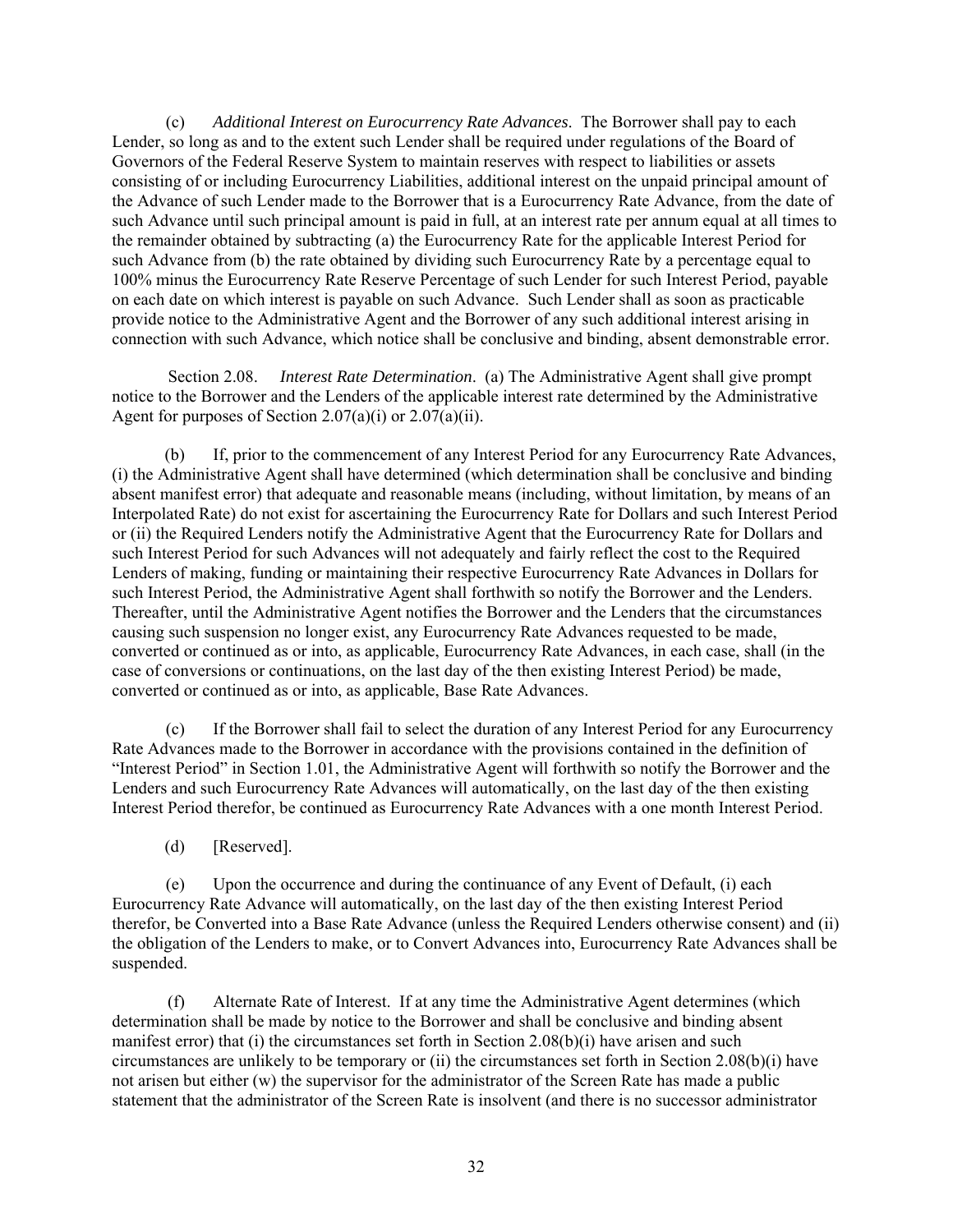that will continue publication of the Screen Rate), (x) the administrator of the Screen Rate has made a public statement identifying a specific date after which the Screen Rate will permanently or indefinitely cease to be published by it (and there is no successor administrator that will continue publication of the Screen Rate), (y) the supervisor for the administrator of the Screen Rate has made a public statement identifying a specific date after which the Screen Rate will permanently or indefinitely cease to be published or (z) the supervisor for the administrator of the Screen Rate or a governmental authority having jurisdiction over the Administrative Agent has made a public statement identifying a specific date after which the Screen Rate may no longer be used for determining interest rates for loans, then the Administrative Agent and the Borrower may endeavor to establish an alternate rate of interest to LIBOR that gives due consideration to the then evolving or prevailing market convention for determining a rate of interest for similar syndicated loans in the United States at such time, and may enter into an amendment to this Agreement to reflect such alternate rate of interest and such other related changes to this Agreement as may be applicable (but for the avoidance of doubt, such related changes shall not include a reduction of the Applicable Margin); provided that, if such alternate rate of interest as so determined would be less than zero, such rate shall be deemed to be zero for the purposes of this Agreement. Notwithstanding anything to the contrary in Section 9.01, in the case of any proposed alternative rate of interest, such amendment shall become effective without any further action or consent of any other party to this Agreement so long as the Administrative Agent shall not have received, within five Business Days of the date that a copy of the amendment is provided to the Lenders, a written notice from the Required Lenders stating that such Required Lenders object to such amendment. Until an alternate rate of interest shall be determined in accordance with this Section 2.08(f) (but, in the case of the circumstances described in clause (ii) of the first sentence of this Section 2.08(f), only to the extent the Screen Rate for the applicable currency and such Interest Period is not available or published at such time on a current basis), (x) any Eurocurrency Rate Advances requested to be made, converted or continued as or into, as applicable, Eurocurrency Rate Advances shall automatically (in the case of conversions or continuations, on the last day of the then existing Interest Period) be made, converted or continued as or into, as applicable, Base Rate Advances and (y) any Notice of Borrowing that requests the making of a Eurocurrency Rate Advance shall be ineffective.

Section 2.09. *Optional Conversion of Advances*. The Borrower may on any Business Day, upon notice given to the Administrative Agent not later than 11:00 a.m. (Local Time) on the third Business Day prior to the date of the proposed Conversion (or in the case of a Conversion into Base Rate Advances, the Business Day prior) and subject to the provisions of Sections 2.08 and 2.12, Convert all Advances made to the Borrower of one Type comprising the same Borrowing into Advances of the other Type (such notice, a "**Notice of Conversion**"); provided, however, that any Conversion of Eurocurrency Rate Advances into Base Rate Advances shall be made only on the last day of an Interest Period for such Eurocurrency Rate Advances, any Conversion of Base Rate Advances into Eurocurrency Rate Advances shall be in an amount not less than the minimum amount specified in Section 2.01 and no Conversion of any Advances shall result in more separate Borrowings than permitted under Section 2.02(b). Each such notice of a Conversion shall, within the restrictions specified above, specify (i) the date of such Conversion (which shall be a Business Day), (ii) the Advances to be Converted, and (iii) if such Conversion is into Eurocurrency Rate Advances, the duration of the initial Interest Period for each such Advance. Each Notice of Conversion shall be irrevocable and binding on the Borrower.

#### Section 2.10. *Optional and Mandatory Prepayments of Advances*.

(a) Optional Prepayments. The Borrower may, upon written notice to the Administrative Agent stating the proposed date and aggregate principal amount of the proposed prepayment, given not later than 11:00 a.m. (Local Time) on the date (which date shall be a Business Day) of such proposed prepayment, in the case of a Borrowing consisting of Base Rate Advances, and not later than 11:00 a.m. (Local Time) at least two Business Days prior to the date of such proposed prepayment, in the case of a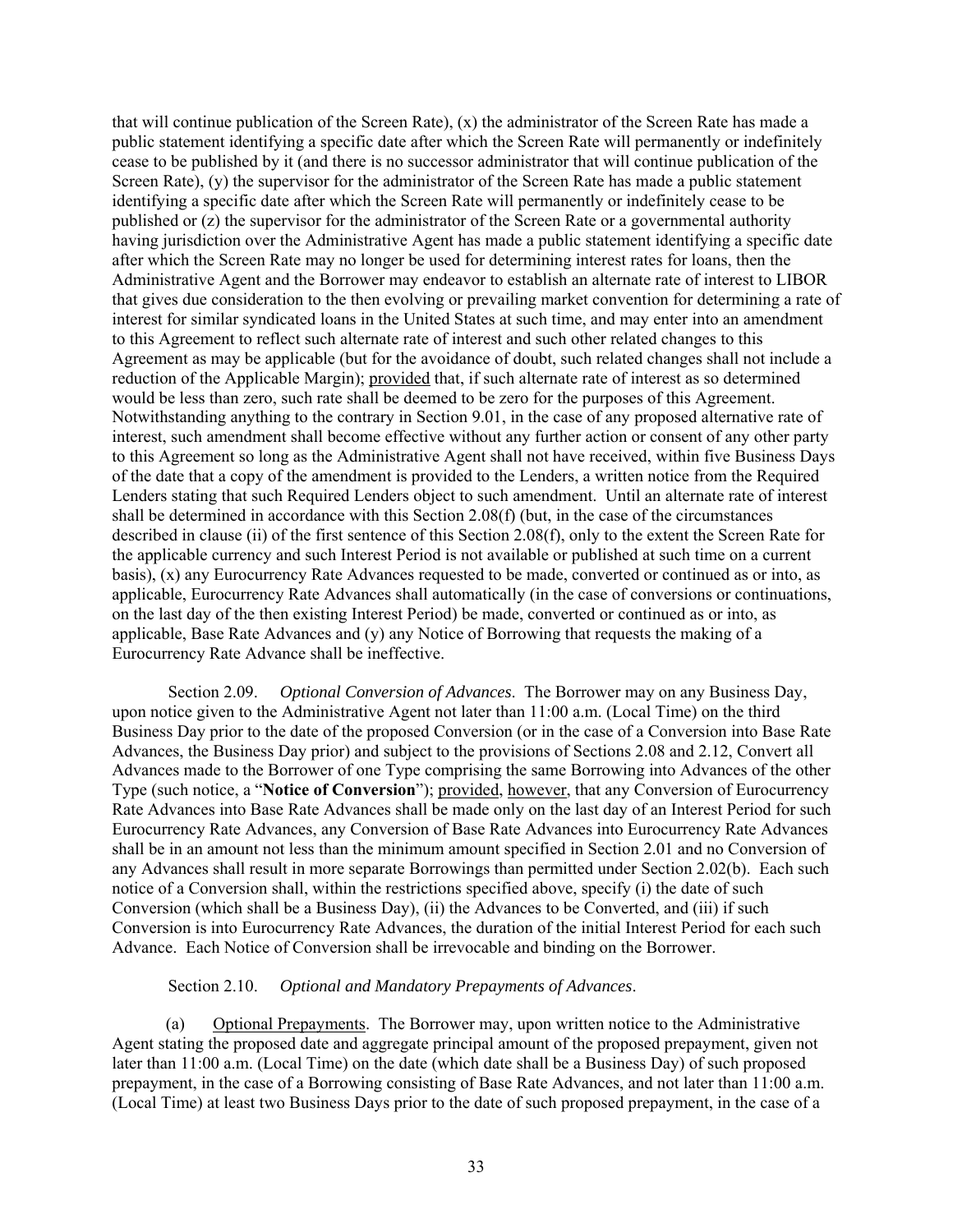Borrowing consisting of Eurocurrency Rate Advances (or such later time as the Administrative Agent, in its reasonable discretion, may agree to), and if such notice is given, the Borrower shall, prepay the outstanding principal amount of the Advances comprising part of the same Borrowing made to the Borrower in whole or ratably in part, and in the case of any Eurocurrency Rate Advances, together with accrued interest to the date of such prepayment on the principal amount prepaid; provided, however, that (i) each partial prepayment shall be in an aggregate principal amount of \$10,000,000 or \$1,000,000 in excess thereof and (ii) if any prepayment of a Eurocurrency Rate Advance is made on a date other than the last day of an Interest Period for such Eurocurrency Rate Advance, the Borrower shall also pay any amount owing pursuant to Section 9.04(c); and provided, further, that, subject to clause (ii) of the immediately preceding proviso, any such notice may state that such notice is conditioned upon the effectiveness of other credit facilities or the consummation of a specific transaction, in which case such notice may be revoked by the Borrower if such condition is not satisfied.

(b) Mandatory Prepayments. In the event that the Borrower actually receives any Net Cash Proceeds arising from any Equity Issuance or the Borrower or any other member of the Consolidated Group actually receives any Net Cash Proceeds arising from any Debt Issuance (other than a Debt Issuance under any committed term loan facility that has reduced the Commitments hereunder pursuant to Section 2.05(a)(ii) above) or Asset Sale, in each case after the Closing Date, then the Borrower shall prepay the Advances in an amount equal to 100% of such Net Cash Proceeds not later than three Business Days following the receipt by the Borrower or any such Subsidiary of such Net Cash Proceeds. The Borrower shall promptly (and not later than the date of receipt thereof) notify the Administrative Agent of the receipt by the Borrower or, as applicable, any other member of the Consolidated Group, of such Net Cash Proceeds from any Equity Issuance, Debt Issuance or Asset Sale, and such notice shall be accompanied by a reasonably detailed calculation of the Net Cash Proceeds. Each prepayment of Advances shall be applied ratably and shall be accompanied by accrued interest and fees on the amount prepaid to the date fixed for prepayment, plus, in the case of any Eurocurrency Rate Advances, any amounts due to the Lenders under Section 9.04(c).

Notwithstanding the foregoing, mandatory repayments with respect to Net Cash Proceeds from Debt Issuances or Asset Sales received by a Foreign Subsidiary shall not be required if and for so long as the Borrower has determined in good faith that repatriation to the Borrower of such Net Cash Proceeds would have adverse tax consequences (and, in the case of Debt Issuances, such adverse tax consequence is material) or would violate applicable local law or the applicable organizational documents of such Subsidiary.

Section 2.11. *Increased Costs*. (a) If, due to either (i) the introduction of or any change in or in the interpretation of any law or regulation or (ii) the compliance with any directive, guideline or request from any central bank or other governmental authority including, without limitation, any agency of the European Union or similar monetary or multinational authority (whether or not having the force of law), in each case after the date hereof (or with respect to any Lender (or the Administrative Agent), if later, the date on which such Lender (or the Administrative Agent) becomes a Lender (or the Administrative Agent)), there shall be any increase in the cost to any Lender or the Administrative Agent of agreeing to make or making, funding or maintaining Advances (excluding for purposes of this Section 2.11 any such increased costs resulting from (i) Taxes as to which such Lender is indemnified under Section 2.14, (ii) Excluded Taxes, or (iii) Other Taxes), then the Borrower shall from time to time, upon demand by such Lender or the Administrative Agent (with a copy of such demand to the Administrative Agent, if applicable), pay to the Administrative Agent for the account of such Lender (or for its own account, if applicable) additional amounts sufficient to compensate such Lender or the Administrative Agent for such increased cost. A certificate describing such increased costs in reasonable detail delivered to the Borrower shall be conclusive and binding for all purposes, absent demonstrable error.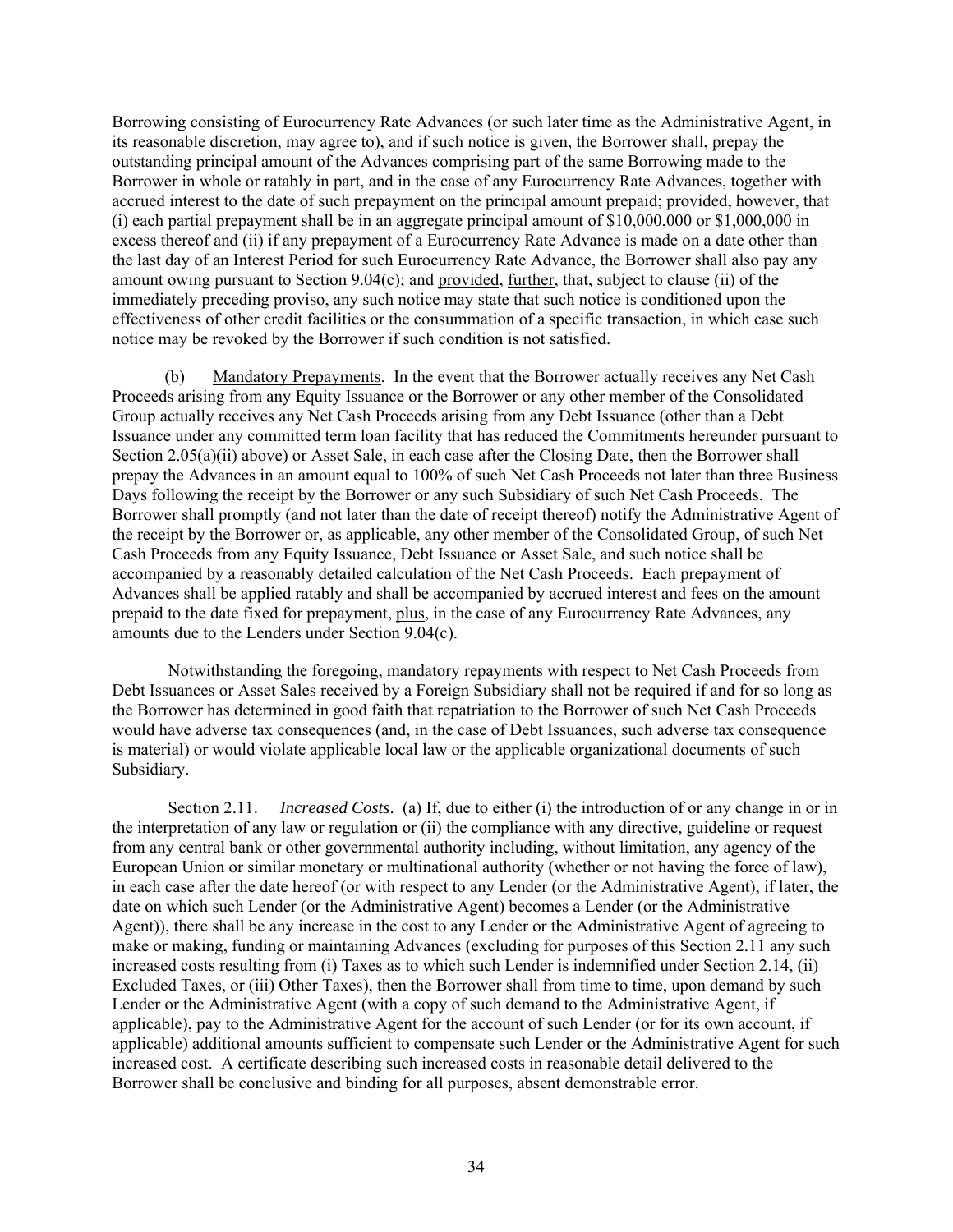(b) If any Lender reasonably determines that compliance with any law or regulation or any directive, guideline or request from any central bank or other governmental authority including, without limitation, any agency of the European Union or similar monetary or multinational authority (whether or not having the force of law), in each case promulgated or given after the date hereof (or with respect to any Lender, if later, the date on which such Lender becomes a Lender), affects or would affect the amount of capital, insurance or liquidity required or expected to be maintained by such Lender or its Applicable Lending Office or any corporation controlling such Lender and that the amount of such capital, insurance or liquidity is increased by or based upon the existence of such Lender's commitment to lend hereunder and other commitments of this type, the Borrower shall, from time to time upon demand by such Lender (with a copy of such demand to the Administrative Agent), pay to the Administrative Agent for the account of such Lender, additional amounts sufficient to compensate such Lender or such corporation in the light of such circumstances, to the extent that such Lender reasonably determines such increase in capital, insurance or liquidity to be allocable to the existence of such Lender's Advances or commitment to lend hereunder. A certificate as to such amounts submitted to the Borrower and the Administrative Agent by such Lender shall be conclusive and binding for all purposes, absent demonstrable error.

(c) Notwithstanding anything in this Section 2.11 to the contrary, for purposes of this Section 2.11, (A) the Dodd Frank Wall Street Reform and Consumer Protection Act and the rules and regulations issued thereunder or in connection therewith or in implementation thereof, and (B) all requests, rules, guidelines and directions promulgated by the Bank for International Settlements or the Basel Committee on Banking Supervision (or any similar or successor agency, or the United States or foreign regulatory authorities, in each case, pursuant to Basel III) shall be deemed to have been enacted following the date hereof (or with respect to any Lender, if later, the date on which such Lender becomes a Lender). Notwithstanding the foregoing in this Section 2.11, no Lender shall demand compensation pursuant to this Section 2.11(c) unless such Lender is generally making corresponding demands on similarly situated borrowers in comparable credit facilities to which such Lender is a party.

Section 2.12. *Illegality*. Notwithstanding any other provision of this Agreement, (a) if any Lender shall notify the Administrative Agent that the introduction of or any change in or in the interpretation of any law or regulation makes it unlawful, or any central bank or other governmental authority, including without limitation, any agency of the European Union or similar monetary or multinational authority, asserts that it is unlawful, for such Lender or its Applicable Lending Office to perform its obligations hereunder to make Eurocurrency Rate Advances or to fund or maintain Eurocurrency Rate Advances hereunder, (i) each Eurocurrency Rate Advance of such Lender will automatically, upon such notification, be Converted into a Base Rate Advance and (ii) the obligation of such Lender to make Eurocurrency Rate Advances or to Convert Advances into Eurocurrency Rate Advances shall be suspended until the Administrative Agent shall notify the Borrower and such Lender that the circumstances causing such suspension no longer exist and (b) if Lenders constituting the Required Lenders so notify the Administrative Agent, (i) each Eurocurrency Rate Advance of each Lender will automatically, upon such notification, Convert into a Base Rate Advance and (ii) the obligation of each Lender to make Eurocurrency Rate Advances or to Convert Advances into Eurocurrency Rate Advances shall be suspended until the Administrative Agent shall notify the Borrower and each Lender that the circumstances causing such suspension no longer exist.

Section 2.13. *Payments and Computations*. (a) The Borrower shall make each payment required to be made by it under this Agreement not later than 12:00 noon (Local Time) on the day when due in Dollars to the Administrative Agent at the applicable Administrative Agent's Office in same day funds. The Administrative Agent will promptly thereafter cause to be distributed like funds relating to the payment of principal or interest or commitment fees or duration fees ratably (other than amounts payable pursuant to Section 2.02(c), 2.07(c), 2.11, 2.14, 2.15 or 9.04(c)) to the Lenders for the account of their respective Applicable Lending Offices, and like funds relating to the payment of any other amount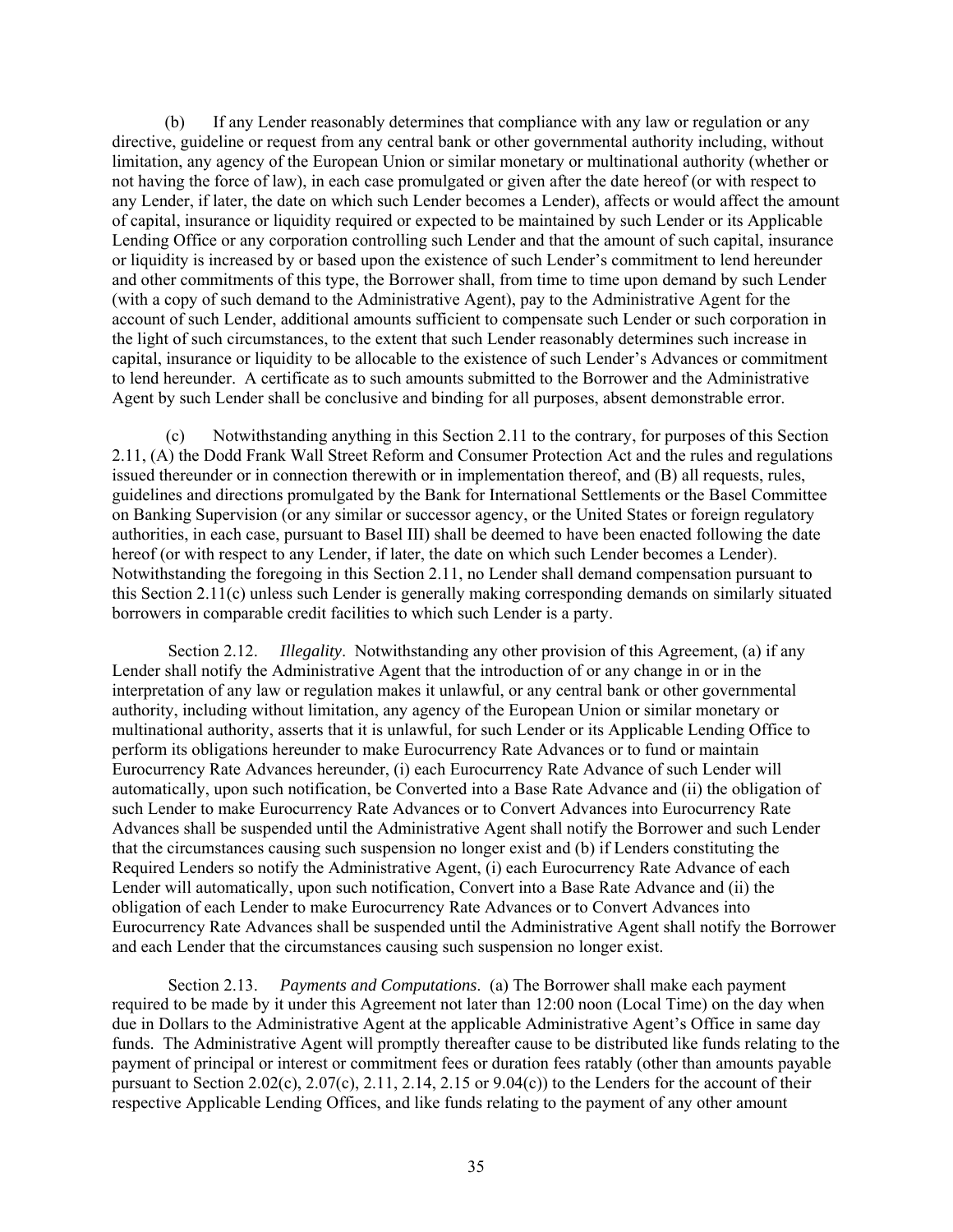payable to any Lender to such Lender for the account of its Applicable Lending Office, in each case to be applied in accordance with the terms of this Agreement. Upon its acceptance of an Assignment and Assumption and recording of the information contained therein in the Register pursuant to Section  $9.07(c)$ , from and after the effective date specified in such Assignment and Assumption, the Administrative Agent shall make all payments hereunder in respect of the interest assigned thereby to the assignor for amounts which have accrued to but excluding the effective date of such assignment and to the assignee for amounts which have accrued from and after the effective date of such assignment. All payments to be made by the Borrower shall be made without condition or deduction for any counterclaim, defense, recoupment or setoff.

(b) The Borrower hereby authorizes each Lender, if and to the extent payment owed to such Lender by the Borrower is not made when due hereunder, to charge from time to time against any or all of the Borrower's accounts with such Lender any amount so due, unless otherwise agreed between the Borrower and such Lender.

(c) All computations of interest based on the Base Rate (to the extent based on the Prime Rate) shall be made by the Administrative Agent on the basis of a year of 365 or 366 days, as the case may be, and all other computations of interest, and of commitment fees shall be made by the Administrative Agent on the basis of a year of 360 days, in each case, for the actual number of days (including the first day but excluding the last day) occurring in the period for which such interest or such fees are payable. Each determination by the Administrative Agent of an interest rate hereunder shall be conclusive and binding for all purposes, absent demonstrable error.

(d) Except as otherwise set forth herein, whenever any payment hereunder shall be stated to be due on a day other than a Business Day, such payment shall be made on the next succeeding Business Day, and such extension of time shall in such case be included in the computation of payment of interest or commitment fee, as the case may be; provided, however, that, if such extension would cause payment of interest on or principal of Eurocurrency Rate Advances to be made in the next following calendar month, such payment shall be made on the immediately preceding Business Day.

(e) Unless the Administrative Agent shall have received written notice from the Borrower prior to the date on which any payment is due to the Lenders hereunder that the Borrower will not make such payment in full, the Administrative Agent may assume that the Borrower has made such payment in full to the Administrative Agent on such date and the Administrative Agent may, in reliance upon such assumption, cause to be distributed to each Lender on such due date an amount equal to the amount then due such Lender. If and to the extent the Borrower shall not have so made such payment in full to the Administrative Agent, each Lender shall repay to the Administrative Agent, following prompt notice thereof, forthwith on demand such amount distributed to such Lender, together with interest thereon, for each day from the date such amount is distributed to such Lender until the date such Lender repays such amount to the Administrative Agent, at the NYFRB Rate.

Section 2.14. *Taxes*. (a) Any and all payments by or on behalf of the Borrower under any Loan Document shall be made, in accordance with Section 2.13, free and clear of and without deduction for any and all present or future Taxes, including levies, imposts, deductions, charges and withholdings, and all liabilities with respect thereto, excluding, in the case of each Lender and each Agent, (i) taxes imposed on (or measured by) its overall net income (however denominated), franchise taxes, and branch profits taxes, in each case only to the extent imposed by the jurisdiction under the laws of which such Lender or such Agent, as the case may be, is organized or any political subdivision thereof, by the jurisdiction of such Lender's Applicable Lending Office or any political subdivision thereof or as a result of a present or former connection between such Lender and the jurisdiction imposing such Tax (other than connections arising from such Lender having executed, delivered, become a party to, performed its obligations under,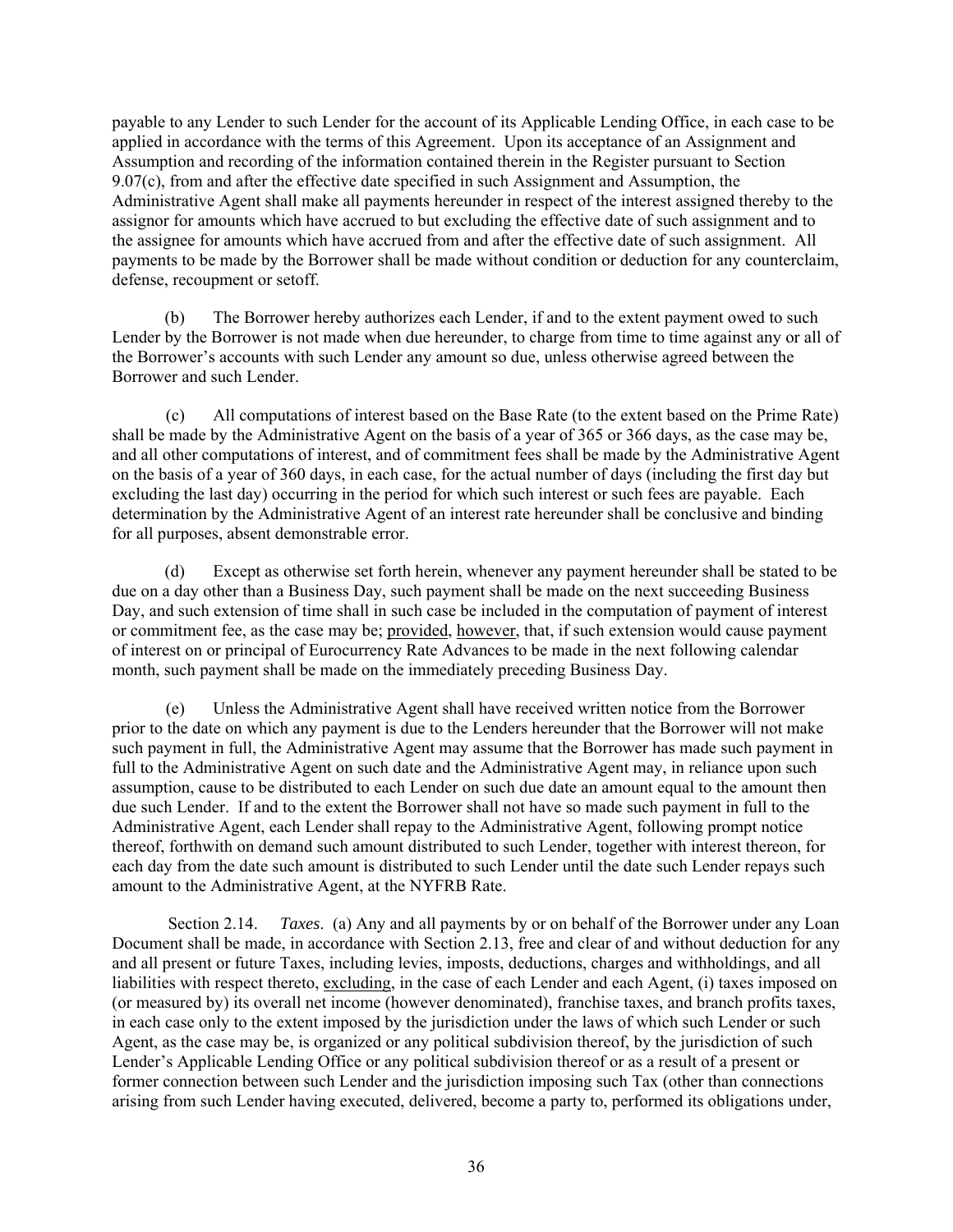received payments under, received or perfected a security interest under, engaged in any other transaction pursuant to or enforced any Loan Document, or sold or assigned an interest in any Advance or Loan Document), (ii) any branch profits Taxes imposed by the United States, (iii) backup withholding Tax imposed by the United States on payments by the Borrower to any Lender, (iv) any Tax that is imposed by the United States by reason of such recipient's failure to comply with Section 2.14(f) and (v) any taxes imposed under FATCA, including as a result of such recipient's failure to comply with Section 2.14(f)(iv) (all such excluded taxes, levies, imposts, deductions, charges, withholdings and liabilities in respect of payments under any Loan Document being hereinafter referred to as "**Excluded Taxes**"). If the Borrower shall be required by applicable law to deduct any Taxes from or in respect of any sum payable under any Loan Document to any Lender or any Agent, (A) the Borrower shall make such deductions and (B) the Borrower shall pay the full amount deducted to the relevant taxation authority or other authority in accordance with applicable law. If the Borrower shall be required by applicable law to deduct any Taxes other than Excluded Taxes from or in respect of any sum payable under any Loan Document to any Lender or any Agent, the sum payable shall be increased as may be necessary so that after making all required deductions (including deductions applicable to additional sums payable under this Section 2.14) such Lender or such Agent, as the case may be, receives an amount equal to the sum it would have received had no such deductions been made.

(b) In addition, without duplication of any other obligation set forth in this Section 2.14, the Borrower agrees to pay any present or future stamp and documentary Taxes and any other excise or property Taxes, charges or similar levies that arise from any payment made by it under any Loan Document or from the execution, delivery or registration of, or performance under, or otherwise with respect to, any Loan Document (hereinafter referred to as "**Other Taxes**"), except to the extent such Other Taxes are Other Connection Taxes imposed solely as a result of an assignment or the designation of a new Applicable Lending Office.

(c) Without duplication of any other obligation set forth in this Section 2.14, the Borrower shall indemnify each Lender and each Agent for the full amount of Taxes (other than Excluded Taxes) and Other Taxes (except to the extent such Other Taxes are Other Connection Taxes imposed solely as a result of an assignment or the designation of a new Applicable Lending Office) imposed on or paid by such Lender or such Agent, as the case may be, in respect of Advances made to the Borrower and any liability (including, without limitation, penalties, interest and expenses) arising therefrom or with respect thereto. This indemnification shall be made within 30 days from the date such Lender or such Agent, as the case may be, makes written demand therefor.

(d) Each Lender shall severally indemnify the Administrative Agent, within 10 days after demand therefor, for (i) any Taxes attributable to such Lender (but only to the extent that the Borrower has not already indemnified the Administrative Agent for such Taxes and without limiting the obligation of the Borrower to do so) and (ii) any Taxes attributable to such Lender's failure to comply with the provisions of Section 9.07(e) relating to the maintenance of a Participant Register, in either case, that are payable or paid by the Administrative Agent in connection with any Loan Document, and any reasonable expenses arising therefrom or with respect thereto, whether or not such Taxes were correctly or legally imposed or asserted by the relevant governmental authority. A certificate describing in reasonable detail the amount of such payment or liability delivered to any Lender by the Administrative Agent shall be conclusive absent manifest error. Each Lender hereby authorizes the Administrative Agent to set off and apply any and all amounts at any time owing to such Lender under any Loan Document or otherwise payable by the Administrative Agent to the Lender from any other source against any amount due to the Administrative Agent under this paragraph (d).

(e) Within 30 days after the date of any payment of Taxes or Other Taxes for which the Borrower is responsible under this Section 2.14, the Borrower shall furnish to the Administrative Agent,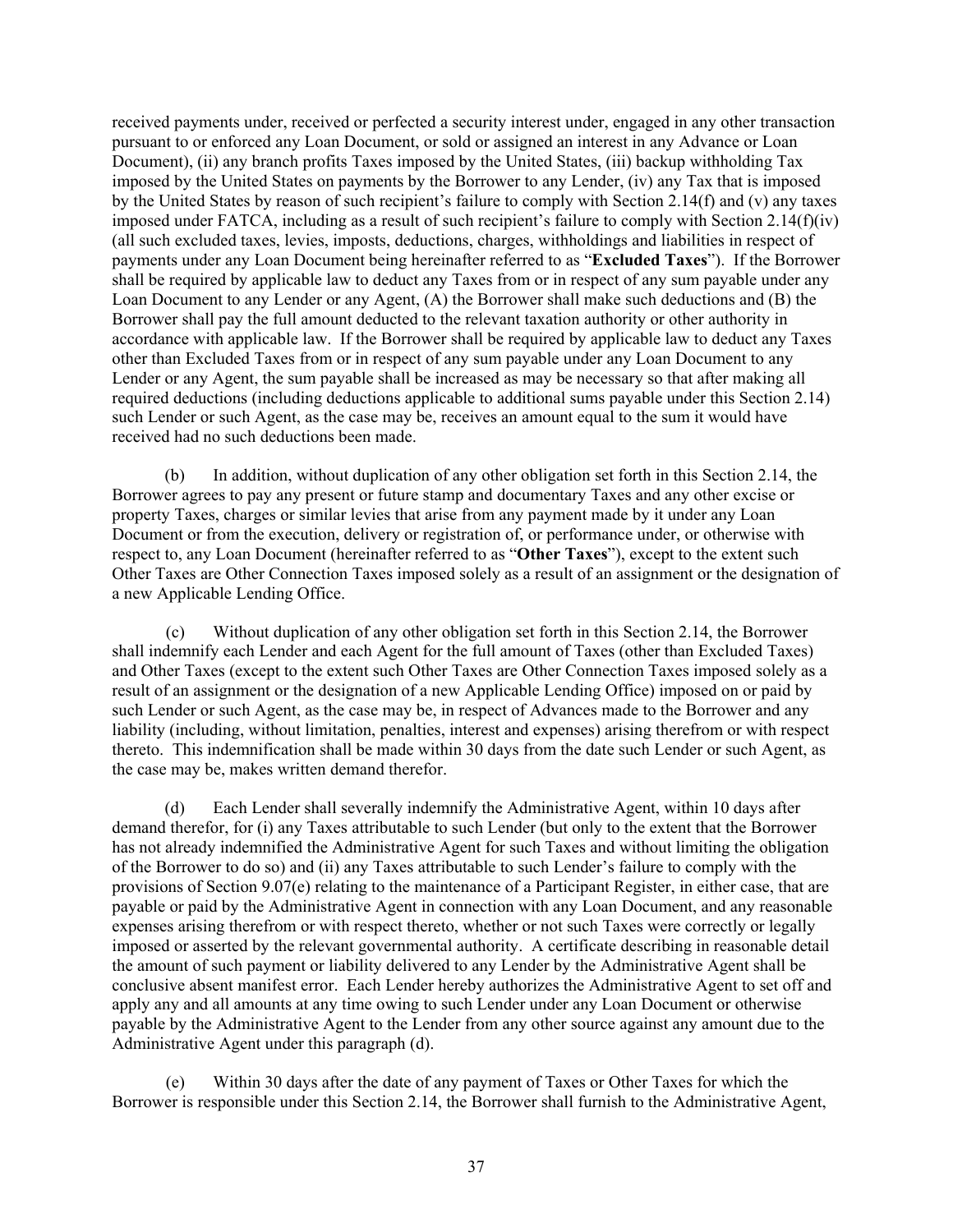at its address as specified pursuant to Section 9.02, the original or a certified copy of a receipt evidencing payment thereof.

(f) Any Lender that is entitled to an exemption from or reduction of withholding Tax with respect to payments made under any Loan Document shall deliver to the Borrower and the Administrative Agent, at the time or times reasonably requested by the Borrower or the Administrative Agent, such properly completed and executed documentation reasonably requested by the Borrower or the Administrative Agent as will permit such payments to be made without withholding or at a reduced rate of withholding. In addition, any Lender, if reasonably requested by the Borrower or the Administrative Agent, shall deliver such other documentation prescribed by applicable law or reasonably requested by the Borrower or the Administrative Agent as will enable the Borrower or the Administrative Agent to determine whether or not such Lender is subject to backup withholding or information reporting requirements. Notwithstanding anything to the contrary in the preceding two sentences, the completion, execution and submission of such documentation (other than such documentation set forth in Section 2.14(f)(i), (ii) or (iv) below) shall not be required if in the Lender's reasonable judgment such completion, execution or submission would subject such Lender to any material unreimbursed cost or expense or would materially prejudice the legal or commercial position of such Lender.

Without limiting the generality of the foregoing:

(i) any Lender that is a U.S. Person shall deliver to the Borrower and the Administrative Agent on or prior to the date on which such Lender becomes a Lender under this Agreement (and from time to time thereafter upon the reasonable request of the Borrower or the Administrative Agent), executed originals of IRS Form W-9 certifying that such Lender is exempt from U.S. Federal backup withholding tax;

(ii) any Non-U.S. Lender shall, to the extent it is legally entitled to do so, shall deliver to the Borrower and the Administrative Agent (in such number of copies as shall be requested by the recipient) on or prior to the date on which such Non-U.S. Lender becomes a Lender under this Agreement (and from time to time thereafter upon the reasonable request of the Borrower or the Administrative Agent), but only if such Non-U.S. Lender is legally entitled to do so, whichever of the following is applicable:

(A) executed originals of IRS Form W-8BEN or IRS Form W-8BEN-E claiming eligibility for benefits of an income tax treaty to which the United States of America is a party;

(B) executed originals of IRS Form W-8ECI;

(C) in the case of a Non-U.S. Lender claiming the benefits of the exemption for portfolio interest under section  $881(c)$  of the Internal Revenue Code,  $(x)$  a certificate to the effect that such Non-U.S. Lender is not (A) a "bank" within the meaning of section 881(c)(3)(A) of the Internal Revenue Code, (B) a "10-percent shareholder" of either Borrower within the meaning of section  $881(c)(3)(B)$  of the Internal Revenue Code, or (C) a "controlled foreign corporation" described in section  $881(c)(3)(C)$  of the Internal Revenue Code and two (2) executed originals of IRS Form W-8BEN or IRS Form W-8BEN-E; or

(D) to the extent a Non-U.S. Lender is not the beneficial owner, executed originals of IRS Form W-8IMY, accompanied by IRS Form W-8ECI, IRS Form W-8BEN or IRS Form W-8BEN-E, a portfolio interest certificate in compliance with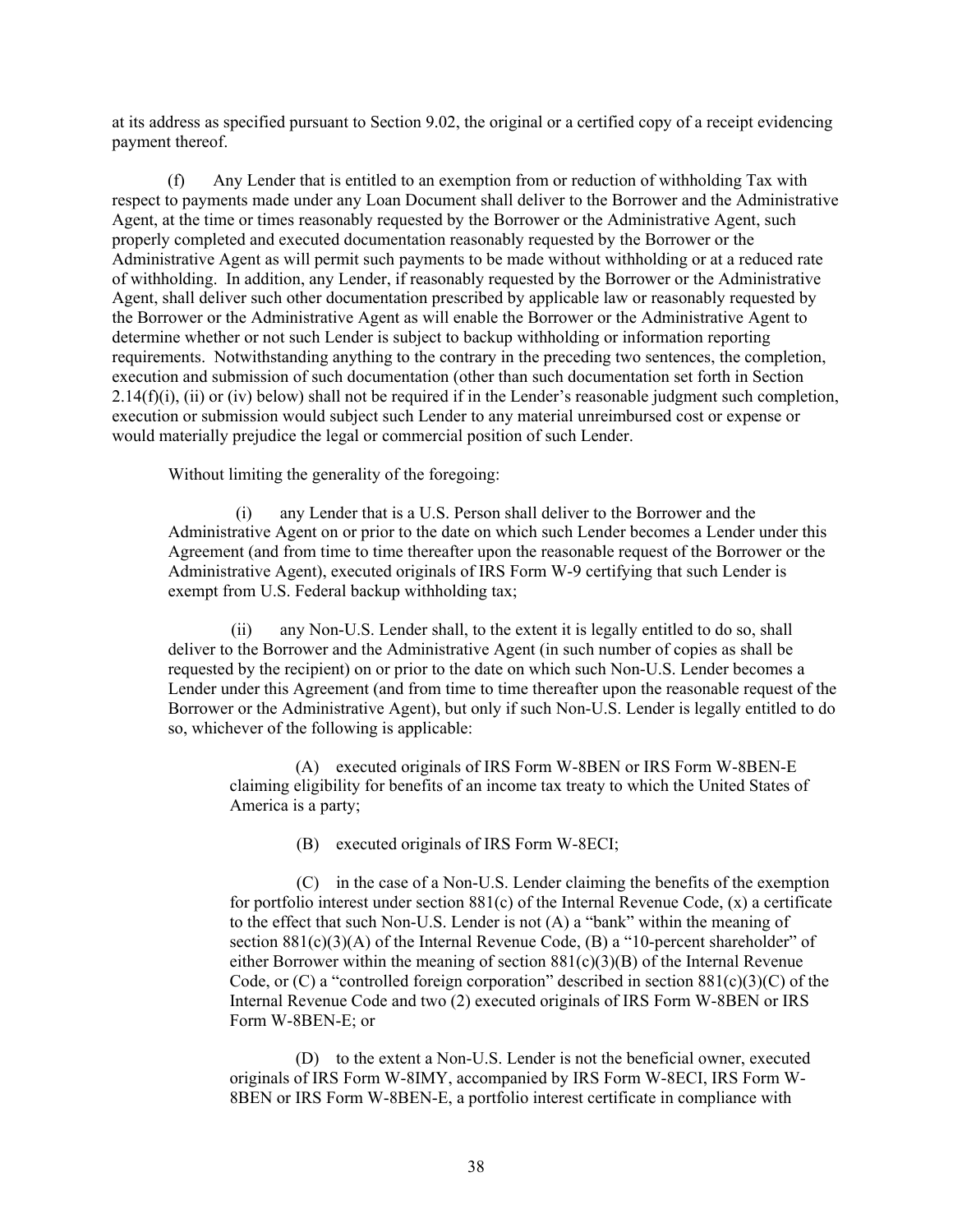Section  $2.13(f)(ii)(C)(1)$ , IRS Form W-9, and/or other certification documents from each beneficial owner, as applicable; provided that if the Non-U.S. Lender is a partnership and one or more partners of such Non-U.S. Lender are claiming the portfolio interest exemption, such Non-U.S. Lender may provide a certificate in compliance with Section  $2.13(f)(ii)(C)(1)$  on behalf of such partner or partners.

In addition, any Lender that is a U.S. Person shall deliver to the Borrower and the Administrative Agent on or prior to the date on which such Lender becomes a Lender under this Agreement (and from time to time thereafter upon the reasonable request of the Borrower or the Administrative Agent), executed originals of IRS Form W-9 certifying that such Lender is exempt from U.S. federal backup withholding tax;

(iii) any Non-U.S. Lender shall, to the extent it is legally entitled to do so, deliver to the Borrower and the Administrative Agent (in such number of copies, as shall be requested by the recipient) on or prior to the date on which such Non-U.S. Lender becomes a Lender under this Agreement (and from time to time thereafter upon the reasonable request of the Borrower or the Administrative Agent), executed originals of any other form prescribed by applicable law as a basis for claiming exemption from or a reduction in U.S. Federal withholding Tax, duly completed, together with such supplementary documentation as may be prescribed by applicable law to permit the Borrower or the Administrative Agent to determine the withholding or deduction required to be made;

(iv) if a payment made to a Lender under any Loan Document would be subject to U.S. federal withholding tax imposed by FATCA if such Lender were to fail to comply with the applicable reporting requirements of FATCA (including those contained in Section 1471(b) or 1472(b) of the Internal Revenue Code, as applicable), such Lender shall deliver to the Borrower and the Administrative Agent, at the time or times prescribed by law and at such time or times reasonably requested by the Borrower or the Administrative Agent, such documentation prescribed by applicable law (including as prescribed by Section  $1471(b)(3)(C)(i)$  of the Internal Revenue Code) and such additional documentation reasonably requested by the Borrower or the Administrative Agent as may be necessary for the Borrower or the Administrative Agent to comply with its obligations under FATCA, to determine that such Lender has complied with such Lender's obligations under FATCA or to determine the amount to deduct and withhold from such payment. Solely for the purposes of this clause  $2.14(f)(iv)$ , "FATCA" shall include any amendments made to FATCA after the date of this Agreement; and

(v) the Administrative Agent shall provide the Borrower with two duly completed copies of, if it is not a U.S. Person, IRS Form W-8ECI or W-8BEN-E with respect to payments to be received by it as a beneficial owner and IRS Form W-8IMY (together with required accompanying documentation) with respect to payments to be received by it on behalf of the Lenders, and shall update such forms periodically upon the reasonable request of the Borrower. In the event that the Administrative Agent is a U.S. Person, the Administrative Agent shall provide the Borrower with two duly completed copies of IRS Form W-9.

Each Lender agrees that if any form or certification it previously delivered expires or becomes obsolete or inaccurate in any respect, it shall update such form or certification or promptly notify the Borrower and the Administrative Agent in writing of its legal inability to do so.

(g) In the event that an additional payment is made under Section 2.14(a) or 2.14(c) for the account of any Lender and such Lender, in its sole discretion exercised in good faith, determines that it has irrevocably received a refund of any Tax paid or payable by it in respect of or calculated with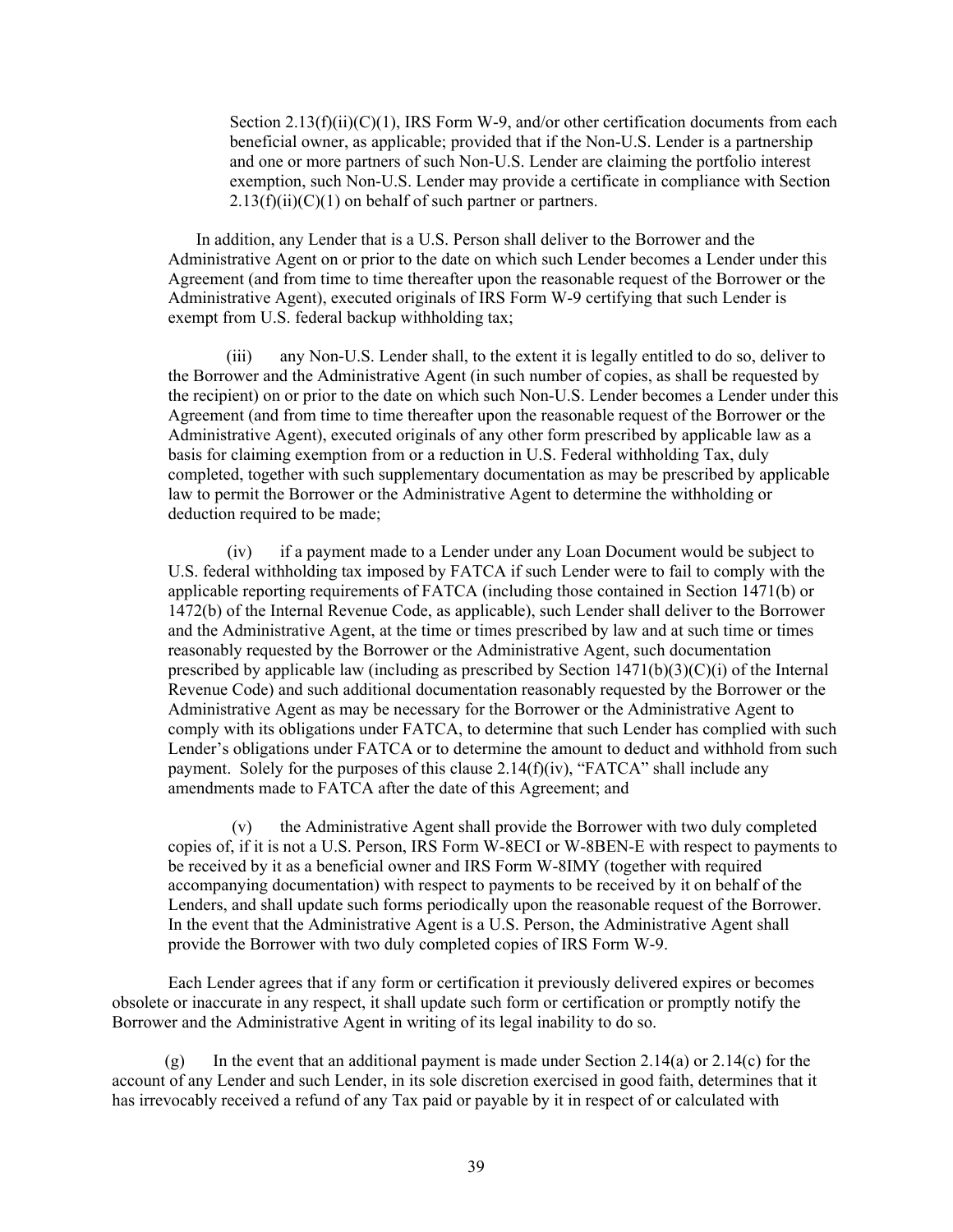reference to the deduction or withholding giving rise to such additional payment, such Lender shall, to the extent that it determines that it can do so without prejudice to the retention of the amount of such refund, pay to the Borrower such amount as such Lender shall, in its reasonable discretion exercised in good faith, have determined is attributable to such deduction or withholding and will leave such Lender (after such payment) in no worse position than it would have been had the Borrower not been required to make such deduction or withholding. Nothing contained in this Section 2.14(g) shall (i) interfere with the right of a Lender to arrange its tax affairs in whatever manner it thinks fit or (ii) oblige any Lender to disclose any information relating to its tax returns, tax affairs or any computations in respect thereof or (iii) require any Lender to take or refrain from taking any action that would prejudice its ability to benefit from any other credits, reliefs, remissions or repayments to which it may be entitled.

(h) [Reserved].

(i) Each party's obligations under this Section 2.14 shall survive the resignation or replacement of the Administrative Agent or any assignment of rights by, or the replacement of, a Lender, the termination of the Commitments and the repayment, satisfaction or discharge of all obligations under the Loan Documents.

(j) For purposes of this Section 2.14, the term "applicable law" includes FATCA.

Section 2.15. *Sharing of Payments, Etc.* Subject to Section 2.18 in the case of a Defaulting Lender, if any Lender shall obtain any payment (whether voluntary, involuntary, through the exercise of any right of setoff, or otherwise) on account of the Advances owing to it (other than pursuant to Section  $2.02(c)$ ,  $2.07(c)$ ,  $2.11$ ,  $2.14$  or  $9.04(c)$ ) in excess of its ratable share of payments on account of the Advances obtained by all the Lenders, such Lender shall forthwith purchase from the other Lenders such participations in the Advances owing to them as shall be necessary to cause such purchasing Lender to share the excess payment ratably with each of them; provided, however, that if all or any portion of such excess payment is thereafter recovered from such purchasing Lender, such purchase from each Lender shall be rescinded and such Lender shall repay to the purchasing Lender the purchase price to the extent of such recovery together with an amount equal to such Lender's ratable share (according to the proportion of (a) the amount of such Lender's required repayment to (b) the total amount so recovered from the purchasing Lender) of any interest or other amount paid or payable by the purchasing Lender in respect of the total amount so recovered. The Borrower agrees that any Lender so purchasing a participation from another Lender pursuant to this Section 2.15 may, to the fullest extent permitted by law, exercise all its rights of payment (including the right of setoff) with respect to such participation as fully as if such Lender were the direct creditor of the Borrower in the amount of such participation. The provisions of this Section 2.15 shall not be construed to apply to (A) any payment made by the Borrower pursuant to and in accordance with the express terms of this Agreement as in effect from time to time or (B) any payment obtained by a Lender as consideration for the assignment of or sale of a participation in any of its Advances to any assignee or participant permitted hereunder.

Section 2.16. *Use of Proceeds*. The proceeds of the Advances shall be available, and the Borrower agrees that it shall apply such proceeds, solely towards Certain Funds Purposes.

Section 2.17. *Evidence of Debt*. (a) The Register maintained by the Administrative Agent pursuant to Section 9.07(d) shall include (i) the date and amount of each Borrowing made hereunder by the Borrower, the Type of Advances comprising such Borrowing and, if appropriate, the Interest Period applicable thereto, (ii) the terms of each Assignment and Assumption delivered to and accepted by it, (iii) the amount of any principal or interest due and payable or to become due and payable from the Borrower to each Lender hereunder and (iv) the amount of any sum received by the Administrative Agent from the Borrower hereunder and each Lender's share thereof.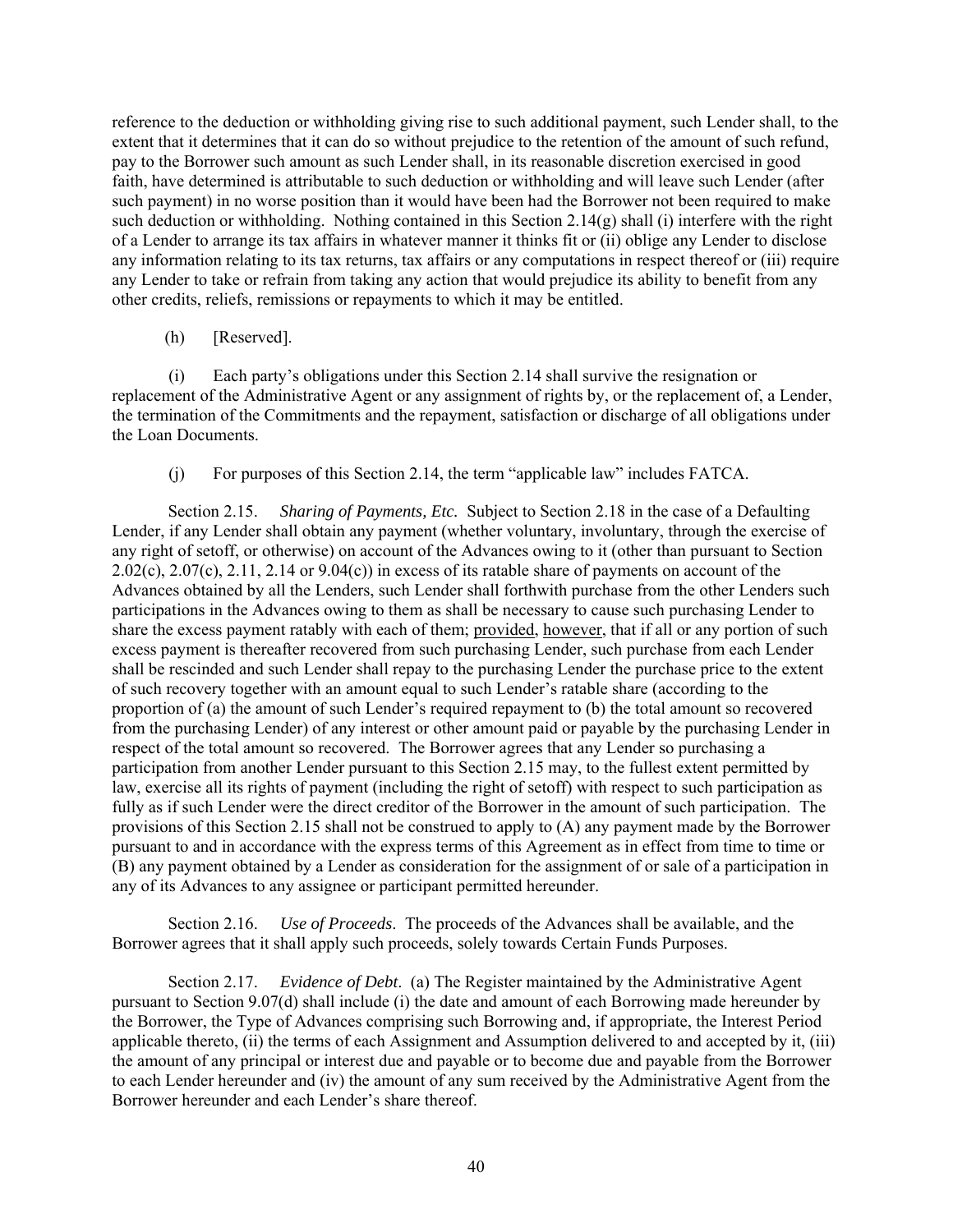(b) Entries made reasonably and in good faith by the Administrative Agent in the Register pursuant to clause (a) above shall be *prima facie* evidence of the amount of principal and interest due and payable or to become due and payable from the Borrower to each Lender under this Agreement, absent manifest error; provided, however, that the failure of the Administrative Agent to make an entry, or any finding that an entry is incorrect, in the Register or such account or accounts shall not limit, expand or otherwise affect the obligations of the Borrower under this Agreement.

Section 2.18. *Defaulting Lenders*.

(a) Notwithstanding any provision of this Agreement to the contrary, if any Lender becomes a Defaulting Lender, then the following provisions shall apply for so long as such Lender is a Defaulting Lender (it being understood that the determination of whether a Lender is no longer a Defaulting Lender shall be made as described in Section 2.18(b)):

(i) such Defaulting Lender will not be entitled to any fees accruing during such period pursuant to Section 2.04(a);

(ii) to the fullest extent permitted by applicable law, such Lender will not be entitled to vote in respect of amendments and waivers hereunder, and the Commitment and the outstanding Advances of such Lender hereunder will not be taken into account in determining whether the Required Lenders or all of the Lenders, as required, have approved any such amendment or waiver (and the definition of "Required Lenders" will automatically be deemed modified accordingly for the duration of such period); provided that any such amendment or waiver that would increase or extend the term of the Commitment of such Defaulting Lender, extend the date fixed for the payment of principal or interest owing to such Defaulting Lender hereunder, reduce the principal amount of any obligation owing to such Defaulting Lender, reduce the amount of or the rate or amount of interest on any amount owing to such Defaulting Lender or of any fee payable to such Defaulting Lender hereunder, or alter the terms of this proviso, will require the consent of such Defaulting Lender; and

(iii) the Borrower may at its sole expense and effort, require such Defaulting Lender to assign and delegate its interests, rights and obligations under this Agreement pursuant to Section 9.07.

(b) If the Borrower and the Administrative Agent agree in writing in their discretion that a Lender is no longer a Defaulting Lender, the Administrative Agent will so notify the parties hereto, whereupon as of the effective date specified in such notice and subject to any conditions set forth therein, such Lender will cease to be a Defaulting Lender and will be a Non-Defaulting Lender; provided that no adjustments will be made retroactively with respect to fees accrued or payments made by or on behalf of the Borrower while such Lender was a Defaulting Lender; and provided, further, that except to the extent otherwise expressly agreed by the affected parties, no change hereunder from Defaulting Lender to Non-Defaulting Lender will constitute a waiver or release of any claim of any party hereunder arising from such Lender's having been a Defaulting Lender.

(c) Any payment of principal, interest, fees or other amounts received by the Administrative Agent hereunder for the account of such Defaulting Lender (whether voluntary or mandatory, at maturity, pursuant to Section 6.01 or otherwise) or received by the Administrative Agent from a Defaulting Lender pursuant to Section 9.05 shall be applied at such time or times as follows: *first*, to the payment of any amounts owing by such Defaulting Lender to the Administrative Agent hereunder; *second*, as the Borrower may request (so long as no Default or Event of Default exists), to the funding of any Advance in respect of which such Defaulting Lender has failed to fund its portion thereof as required by this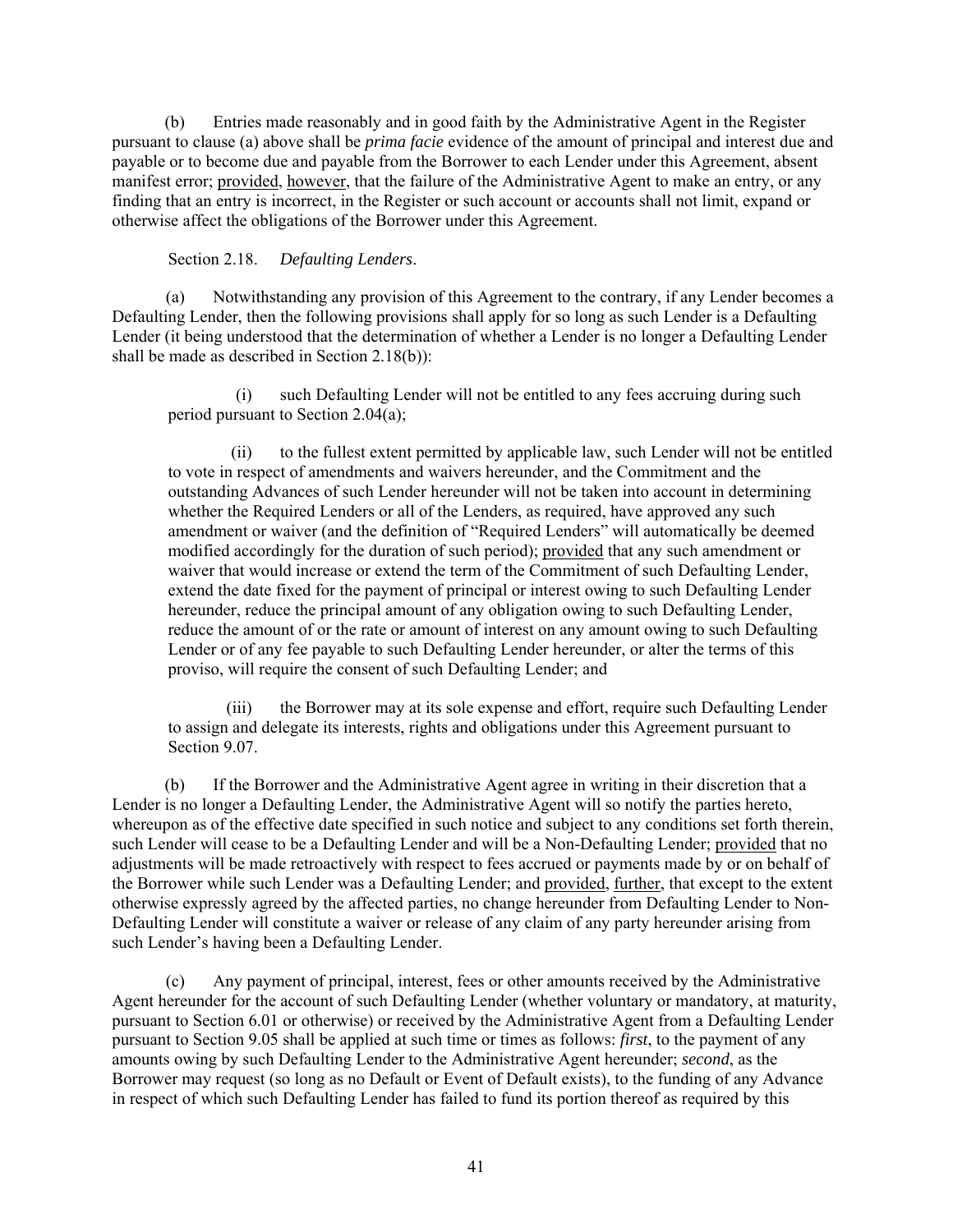Agreement, as reasonably determined by the Administrative Agent; *third*, as the Borrower may request, to be held in a deposit account and released pro rata in order to satisfy such Defaulting Lender's potential future funding obligations with respect to Advances under this Agreement; *fourth*, to the payment of any amounts owing to the Lenders as a result of any judgment of a court of competent jurisdiction obtained by any Lender against such Defaulting Lender as a result of such Defaulting Lender's breach of its obligations under this Agreement; *fifth*, to the payment of any amounts owing to the Borrower as a result of any judgment of a court of competent jurisdiction obtained by the Borrower against such Defaulting Lender as a result of such Defaulting Lender's breach of its obligations under this Agreement; and *sixth*, to such Defaulting Lender or as otherwise directed by a court of competent jurisdiction. Any payments, prepayments or other amounts paid or payable to a Defaulting Lender that are applied (or held) to pay amounts owed by a Defaulting Lender or otherwise pursuant to this Section 2.18(c) shall be deemed paid to and redirected by such Defaulting Lender, and each Lender irrevocably consents hereto.

Section 2.19. *Mitigation*. (a) Each Lender shall promptly notify the Borrower and the Administrative Agent of any event of which it has knowledge that will result in, and will use reasonable commercial efforts available to it (and not, in such Lender's good faith judgment, otherwise disadvantageous to such Lender) to mitigate or avoid, (i) any obligation by the Borrower to pay any amount pursuant to Section 2.11 or 2.14 or (ii) the occurrence of any circumstance described in Section 2.12 (and, if any Lender has given notice of any such event described in clause (i) or (ii) above and thereafter such event ceases to exist, such Lender shall promptly so notify the Borrower and the Administrative Agent). In furtherance of the foregoing, each Lender will designate a different funding office if such designation will avoid (or reduce the cost to the Borrower of) any event described in clause (i) or (ii) of the preceding sentence and such designation will not, in such Lender's good faith judgment, be otherwise disadvantageous to such Lender.

(b) Notwithstanding any other provision of this Agreement, if any Lender fails to notify the Borrower of any event or circumstance which will entitle such Lender to compensation pursuant to Section 2.11 within 180 days after such Lender obtains knowledge of such event or circumstance, then such Lender shall not be entitled to compensation from the Borrower for any amount arising prior to the date which is 180 days before the date on which such Lender notifies the Borrower of such event or circumstance.

#### ARTICLE 3

#### CONDITIONS TO EFFECTIVENESS AND LENDING; CERTAIN FUNDS PERIOD

Section 3.01. *Conditions Precedent to Effective Date*. This Agreement shall become effective on and as of the first date on which the following conditions precedent have been satisfied (with the Administrative Agent acting reasonably in assessing whether the conditions precedent have been satisfied) (or waived by the Required Lenders):

(a) The Administrative Agent (or its counsel) shall have received from each party hereto either (i) a counterpart of this Agreement and the other Loan Documents signed on behalf of such party or (ii) written evidence reasonably satisfactory to the Administrative Agent (which may include .pdf or facsimile transmission of a signed signature page of this Agreement) that such party has signed a counterpart of this Agreement.

- (b) [Reserved.]
- (c) [Reserved.]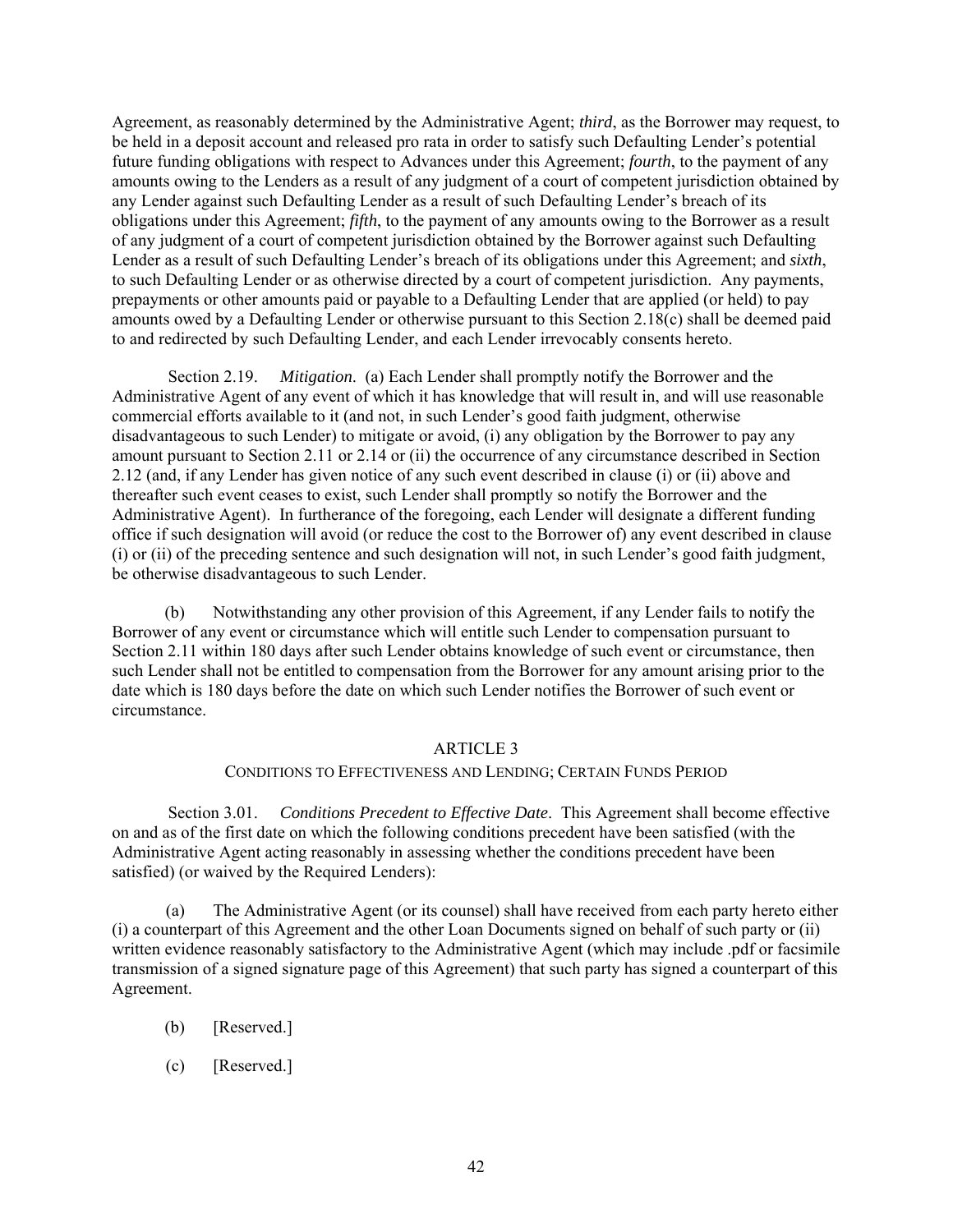(d) The Administrative Agent shall have received on or before the Effective Date, one or more certificates of the Borrower signed by a Responsible Officer:

(i) Certifying that no Default or Event of Default shall have occurred or would occur and be continuing on the Effective Date;

(ii) Certifying that the representations and warranties contained in Article 4 are true and correct in all material respects on and as of the Effective Date (except where such representations and warranties expressly relate to an earlier date, in which case such representations and warranties shall have been true and correct in all material respects as of such earlier date and except where such representations and warranties expressly relate to the Closing Date, in which case such representations and warranties shall not be required to be made on the Effective Date); and

(iii) Enclosing:

(A) Copies of the Borrower's charter and by-laws, certified in each instance by its Secretary, Assistant Secretary or any other Responsible Officer of the Borrower; and

(B) Copies of the resolutions or similar authorizing documentation of the governing body of the Borrower authorizing the execution and delivery of the Loan Documents, certified by its Secretary or Assistant Secretary or any other Responsible Officer of the Borrower.

(e) The Administrative Agent shall have received on or before the Effective Date, each dated on or, as applicable, prior to such date:

(i) A good standing certificate or similar certificate dated a date reasonably close to the Effective Date from the jurisdiction of formation of the Borrower;

(ii) A customary certificate of the Secretary, Assistant Secretary or another Responsible Officer of the Borrower certifying the names and true signatures of the Borrower's officers authorized to sign this Agreement and the other documents to be delivered by the Borrower hereunder; and

(iii) A favorable opinion letter of Kirkland & Ellis LLP in form and substance reasonably satisfactory to the Administrative Agent. The Borrower hereby requests such counsel to deliver such opinion.

(f) The Administrative Agent shall have received a copy, certified by the Borrower and signed by a Responsible Officer as true and complete, of:

(i) the Agreed Form of Scheme Press Announcement; and

(ii) the executed Transaction Agreement.

(g) The Administrative Agent shall have received, at least 3 Business Days prior to the Effective Date, so long as requested no less than 10 Business Days prior to the Effective Date, all documentation and other information required by regulatory authorities under applicable "know your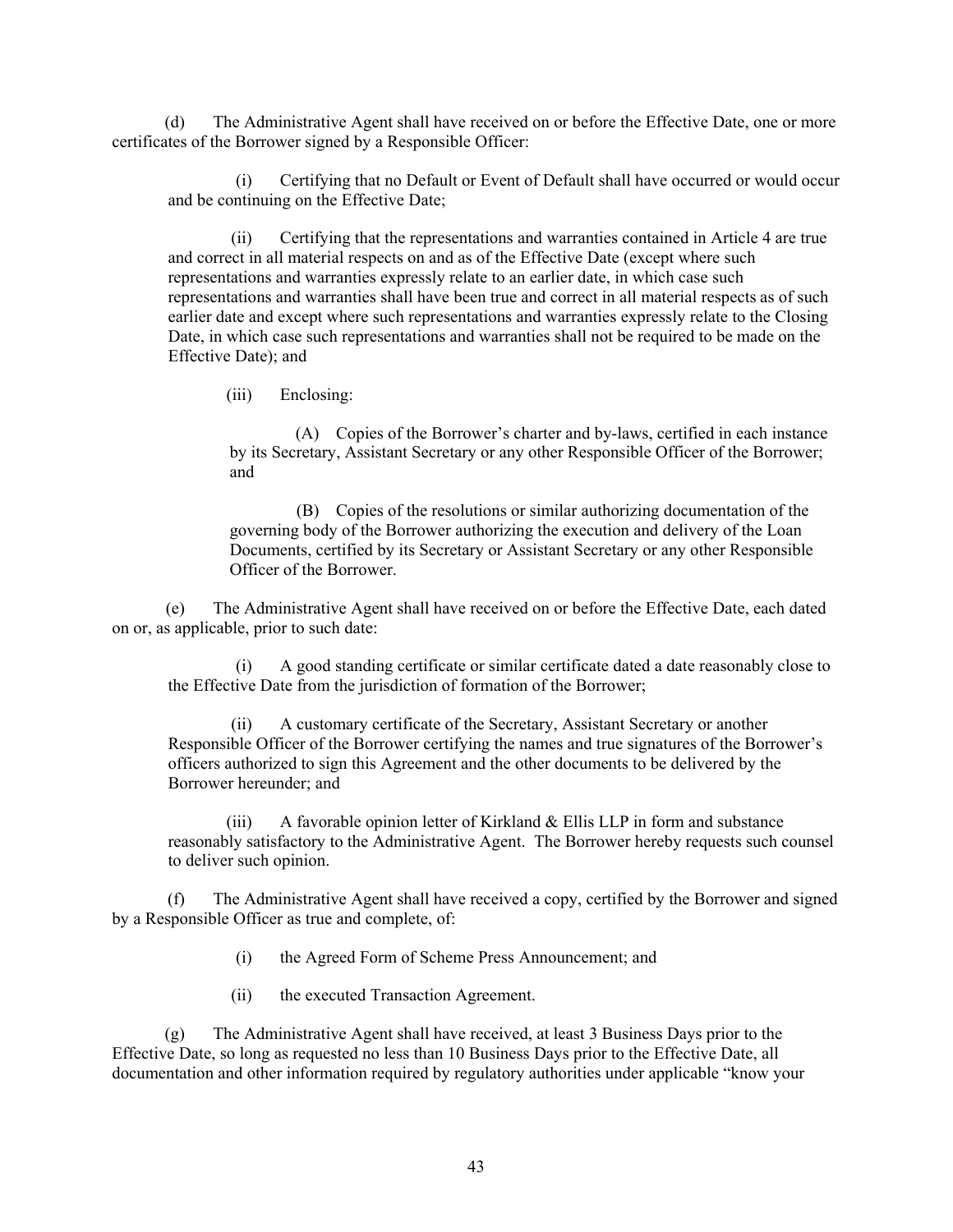customer" and anti-money laundering rules and regulations, including the Patriot Act, in each case relating to the Borrower.

The Administrative Agent shall notify the Borrower and the Lenders of the Effective Date in writing promptly upon such conditions precedent being satisfied (or waived by the Required Lenders), and such notice shall be conclusive, binding and final.

Section 3.02. *Conditions Precedent to Pre-Closing Funding Date and/or Closing Date*. Subject to Section 2.02, each of the occurrence of the Pre-Closing Funding Date or the Closing Date, as applicable, and the obligation of each Lender to fund its Pre-Closing Funded Amount on the Pre-Closing Funding Date or to make an Advance on the Closing Date, as applicable, is subject to the satisfaction (or waiver by the Required Lenders) of the following conditions:

(a) The Effective Date shall have occurred (it being understood and agreed that the Effective Date occurred on June 25, 2019 and this condition has been satisfied).

(b) As of the Closing Date (or, if applicable, the Pre-Closing Funding Date), if the Allergan Acquisition is effected by way of a Scheme, the Administrative Agent shall have received:

(i) a certificate of the Borrower signed by a Responsible Officer certifying:

(1) the date on which the Scheme Circular was posted to the shareholders of Allergan;

(2) the date on which the Scheme Press Announcement was issued; and

(3) the date on which the High Court has sanctioned the Scheme; and

(ii) a copy of the Scheme Circular, certified as a true and correct copy by a Responsible Officer of the Borrower; and

(iii) a copy of the Scheme Press Announcement, certified as a true and correct copy by a Responsible Officer of the Borrower.

(c) As of the Closing Date (or, if applicable, the Pre-Closing Funding Date), if the Allergan Acquisition is effected by way of a Takeover Offer, the Administrative Agent shall have received:

(i) a certificate of the Borrower signed by a Responsible Officer certifying:

(1) the date on which the Takeover Offer Document was posted to the shareholders of Allergan; and

(2) the date on which the Offer Press Announcement was issued; and

(ii) a copy of the Takeover Offer Document, certified as a true and correct copy by a Responsible Officer of the Borrower; and

(iii) a copy of the Offer Press Announcement, certified as a true and correct copy by a Responsible Officer of the Borrower.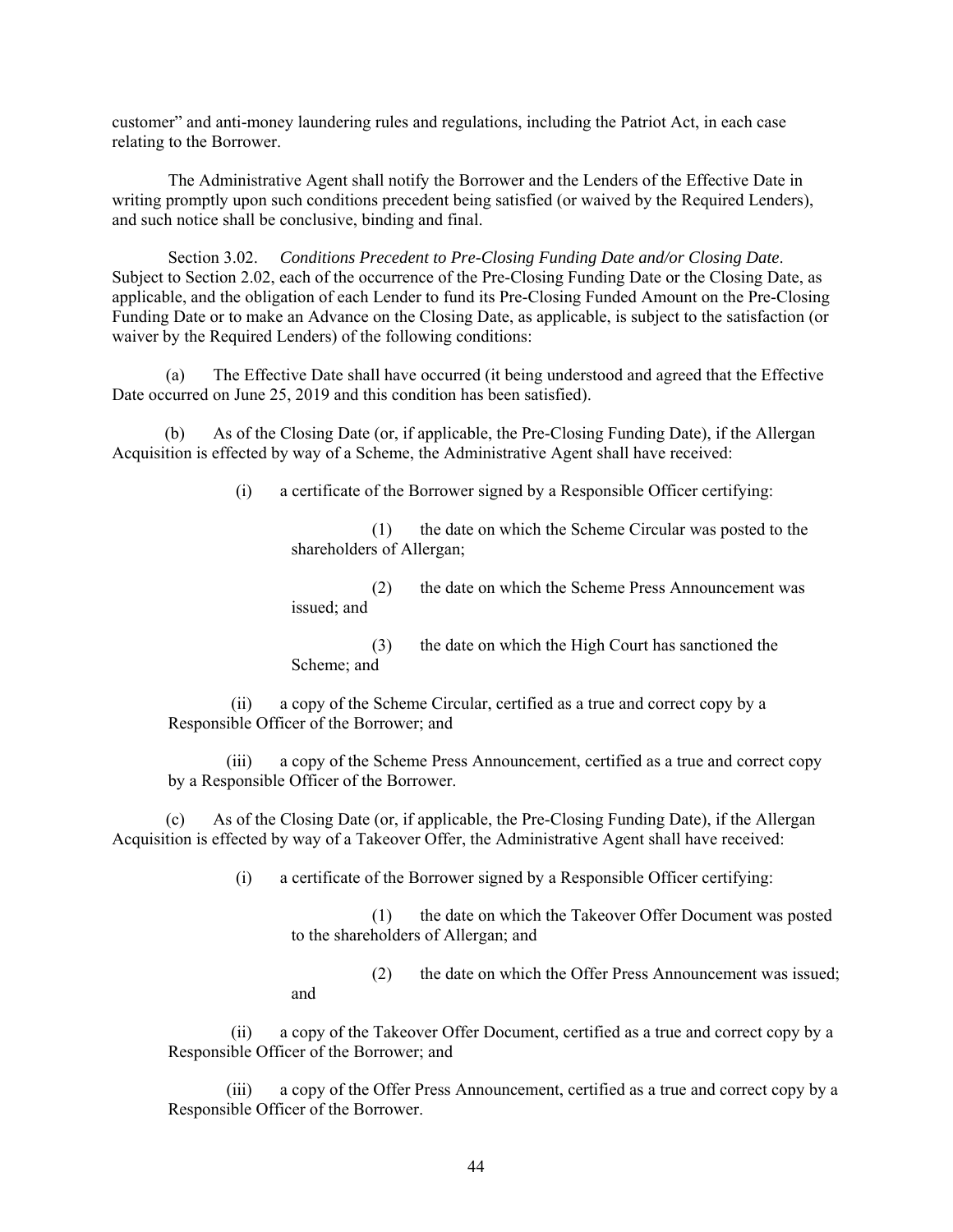(d) On the Closing Date  $(A)$  (x) no Certain Funds Default is continuing or would result from the proposed Borrowing and (y) the Certain Funds Representations are true and correct (or, if a Certain Funds Representation does not include a materiality concept, true and correct in all material respects) as of such date and (B) the Administrative Agent shall have received a certificate of the Borrower signed by a Responsible Officer certifying as to the satisfaction of the condition set forth in the foregoing clause  $(A);$ 

(e) Where  $(i)(A)$  the Allergan Acquisition is effected by way of a Scheme, the Allergan Acquisition shall have been, or substantially concurrently with the occurrence of the Closing Date shall be consummated in all material respects in accordance with the terms and conditions of both the Transaction Agreement and the Scheme Documents (it being understood that substantially concurrently shall permit the payment of cash component of the Scheme Consideration being made within 14 days after the Scheme Effective Date) without giving effect to any amendment to the Scheme Documents or waiver thereof (except as permitted by Section  $5.01(i)(i)$ ) and (B) the Administrative Agent shall have received a certificate of the Borrower signed by a Responsible Officer certifying (1) as to the satisfaction of the condition set forth in the preceding clause (i)(A) and (2) attaching a copy of the Court Order, a copy of the Required EGM Resolutions, minute required by Section 86 of the Irish Companies Act to be filed with the Companies Registration Office and the Certificate of Registration in relation to the reduction in share capital involved in the Scheme, in each case, certified as a true and correct copy received from Allergan or (ii)(A) the Allergan Acquisition is effected by way of a Takeover Offer, the Takeover Offer has been, or substantially concurrently with the occurrence of the Closing Date shall be consummated in all material respects in accordance with the terms and conditions of the Transaction Agreement and the Takeover Offer Document and shall have become unconditional in all respects in accordance with the terms of the Transaction Agreement and the Takeover Offer Document (it being understood that substantially concurrently shall permit the payment of cash consideration for the tendered Allergan Shares being made within 14 days of the Unconditional Date) without giving effect to any amendment to the Takeover Offer Document or waiver thereof (except as permitted by Section  $5.01(k)(i)$ ) and (B) the Administrative Agent shall have received a certificate of the Borrower signed by a Responsible Officer certifying as to the satisfaction of the condition set forth in the preceding clause (ii)(A).

(f) All fees and other amounts then due and payable by the Borrower to the Administrative Agent, the Lead Arrangers and the Lenders under the Loan Documents or pursuant to any fee or similar letters relating to the Loan Documents shall be paid, to the extent invoiced by the relevant person at least three Business Days prior to the Pre-Closing Funding Date or the Closing Date, as applicable.

(g) As of the Pre-Closing Funding Date or the Closing Date, as applicable, solely with respect to the applicable Lender (without affecting the condition to any other Lender's funding obligation hereunder), there shall not be in effect any applicable law or order in any jurisdiction of competent authority that permanently enjoins, prevents or prohibits the performance of its funding obligation under Section 2.01 (and the Lender agrees that it shall use commercially reasonable efforts to assign its Commitments to an Affiliate of such Lender that is not subject to such enjoinment, prevention or prohibition (to the extent not, in such Lender's good faith judgment, otherwise disadvantageous to such Lender)).

(h) The Administrative Agent shall have received a Notice of Borrowing in accordance with Section 2.02.

The Administrative Agent shall notify the Borrower and the Lenders of the Closing Date as soon as practicable upon its occurrence, and such notice shall be conclusive, binding and final.

Section 3.03. *Actions by Lenders During the Certain Funds Period*.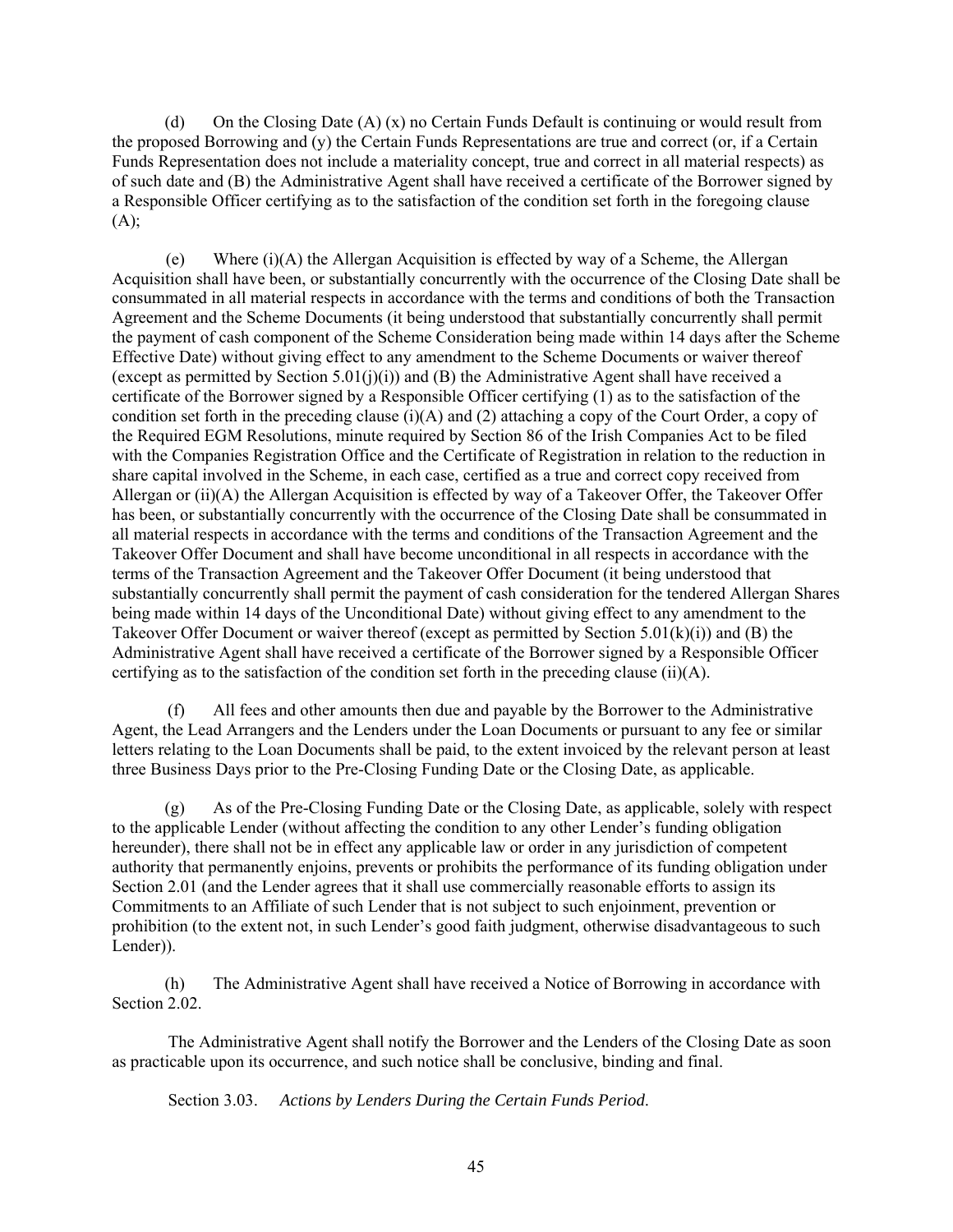During the Certain Funds Period and notwithstanding (i) any provision to the contrary in the Loan Documents or (ii) that any condition set out in Section 3.01 may subsequently be determined to not have been satisfied or any representation or warranty given on the Effective Date was incorrect in any respect, none of the Lenders nor the Agents shall, unless a Certain Funds Default has occurred and is continuing or would result from a proposed Borrowing, be entitled to:

(i) cancel any of its Commitments;

(ii) (x) rescind, terminate, repudiate, claim invalidity of or cancel the Loan Documents or the Commitments, (y) exercise any similar right or remedy or (z) make or enforce any claim under the Loan Documents it may have to the extent, in this clause (z), to do so would prevent, delay, limit or adversely impact the making of an Advance for Certain Funds Purposes;

(iii) refuse to participate in the making of an Advance (or the funding of its Pre-Closing Funded Amount on the Pre-Closing Funding Date, if applicable) for Certain Funds Purposes unless the applicable conditions set forth in Section 3.02 have not been satisfied (or waived by the Required Lenders) as of the applicable date;

(iv) exercise any right of set-off or counterclaim in respect of an Advance (or the funding of its Pre-Closing Funded Amount on the Pre-Closing Funding Date, if applicable) to the extent to do so would prevent, delay, limit or adversely impact the making of an Advance for Certain Funds Purposes; or

(v) cancel, accelerate or cause repayment or prepayment of any amounts owing under any Loan Document;

provided that immediately upon the expiry of the Certain Funds Period, but subject to any limitations set forth herein, including with respect to the Borrower's remedies prior to the Cleanup Date, all such rights, remedies and entitlements shall be available to the Lenders and the Agents notwithstanding that they may not have been used or been available for use during the Certain Funds Period.

# ARTICLE 4

#### REPRESENTATIONS AND WARRANTIES

Section 4.01. *Representations and Warranties*. The Borrower represents and warrants on the Effective Date and on the Closing Date, respectively, as follows:

(a) The Borrower is duly organized, validly existing and in good standing (to the extent that such concept exists) under the laws of its jurisdiction of organization.

(b) The execution, delivery and performance by the Borrower of this Agreement and the other Loan Documents to which it is a party, (i) are within the Borrower's organizational powers, (ii) have been duly authorized or ratified by all necessary organizational action of the Borrower and (iii) do not contravene (A) the Borrower's charter or by-laws or (B) any law, regulation or contractual restriction binding on or affecting the Borrower, except, in the case of clause (iii)(B), as would not be reasonably expected to have a Material Adverse Effect.

(c) No authorization or approval or other action by, and no notice to or filing with, any governmental authority or regulatory body is required for the due execution, delivery and performance by the Borrower of this Agreement and the consummation of the transactions contemplated hereby.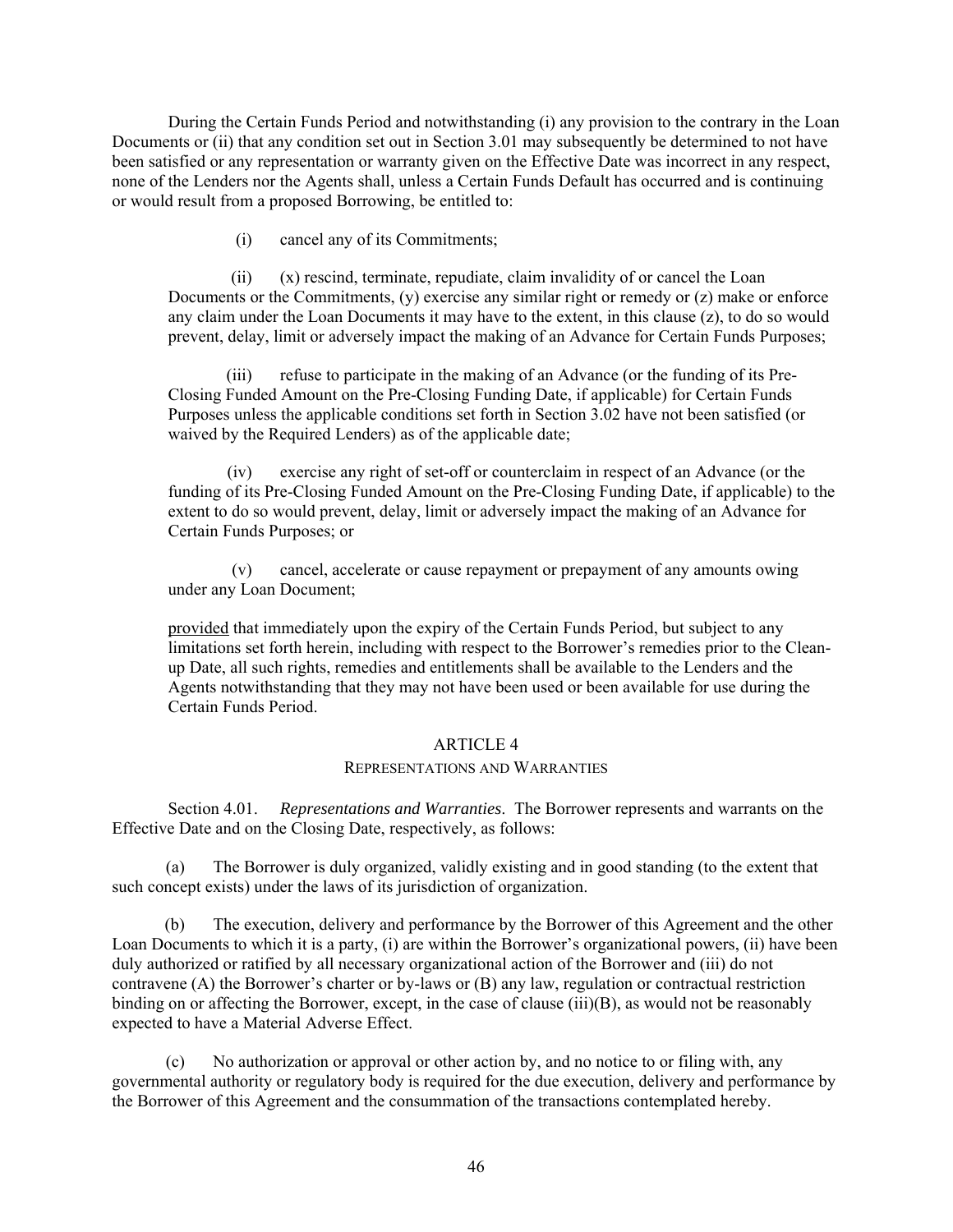(d) This Agreement and the other Loan Documents have been duly executed and delivered by the Borrower. This Agreement and the other Loan Documents are legal, valid and binding obligations of the Borrower, enforceable against the Borrower in accordance with its terms, except as affected by applicable bankruptcy, insolvency, reorganization, moratorium or similar laws affecting creditors' rights generally and general principles of equity (whether considered in a proceeding in equity or at law) and an implied covenant of good faith and fair dealing.

(e) Each of the Previously Delivered Financial Statements (to the Borrower's knowledge as of the Effective Date with respect to the financial statements of Allergan) present fairly, in all material respects, the consolidated financial position and results of operations and cash flows of the Borrower and Allergan, as applicable, and their respective Consolidated Subsidiaries as of such dates and for such periods in accordance with GAAP, except as may be indicated in the notes thereto and subject to year-end audit adjustments and the absence of footnotes in the case of unaudited financial statements.

(f) There is no action, suit, investigation, litigation or proceeding (including, without limitation, any Environmental Action), affecting the Consolidated Group pending or, to the knowledge of the Borrower, threatened before any court, governmental agency or arbitrator that would reasonably be expected to be adversely determined, and if so determined, (i) would reasonably be expected to have a Material Adverse Effect (other than the litigations disclosed pursuant to the Borrower's Form 10-K for the fiscal year ended December 31, 2018, any litigations disclosed on Schedule 4.01(f)) and, in the case of the representation and warranty to be made on the Closing Date, the litigations disclosed pursuant to Allergan's Form 10-K for the fiscal year ended December 31, 2018) or (ii) would adversely affect the legality, validity and enforceability of any material provision of this Agreement in any material respect.

(g) Immediately following the application of the proceeds of the Advances on the Closing Date, not more than 25% of the value of the assets of the Borrower will be Margin Stock.

(h)

(i) All written information (other than the Projections) concerning the Borrower, Allergan and their Subsidiaries and the transactions contemplated hereby or otherwise prepared by or on behalf of the Borrower and its Subsidiaries and furnished by such Persons to the Agents or the Lenders prior to the Effective Date in connection with the negotiation of, or pursuant to the terms of, this Agreement, when taken as a whole (and with respect to information regarding the Allergan Group, to the Borrower's knowledge as of the Effective Date), was true and correct in all material respects as of the date when furnished by such Person to the Agents or the Lenders and did not, taken as a whole, when so furnished contain any untrue statement of a material fact as of any such date or omit to state a material fact necessary in order to make the statements contained therein, taken as a whole, not materially misleading in light of the circumstances under which such statements were made. The Projections and estimates and information of a general economic nature prepared by or on behalf of the Borrower or its Subsidiaries and that have been furnished by such Person to any Lenders or the Administrative Agent prior to the Effective Date in connection with the transactions contemplated hereby were prepared in good faith based upon assumptions believed by such Person to be reasonable as of the date of such Projections (it being understood that actual results may vary materially from the Projections).

(ii) Since December 31, 2018, except to the extent disclosed in any Annual Report on Form 10-K, Quarterly Report on Form 10-Q or Current Report on Form 8-K, in each case filed by the Borrower with the Securities and Exchange Commission after such date and on or prior to the Effective Date, there has not occurred any event or condition that has had or would be reasonably expected to have, either individually or in the aggregate, a Material Adverse Effect.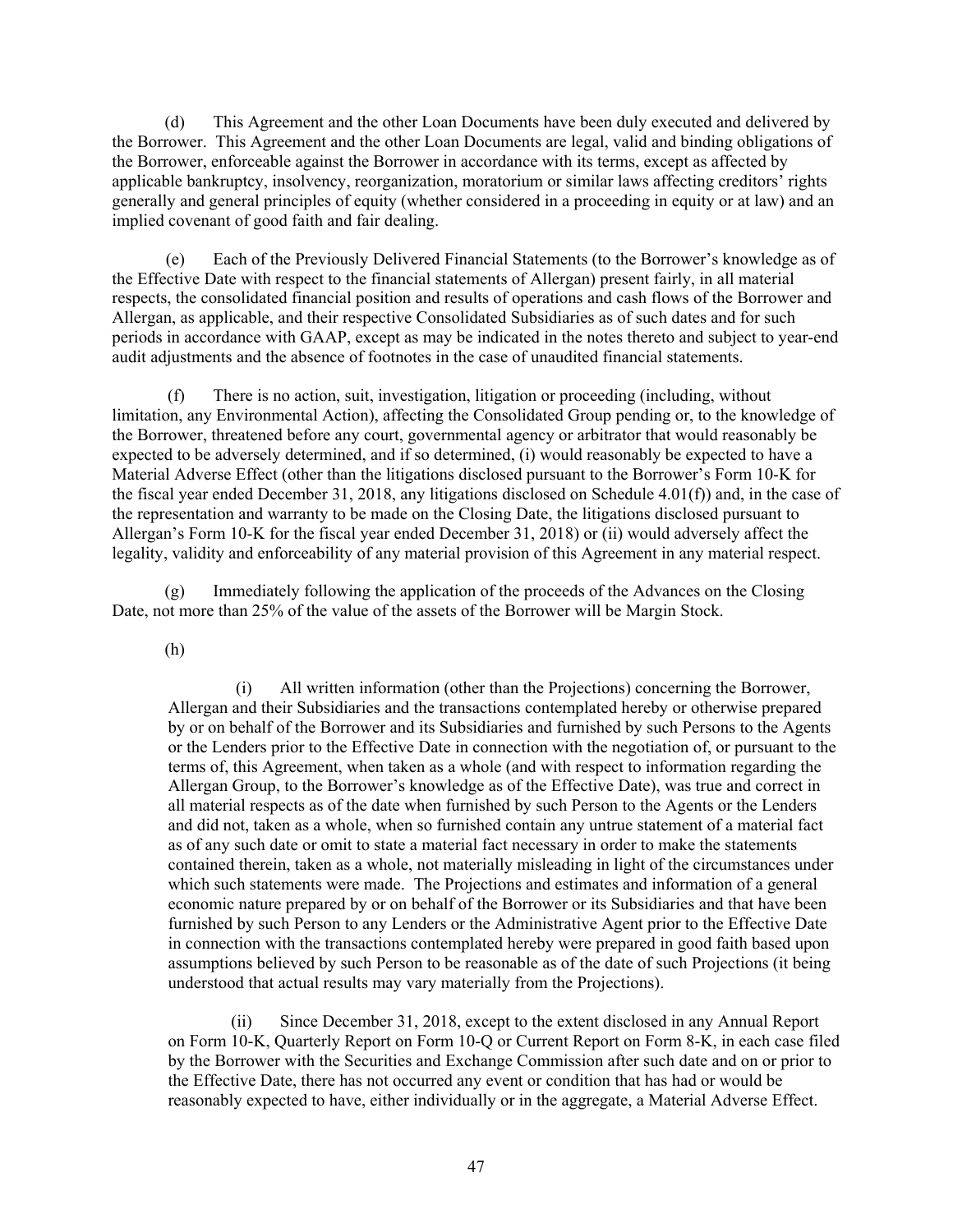(i) No ERISA Event has occurred or is reasonably expected to occur with respect to any Plan which would reasonably be expected to have a Material Adverse Effect.

(j) As of the last annual actuarial valuation date prior to the Effective Date, the Borrower's Pension Plan was not in at-risk status (as defined in Section 430(i)(4) of the Internal Revenue Code) and no other Plan was in at-risk status (as defined in Section 430(i)(4) of the Internal Revenue Code), and since such annual actuarial valuation date there has been no material adverse change in the funding status of any Plan that would reasonably be expected to cause such Plan to be in at-risk status (as defined in Section 430(i)(4) of the Internal Revenue Code).

(k) Neither the Borrower nor any ERISA Affiliate (i) is reasonably expected to incur any Withdrawal Liability to any Multiemployer Plan or has incurred any such Withdrawal Liability that has not been satisfied in full or (ii) has been notified by the sponsor of a Multiemployer Plan that such Multiemployer Plan is insolvent (within the meaning of Section 4245 of ERISA) or has been determined to be in "endangered" or "critical" status (within the meaning of Section 432 of the Internal Revenue Code or Section 305 of ERISA).

(l) (i) The operations and properties of the Consolidated Group comply in all respects with all applicable Environmental Laws and Environmental Permits except to the extent that the failure to so comply, either individually or in the aggregate, would not reasonably be expected to have a Material Adverse Effect; (ii) all past non-compliance with such Environmental Laws and Environmental Permits has been resolved without any ongoing obligations or costs except to the extent that such non-compliance, individually or in the aggregate, would not reasonably be expected to have a Material Adverse Effect; and (iii) no circumstances exist that would be reasonably expected to (A) form the basis of an Environmental Action against a member of the Consolidated Group or any of its properties that, either individually or in the aggregate, would have a Material Adverse Effect or (B) cause any such property to be subject to any restrictions on ownership, occupancy, use or transferability under any Environmental Law that, either individually or in the aggregate, would have a Material Adverse Effect.

(m) (i) None of the properties currently or formerly owned or operated by a member of the Consolidated Group is listed or proposed for listing on the NPL or on the CERCLIS or any analogous foreign, state or local list or, to the best knowledge of the Borrower, is adjacent to any such property other than such properties of a member of the Consolidated Group that, individually or in the aggregate, would not reasonably be expected to have a Material Adverse Effect; (ii) there are no, and never have been any, underground or aboveground storage tanks or any surface impoundments, septic tanks, pits, sumps or lagoons in which Hazardous Materials are being or have been treated, stored or disposed of on any property currently owned or operated by any member of the Consolidated Group or, to the best knowledge of the Borrower, on any property formerly owned or operated by a member of the Consolidated Group that, either individually or in the aggregate, would reasonably be expected to have a Material Adverse Effect; (iii) there is no asbestos or asbestos-containing material on any property currently owned or operated by a member of the Consolidated Group that, either individually or in the aggregate, would reasonably be expected to have a Material Adverse Effect; and (iv) Hazardous Materials have not been released, discharged or disposed of on any property currently or formerly owned or operated by a member of the Consolidated Group or, to the best knowledge of the Borrower, on any adjoining property that, either individually or in the aggregate, would reasonably be expected to have a Material Adverse Effect.

(n) No member of the Consolidated Group is undertaking, and no member of the Consolidated Group has completed, either individually or together with other potentially responsible parties, any investigation or assessment or remedial or response action relating to any actual or threatened release, discharge or disposal of Hazardous Materials at any site, location or operation, either voluntarily or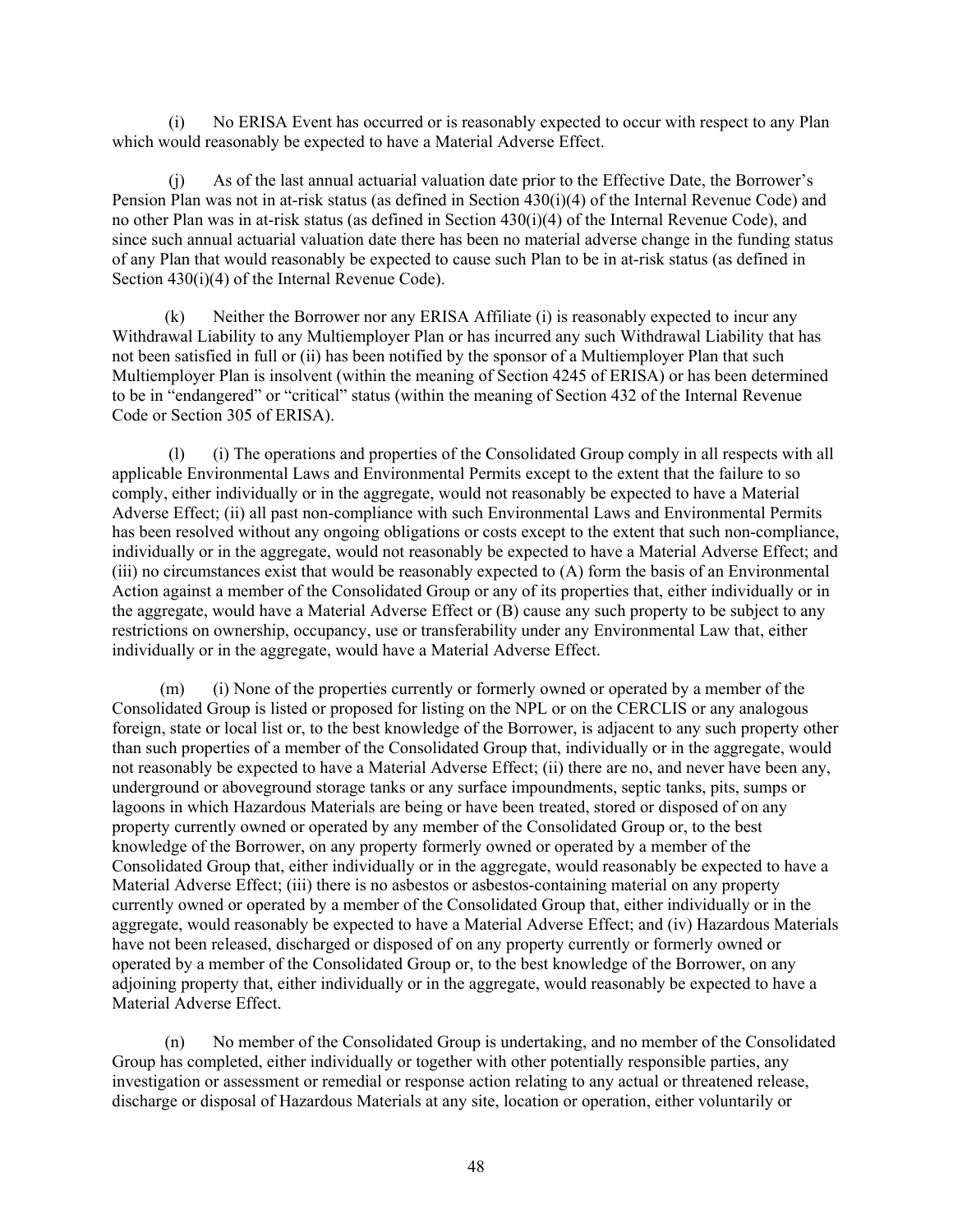pursuant to the order of any governmental or regulatory authority or the requirements of any Environmental Law that, either individually or in the aggregate, would reasonably be expected to have a Material Adverse Effect; and all Hazardous Materials generated, used, treated, handled or stored at, or transported to or from, any property currently or formerly owned or operated by a member of the Consolidated Group have been disposed of in a manner that, either individually or in the aggregate, would not reasonably be expected to have a Material Adverse Effect.

(o) No member of the Consolidated Group is an "investment company", or an "affiliated person" of, or "promoter" or "principal underwriter" for, an "investment company" (each as defined in the Investment Company Act of 1940, as amended).

(p) The Advances and all related obligations of the Borrower under this Agreement rank *pari passu* with all other unsecured obligations of the Borrower that are not, by their terms, expressly subordinate to the obligations of the Borrower hereunder.

(q) The proceeds of the Advances will be used in accordance with Section 2.16.

(r) No member of the Consolidated Group or any of their respective officers or directors (a) have violated or is in violation of, in any material respects, or has engaged in any conduct or dealings that would be sanctionable under any applicable material anti- money laundering law or any Sanctions or (b) is an Embargoed Person; provided that if any member of the Consolidated Group (other than the Borrower) becomes an Embargoed Person pursuant to clause (b)(iii) of the definition thereof as a result of a country or territory becoming subject to any applicable Sanctions program after the Effective Date, such Person shall not be an Embargoed Person so long as (x) the Borrower is taking reasonable steps to either obtain an appropriate license for transacting business in such country or territory or to cause such Person to no longer reside, be organized or chartered or have a place of business in such country or territory and (y) such Person's residing, being organized or chartered or having a place of business in such country or territory would not be reasonably expected to have a Material Adverse Effect. The Consolidated Group have adopted and maintain policies and procedures designed to ensure compliance and are reasonably expected to continue to ensure compliance with Sanctions.

(s) No member of the Consolidated Group is in violation, in any material respects, of any applicable law, relating to anti-corruption (including the FCPA and the United Kingdom Bribery Act of 2010) ("**Anti-Corruption Laws**") or counter-terrorism (including United States Executive Order No. 13224 on Terrorist Financing, effective September 24, 2011, the USA PATRIOT ACT, the United Kingdom Terrorism Act of 2000, the United Kingdom Anti-Terrorism, Crime and Security Act of 2011, the United Kingdom Terrorism (United Nations Measures) Order of 2006, the United Kingdom Terrorism (United Nations Measures) Order of 2009 and the United Kingdom Terrorist Asset-Freezing etc. Act of 2010). The Consolidated Group have adopted and maintain policies and procedures designed to ensure compliance and are reasonably expected to continue to ensure compliance with Anti-Corruption Laws.

(t) The Borrower (a) will not use the proceeds of any Advances, and (b) will ensure and will cause each other member of the Consolidated Group to ensure, and, to their knowledge, their respective officers, employees, directors and agents (in their capacity as officers, employees, directors or agents, respectively, of the Borrower or another member of the Consolidated Group), will ensure, that the proceeds of any Advances will not be used by such Persons, in each case of clause (a) and (b), (i) to fund any activities or business of or with any Embargoed Person, or in any country or territory, that at the time of such funding is the target of any Sanctions, (ii) in any other manner that would result in a violation of any Sanctions by the Agents, Lenders, the Borrower or any member of the Consolidated Group or (iii) in furtherance of an offer, payment, promise to pay, or authorization of the payment or giving of money, or anything else of value, to any Person in violation of any Anti-Corruption Laws.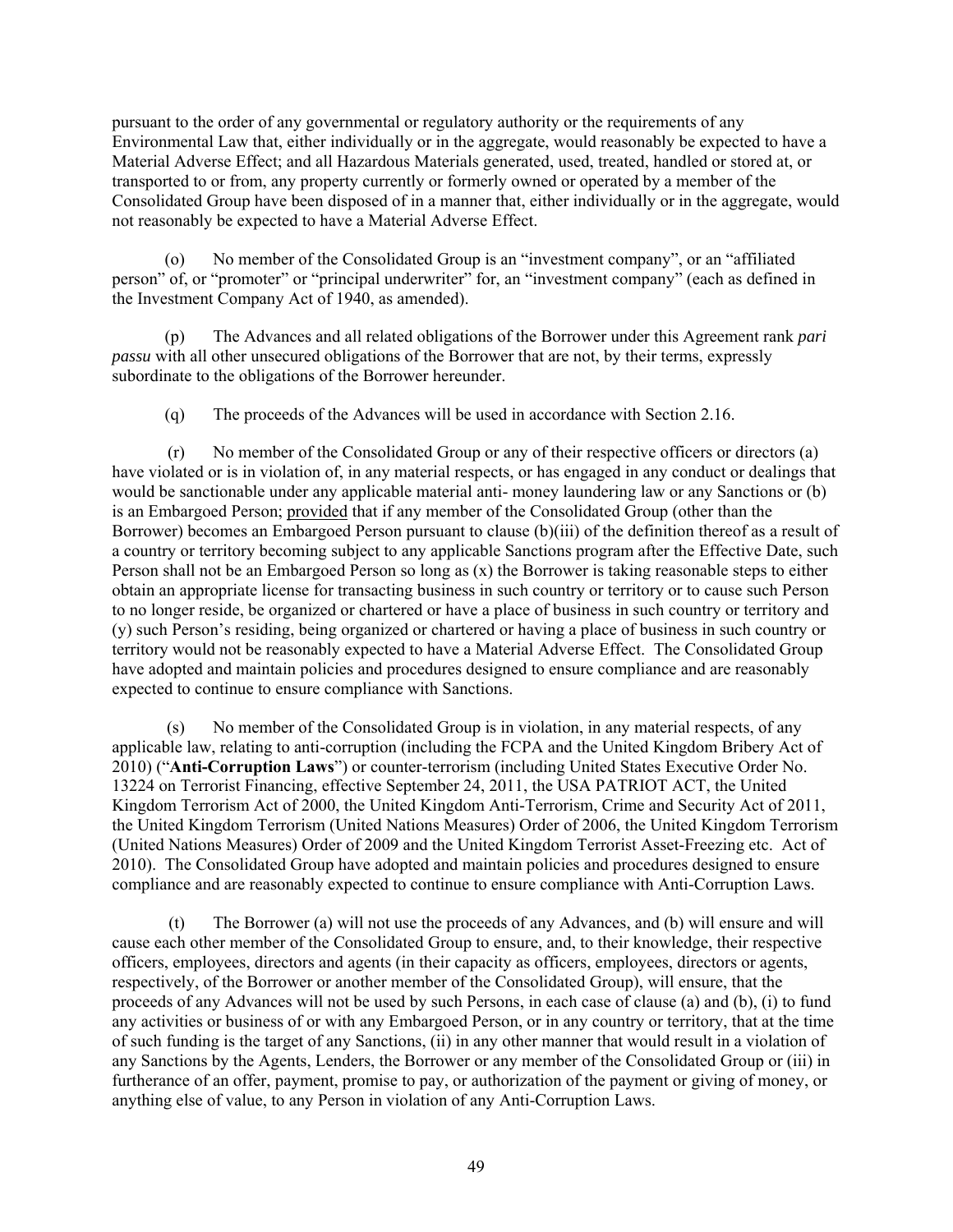(u) As of the Closing Date, (a) the release of the Scheme Press Announcement (if the Allergan Acquisition is consummated by way of a Scheme), and the posting of the Scheme Documents (if the Allergan Acquisition is consummated by way of a Scheme) or the Takeover Offer Document (if the Allergan Acquisition is consummated by way of a Takeover Offer), as applicable, has been duly authorized or ratified by the Borrower and (b) each of the obligations of the Borrower under the Takeover Offer Document or Scheme Document (as applicable) constitutes the legal, valid and binding obligation of the Borrower, except as may be limited by (i) bankruptcy, insolvency, examination or other similar laws affecting the rights and remedies of creditors generally and (ii) general principals of equity.

(v) As of the Closing Date, (a) if the Allergan Acquisition is consummated by way of a Scheme, the Scheme Documents, taken as a whole, (i) do not contain any statement by or on behalf of the Borrower which is materially untrue or omit any material information in light of the circumstances in which they are delivered which makes any statement by or on behalf of the Borrower materially misleading and (ii) taken as a whole, contain all the material terms of the Scheme and (b) if the Allergan Acquisition is consummated by way of a Takeover Offer, the Offer Documents, taken as a whole, (i) do not contain any statement by or on behalf of the Borrower which is materially untrue or omit any material information in light of the circumstances in which they are delivered which makes any statement by or on behalf of the Borrower materially misleading and (ii) taken as a whole, contain all the material terms of the Takeover Offer.

# ARTICLE 5

## **COVENANTS**

Section 5.01. *Affirmative Covenants*. So long as any Advance shall remain unpaid or any Lender shall have any Commitment hereunder, the Borrower will:

(a) *Compliance with Laws, Etc.* Comply, and cause each member of the Consolidated Group to comply, with all applicable laws, rules, regulations and orders (such compliance to include, without limitation, compliance with ERISA and Environmental Laws), except to the extent that the failure to so comply, either individually or in the aggregate, would not reasonably be expected to have a Material Adverse Effect.

(b) *Payment of Taxes, Etc.* Pay and discharge, or cause to be paid and discharged, before the same shall become delinquent, all taxes, assessments and governmental charges levied or imposed upon a member of the Consolidated Group or upon the income, profits or property of a member of the Consolidated Group, in each case except to the extent that (i) the amount, applicability or validity thereof is being contested in good faith and by proper proceedings or (ii) the failure to pay such taxes, assessments and charges, either individually or in the aggregate, would not reasonably be expected to have a Material Adverse Effect.

(c) *Maintenance of Insurance*. Maintain, and cause each member of the Consolidated Group to maintain, insurance with responsible and reputable insurance companies or associations (or pursuant to self-insurance arrangements) in such amounts and covering such risks as is usually carried by companies engaged in similar businesses and owning similar properties in the same general areas in which any member of the Consolidated Group operates.

(d) *Preservation of Existence, Etc.* Do, or cause to be done, all things necessary to preserve and keep in full force and effect its (i) existence and (ii) rights (charter and statutory) and franchises; provided, however, that the Borrower may consummate any merger or consolidation permitted under Section 5.02(b); and provided, further that the Borrower shall not be required to preserve any such right or franchise if the management of the Borrower shall determine that the preservation thereof is no longer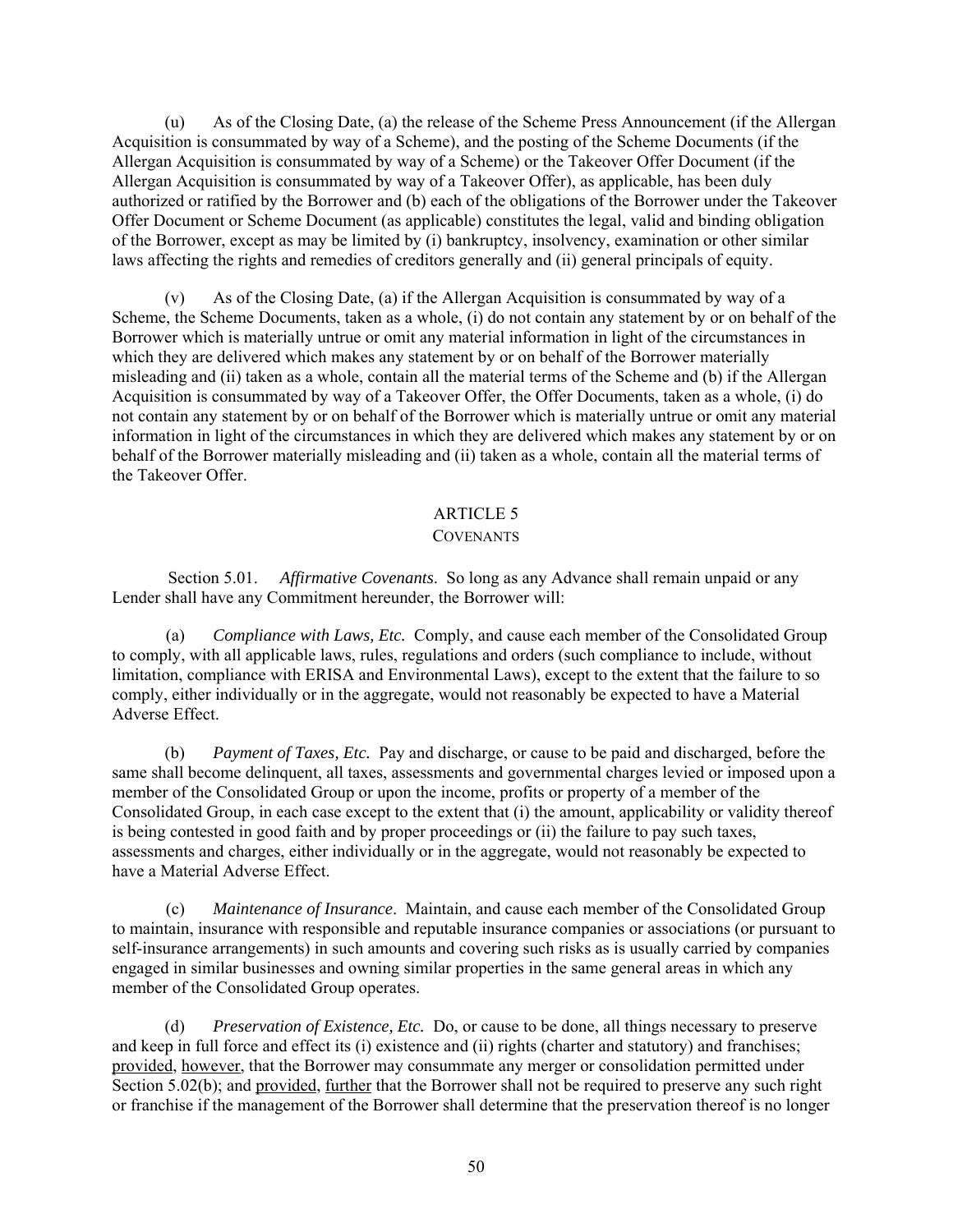desirable in the conduct of the business of the Borrower and that the loss thereof is not disadvantageous in any material respect to the Lenders.

(e) *Visitation Rights*. At any reasonable time and from time to time during normal business hours (but not more than once annually if no Event of Default has occurred and is continuing), upon reasonable notice to the Borrower, permit the Administrative Agent or any of the Lenders, or any agents or representatives thereof, to examine and make copies of and abstracts from the records and books of account, and visit the properties, of the Consolidated Group, and to discuss the affairs, finances and accounts of the Consolidated Group with any of the members of the senior treasury staff of the Borrower.

(f) *Keeping of Books*. Keep, and cause each of its Subsidiaries to keep, proper books of record and account, in which full and correct entries shall be made of all financial transactions and the assets and business of the Consolidated Group, in all material respects, and sufficient to permit the preparation of financial statements in accordance with GAAP.

(g) *Maintenance of Properties, Etc.* Cause all of its properties that are used or useful in the conduct of its business or the business of any member of the Consolidated Group to be maintained and kept in good condition, repair and working order and supplied with all necessary equipment, and cause to be made all necessary repairs, renewals, replacements, betterments and improvements thereof, all as in the judgment of the Borrower may be necessary so that the business carried on in connection therewith may be properly and advantageously conducted at all times, except, in each case, where the failure to do so would not reasonably be expected to result in a Material Adverse Effect.

(h) *Transactions with Affiliates*. Conduct, and cause each member of the Consolidated Group to conduct, all material transactions otherwise permitted under this Agreement with any of their Affiliates (excluding the members of the Consolidated Group) on terms that are fair and reasonable and no less favorable to the Borrower or such Subsidiary than it would obtain in a comparable arm's-length transaction with a Person not an Affiliate; provided that the provisions of this Section 5.01(h) shall not apply to the following:

(i) the payment of dividends or other distributions (whether in cash, securities or other property) with respect to any Equity Interests in a member of the Consolidated Group, or any payment (whether in cash, securities or other property), including any sinking fund or similar deposit, on account of the purchase, redemption, retirement, acquisition, cancellation or termination of any such Equity Interests in such Person or any option, warrant or other right to acquire any such Equity Interests in such Person;

(ii) payment of, or other consideration in respect of, compensation to, the making of loans to and payment of fees and expenses of and indemnities to officers, directors, employees or consultants of a member of the Consolidated Group and payment, or other consideration in respect of, directors' and officers' indemnities;

(iii) transactions pursuant to any agreement to which a member of the Consolidated Group is a party on the date hereof and set forth on Schedule 5.01(h);

(iv) transactions with joint ventures for the purchase or sale of property or other assets and services entered into in the ordinary course of business and in a manner consistent with past practices;

(v) transactions ancillary to or in connection with the Transactions;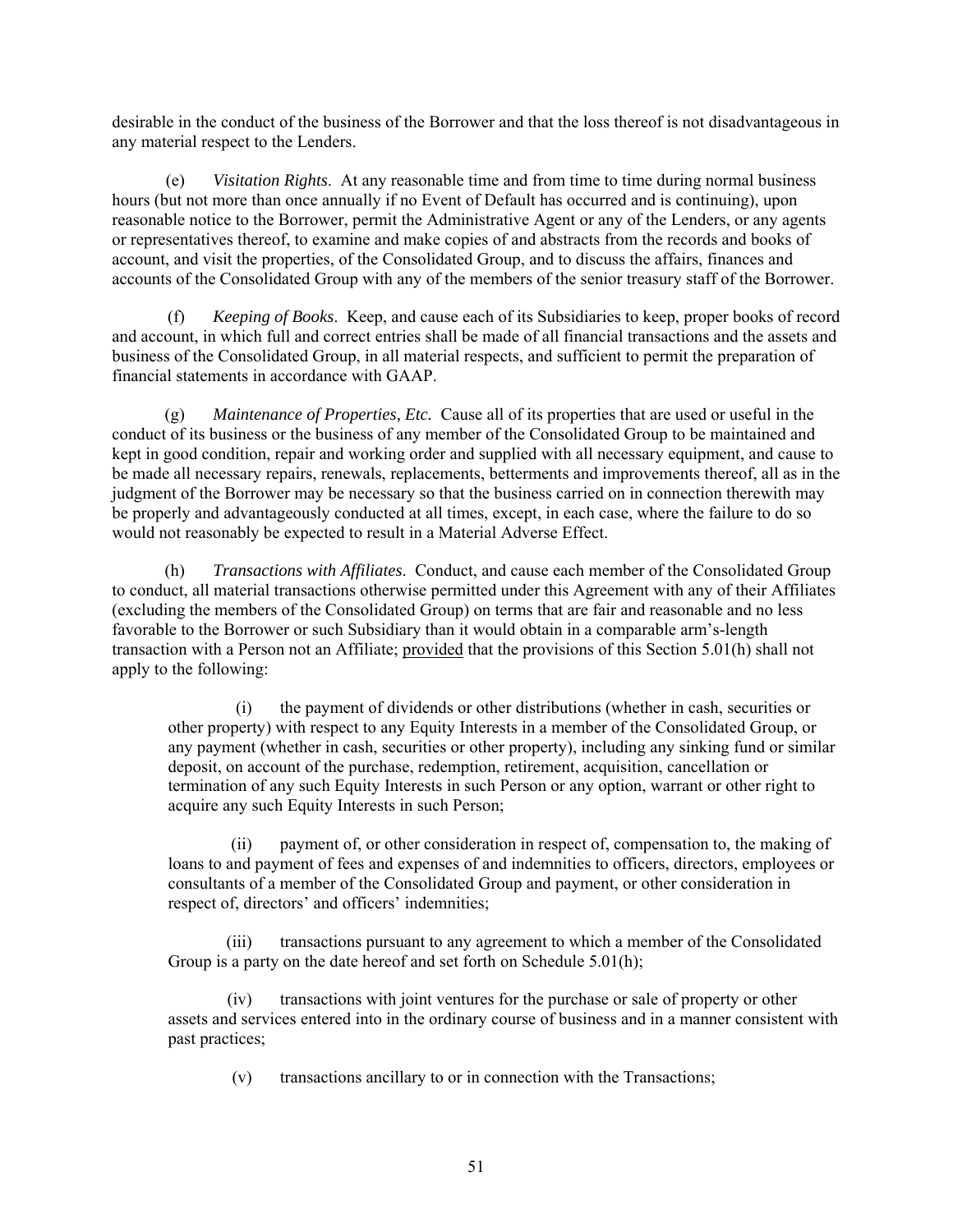(vi) transactions approved by a majority of Disinterested Directors of the Borrower or of the relevant member of the Consolidated Group in good faith; or

(vii) any transaction in respect of which the Borrower delivers to the Administrative Agent (for delivery to the Lenders) a letter addressed to the board of directors of the Borrower (or the board of directors of the relevant member of the Consolidated Group) from an accounting, appraisal or investment banking firm that is (a) in the good faith determination of the Borrower qualified to render such letter and (b) reasonably satisfactory to the Administrative Agent, which letter states that such transaction is on terms that are no less favorable to the Borrower or the relevant member of the Consolidated Group, as applicable, than would be obtained in a comparable arm's length transaction with a Person that is not an Affiliate.

(i) *Reporting Requirements*. Furnish to the Administrative Agent for further distribution to the Lenders:

(i) as soon as available and in any event within 50 days after the end of each of the first three quarters of each fiscal year of the Borrower, a Consolidated balance sheet of the Consolidated Group as of the end of such quarter and Consolidated statements of earnings and cash flows of the Consolidated Group for the period commencing at the end of the previous fiscal year and ending with the end of such quarter, duly certified by the Chief Financial Officer, the Controller or the Treasurer of the Borrower as having been prepared in accordance with GAAP (subject to the absence of footnotes and year end audit adjustments);

(ii) as soon as available and in any event within 100 days after the end of each fiscal year of the Borrower, a copy of the annual audit report for such year for the Consolidated Group, containing a Consolidated balance sheet of the Consolidated Group as of the end of such fiscal year and Consolidated statements of earnings and cash flows of the Consolidated Group for such fiscal year, in each case accompanied by an unqualified opinion or an opinion reasonably acceptable to the Required Lenders by Ernst  $&$  Young LLP or other independent public accountants of recognized national standing;

(iii) simultaneously with each delivery of the financial statements referred to in subclauses (i) and (ii) of this Section 5.01(i), a certificate of the Chief Financial Officer, the Controller or the Treasurer of the Borrower that no Default or Event of Default has occurred and is continuing (or if such event has occurred and is continuing the actions being taken by the Borrower to cure such Default or Event of Default), including, if such covenant is tested at such time, setting forth in reasonable detail the calculations necessary to demonstrate compliance with Section 5.03;

(iv) as soon as possible and in any event within five days after any Responsible Officer of the Borrower shall have obtained actual knowledge of the occurrence of each Default continuing on the date of such statement, a statement of the Chief Financial Officer, the Controller or the Treasurer of the Borrower setting forth details of such Default and the action that the Borrower has taken and proposes to take with respect thereto;

(v) promptly after the sending or filing thereof, copies of all reports that the Borrower sends to any of its securityholders, in their capacity as such, and copies of all reports and registration statements that members of the Consolidated Group file with the SEC or any national securities exchange;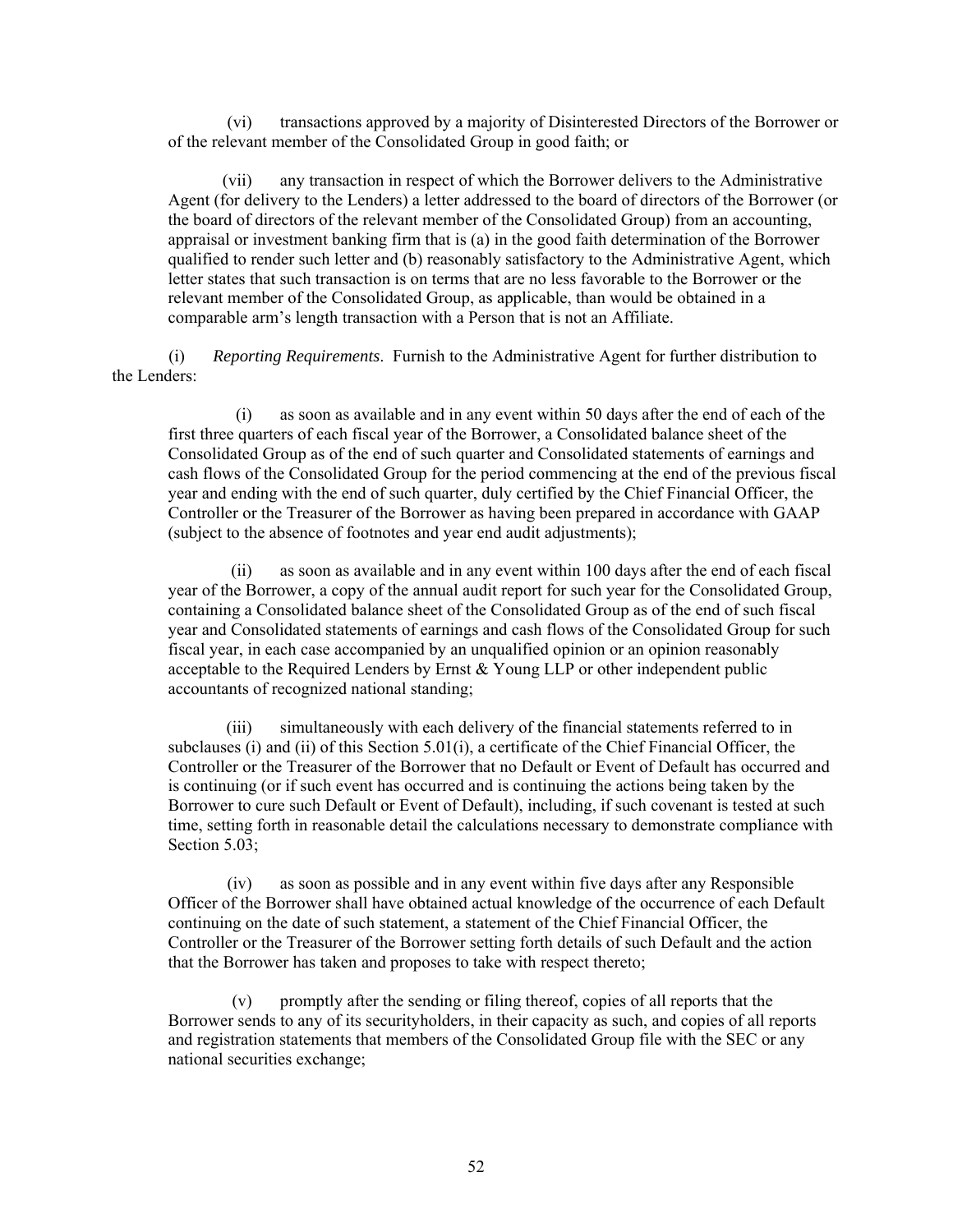(vi) promptly after a Responsible Officer of the Borrower obtains knowledge of the commencement thereof, notice of all actions, suits, investigations, litigations and proceedings before any court, governmental agency or arbitrator affecting the Consolidated Group of the type described in Section  $4.01(f)(ii)$ ; and

(vii) such other information respecting the Consolidated Group as any Lender through the Administrative Agent may from time to time reasonably request.

Information required to be delivered pursuant to subsections (i), (ii) and (v) of Section  $5.01(i)$ above shall be deemed to have been delivered if such information, or one or more annual or quarterly or other reports or proxy statements containing such information, shall have been posted and available on the website of the SEC at http://www.sec.gov (and a confirming electronic correspondence is delivered or caused to be delivered by the Borrower to the Administrative Agent providing notice of such availability). The Borrower hereby acknowledges that the Administrative Agent and/or the Lead Arrangers will make available to the Lenders materials and/or information provided by or on behalf of the Borrower hereunder (collectively, "**Borrower Materials**") by posting the Borrower Materials on DebtDomain or another similar secure electronic system.

(j) *Scheme Undertakings*. From the Effective Date to the Closing Date, or, if earlier, until the Borrower has elected to switch to a Takeover Offer pursuant to Section 3.6 of the Transaction Agreement:

(i) *Terms of the Scheme*. The Borrower will ensure that (A) any variation of the terms and conditions of the Scheme Circular from the terms and conditions of the Agreed Form of Scheme Press Announcement delivered to the Administrative Agent on the Effective Date and (B) any amendment or waiver of any terms and conditions in the Scheme or any Scheme Document shall not, in each case of clauses (A) and (B), be materially adverse to the interests of the Lenders in their capacities as such, taken as a whole, unless the Administrative Agent (but not any Lender) has approved such variation, amendment or waiver in writing (which approval may be in the form of an email confirmation from the Administrative Agent (or its counsel on its behalf) and shall not be unreasonably withheld, delayed or conditioned) or such variations, amendments or waivers are required by the Takeover Panel, the Takeover Rules, the SEC or the High Court or under any applicable law or regulation; *provided* that the Borrower shall not increase the Cash Consideration for the Allergan Shares pursuant to the Scheme from the Cash Consideration set forth in the Transaction Agreement as in effect on the Effective Date; except that (x) an increase of Cash Consideration by less than 10% shall be permitted (and any increase in the Cash Consideration for the Allergan Shares by 10% or more shall require the consent of the Administrative Agent (but not any Lender)) and (y) any increase in Cash Consideration is permitted to the extent such increase is funded entirely (directly or indirectly) by the subscription for Equity Interests in the Borrower, or by the incurrence of any Debt that would not constitute a Debt Issuance, or cash on hand at the Borrower or any member of the Consolidated Group and any increase in any non-cash consideration shall not be deemed to be adverse to the interests of the Lenders.

(ii) *Dispatch of Scheme Circular*. The Borrower will use reasonable endeavors to procure that the Scheme Circular is dispatched to the Allergan shareholders as soon as reasonably practicable after approval by the Takeover Panel and the SEC, to the extent such approval is required.

(iii) *Progress of Scheme*. The Borrower will use commercially reasonable efforts to keep the Administrative Agent reasonably informed as to any material developments in relation to the Scheme and promptly on request provide the Administrative Agent with material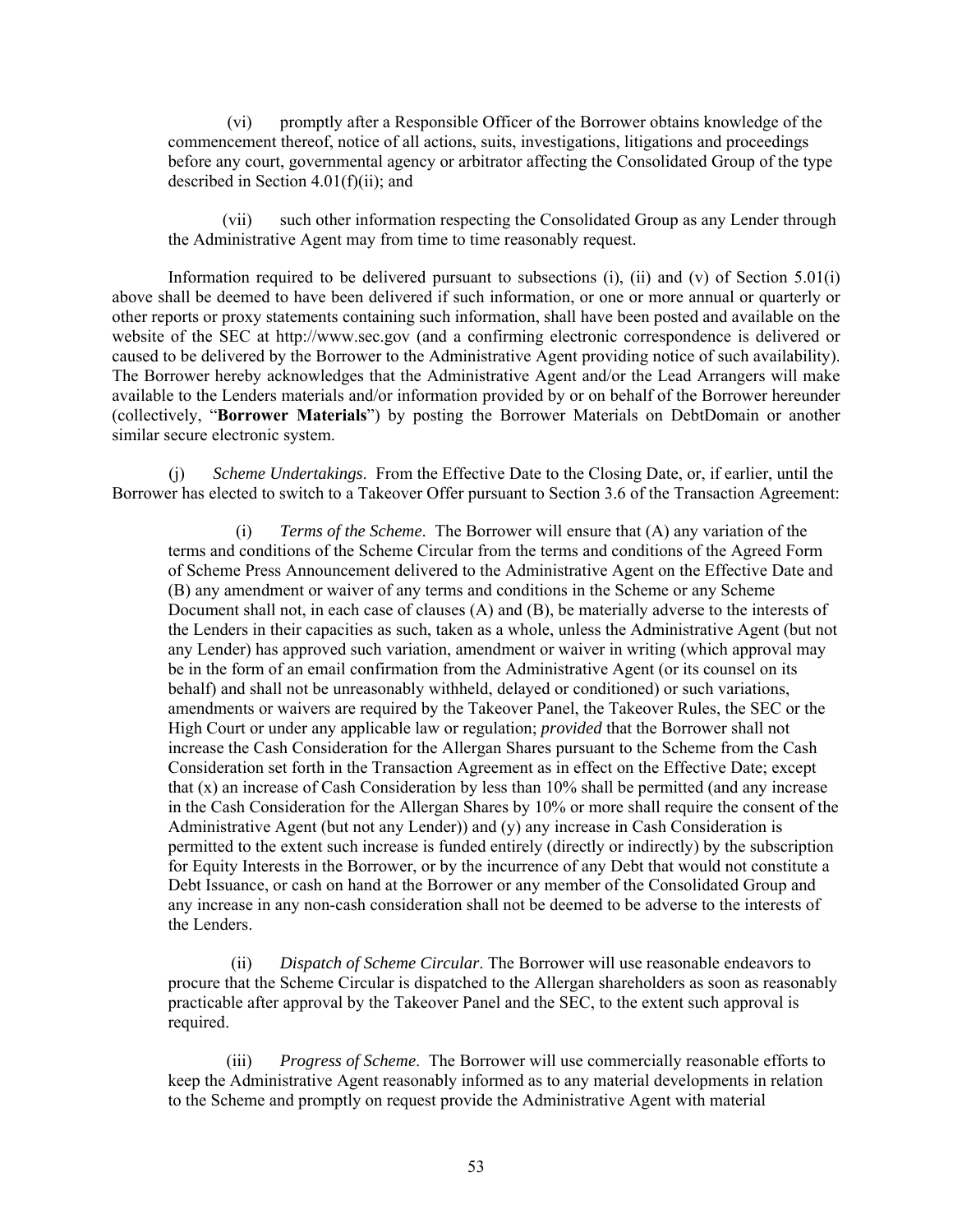information as to the progress of the Scheme and with any material information (subject to applicable legal and regulatory restrictions on disclosure thereof) in relation to the Scheme and will notify the Administrative Agent promptly following it becoming aware that the Court Order has been issued.

#### (iv) *Implementation of the Scheme*. The Borrower shall:

(A) not take any action (and procure, so far as it is legally able to do so, that no person, acting in concert with it takes any action) which would compel it (or any person acting in concert with it) to make a mandatory offer to shareholders of Allergan under Rule 9 of the Takeover Rules;

(B) comply in all material respects with its obligations under the Scheme and the Scheme Documents; and

(C) comply in all material respects with its obligations under the Irish Companies Act and the Takeover Rules, subject to any applicable waivers by the Takeover Panel.

(k) *Takeover Undertakings*. At any time after the Borrower has elected to convert the Scheme to a Takeover Offer pursuant to Section 3.6 of the Transaction Agreement, which election shall be immediately notified to the Administrative Agent by a written notice ("**Offer Conversion Notice**"):

(i) *Terms of the Takeover Offer Document*: The Borrower will ensure that (A) any variation of the terms and conditions of the Takeover Offer Document from the terms and conditions of the Agreed Form of Scheme Press Announcement delivered to the Administrative Agent on the Effective Date and (B) any amendment or waiver of any terms and conditions in the Takeover Offer or the Takeover Offer Document shall not, in each case of clauses (A) and (B), be materially adverse to the interests of the Lenders in their capacities as such, taken as a whole, unless the Administrative Agent (but not any Lender) has approved such variation, amendment or waiver in writing (which approval may be in the form of an email confirmation from the Administrative Agent (or its counsel on its behalf) and shall not be unreasonably withheld, delayed or conditioned) or such variations, amendments or waivers are required by the Takeover Panel, the Takeover Rules, the SEC or the High Court or under any applicable law or regulation; *provided* that (1) the Borrower shall not increase the cash consideration for the Allergan Shares in a Takeover Offer from the Cash Consideration set forth in the Transaction Agreement as in effect on the Effective Date; except that  $(x)$  an increase of cash consideration for the Allergan Shares in a Takeover Offer by less than 10% shall be permitted (and any increase in the cash consideration for the Allergan Shares in a Takeover Offer by 10% or more shall require the consent of the Administrative Agent (but not any Lender)), (y) any increase in cash consideration in a Takeover Offer shall be permitted to the extent such increase is funded entirely (directly or indirectly) by the subscription for Equity Interests in the Borrower, or by the incurrence of any Debt that would not constitute a Debt Issuance or cash on hand at the Borrower or any member of the Consolidated Group and any increase in any non-cash consideration or any decrease in the cash consideration in a Takeover Offer shall not be deemed to be adverse to the interests of the Lenders to the extent, in the case of any decrease, that any such reduction in the cash consideration shall have been allocated to a reduction of the commitments under the Bridge Facility and (2) any change to the Takeover Offer that would reduce the minimum acceptance level of Allergan Shares to which the Takeover Offer relates to less than 80% shall be deemed materially adverse to the interests of the Lenders and the Administrative Agent.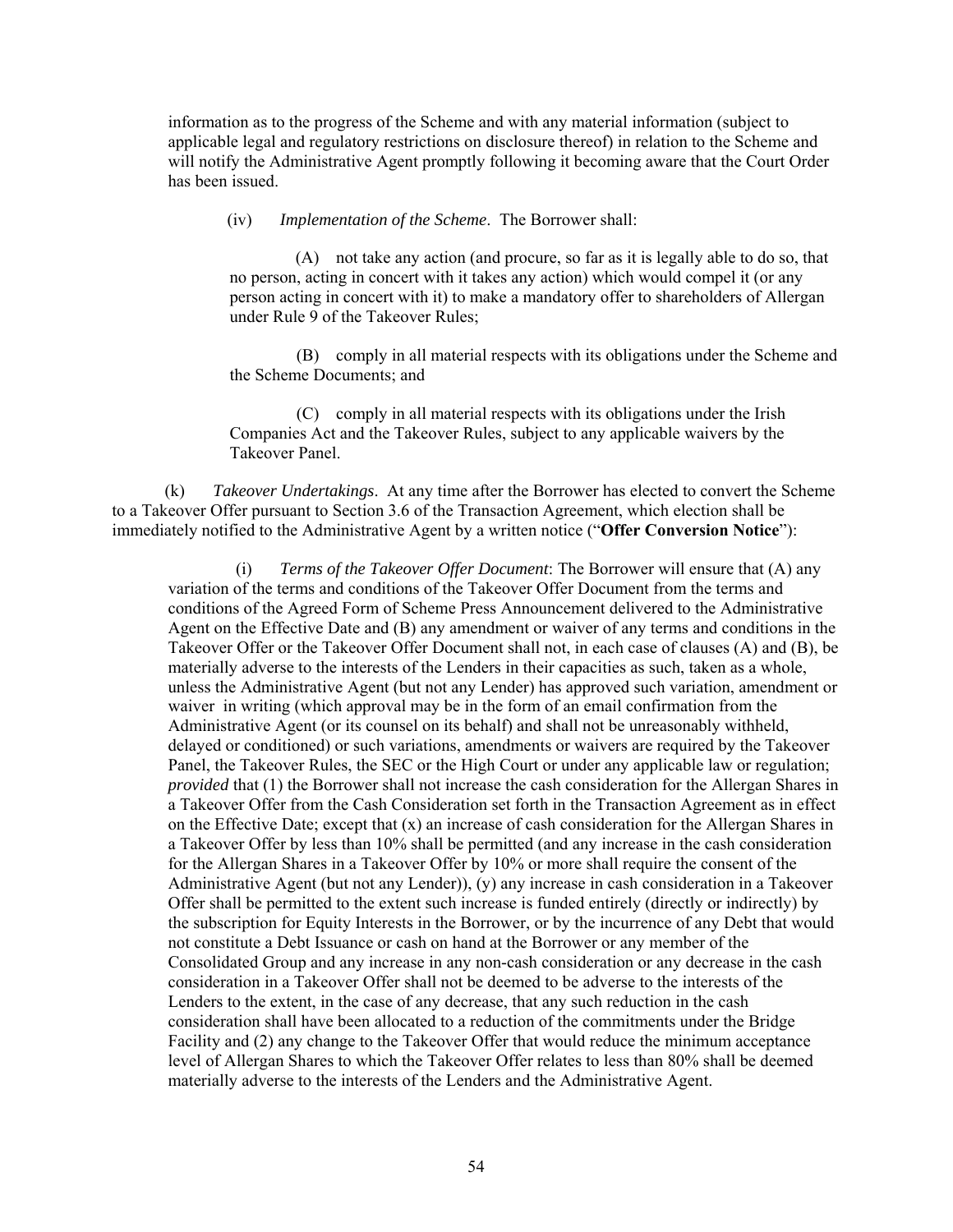(ii) *Issue of the Takeover Offer Document*: The Borrower shall use commercially reasonable efforts to dispatch the Takeover Offer Document as soon as reasonably practicable after approval by the Takeover Panel and the SEC.

(iii) *Progress of the Takeover Offer*: The Borrower shall keep the Administrative Agent reasonably informed as to the progress of the Takeover Offer and any market purchases of Allergan Shares made, and provide the Administrative Agent with such material information (subject to applicable legal and regulatory restrictions on disclosure thereof) in respect of the Takeover Offer as the Administrative Agent may reasonably request.

# (iv) *Implementation of the Takeover Offer*: The Borrower shall:

(A) not take any action (and procure, so far as it is legally able to do so, that no person acting in concert with it takes any action) which would compel it to make a mandatory offer to shareholders of Allergan under Rule 9 of the Takeover Rules;

(B) comply in all material respects with its obligations under the Takeover Offer and the Takeover Offer Document;

(C) comply in all material respects with its obligations under the Irish Companies Act and the Takeover Rules, subject to any applicable waivers by the Takeover Panel;

(D) not declare the Takeover Offer unconditional unless (i) it has achieved an acceptance level of at least 80% of each class of Allergan Shares to which the Takeover Offer relates and (ii) the Borrower has become entitled under the Squeeze Out Procedures to issue a Squeeze Out Notice; and

(E) not (unless the Unconditional Date shall have occurred) extend the Takeover Offer beyond 81 days from the date on which the Takeover Offer Document are published, unless required to do so by the Takeover Rules, the Takeover Panel, any applicable law or regulation, any applicable stock exchange or any applicable governmental or other regulatory authority.

(v) *Completion of Purchase of Remaining Shares in Allergan*. Within 14 days of the date on which the Borrower has (i) by virtue of the Takeover Offer acquired, or unconditionally contracted to acquire, not less than 80% in value of the Allergan Shares and (ii) become entitled under the Squeeze Out Procedures to issue a Squeeze Out Notice, the Borrower shall:

(A) give notice to all the remaining Allergan Shareholders that it intends to acquire their shares pursuant to the Squeeze Out Procedures;

(B) subsequently purchase such shares as soon as reasonably possible; and

(C) comply with the provisions of the Squeeze Out Procedures in all material respects.

(l) *Take Private Procedure*. To the extent the Allergan Acquisition is consummated by way of a Scheme and the Guarantee Requirements will apply to Allergan or any Subsidiary of Allergan established in Ireland, the Borrower shall submit all required documents to the Registrar to procure the reregistration of Allergan as a private company pursuant to Part 20 of the Irish Companies Act within 30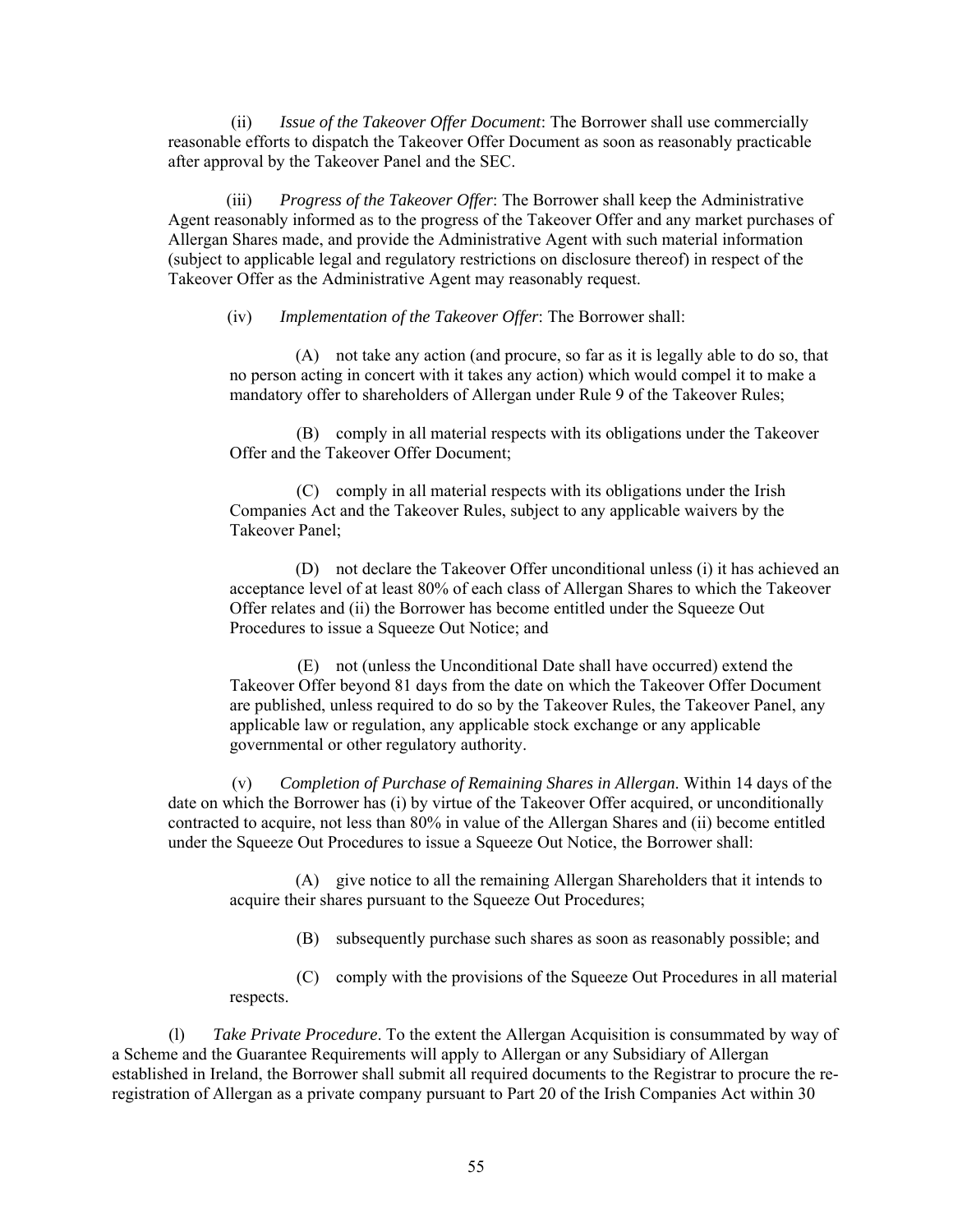days after the Closing Date (or such longer period reasonably acceptable to the Administrative Agent). To the extent the Allergan Acquisition is consummated by way of a Takeover Offer and the Guarantee Requirements will apply to Allergan or any Subsidiary of Allergan established in Ireland, the Borrower shall submit all required documents to the Registrar to procure the re-registration of Allergan as a private company pursuant to Part 20 of the Irish Companies Act within 30 days after it has acquired all shares of Allergan (or such longer period reasonably acceptable to the Administrative Agent).

(m) *Sanctions and FCPA*. The Borrower (a) shall not use the proceeds of any Advances, and (b) shall ensure and shall cause each other member of the Consolidated Group to ensure, and, to their knowledge, their respective officers, employees, directors and agents (in their capacity as officers, employees, directors or agents, respectively, of the Borrower or another member of the Consolidated Group), shall ensure, that the proceeds of any Advances shall not be used by such Persons, in each case of clause (a) and (b), (i) to fund any activities or business of or with any Embargoed Person, or in any country or territory, that at the time of such funding is the target of any Sanctions, (ii) in any other manner that would result in a violation of any Sanctions by the Agents, Lenders, the Borrower or any member of the Consolidated Group or (iii) in furtherance of an offer, payment, promise to pay, or authorization of the payment or giving of money, or anything else of value, to any Person in violation of any Anti-Corruption Laws.

# (n) *Guaranties*.

(i) From the date that is 90 days after the Closing Date, the payment and performance of the obligations of the Borrower under this Agreement shall be guaranteed by each direct or indirect existing or future wholly-owned Subsidiary of the Borrower that guarantees (A) any Borrowed Debt of Allergan or any of its Subsidiaries (other than the Specified Allergan Debt and other than any intercompany Borrowed Debt owed to another member of the Consolidated Group), so long as the aggregate principal amount of such guaranteed Borrowed Debt issued by any such Person exceeds \$3,000,000,000 or (B) (x) the Borrower's obligations under the Existing Credit Agreement, (y) the Borrower's obligations under the Existing Public Notes and/or (z) the Borrower's obligations under any other Borrowed Debt, that is outstanding for clauses  $(x) - (z)$  in an aggregate committed (with respect to clause  $(x)$  above) and principal (with respect to clauses  $(v)$  and  $(z)$  above) amount of at least \$2,000,000,000, in each case pursuant to one or more guaranty agreements in form and substance reasonably acceptable to the Administrative Agent and the Borrower and governed by the laws of the State of New York, as the same may be amended, modified or supplemented from time to time (individually a "**Guaranty**" and collectively the "**Guaranties**"; and each such Subsidiary executing and delivering a Guaranty, a "**Guarantor**" and collectively the "**Guarantors**"); provided that no such Guaranty by a Foreign Subsidiary shall be required under this Section 5.01(n) to the extent the provision of such Guaranty would (1) give rise to a material adverse tax consequence to the Borrower or any of its direct or indirect Subsidiaries or any of its shareholders (including any tax consequences resulting from the application of Section 956 of the Internal Revenue Code) or (2) otherwise be prohibited by applicable law (or, with respect to any temporary restrictions, including limitations imposed under financial assistance rules or similar local laws, unless and until such temporary restrictions have been removed) or requires the approval or consent of any governmental authority or any other Person that is not a member of the Consolidated Group or that would cause a default or event of default (or similar events) under the Debt of such Subsidiary; provided, further that (i) the relevant Guarantor shall use reasonable efforts to overcome any such prohibition or restriction and (ii) to the extent the provision of any Guaranty would be limited (though not prohibited) under the laws of any application jurisdiction, such Guaranty shall only be provided subject to such limitations (in each case of this clause (i), as determined in good faith by the Borrower in consultation with the Administrative Agent) (the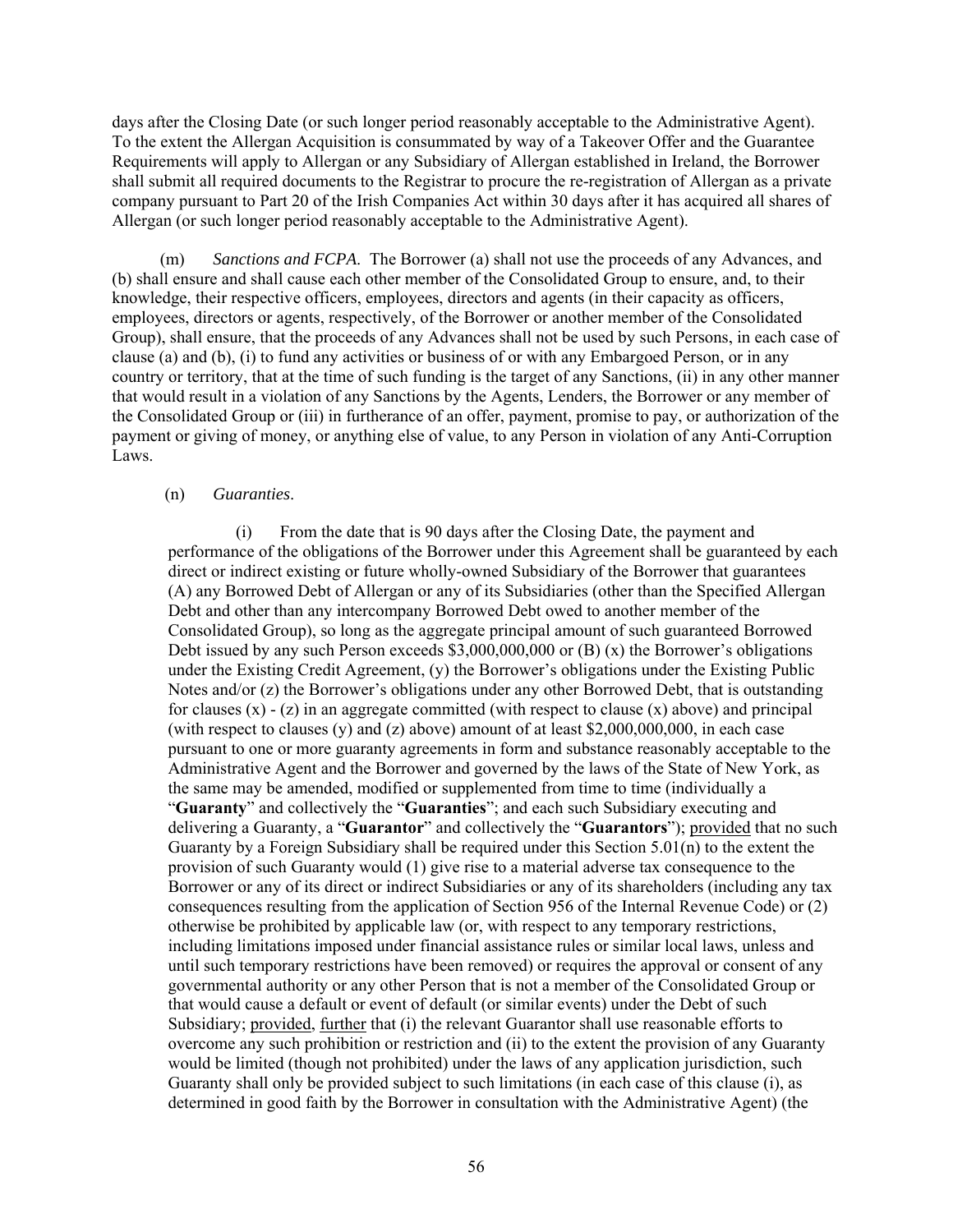guarantee requirements above, after giving effect to all limitations set forth therein, the "**Guarantee Requirements**").

(ii) In the event any Subsidiary of the Borrower is required to become a Guarantor hereunder pursuant to the Guarantee Requirements, within 90 days after the earliest date on which such requirement becomes applicable (or such longer period reasonably acceptable to the Administrative Agent), the Borrower shall cause such Subsidiary to execute and deliver to the Administrative Agent a Guaranty and the Borrower shall also deliver to the Administrative Agent, or cause such Subsidiary to deliver to the Administrative Agent, at the Borrower's cost and expense, such other customary certificates and opinions of the type delivered on the Effective Date pursuant to Section 3.01(d), to the extent reasonably required by the Administrative Agent in connection therewith.

(iii) A Guarantor, upon delivery of written notice to the Administrative Agent by a Responsible Officer of the Borrower certifying that, after giving effect to any substantially concurrent transactions, including any repayment of Debt, release of a guaranty or any sale or other disposition, the Guarantee Requirements no longer apply to such Person, shall be automatically released from its obligations (including its Guaranty) hereunder without further required action by any Person. The Administrative Agent, at the Borrower's expense, shall execute and deliver to the Borrower or the applicable Guarantor any documents or instruments as the Borrower or such Guarantor may reasonably request to evidence the release of such Guaranty.

(o) *Accounting Changes*. The Borrower will not change its fiscal year-end from December 31 of each calendar year; provided that the Borrower may, upon written notice to the Administrative Agent, change its fiscal year to any other fiscal year reasonably acceptable to the Administrative Agent, in which case, the Borrower and the Administrative Agent will, and are hereby authorized by the Lenders to, make any adjustments to this Agreement that are necessary to reflect such change in fiscal year.

Section 5.02. *Negative Covenants*. So long as any Advance shall remain unpaid or any Lender shall have any Commitment hereunder, the Borrower will not:

(a) *Liens, Etc.* Incur, issue, assume or guarantee, or permit any Domestic Subsidiary to incur, issue, assume or guaranty, at any time, any Borrowed Debt secured by a Lien on any Principal Domestic Property of the Borrower or any Domestic Subsidiary, or any shares of stock or Borrowed Debt of any Domestic Subsidiary (other than Margin Stock), without effectively providing that the Advances outstanding at such time (together with, if the Borrower shall so determine, any other Borrowed Debt of the Borrower or such Domestic Subsidiary existing at such time or thereafter created that is not subordinate to the Advances) shall be secured equally and ratably with (or prior to) such secured Borrowed Debt, so long as such secured Borrowed Debt shall be so secured, unless, after giving effect thereto, the aggregate amount of all such secured Borrowed Debt would not exceed 15% of Consolidated Net Assets as determined at the time of the incurrence of such Lien; provided, however, that this Section 5.02(a) shall not apply to, and there shall be excluded from secured Borrowed Debt in any computation under this Section 5.02(a), Borrowed Debt secured by:

(i) Liens on property of, or on any shares of stock or Borrowed Debt of, any Person existing at the time such Person becomes a member of the Consolidated Group;

(ii) Liens in favor of the Borrower or any member of the Consolidated Group;

(iii) Liens on property of the Borrower or any member of the Consolidated Group in favor of the United States or any State thereof, or any department, agency or instrumentality or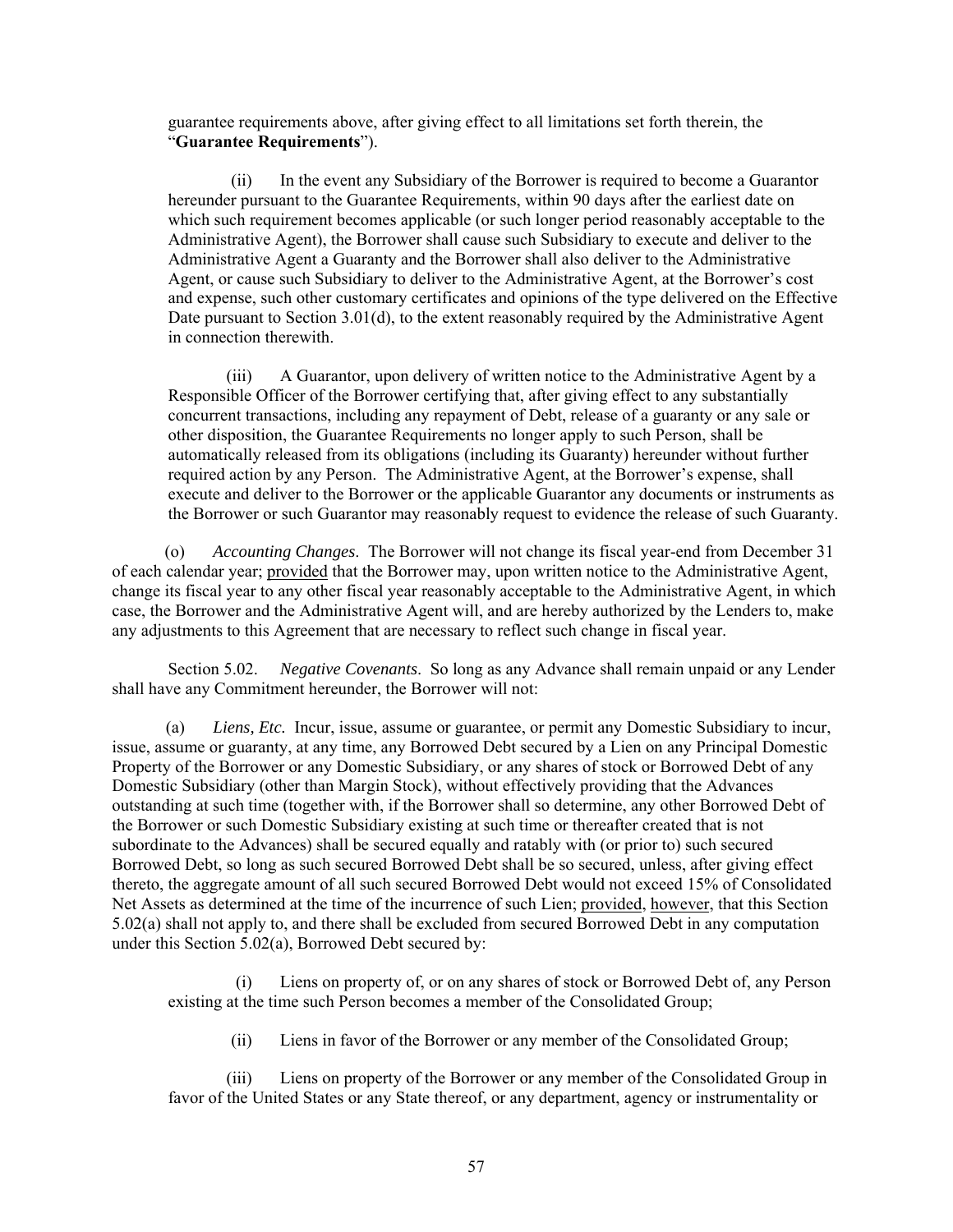political subdivision of the United States or any State thereof, or in favor of any other country, or any political subdivision thereof, to secure partial, progress, advance or other payments pursuant to any contract or statute;

(iv) Liens for Taxes not yet delinquent or which are being contested in good faith and by appropriate proceedings diligently conducted, if adequate reserves with respect thereto are maintained on the books of the applicable Person in accordance with GAAP;

(v) Liens on property (including that of Allergan and its Subsidiaries), shares of stock or Borrowed Debt existing at the time of acquisition thereof (including acquisition through merger or consolidation) or to secure the payment of all or any part of the purchase price or construction or improvement cost thereof or to secure any Debt incurred prior to, at the time of, or within 180 days after, the acquisition of such property or shares or Borrowed Debt or the completion of any such construction or improvement for the purpose of financing all or any part of the purchase price or construction or improvement cost thereof;

(vi) Liens existing on the Effective Date;

(vii) Liens incurred in connection with pollution control, industrial revenue or similar financing;

(viii) survey exceptions and such matters as an accurate survey would disclose, easements, trackage rights, leases, licenses, special assessments, rights of way covenants, conditions, restrictions and declarations on or with respect to the use of real property, servicing agreements, development agreements, site plan agreements and other similar encumbrances incurred in the ordinary course of business and title defects or irregularities that are of a minor nature and that, in the aggregate, do not interfere in any material respect with the ordinary conduct of the business of the Consolidated Group, taken as a whole; and

(ix) any extension, renewal or replacement (or successive extensions, renewals or replacements), as a whole or in part, of any Borrowed Debt secured by any Lien referred to in subclauses (i) through (vii) of this Section 5.02(a); provided that (i) such extension renewal or replacement Lien shall be limited to all or a part of the same property, shares of stock or Debt that secured the Lien extended, renewed or replaced (plus improvements on such property) and (ii) the Borrowed Debt secured by such Lien at such time is not increased.

(b) *Mergers, Etc.* Merge or consolidate with or into, or convey, transfer, lease or otherwise dispose of (whether in one transaction or in a series of transactions) all or substantially all of its assets (other than Margin Stock) (whether now owned or hereafter acquired) to, any Person, or permit any member of the Consolidated Group to do so, except that:

(i) any member of  $(x)$  the Consolidated Group other than the Borrower may merge or consolidate with or into, or (y) the Consolidated Group may dispose of assets to, in each case, any other member of the Consolidated Group;

(ii) the Borrower may merge with any other Person so long as (A) the Borrower is the surviving entity or (B) the surviving entity shall assume, by agreement reasonably satisfactory in form and substance to the Required Lenders, all of the rights and obligations of the Borrower under this Agreement and the other Loan Documents (it being understood that notwithstanding the foregoing, the consummation of the Transactions shall not be prohibited by this Section 5.02(b) or otherwise pursuant hereto);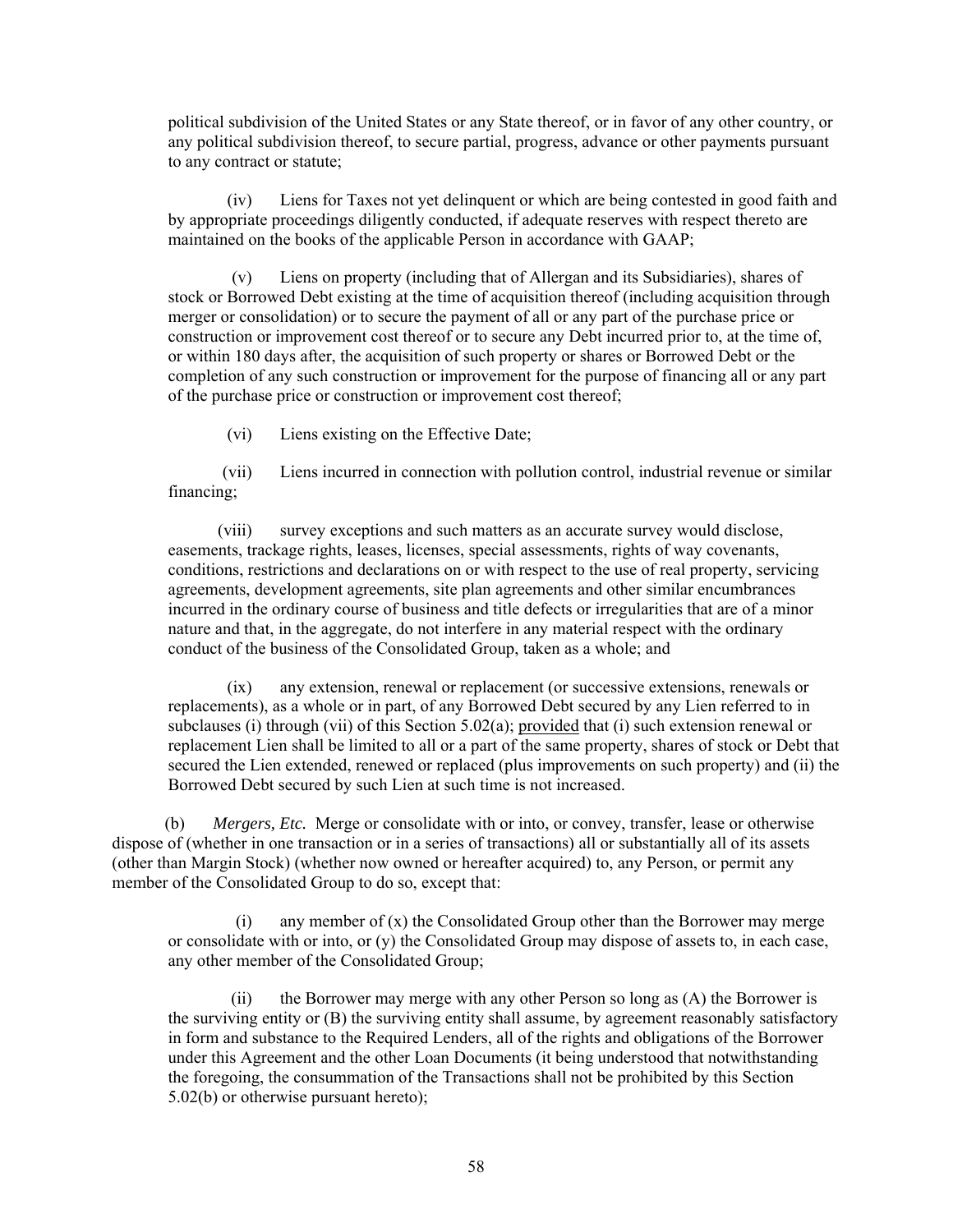(iii) any member of the Consolidated Group (other than the Borrower) may merge or consolidate with or into another Person, convey, transfer, lease or otherwise dispose of all or any portion of its assets so long as (A) the consideration received in respect of such merger, consolidation, conveyance, transfer, lease or other disposition, if in excess of \$500,000,000, is at least equal to the fair market value of such assets (as determined by the Borrower in good faith at the time of such transaction) and (B) no Material Adverse Effect would reasonably be expected to result from such merger, consolidation, conveyance, transfer, lease or other disposition (as determined by the Borrower in good faith at the time of such transaction);

*provided*, in the cases of clause (ii) hereof, that no Default (or, during the Certain Funds Period, no Certain Funds Default) shall have occurred and be continuing at the time of such proposed transaction or would result therefrom.

(c) *Change in Nature of Business*. Make any material change in the nature of the business of the Consolidated Group, taken as a whole, from that carried out by the Borrower and its Subsidiaries (other than Allergan and its Subsidiaries) on the Effective Date and by Allergan and its Subsidiaries on the Closing Date; it being understood that this Section 5.02(c) shall not prohibit (i) the Transactions or (ii) members of the Consolidated Group from conducting any business or business activities incidental or related to such business as carried on as of the Effective Date (in the case of the Borrower and its Subsidiaries other than Allergan and its Subsidiaries) or as of the Closing Date (in the case of Allergan and its Subsidiaries) or any business or activity that is reasonably similar or complementary thereto or a reasonable extension, development or expansion thereof or ancillary thereto.

Section 5.03. *Financial Covenant. Total Debt to EBITDA*. Beginning on the last day of the first fiscal quarter ending after the Closing Date and on the last day of each fiscal quarter ending thereafter, the Borrower will not permit, as of the last day of any such fiscal quarter, the ratio of  $(x)$ Consolidated Total Debt at such time to (y) Consolidated EBITDA of the Borrower (the "Consolidated Leverage Ratio") for the four consecutive fiscal quarter period ending as of such date to exceed 4.75:1.00.

At any time after the definitive agreement for any Material Acquisition shall have been executed (or, in the case of a Material Acquisition in the form of a tender offer or similar transaction, after the offer shall have been launched) and prior to the consummation of such Material Acquisition (or termination of the definitive documentation in respect thereof), any Acquisition Debt (and the proceeds of such Acquisition Debt) shall be excluded from the definition of Consolidated Leverage Ratio; provided that (x) the definitive documentation relating to such Acquisition Debt shall contain "special mandatory redemption" or escrow provisions (or other similar provisions) or otherwise require such indebtedness to be redeemed or prepaid if such Material Acquisition is not consummated by a date specified in such definitive documentation and (y) if the definitive agreement (or, in the case of a tender offer or similar transaction, the definitive offer document) for such Material Acquisition is terminated in accordance with its terms prior to the consummation of such Material Acquisition or such Material Acquisition is otherwise not consummated by the date specified in the definitive documentation relating to such Acquisition Debt, such Acquisition Debt is so redeemed or prepaid by the date that it is required to be redeemed or prepaid in such circumstances pursuant to the terms of such Acquisition Debt.

#### ARTICLE 6

#### EVENTS OF DEFAULT

Section 6.01. *Events of Default.* If any of the following events ("**Events of Default**") shall occur and be continuing: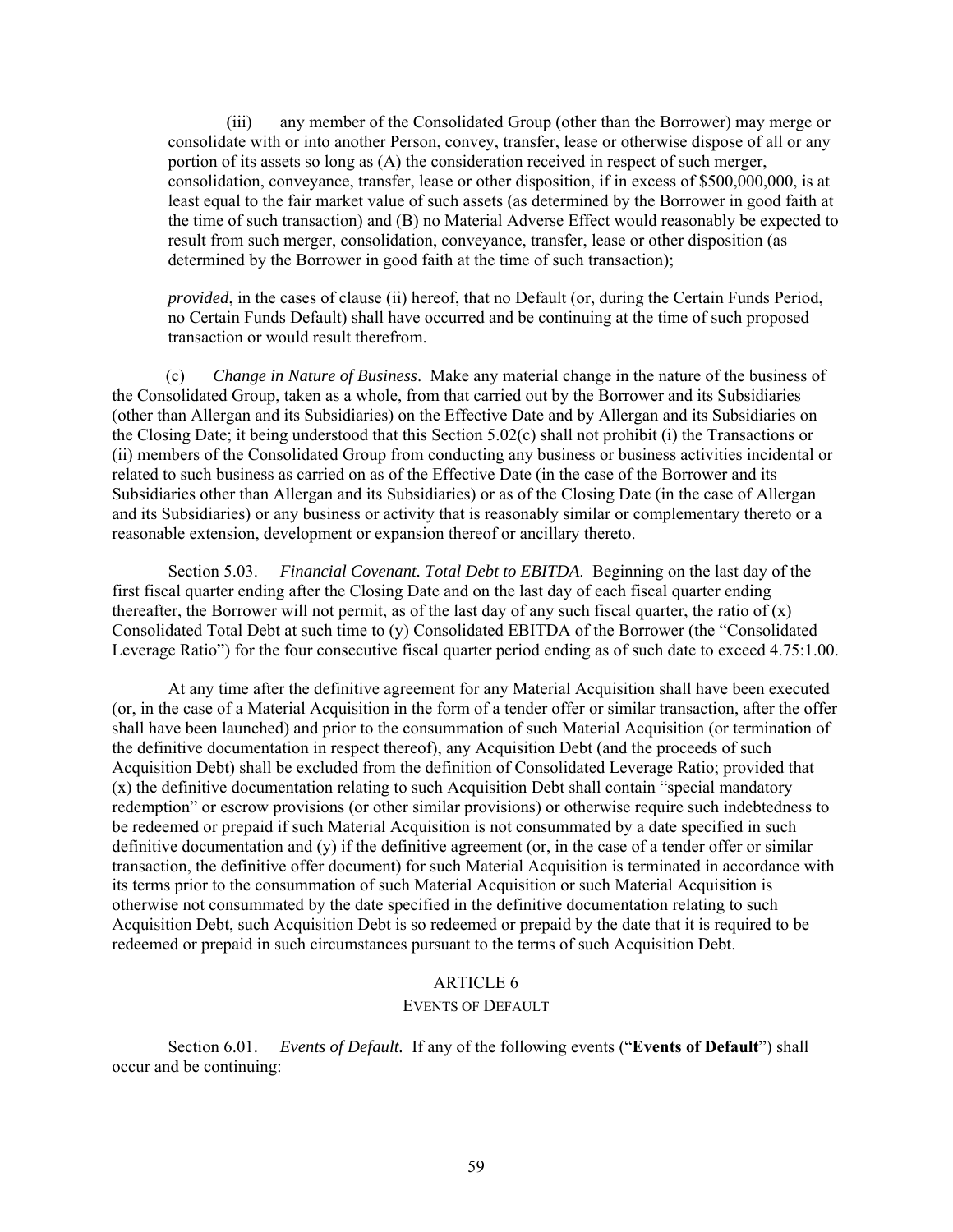(a) The Borrower shall fail (i) to pay any principal of any Advance when the same becomes due and payable or (ii) to pay any interest on any Advance or make any payment of fees or other amounts payable under this Agreement within five Business Days after the same becomes due and payable; or

(b) Any representation or warranty made by the Borrower herein or in any other Loan Document or by or on behalf of the Borrower in connection with this Agreement or in any certificate or other document furnished pursuant to or in connection with this Agreement, if any, in each case shall prove to have been incorrect in any material respect when made or deemed made; or

(c) (i) The Borrower shall fail to perform or observe any term, covenant or agreement contained in Section 5.01(d)(i), 5.01(i)(iv), 5.01(n), 5.02(a), 5.02(b), 5.02(c), 5.03 or 9.11(b), (ii) the Borrower shall fail to perform or observe any term, covenant or agreement under Section 5.01(j), 5.01(k) or 5.01(l) and a written notice in respect thereof has been delivered to the Borrower by the Administrative Agent on or prior to the Closing Date, or (iii) the Borrower shall fail to perform or observe any other term, covenant or agreement contained in this Agreement, if any, in each case on its part to be performed or observed if such failure shall remain unremedied for 30 days after written notice thereof shall have been given to the Borrower by the Administrative Agent; or

(d) The Borrower or any Significant Subsidiary shall fail to pay any principal of or premium or interest on any Debt that is outstanding in a principal amount, or, in the case of any Hedge Agreement, having an Agreement Value, of at least \$200,000,000 (or, after the Closing Date, \$500,000,000) in the aggregate (but excluding Debt outstanding hereunder) of the Borrower or such Significant Subsidiary, when the same becomes due and payable (whether by scheduled maturity, required prepayment, acceleration, demand or otherwise), and such failure shall continue after the applicable grace period, if any, specified in the agreement or instrument relating to such Debt; or the Borrower shall default in its obligations under any agreement or instrument relating to any such Debt, which default shall continue after the applicable grace period, if any, specified in such agreement or instrument, if the effect of such default is to accelerate, or to permit the acceleration of, the maturity of such Debt; provided further that, such failure above shall not have been remedied and is not waived by the holders of such Debt prior to the termination of the Commitments hereunder and the acceleration of the Advances or the exercise of other remedies pursuant to this Section 6.01; or

(e) The Borrower or any Significant Subsidiary shall generally not pay its debts as such debts become due, or shall admit in writing its inability to pay its debts generally, or shall make a general assignment for the benefit of creditors; or any proceeding shall be instituted by or against the Borrower or any Significant Subsidiary seeking to adjudicate it as bankrupt or insolvent, or seeking liquidation, winding up, reorganization, arrangement, adjustment, protection, relief, or composition of it or its debts under any Debtor Relief Law, or seeking the entry of an order for relief or the appointment of a receiver, trustee, custodian or other similar official for it or for any substantial part of its property and, in the case of any such proceeding instituted against it (but not instituted by it), such proceeding shall remain undismissed or unstayed for a period of 60 days; or

Any one or more judgments or orders for the payment of money in excess of \$200,000,000 (or, after the Closing Date, \$500,000,000) shall be rendered against a member of the Consolidated Group and either (i) enforcement proceedings shall have been commenced by any creditor upon such judgment or order or (ii) within 60 days after the entry, issue, or levy thereof, such judgment or order has not been paid or discharged or stayed pending appeal, or, after the expiration of any such stay, such judgment or order has not been paid or discharged; provided, however, that, for purposes of determining whether an Event of Default has occurred under this Section 6.01(f), the amount of any such judgment or order shall be reduced to the extent that (A) such judgment or order is covered by a valid and binding policy of insurance between the defendant and the insurer covering payment thereof and (B) such insurer, which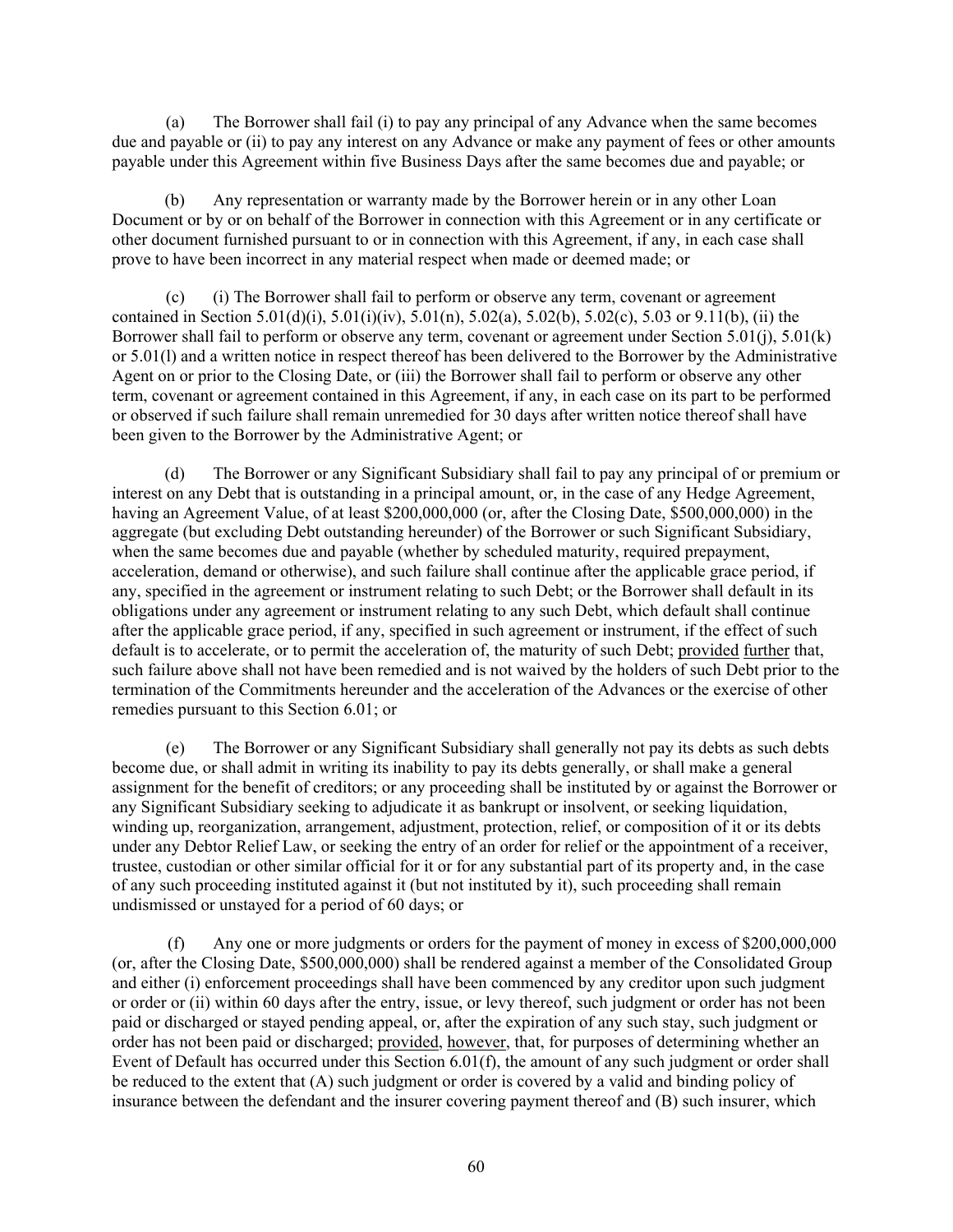shall be rated at least "A" by A.M. Best Company, has been notified of, and has not disputed the claim made for payment of, such judgment or order; or

(g) (i) Any Person or two or more Persons acting in concert shall have acquired beneficial ownership (within the meaning of Rule 13d-3 of the SEC under the Securities Exchange Act of 1934, as amended), directly or indirectly, of Voting Stock of the Borrower (or other securities convertible into or exchangeable for such Voting Stock) representing 50% or more of the combined voting power of all Voting Stock of the Borrower (on a fully diluted basis) or (ii) a majority of the members of the board of directors of the Borrower shall cease to be Continuing Directors; or

(h) One or more of the following shall have occurred or is reasonably expected to occur, which in each case would reasonably be expected to result in a Material Adverse Effect: (i) any ERISA Event; (ii) the partial or complete withdrawal of the Borrower or any ERISA Affiliate from a Multiemployer Plan; or (iii) the "endangered" or "critical" status or termination of a Multiemployer Plan;

(i) (1) All or a material portion of this Agreement shall cease to be valid and enforceable against the Borrower as found in a final, nonappealable judgment by a court of competent jurisdiction (except to the extent it is terminated in accordance with its terms and except to the extent such claim is made by an Agent or a Lender), unless the Borrower promptly reaffirms in writing its obligations hereunder or (2) the Borrower shall so assert in writing; or

(j) (1) All or a material portion of the Guaranties, at any time after the execution and delivery thereof and for any reason other than as expressly permitted hereunder or thereunder or satisfaction in full of all the obligations of the Borrower under this Agreement (other than contingent obligations that survive the termination of this Agreement), cease to be in full force and effect, unless the applicable Guarantor promptly re-affirms in writing its obligations under the Guaranties; or (2) the Borrower or any Guarantor contests in writing the validity or enforceability of any Guaranty;

then, and in any such event (subject in all aspects to Section 3.03), the Administrative Agent (i) shall at the request, or may with the consent, of the Required Lenders, by notice to the Borrower, declare the obligation of each Lender to make Advances to be terminated, whereupon the same shall forthwith terminate, and (ii) shall at the request, or may with the consent, of the Required Lenders, by notice to the Borrower, declare the Advances, all interest thereon and all other amounts payable under this Agreement to be forthwith due and payable, whereupon the Advances, all such interest and all such amounts shall become and be forthwith due and payable, without presentment, demand, protest or further notice of any kind, all of which are hereby expressly waived by the Borrower; provided, however, (but for the avoidance of doubt, always subject to Section 3.03) that in the event of an Event of Default under Section 6.01(e), (A) the Commitment of each Lender shall automatically be terminated and (B) the Advances, all such interest and all such amounts shall automatically become and be due and payable, without presentment, demand, protest or any notice of any kind, all of which are hereby expressly waived by the Borrower.

Notwithstanding anything in this Agreement to the contrary, for a period commencing on the Closing Date and ending on the date falling 120 days after the Closing Date (the "**Clean-up Date**"), notwithstanding any other provision of any Loan Document, any breach of covenants, misrepresentation or other default which arises with respect to the Allergan Group will be deemed not to be a breach of representation or warranty, a breach of covenant or an Event of Default, as the case may be, if:

(i) it is capable of remedy and reasonable steps are being taken to remedy it;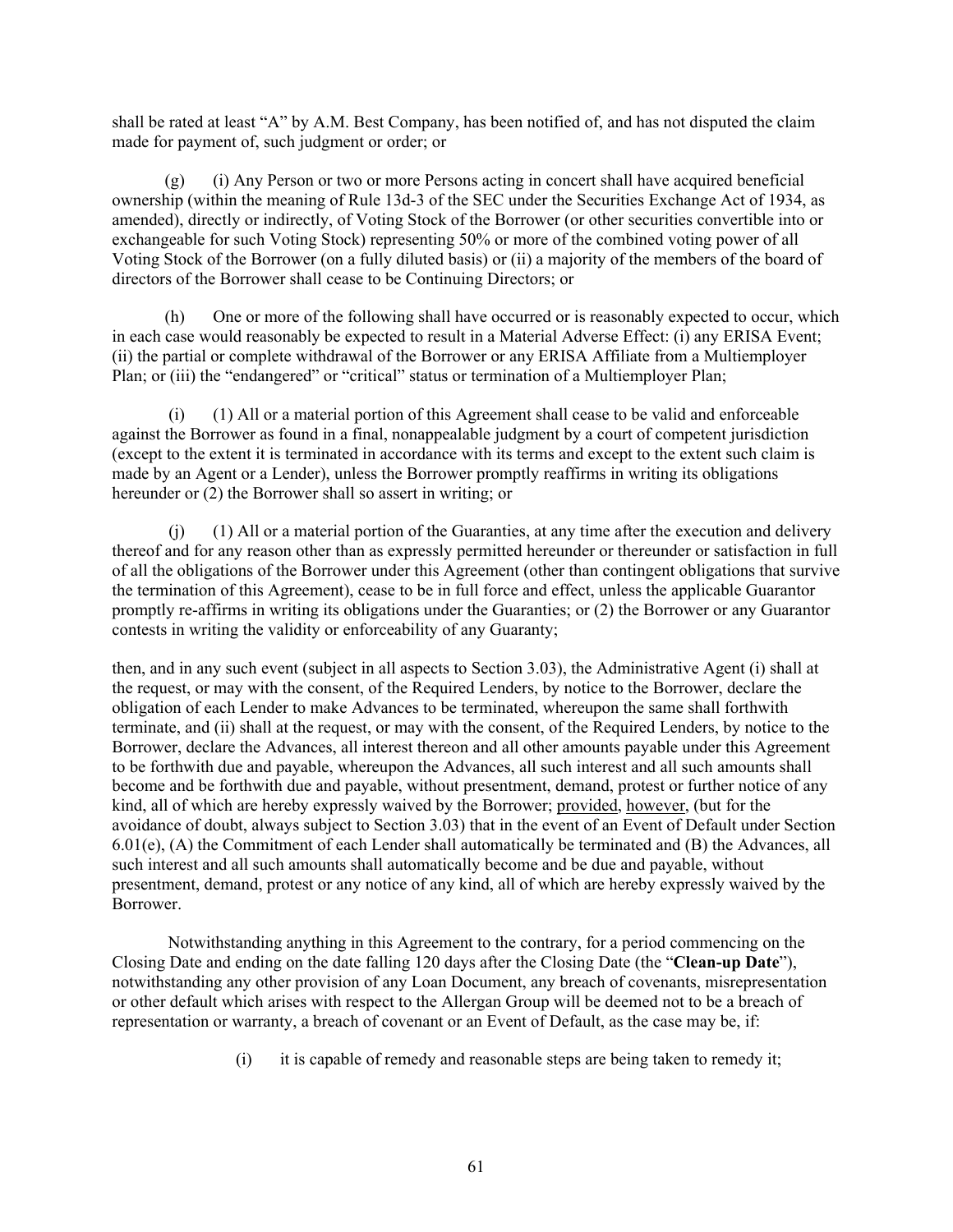(ii) the circumstances giving rise to it have not knowingly been procured by or approved by the Borrower; and

(iii) it is not reasonably likely to have a Material Adverse Effect on the Borrower and its Subsidiaries, on a consolidated basis.

If the relevant circumstances are continuing on or after the Clean-up Date, there shall be a breach of representation or warranty, breach of covenant or Event of Default, as the case may be, notwithstanding the above.

# ARTICLE 7

## THE AGENTS

Section 7.01. *Authorization and Action*. Each Lender hereby irrevocably appoints Morgan Stanley Senior Funding, Inc. (or an Affiliate thereof designated by it) to act on its behalf as the Administrative Agent hereunder and authorizes the Administrative Agent to take such actions on its behalf and to exercise such powers as are delegated to the Administrative Agent by the terms hereof, together with such actions and powers as are reasonably incidental thereto. The provisions of this Article VII (other than (x) Section 7.10, to the extent set forth therein, (y) the third sentence of Section 7.04 and (z) Section 7.06) are solely for the benefit of the Administrative Agent and the Lenders, and the Borrower shall not have rights as a third party beneficiary of any of such provisions (other than the third sentence of Section 7.04).

Section 7.02. *Administrative Agent Individually*. The Person serving as the Administrative Agent hereunder shall have the same rights and powers in its capacity as a Lender as any other Lender and may exercise the same as though it were not the Administrative Agent and the term "Lender" or "Lenders" shall, unless otherwise expressly indicated or unless the context otherwise requires, include the Person serving as the Administrative Agent hereunder in its individual capacity as a Lender. Such Person and its Affiliates may accept deposits from, own securities of, lend money to, act as the financial advisor or in any other advisory capacity for and generally engage in any kind of business with any member of the Consolidated Group or other Affiliate thereof as if such Person were not the Administrative Agent hereunder and without any duty to account therefor to the Lenders.

Section 7.03. *Duties of Administrative Agent; Exculpatory Provisions*.

(a) The Administrative Agent's duties hereunder and under the other Loan Documents are solely ministerial and administrative in nature, and the Administrative Agent shall not have any duties or obligations except those expressly set forth herein or in any other Loan Document. Without limiting the generality of the foregoing, the Administrative Agent shall not have any duty to take any discretionary action or exercise any discretionary powers but shall be required to act or refrain from acting (and shall be fully protected in so acting or refraining from acting) upon the written direction of the Required Lenders (or such other number or percentage of the Lenders as shall be expressly provided for herein or in any other Loan Document); provided that the Administrative Agent shall not be required to take any action that, in its opinion or the opinion of its counsel, may expose the Administrative Agent or any of its Affiliates to liability or that is contrary to any Loan Document or applicable law, including for the avoidance of doubt, any action that may be in violation of the automatic stay under any Debtor Relief Law or that may effect a forfeiture, modification or termination of property of a Defaulting Lender in violation of any Debtor Relief Law.

(b) The Administrative Agent shall not be liable for any action taken or not taken by it (i) with the consent or at the request of the Required Lenders (or such other number or percentage of the Lenders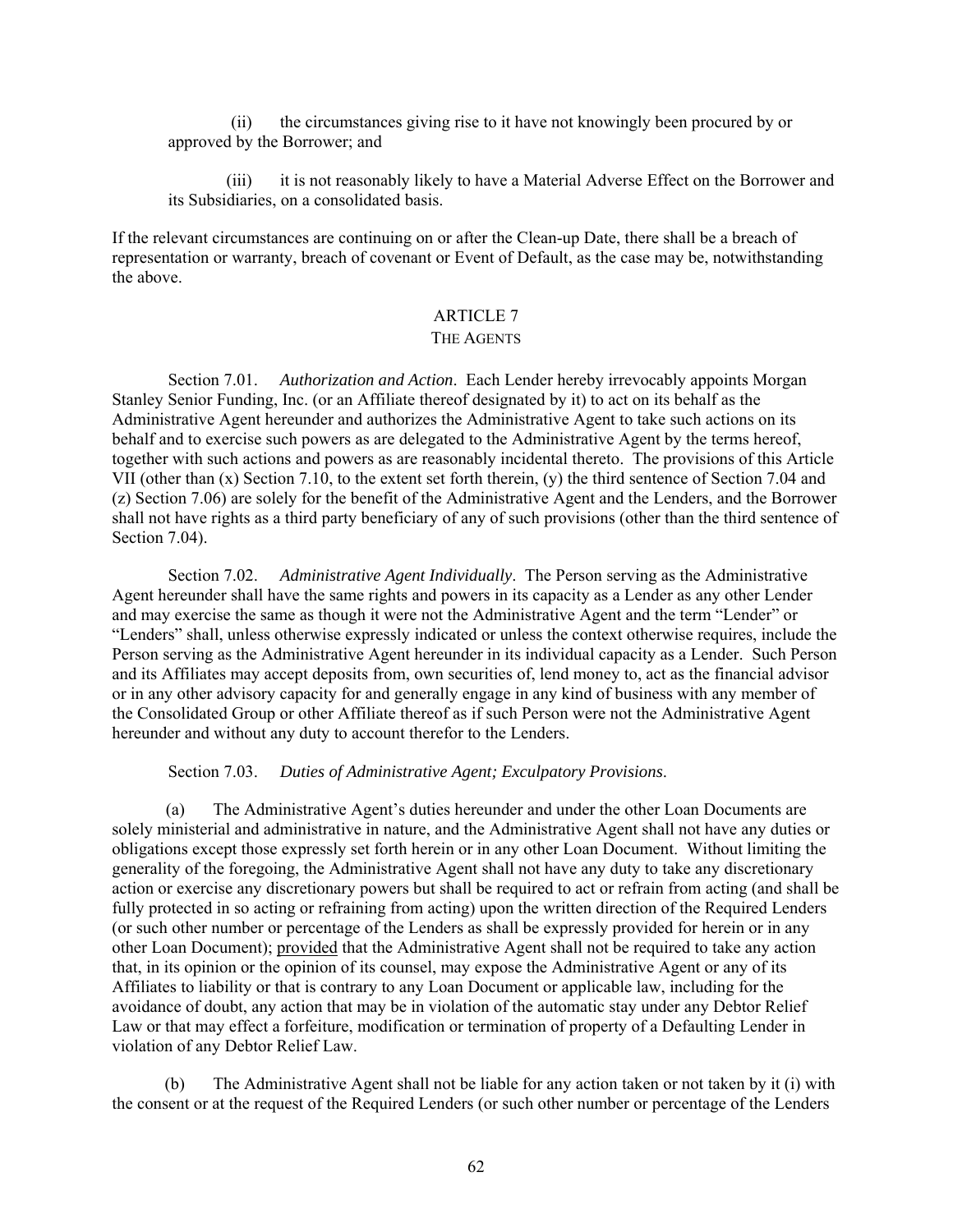as shall be necessary, or as the Administrative Agent shall believe in good faith shall be necessary, under the circumstances as provided in Section 9.01 or Section 6.01) or (ii) in the absence of its own gross negligence or willful misconduct. The Administrative Agent shall be deemed not to have knowledge of any Default or Event of Default unless and until the Borrower or any Lender shall have given notice to the Administrative Agent describing such Default or Event of Default.

(c) Neither the Administrative Agent nor any other Agent shall be responsible for or have any duty to ascertain or inquire into (i) any statement, warranty, representation or other information made or supplied in or in connection with this Agreement, any other Loan Document or any information memorandum delivered in connection with the syndication of this Agreement, (ii) the contents of any certificate, report or other document delivered hereunder or thereunder or in connection herewith or therewith or the adequacy, accuracy and/or completeness of the information contained therein, (iii) the performance or observance of any of the covenants, agreements or other terms or conditions set forth herein or therein or the occurrence of any Default, (iv) the validity, enforceability, effectiveness or genuineness of this Agreement, any other Loan Document or any other agreement, instrument or document or (v) the satisfaction of any condition set forth in Article III or elsewhere herein, other than (but subject to the foregoing clause (ii)) to confirm receipt of items expressly required to be delivered to the Administrative Agent.

(d) Nothing in this Agreement or any other Loan Document shall require the Administrative Agent or any of its Related Parties to carry out any "know your customer" or other checks in relation to any person on behalf of any Lender, and each Lender confirms to the Administrative Agent that it is solely responsible for any such checks it is required to carry out and that it may not rely on any statement in relation to such checks made by the Administrative Agent or any of its Related Parties.

Section 7.04. *Reliance by Administrative Agent*. The Administrative Agent shall be entitled to rely upon, and shall not incur any liability for relying upon, any notice, request, certificate, consent, statement, instrument, document or other writing (including any electronic message, Internet or intranet website posting or other distribution) believed by it to be genuine and to have been signed, sent or otherwise authenticated by the proper Person. The Administrative Agent also may rely upon any statement made to it orally or by telephone and believed by it to have been made by the proper Person, and shall not incur any liability for relying thereon. In determining satisfaction of any condition hereunder to the occurrence of the Effective Date, the making of any Advance or the occurrence of the Closing Date that by its terms must be fulfilled to the satisfaction of a Lender, each Lender shall be deemed to have consented to, approved or accepted such condition unless (i) an officer of the Administrative Agent responsible for the transactions contemplated hereby shall have received notice to the contrary from such Lender prior to the occurrence of the Effective Date, the making of such Advance or the occurrence of the Closing Date, as applicable, and (ii) in the case of a condition to the making of an Advance, such Lender shall not have made available to the Administrative Agent such Lender's ratable portion of such Borrowing. The Administrative Agent may consult with legal counsel (who may be counsel for the Borrower), independent accountants and other experts selected by it, and shall not be liable for any action taken or not taken by it in accordance with the advice of any such counsel, accountants or experts.

Section 7.05. *Delegation of Duties*. The Administrative Agent may perform any and all of its duties and exercise its rights and powers hereunder by or through any one or more sub agents appointed by the Administrative Agent. The Administrative Agent and any such sub agent may perform any and all of its duties and exercise its rights and powers by or through their respective Related Parties. Each such sub agent and the Related Parties of the Administrative Agent and each such sub agent shall be entitled to the benefits of all provisions of this Article VII and Section 9.04 (as though such sub-agents were the "Administrative Agent" under this Agreement) as if set forth in full herein with respect thereto.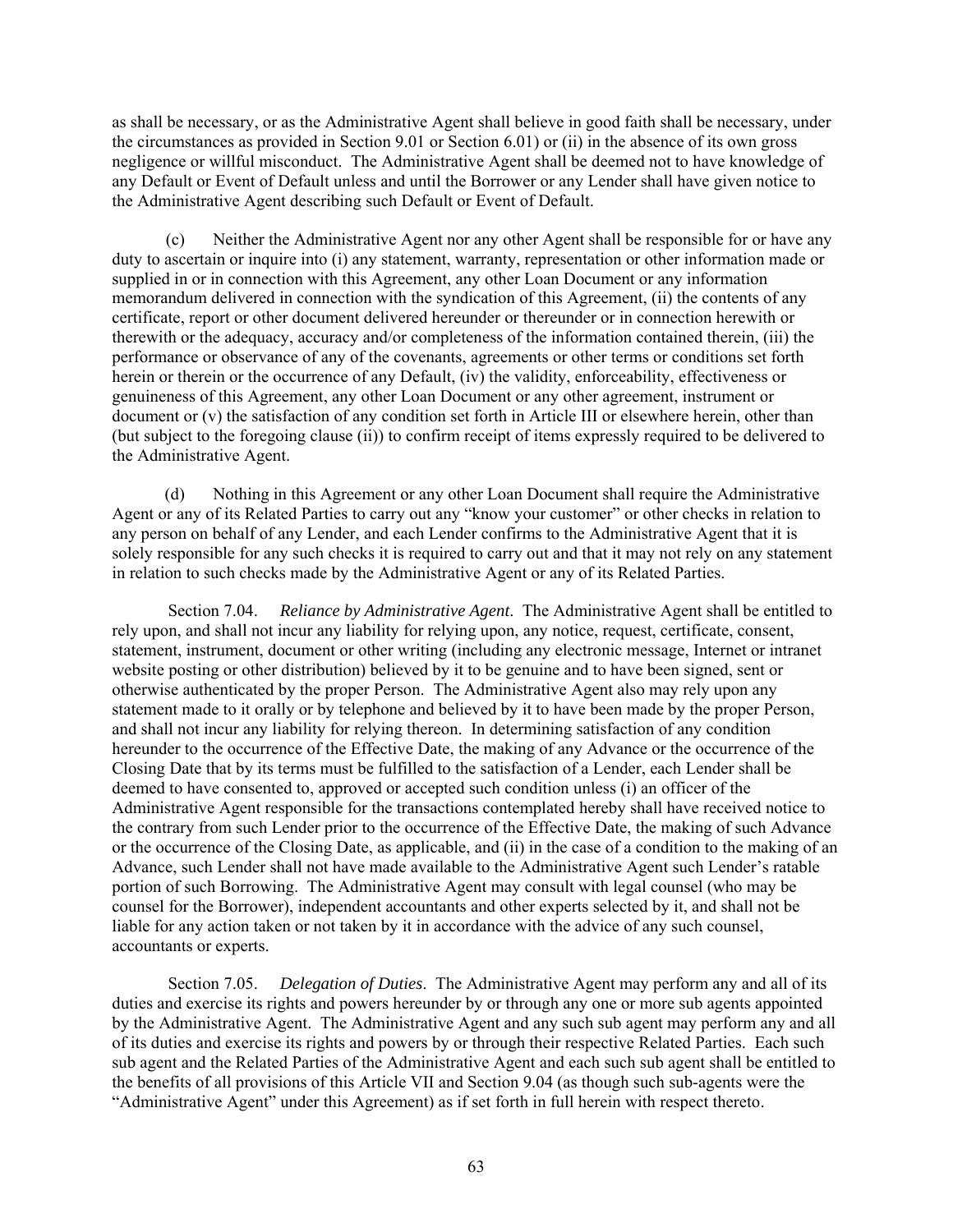#### Section 7.06. *Resignation of Administrative Agent*.

(a) The Administrative Agent may at any time give notice of its resignation to the Lenders and the Borrower. Upon receipt of any such notice of resignation, the Required Lenders shall have the right (with the consent of the Borrower, provided that no consent of the Borrower shall be required if an Event of Default pursuant to Section  $6.01(a)$  or (e) has occurred and is continuing), to appoint a successor, which shall be a bank with an office in the United States, or an Affiliate of any such bank with an office in the United States. If no such successor shall have been so appointed by the Required Lenders and shall have accepted such appointment within 30 days after the retiring Administrative Agent gives notice of its resignation (or such earlier day as shall be agreed by the Required Lenders) (the "**Resignation Effective Date**"), then the retiring Administrative Agent may (but shall not be obligated to), on behalf of the Lenders (and with the consent of the Borrower, provided that no consent of the Borrower shall be required if an Event of Default has occurred and is continuing), appoint a successor Administrative Agent meeting the qualifications set forth above. Whether or not a successor has been appointed, such resignation shall become effective in accordance with such notice on the Resignation Effective Date.

(b) If the Person serving as Administrative Agent is a Defaulting Lender pursuant to clause (d) of the definition thereof, such Person shall automatically and without the taking of any action by any Person, be removed as Administrative Agent on the date that is 30 days following the date such Person became a Defaulting Lender (or such earlier day as shall be agreed by the Required Lenders) (the "**Removal Effective Date**"). In connection therewith, the Required Lenders, in consultation with the Borrower, shall appoint a successor. If no such successor shall have been so appointed by the Required Lenders and shall have accepted such appointment on or prior to the Removal Effective Date, then such removal shall nonetheless become effective in accordance with such notice on the Removal Effective Date.

(c) With effect from the Resignation Effective Date or the Removal Effective Date (as applicable) (i) the retiring or removed Administrative Agent shall be discharged from its duties and obligations hereunder and under the other Loan Documents and (ii) except for any indemnity payments owed to the retiring or removed Administrative Agent, all payments, communications and determinations to be made by, to or through the Administrative Agent shall instead be made by or to each Lender directly, until such time, if any, as the Required Lenders appoint a successor Administrative Agent as provided for above. Upon the acceptance of a successor's appointment as Administrative Agent hereunder, such successor shall succeed to and become vested with all of the rights, powers, privileges and duties of the retiring or removed Administrative Agent (other than any rights to indemnity payments owed to the retiring or removed Administrative Agent), and the retiring or removed Administrative Agent shall be discharged from all of its duties and obligations hereunder and under the other Loan Documents. The fees payable by the Borrower to a successor Administrative Agent shall be the same as those payable to its predecessor unless otherwise agreed between the Borrower and such successor. After the retiring or removed Administrative Agent's resignation or removal hereunder and under the other Loan Documents, the provisions of this Article VII and Section 9.04 shall continue in effect for the benefit of such retiring or removed Administrative Agent, its sub agents and their respective Related Parties in respect of any actions taken or omitted to be taken by any of them while the retiring or removed Administrative Agent was acting as Administrative Agent.

Section 7.07. *Non-Reliance on Administrative Agent and Other Lenders*. Each Lender acknowledges that it has, independently and without reliance upon the Administrative Agent or any other Lender or any of their Related Parties and based on such documents and information as it has deemed appropriate, made its own credit analysis and decision to enter into this Agreement. Each Lender also acknowledges that it will, independently and without reliance upon the Administrative Agent or any other Lender or any of their Related Parties and based on such documents and information as it shall from time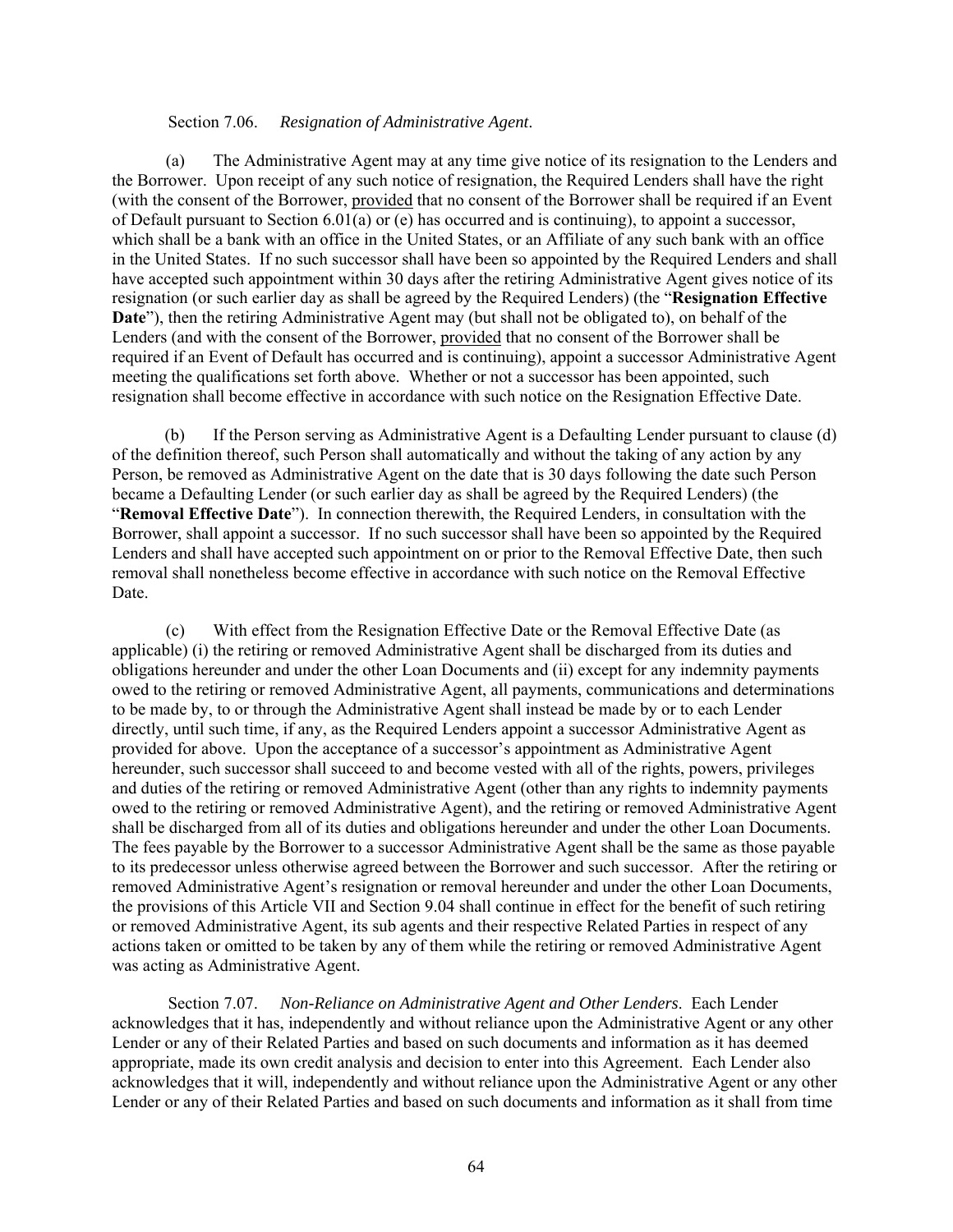to time deem appropriate, continue to make its own decisions in taking or not taking action under or based upon this Agreement, any other Loan Document or any related agreement or any document furnished hereunder or thereunder.

Section 7.08. *Indemnification*. The Lenders agree to indemnify the Administrative Agent (to the extent not reimbursed by the Borrower), ratably according to the respective principal amounts of the Advances made by each of them (or, if no Advances are at the time outstanding, ratably according to the respective amounts of their Commitments), from and against any and all liabilities, obligations, losses, damages, penalties, actions, judgments, suits, costs, expenses and disbursements of any kind or nature whatsoever that may be imposed on, incurred by, or asserted against the Administrative Agent in any way relating to or arising out of this Agreement or any action taken or omitted by the Administrative Agent under this Agreement, in each case, acting in the capacity of Administrative Agent; provided that no Lender shall be liable for any portion of such liabilities, obligations, losses, damages, penalties, actions, judgments, suits, costs, expenses or disbursements resulting from the Administrative Agent's gross negligence or willful misconduct. Without limitation of the foregoing, each Lender agrees to reimburse the Administrative Agent promptly upon demand for its ratable share of any out-of-pocket expenses (including reasonable counsel fees) incurred by the Administrative Agent in connection with the preparation, execution, delivery, administration, modification, amendment or enforcement (whether through negotiations, legal proceedings or otherwise) of, or legal advice in respect of rights or responsibilities under, this Agreement, to the extent that the Administrative Agent is not promptly reimbursed for such expenses by the Borrower.

Section 7.09. *Other Agents*. None of the Lenders identified on the facing page or signature pages of this Agreement as a "syndication agent", "arranger" or "bookrunner" shall have any right, power, obligation, liability, responsibility or duty under this Agreement other than those applicable to all Lenders as such. Without limiting the foregoing, none of the Lenders so identified shall have or be deemed to have any fiduciary relationship with any Lender. Each Lender acknowledges that it has not relied, and will not rely, on any of the Lenders so identified in deciding to enter into this Agreement or in taking or not taking action hereunder.

Section 7.10. *ERISA*.

(a) Each Lender (x) represents and warrants, as of the date such Person became a Lender party hereto, to, and (y) covenants, from the date such Person became a Lender party hereto to the date such Person ceases being a Lender party hereto, for the benefit of, the Administrative Agent, and not, for the avoidance of doubt, to or for the benefit of the Borrower, that at least one of the following is and will be true:

(i) such Lender is not using "plan assets" (within the meaning of the Plan Asset Regulations) of one or more Benefit Plans with respect to such Lender's entrance into, participation in, administration of and performance of the Advances, or the Commitments, or this Agreement,

(ii) the transaction exemption set forth in one or more PTEs, such as PTE 84-14 (a class exemption for certain transactions determined by independent qualified professional asset managers), PTE 95-60 (a class exemption for certain transactions involving insurance company general accounts), PTE 90-1 (a class exemption for certain transactions involving insurance company pooled separate accounts), PTE 91-38 (a class exemption for certain transactions involving bank collective investment funds) or PTE 96-23 (a class exemption for certain transactions determined by in-house asset managers), is applicable with respect to such Lender's entrance into, participation in, administration of and performance of the Advances, the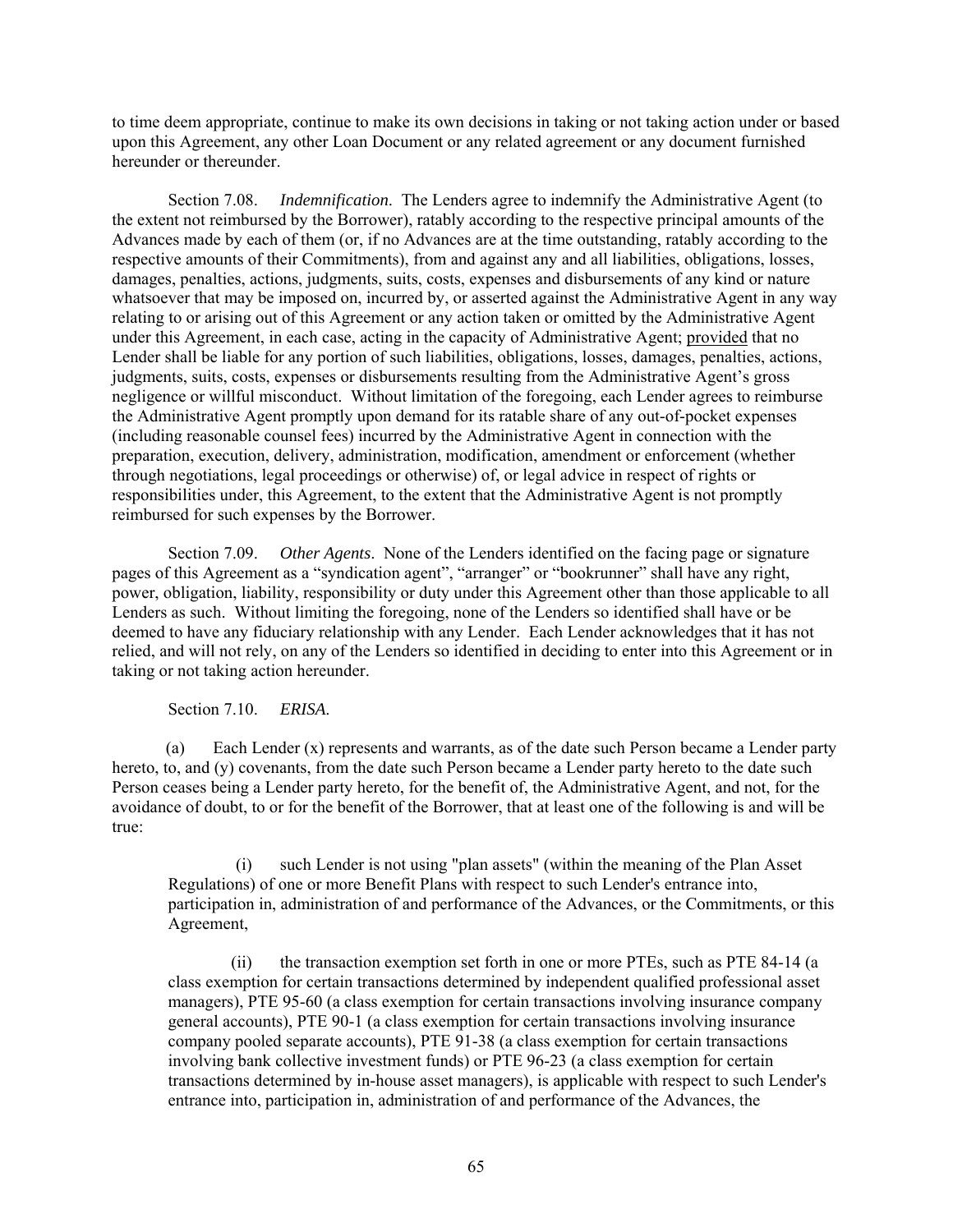Commitments and this Agreement, and the conditions for exemptive relief thereunder are and will continue to be satisfied in connection therewith,

(iii) (A) such Lender is an investment fund managed by a "Qualified Professional Asset Manager" (within the meaning of Part VI of PTE 84-14), (B) such Qualified Professional Asset Manager made the investment decision on behalf of such Lender to enter into, participate in, administer and perform the Advances, the Commitments and this Agreement, (C) the entrance into, participation in, administration of and performance of the Advances, the Commitments and this Agreement satisfies the requirements of sub-sections (b) through (g) of Part I of PTE 84-14 and (D) to the best knowledge of such Lender, the requirements of subsection (a) of Part I of PTE 84-14 are satisfied with respect to such Lender's entrance into, participation in, administration of and performance of the Advances, the Commitments and this Agreement, or

(iv) such other representation, warranty and covenant as may be agreed in writing between the Administrative Agent, in its sole discretion, and such Lender.

(b) In addition, unless either (1) sub-clause (i) in the immediately preceding clause (a) is true with respect to a Lender or (2) a Lender has provided another representation, warranty and covenant in accordance with sub-clause (iv) in the immediately preceding clause (a), such Lender further  $(x)$ represents and warrants, as of the date such Person became a Lender party hereto, to, and (y) covenants, from the date such Person became a Lender party hereto to the date such Person ceases being a Lender party hereto, for the benefit of, the Administrative Agent and not, for the avoidance of doubt, to or for the benefit of the Borrower, that the Administrative Agent is not a fiduciary with respect to the assets of such Lender involved in such Lender's entrance into, participation in, administration of and performance of the Advances, the Commitments and this Agreement (including in connection with the reservation or exercise of any rights by the Administrative Agent under this Agreement, any Loan Document or any documents related hereto or thereto).

# ARTICLE 8

# [RESERVED]

# ARTICLE 9

#### **MISCELLANEOUS**

Section 9.01. *Amendments, Etc*.

(a) Subject to Section 2.08(f), no amendment or waiver of any provision of this Agreement, nor consent to any departure by the Borrower therefrom, shall in any event be effective unless the same shall be in writing and signed by the Required Lenders and the Borrower and acknowledged by the Administrative Agent, and then such waiver or consent shall be effective only in the specific instance and for the specific purpose for which given; provided, however, that no amendment, waiver or consent shall, unless in writing, do any of the following:

 $(i)$  [reserved];

(ii) increase or extend the Commitments of a Lender or subject a Lender to any additional obligations, unless signed by such Lender;

(iii) reduce the principal of, or stated rate of interest on, the Advances, the stated rate at which any fees hereunder are calculated or any other amounts payable hereunder, unless signed by each Lender directly and adversely affected thereby; provided that only the consent of the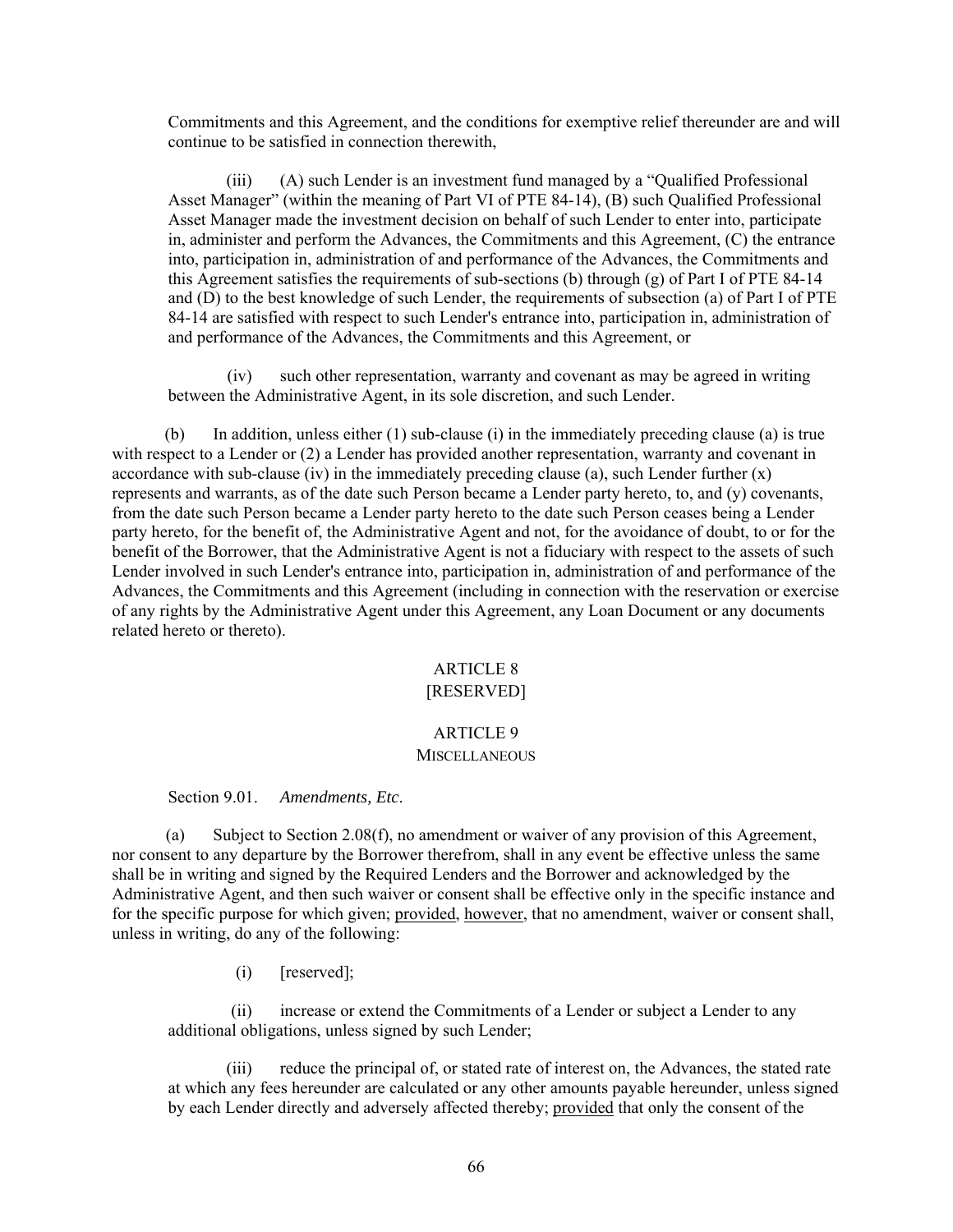Required Lenders shall be necessary to amend the definition of "Default Interest" or to waive any obligation of the Borrower to pay Default Interest;

(iv) postpone any date fixed for any payment of principal of, or interest on, the Advances or any fees or other amounts payable hereunder, unless signed by each Lender directly and adversely affected thereby;

(v) change the percentage of the Commitments or of the aggregate unpaid principal amount of the Advances, or the number of Lenders, that, in each case, shall be required for the Lenders or any of them to take any action hereunder or amend the definition of "Required Lenders", unless signed by all Lenders;

(vi) change Section 2.06, Section 2.13(a) or Section 2.15, in each case in a manner that would affect the ratable sharing of payments required thereby without the written consent of each Lender directly and adversely affected thereby;

(vii) amend this Section 9.01, unless signed by all Lenders; or

(viii) to the extent any Guaranty is then in effect, release all or substantially all of the value of the Guaranties (except as such release is otherwise provided for in this Agreement or in the other Loan Documents) without the written consent of each Lender;

and provided, further that no amendment, waiver or consent shall, unless in writing and signed by the Administrative Agent in addition to the Lenders required above to take such action, affect the rights or duties of the Administrative Agent under this Agreement. Notwithstanding the foregoing, the Administrative Agent and the Borrower may amend any Loan Document to correct any errors, mistakes, omissions, defects or inconsistencies, or to effect administrative changes that are not adverse to any Lender, and such amendment shall become effective without any further consent of any other party to such Loan Document other than the Administrative Agent and the Borrower. This Agreement may be amended from time to time without the consent of any other Lenders to award additional titles to certain Lenders, as determined pursuant to separate agreement between the Borrower and the Lead Arrangers.

Section 9.02. *Notices, Etc*. (a) All notices and other communications provided for hereunder shall be in writing (including telecopier) and mailed, telecopied or delivered, if to the Borrower or the Administrative Agent, to the address, telecopier number or if applicable, electronic mail address, specified for such Person on Schedule II; or, as to the Borrower or the Administrative Agent, at such other address as shall be designated by such party in a written notice to the other parties and, as to each other party, at such other address as shall be designated by such party in a written notice to the Borrower and the Administrative Agent. All such notices and communications shall, when mailed or telecopied, be effective three Business Days after being deposited in the mails, postage prepaid, or upon confirmation of receipt (except that if electronic confirmation of receipt is received at a time that the recipient is not open for business, the applicable notice or communication shall be effective at the opening of business on the next business day of the recipient), respectively, except that notices and communications to the Administrative Agent pursuant to Article II, III or VII shall not be effective until received by the Administrative Agent. Delivery by telecopier or other electronic communication of an executed counterpart of any amendment or waiver of any provision of this Agreement or of any Exhibit hereto to be executed and delivered hereunder shall be effective as delivery of a manually executed counterpart thereof.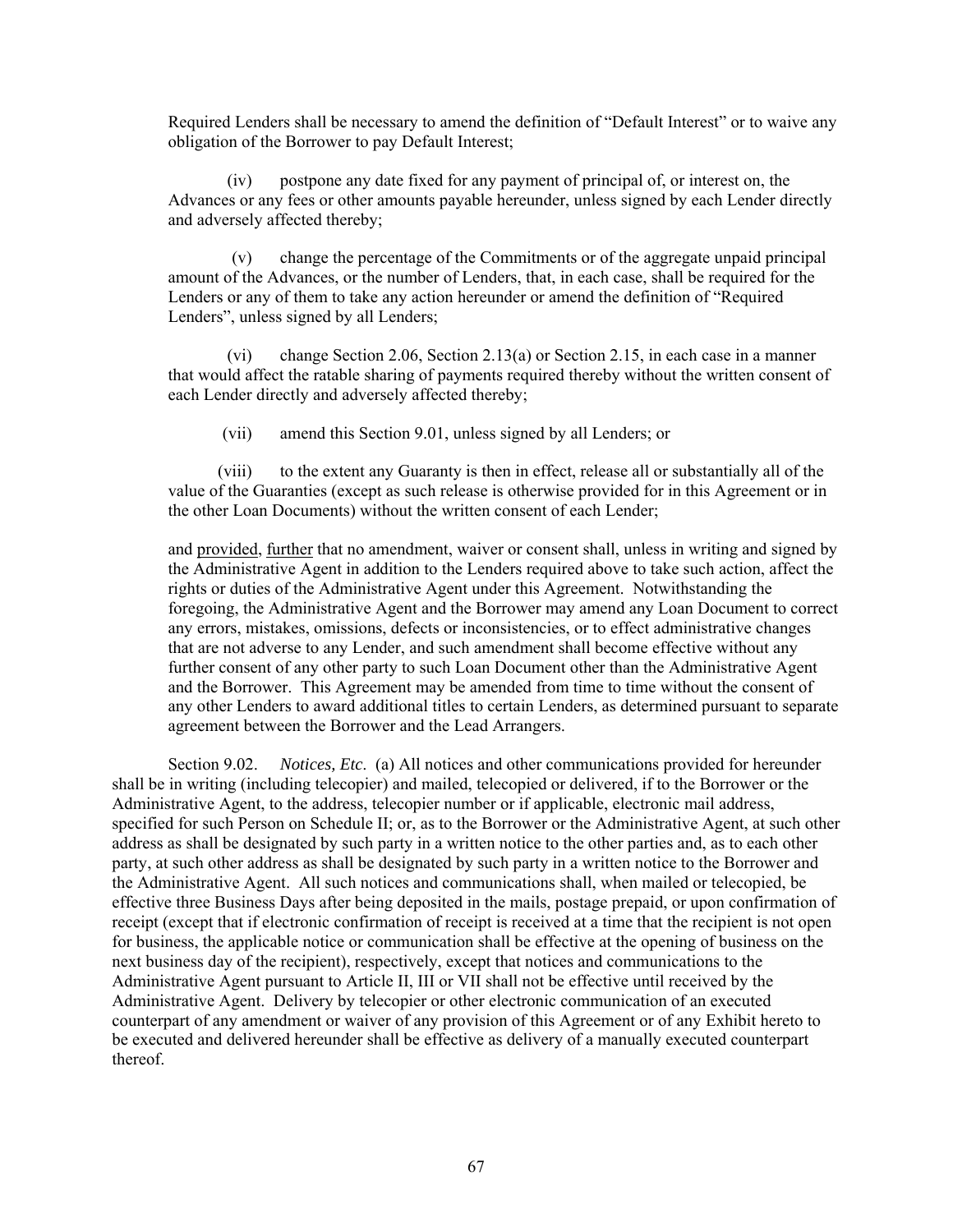(b) *Electronic Communications*. Notices and other communications to the Lenders hereunder may be delivered or furnished by electronic communication (including e-mail and Internet or intranet websites) pursuant to procedures approved by the Administrative Agent, provided that the foregoing shall not apply to notices to any Lender pursuant to Article II if such Lender has notified the Administrative Agent that it is incapable of receiving notices under such Article by electronic communication. The Administrative Agent or the Borrower may, in its discretion, agree to accept notices and other communications to it hereunder by electronic communications pursuant to procedures approved by it, provided that approval of such procedures may be limited to particular notices or communications.

Unless the Administrative Agent otherwise prescribes, (i) notices and other communications sent to an e-mail address shall be deemed received upon the sender's receipt of an acknowledgement from the intended recipient (such as by the "return receipt requested" function, as available, return e-mail or other written acknowledgement), provided that if such notice or other communication is not sent during the normal business hours of the recipient, such notice or communication shall be deemed to have been sent at the opening of business on the next business day for the recipient, and (ii) notices or communications posted to an Internet or intranet website shall be deemed received upon the deemed receipt by the intended recipient at its e-mail address as described in the foregoing clause (i) of notification that such notice or communication is available and identifying the website address therefor.

(c) The Borrower agrees that the Administrative Agent may, but shall not be obligated to, make any notice and other communications available to the Lenders by posting the notices and other communications on IntraLinks™, DebtDomain, SyndTrak, ClearPar or any other electronic platform chosen by the Administrative Agent to be its electronic transmission system (the "**Approved Electronic Platform**").

(d) THE APPROVED ELECTRONIC PLATFORM IS PROVIDED "AS IS" AND "AS AVAILABLE." THE AGENT PARTIES (AS DEFINED BELOW) DO NOT WARRANT THE ACCURACY OR COMPLETENESS OF THE BORROWER MATERIALS OR THE ADEQUACY OF THE APPROVED ELECTRONIC PLATFORM, AND EXPRESSLY DISCLAIM LIABILITY FOR ERRORS IN OR OMISSIONS FROM THE BORROWER MATERIALS. NO WARRANTY OF ANY KIND, EXPRESS, IMPLIED OR STATUTORY, INCLUDING ANY WARRANTY OF MERCHANTABILITY, FITNESS FOR A PARTICULAR PURPOSE, NON-INFRINGEMENT OF THIRD PARTY RIGHTS OR FREEDOM FROM VIRUSES OR OTHER CODE DEFECTS, IS MADE BY ANY AGENT PARTY IN CONNECTION WITH THE BORROWER MATERIALS OR THE APPROVED ELECTRONIC PLATFORM. In no event shall the Administrative Agent or any of its Related Parties (collectively, the "**Agent Parties**") have any liability to the Borrower, any Lender or any other Person for losses, claims, damages, liabilities or expenses of any kind (whether in tort, contract or otherwise) arising out of the Borrower's or the Administrative Agent's transmission of Borrower Materials through the Internet, except to the extent that such losses, claims, damages, liabilities or expenses are determined by a court of competent jurisdiction by a final and nonappealable judgment to have resulted from the gross negligence or willful misconduct of such Agent Party; provided, however, that in no event shall any Agent Party have any liability to the Borrower, any Lender or any other Person for indirect, special, incidental, consequential or punitive damages (as opposed to direct or actual damages).

(e) Each Lender agrees that notice to it (as provided in the next sentence) (a "Notice") specifying that any communication has been posted to the Approved Electronic Platform shall constitute effective delivery of such information, documents or other materials to such Lender for purposes of this Agreement. Each Lender agrees to notify the Administrative Agent from time to time to ensure that the Administrative Agent has on record (i) an effective address, contact name, telephone number, telecopier number and electronic mail address to which notices and other communications may be sent and (ii)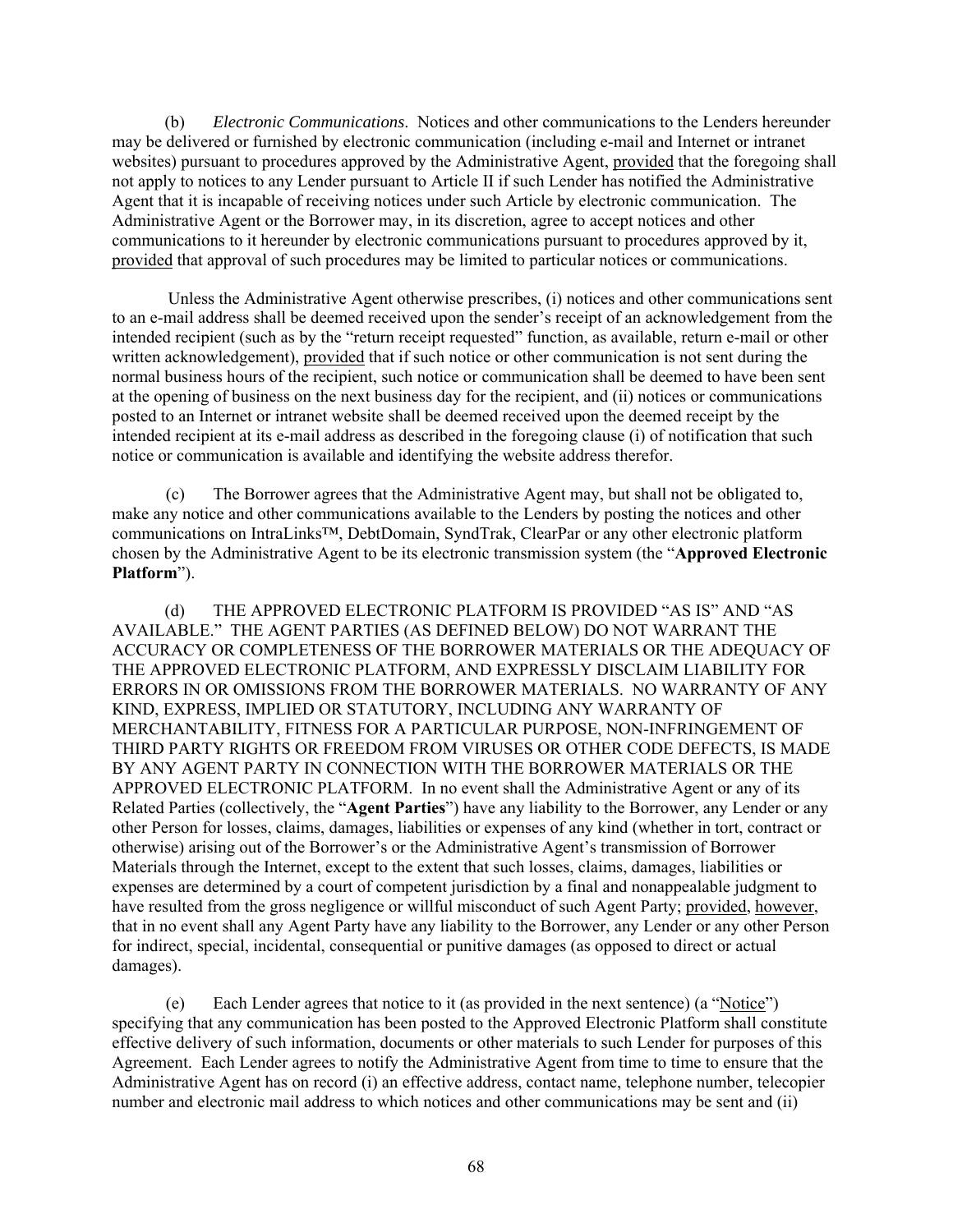accurate wire instructions for such Lender. Furthermore, each "public-side" Lender (i.e., Lenders that do not wish to receive material non-public information with respect to the Borrower and its Subsidiaries or any of their respective securities) (each a "Public Lender") agrees to cause at least one individual at or on behalf of such Public Lender to at all times have selected the "Private Side Information" or similar designation on the content declaration screen of the Approved Electronic Platform in order to enable such Public Lender or its delegate, in accordance with such Public Lender's compliance procedures and applicable law, including United States federal and state securities laws, to make reference to Borrower Materials that are not made available through the "Public Side Information" portion of the Approved Electronic Platform and that may contain material non-public information with respect to the Borrower or its securities for purposes of United States federal or state securities laws.

(f) If any notice required under this Agreement is permitted to be made, and is made, by telephone, actions taken or omitted to be taken in reliance thereon by the Administrative Agent or any Lender shall be binding upon the Borrower notwithstanding any inconsistency between the notice provided by telephone and any subsequent writing in confirmation thereof provided to the Administrative Agent or such Lender; provided that any such action taken or omitted to be taken by the Administrative Agent or such Lender shall have been in good faith and in accordance with the terms of this Agreement.

(g) With respect to notices and other communications hereunder from the Borrower to any Lender, the Borrower shall provide such notices and other communications to the Administrative Agent, and the Administrative Agent shall promptly deliver such notices and other communications to any such Lender in accordance with subsection (b) above or otherwise.

(h) Each of the Lenders and the Borrower agrees that the Administrative Agent may, but (except as may be required by applicable law) shall not be obligated to, store notices or other communications on the Approved Electronic Platform in accordance with the Administrative Agent's generally applicable document retention procedures and policies.

Section 9.03. *No Waiver; Remedies*. No failure on the part of any Lender or the Administrative Agent to exercise, and no delay in exercising, any right hereunder shall operate as a waiver thereof; nor shall any single or partial exercise of any such right preclude any other or further exercise thereof or the exercise of any other right. The remedies herein provided are cumulative and not exclusive of any remedies provided by applicable law.

Section 9.04. *Costs and Expenses*. (a) The Borrower agrees to pay, upon demand, all reasonable and documented out-of-pocket costs and expenses of each Agent in connection with the preparation, execution, delivery, administration, modification and amendment of this Agreement and the other documents to be delivered hereunder, including, (i) all due diligence, syndication (including printing and distribution), duplication and messenger costs and (ii) the reasonable and documented fees and expenses of a single primary counsel (and a local counsel in each relevant jurisdiction) for the Agents and the Lenders with respect thereto and with respect to advising the Agents as to their respective rights and responsibilities under this Agreement. The Borrower further agrees to pay, upon demand, all reasonable and documented out-of-pocket costs and expenses of the Agents and the Lenders, if any, in connection with the enforcement (whether through negotiations, legal proceedings or otherwise) of this Agreement and the other documents to be delivered hereunder, including, but limited, in the case of fees and expenses of counsel to reasonable and documented fees and expenses of a single primary counsel and an additional single local counsel in any local jurisdictions for the Agents and the Lenders and, in the case of an actual or perceived conflict of interest where the Administrative Agent notifies the Borrower of the existence of such conflict, one additional counsel, in connection with the enforcement of rights under this Agreement.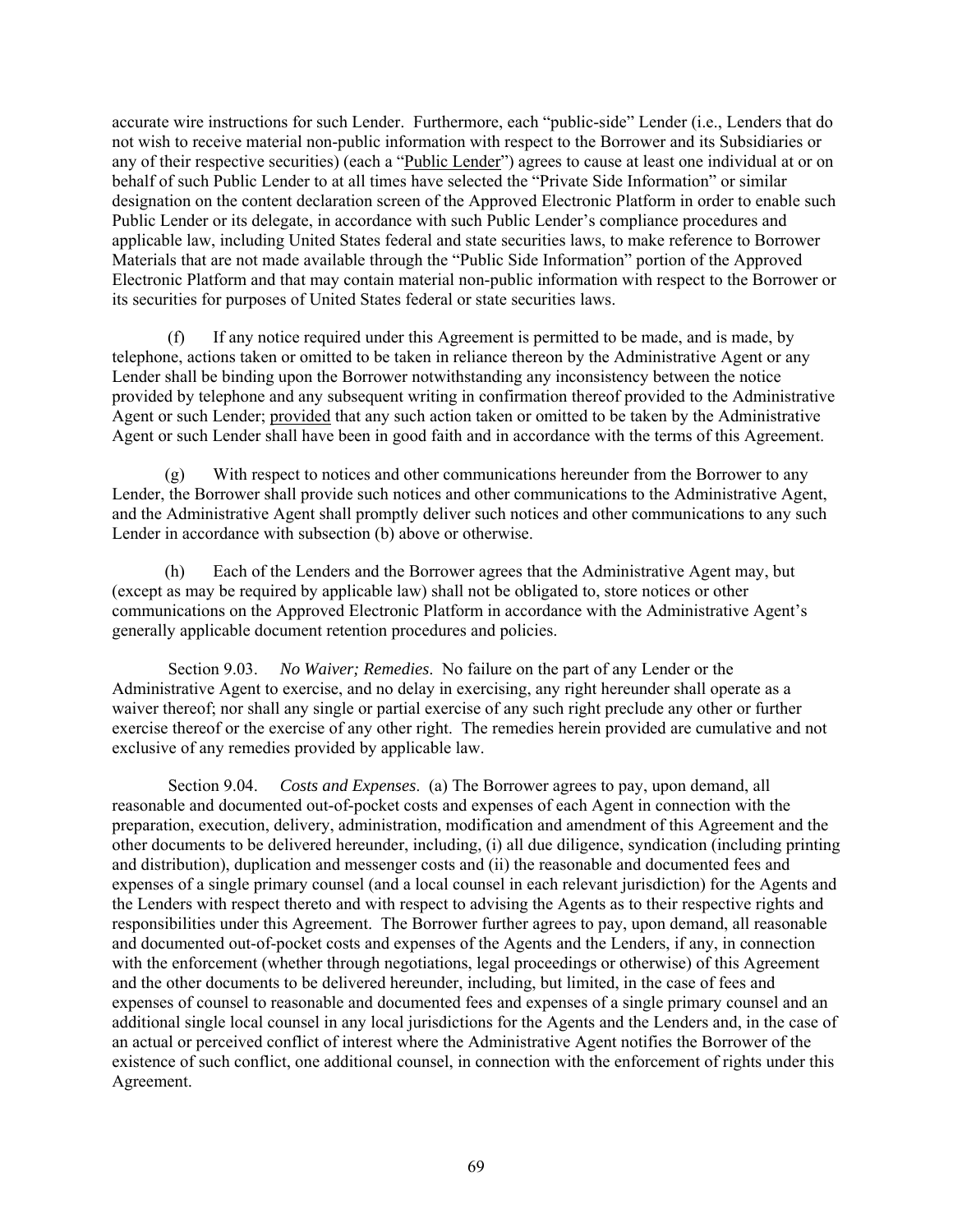(b) The Borrower agrees to indemnify and hold harmless each Agent and each Lender and each of their Related Parties (each, an "**Indemnified Party**") from and against any and all claims, damages, losses, penalties, liabilities and expenses (provided that the Borrower's obligations to the Indemnified Parties in respect of fees and expenses of counsel shall be limited to the reasonable fees and expenses of one counsel for all Indemnified Parties, taken together, (and, if reasonably necessary, one local counsel in any relevant jurisdiction) and, solely in the case of an actual or potential conflict of interest, of one additional counsel for all Indemnified Parties, taken together (and, if reasonably necessary, one local counsel in any relevant jurisdiction) (all such claims, damages, losses, penalties, liabilities and reasonable expenses being, collectively, the "**Losses**") that may be incurred by or asserted or awarded against any Indemnified Party, in each case arising out of or in connection with or by reason of, or in connection with the preparation for a defense of, any investigation, litigation or proceeding arising out of, related to or in connection with (i) this Agreement, any of the transactions contemplated hereby or the actual or proposed use of the proceeds of the Advances or (ii) the actual or alleged presence of Hazardous Materials on any property of the Consolidated Group or any Environmental Action relating in any way to the Consolidated Group, in each case whether or not such investigation, litigation or proceeding is brought by the Borrower, its directors, shareholders or creditors or an Indemnified Party or any other Person or whether any Indemnified Party is otherwise a party thereto and whether or not the transactions contemplated hereby are consummated, except to the extent Losses (A) are found in a final, nonappealable judgment by a court of competent jurisdiction to have resulted from the gross negligence, bad faith or willful misconduct of such Indemnified Party or any of its Affiliates (including any breach of its obligations under this Agreement), (B) result from any dispute between an Indemnified Party and one or more other Indemnified Parties (other than against an Agent acting in such a role) or (C) result from the claims of one or more Lenders solely against one or more other Lenders (and not claims by one or more Lenders against any Agent acting in its capacity as such except, in the case of Losses incurred by any Agent or any Lender as a result of such claims, to the extent such Losses are found in a final, nonappealable judgment by a court of competent jurisdiction to have resulted from such Indemnified Party's gross negligence, bad faith or willful misconduct (including any breach of its obligations under this Agreement)) not attributable to any actions of a member of the Consolidated Group and for which the members of the Consolidated Group otherwise have no liability. The Borrower further agrees that no Indemnified Party shall have any liability (whether direct or indirect, in contract, tort or otherwise) to the Borrower, its Subsidiaries or any of their shareholders or creditors for or in connection with this Agreement or any of the transactions contemplated hereby or the actual or proposed use of the proceeds of the Advances, except to the extent such liability is found in a final nonappealable judgment by a court of competent jurisdiction to have resulted from such Indemnified Party's gross negligence, bad faith or willful misconduct (including any breach of its obligations under this Agreement). In no event, however, shall any Indemnified Party be liable on any theory of liability for any special, indirect, consequential or punitive damages (including, without limitation, any loss of profits, business or anticipated savings). Notwithstanding the foregoing, this Section 9.04(b) shall not apply with respect to Taxes other than any Taxes that represent losses, claims, damages, etc. arising from any non-Tax claim.

(c) If any payment of principal of, or Conversion of, any Eurocurrency Rate Advance is made by the Borrower to or for the account of a Lender other than on the last day of the Interest Period for such Advance, as a result of (i) a payment or Conversion pursuant to Section 2.06, 2.08(e), 2.10 or 2.12, (ii) acceleration of the maturity of the Advances pursuant to Section 6.01, (iii) a payment by an Eligible Assignee to any Lender other than on the last day of the Interest Period for such Advance upon an assignment of the rights and obligations of such Lender under this Agreement pursuant to Section 9.07 as a result of a demand by the Borrower pursuant to Section 9.07(a) or (iv) for any other reason, the Borrower shall, upon demand by such Lender (with a copy of such demand to the Administrative Agent), pay to the Administrative Agent for the account of such Lender any amounts required to compensate such Lender for any additional reasonable losses, costs or expenses that it may reasonably incur as a result of such payment or Conversion or as a result of any inability to Convert or exchange in the case of Section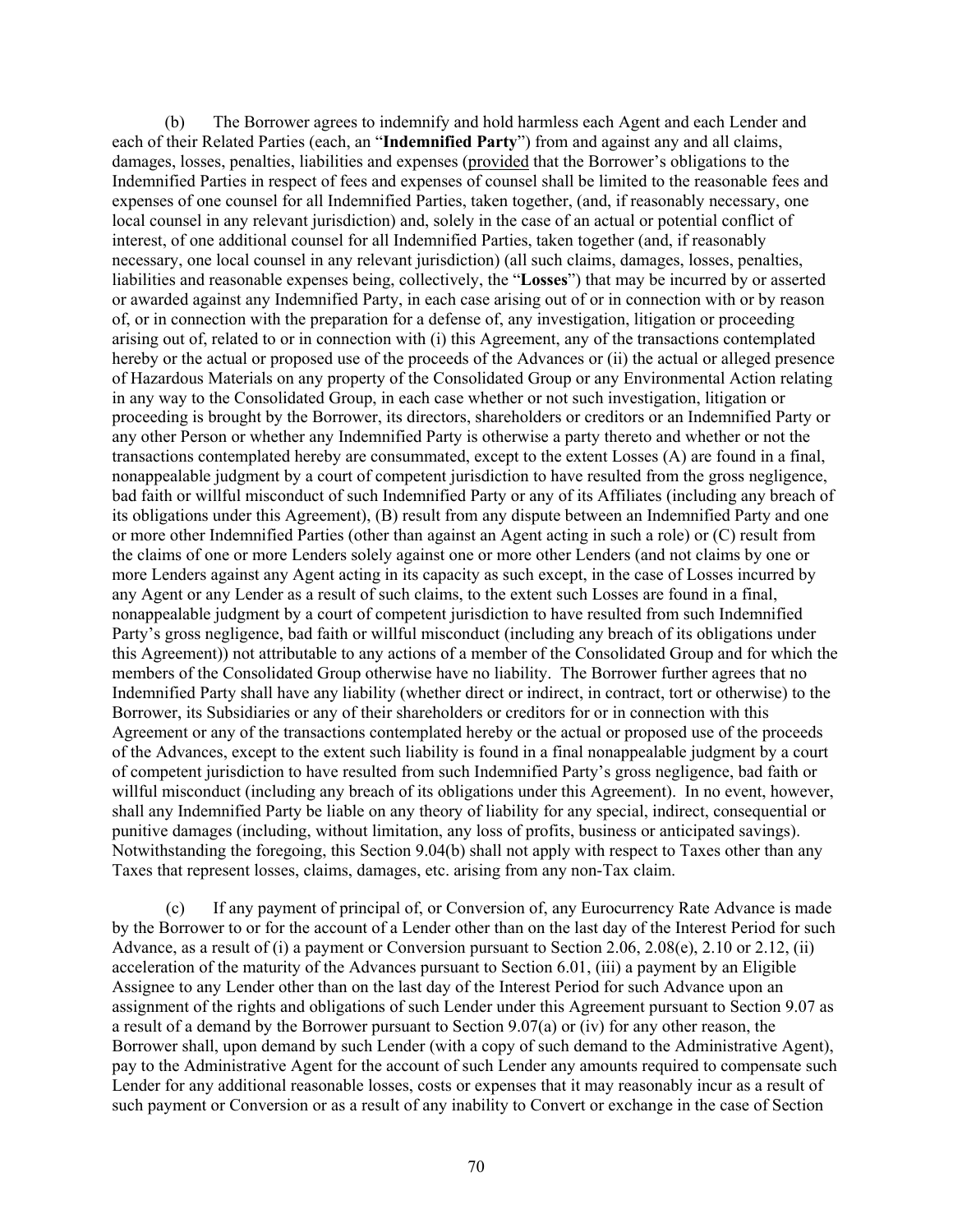2.08 or 2.12, including, without limitation, any reasonable loss (excluding loss of anticipated profits), cost or expense incurred by reason of the liquidation or reemployment of deposits or other funds acquired by any Lender to fund or maintain such Advance.

(d) Without prejudice to the survival of any other agreement of the Borrower hereunder, the agreements and obligations of the Borrower contained in Sections 2.11, 2.14 and 9.04 shall survive the payment in full of principal, interest and all other amounts payable hereunder.

Section 9.05. *Right of Setoff*. Subject to Section 3.03, upon (a) the occurrence and during the continuance of any Event of Default and (b) the making of the request or the granting of the consent specified by Section 6.01 to authorize the Administrative Agent to declare the Advances due and payable pursuant to the provisions of Section 6.01, each Lender and each of its Affiliates is hereby authorized at any time and from time to time, to the fullest extent permitted by applicable law, to set off and apply any and all deposits (general or special, time or demand, provisional or final) at any time held and other indebtedness at any time owing by such Lender or such Affiliate to or for the credit or the account of the Borrower against any and all of the obligations of the Borrower now or hereafter existing under this Agreement, whether or not such Lender shall have made any demand under this Agreement and although such obligations may be unmatured. Each Lender agrees promptly to notify the Borrower after any such setoff and application is made by such Lender; provided that the failure to give such notice shall not affect the validity of such setoff and application. The rights of each Lender and its Affiliates under this Section 9.05 are in addition to other rights and remedies (including, without limitation, other rights of setoff) that such Lender and its Affiliates may have.

Section 9.06. *Binding Effect*. This Agreement shall become effective upon the satisfaction (or waiver by Required Lenders) of the conditions set forth in Section 3.01 and, thereafter, shall be binding upon and inure to the benefit of, and be enforceable by, the Borrower, the Administrative Agent and each Lender and their respective successors and permitted assigns, except that the Borrower shall have no right to assign its rights hereunder or any interest herein without the prior written consent of each Lender, and any purported assignment without such consent shall be null and void. No Lender shall have the right to assign all or a portion of its rights and obligations under this Agreement in violation of Section 9.07, and any such purported assignment in violation of Section 9.07 shall be null and void.

Section 9.07. *Assignments and Participations*. (a) (1) Each Lender shall not assign all or any portion of its rights and obligations under this Agreement (including, without limitation, all or a portion of its Commitment and the Advances owing to it) except that each Lender may and (2) within five days after demand by the Borrower (with a copy of such demand to the Administrative Agent) to (i) any Defaulting Lender, (ii) any Lender that has made a demand for payment pursuant to Section 2.11 or 2.14, (iii) any Lender that has asserted pursuant to Section 2.08(b) or 2.12 that it is impracticable or unlawful for such Lender to make Eurocurrency Rate Advances or (iv) any Lender that fails to consent to an amendment or waiver hereunder for which consent of all Lenders (or all affected Lenders or all adversely affected Lenders) is required and, with respect to any amendment or waiver requiring the consent of all Lenders, as to which the Required Lenders shall have given their consent, such Lender shall, in each case of clauses (1) and (2) above, assign to one or more Eligible Assignees all or a portion of its rights and obligations under this Agreement (including, without limitation, all or a portion of its Commitment and the Advances owing to it); provided, however, that:

> (A) such assignment shall be made with the consent of the Borrower and the Administrative Agent, which consents shall not be unreasonably withheld or delayed (it being agreed that notwithstanding anything herein, during the Certain Funds Period, (x) the Borrower may withhold such consent in its sole discretion unless such assignment is from a Lender to one or more of its Affiliate(s) (in which case such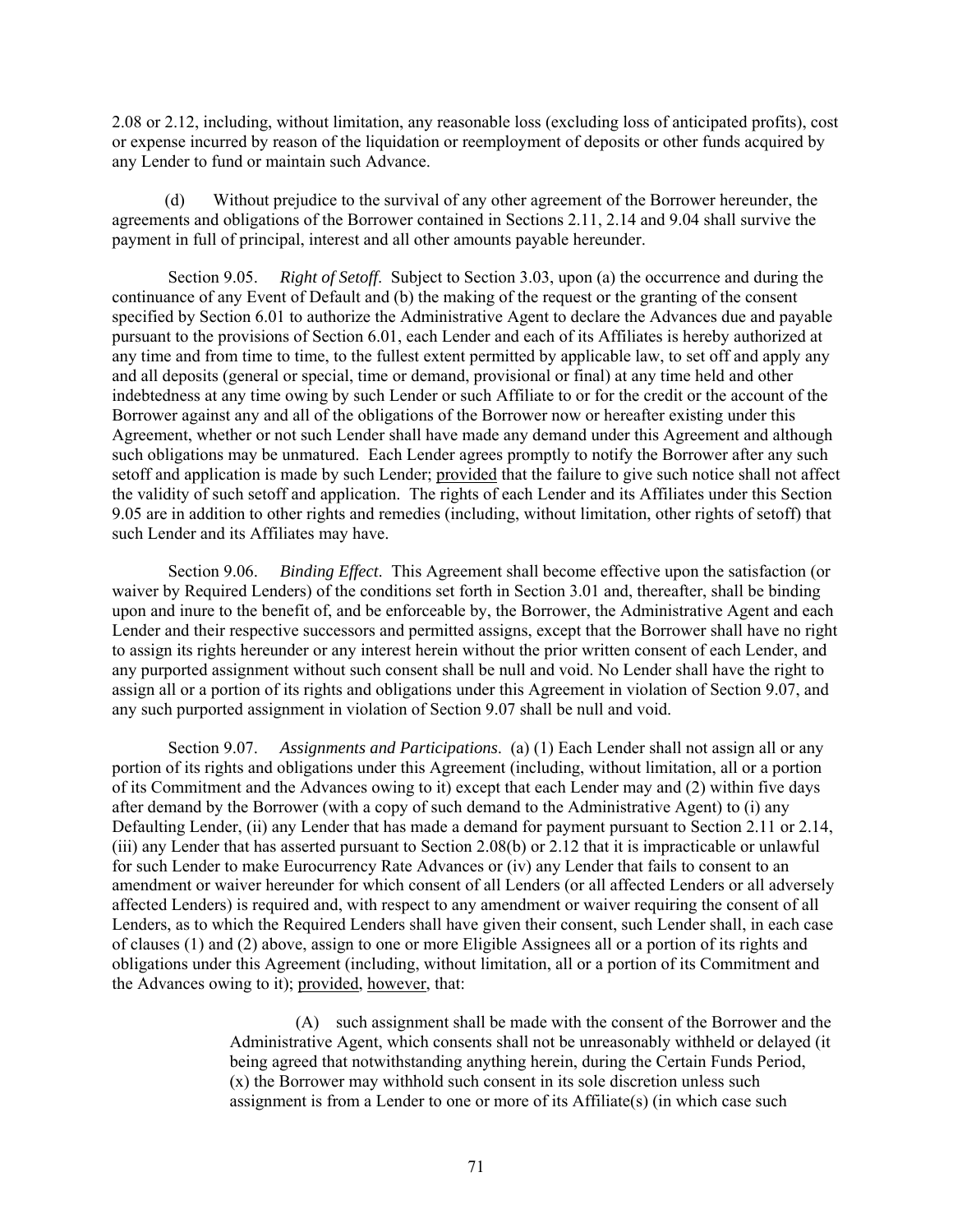consent shall not be unreasonably withheld or delayed by the Borrower) and (y) the Administrative Agent may withhold such consent in its sole discretion in connection with an assignment pursuant to clause (1) above); *provided* that, in the case of the Borrower only, such consent (A) shall not be required while an Event of Default (or during the Certain Funds Period, a Certain Funds Default) has occurred and is continuing, (B) other than during the Certain Funds Period, shall be deemed given if the Borrower shall not have objected within 10 Business Days following its receipt of notice of such assignment and (C) other than during the Certain Funds Period, such consent shall not be required in the case of an assignment to any other Lender or an Affiliate of any Lender; provided, further that, in each case above, notice thereof shall have been given to the Borrower and the Administrative Agent;

(B) each such assignment shall be of a constant, and not a varying, percentage of all rights and obligations under this Agreement;

(C) except in the case of an assignment to a Person that, immediately prior to such assignment, was a Lender or an assignment of all of a Lender's rights and obligations under this Agreement, the amount of the Commitment of the assigning Lender being assigned pursuant to each such assignment (determined as of the date of the Assignment and Assumption with respect to such assignment) shall in no event be less than \$25,000,000 or an integral multiple of \$5,000,000 in excess thereof;

(D) [reserved];

(E) each such assignment made as a result of a demand by the Borrower pursuant to this Section  $9.07(a)(2)$  shall be either an assignment of all of the rights and obligations of the assigning Lender under this Agreement or an assignment of a portion of such rights and obligations made concurrently with another such assignment or other such assignments that, in the aggregate, cover all of the rights and obligations of the assigning Lender under this Agreement;

(F) no Lender shall be obligated to make any such assignment as a result of a demand by the Borrower pursuant to this Section  $9.07(a)(2)$ , (1) unless and until such Lender shall have received one or more payments in an aggregate amount at least equal to the aggregate outstanding principal amount of the Advances owing to such Lender, together with accrued interest thereon to the date of payment of such principal amount, and from the Borrower or one or more Eligible Assignees in an aggregate amount equal to all other amounts accrued to such Lender under this Agreement (including, without limitation, any amounts owing under Sections 2.11, 2.14 or 9.04(c)) and (2) unless and until the Borrower shall have paid (or caused to be paid) to the Administrative Agent a processing and recordation fee of \$3,500; provided, however, that the Administrative Agent may, in its sole discretion, elect to waive such processing and recordation fee in the case of any assignment. The assignee, if it is not a Lender, shall deliver to the Administrative Agent an Administrative Questionnaire; and

(G) the parties to each such assignment (other than, except in the case of a demand by the Borrower pursuant to this Section  $9.07(a)(2)$ , the Borrower) shall execute and deliver to the Administrative Agent, for its acceptance and recording in the Register, an Assignment and Assumption and, if such assignment does not occur as a result of a demand by the Borrower pursuant to this Section 9.07(a) (in which case the Borrower shall pay the fee required by subclause  $(F)(3)$  of this Section 9.07(a)), a processing and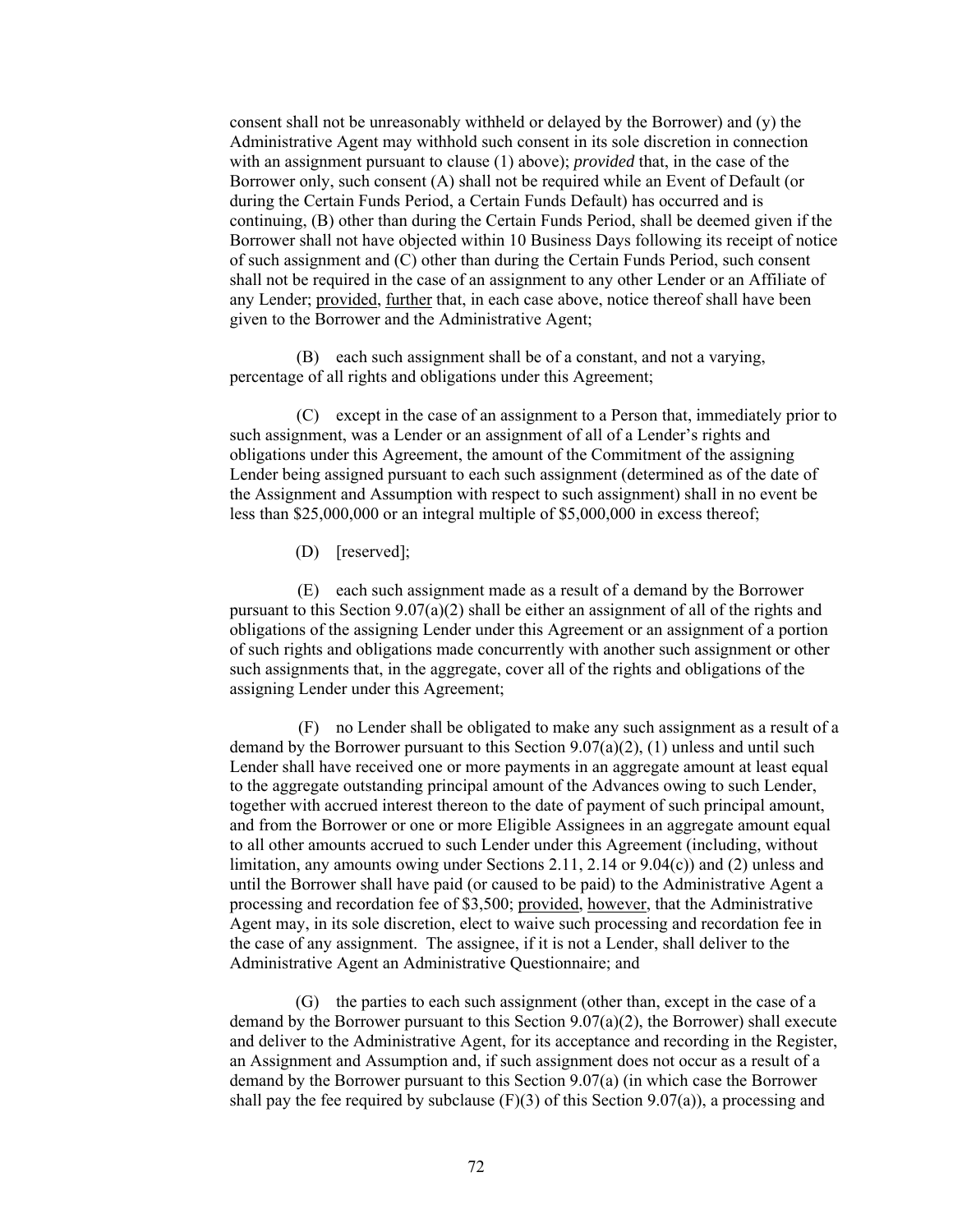recordation fee of \$3,500; provided, however, that the Administrative Agent may, in its sole discretion, elect to waive such processing and recordation fee in the case of any assignment and provided, further that in the event that, in connection with a demand by the Borrower pursuant to this Section 9.07(a)(2), the assignor shall not execute and deliver the relevant Assignment and Assumption within one Business Day of the Borrower's request, such assignor shall be deemed to have executed and delivered such Assignment and Assumption. The assignee, if it is not a Lender, shall deliver to the Administrative Agent an Administrative Questionnaire.

Upon such execution, delivery, acceptance and recording, from and after the effective date specified in each Assignment and Assumption,  $(x)$  the assignee thereunder shall be a party hereto and, to the extent that rights and obligations hereunder have been assigned to it pursuant to such Assignment and Assumption, have the rights and obligations of a Lender hereunder and (y) the Lender assignor thereunder shall, to the extent that rights and obligations hereunder have been assigned by it pursuant to such Assignment and Assumption, relinquish its rights and be released from its obligations under this Agreement, except that such assigning Lender shall continue to be entitled to the benefit of Section 9.04(a) and (b) with respect to matters arising out of the prior involvement of such assigning Lender as a Lender hereunder (and, in the case of an Assignment and Assumption covering all or the remaining portion of an assigning Lender's rights and obligations under this Agreement, such Lender shall cease to be a party hereto).

(b) By executing and delivering an Assignment and Assumption, the Lender assignor thereunder and the assignee thereunder confirm to and agree with each other and the other parties hereto as follows:

(i) other than as provided in such Assignment and Assumption, such assigning Lender makes no representation or warranty and assumes no responsibility with respect to any statements, warranties or representations made in or in connection with this Agreement or the execution, legality, validity, enforceability, genuineness, sufficiency or value of this Agreement or any other instrument or document furnished pursuant hereto;

(ii) such assigning Lender makes no representation or warranty and assumes no responsibility with respect to the financial condition of the Borrower or the performance or observance by the Borrower of any of its obligations under this Agreement or any other instrument or document furnished pursuant hereto;

(iii) such assignee confirms that it has received a copy of this Agreement, together with copies of the financial statements referred to in Section 4.01(e) and such other documents and information as it has deemed appropriate to make its own credit analysis and decision to enter into such Assignment and Assumption;

(iv) such assignee will, independently and without reliance upon any Agent, such assigning Lender or any other Lender and based on such documents and information as it shall deem appropriate at the time, continue to make its own credit decisions in taking or not taking action under this Agreement;

(v) such assignee confirms that it is an Eligible Assignee;

(vi) such assignee appoints and authorizes the Administrative Agent to take such action as agent on its behalf and to exercise such powers and discretion under this Agreement as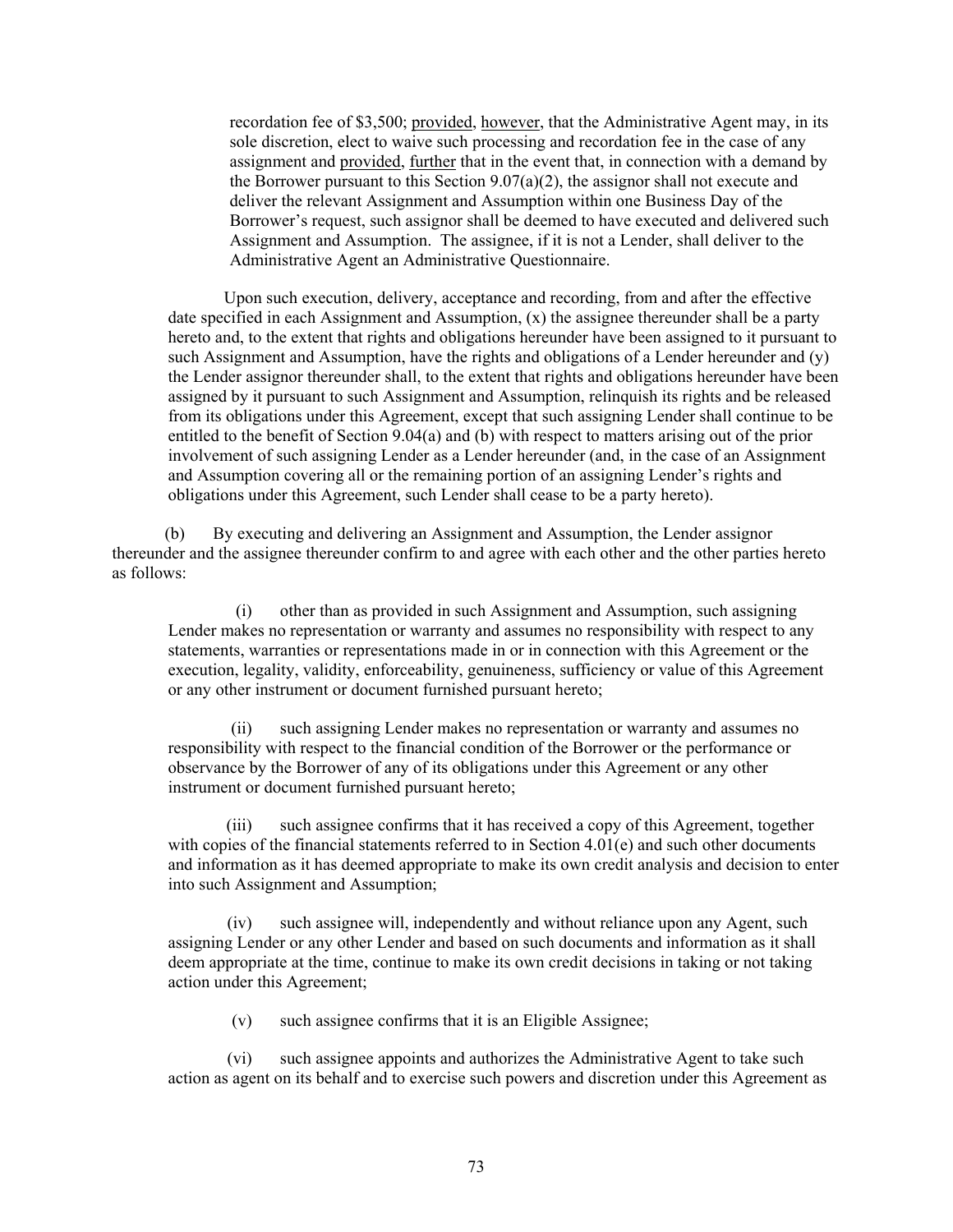are delegated to the Administrative Agent by the terms hereof, together with such powers and discretion as are reasonably incidental thereto; and

(vii) such assignee agrees that it will perform in accordance with their terms all of the obligations that by the terms of this Agreement are required to be performed by it as a Lender.

(c) Upon its receipt of an Assignment and Assumption executed by an assigning Lender and an assignee representing that it is an Eligible Assignee, the Administrative Agent shall, if such Assignment and Assumption has been completed and is in substantially the form of Exhibit B hereto, (i) accept such Assignment and Assumption, (ii) record the information contained therein in the Register and (iii) give prompt notice thereof to the Borrower.

(d) The Administrative Agent, acting solely for this purpose as the agent of the Borrower, shall maintain at its address referred to in Section 9.02(a) a copy of each Assignment and Assumption delivered to and accepted by it and a register for the recordation of the names and addresses of the Lenders and the Commitment of, and principal amount (and stated interest) of the Advances owing to, each Lender from time to time (the "**Register**"). The entries in the Register shall be conclusive and binding for all purposes, absent manifest error, and the Borrower, the Agents and the Lenders shall treat each Person whose name is recorded in the Register as a Lender hereunder for all purposes of this Agreement. The Register shall be available for inspection by the Borrower or any Lender at any reasonable time and from time to time upon reasonable prior notice.

(e) Each Lender may sell participations to one or more banks or other entities (other than the Borrower or any of its Affiliates or any natural person) in or to all or a portion of its rights and obligations under this Agreement (including, without limitation, all or a portion of its Commitment and the Advances owing to it) without the consent of the Administrative Agent or the Borrower; provided, however, that:

(i) such Lender's obligations under this Agreement (including, without limitation, its Commitment) shall remain unchanged;

(ii) such Lender shall remain solely responsible to the other parties hereto for the performance of such obligations;

(iii) such Lender shall remain the Lender of any such Advance for all purposes of this Agreement;

(iv) the Borrower, the Agents and the other Lenders shall continue to deal solely and directly with such Lender in connection with such Lender's rights and obligations under this Agreement; and

(v) no participant under any such participation shall have any right to approve any amendment or waiver of any provision of this Agreement, or any consent to any departure by the Borrower herefrom or therefrom, except to the extent that such amendment, waiver or consent would reduce the principal of, or stated rate of interest on, the Advances or the stated rate at which any fees or any other amounts payable hereunder are calculated (other than any amendment to the definition of "Default Interest" or to waive any obligation of the Borrower to pay Default Interest), in each case to the extent subject to such participation, or postpone any date fixed for any payment of principal of, or interest on, the Advances or any fees or any other amounts payable hereunder, in each case to the extent subject to such participation.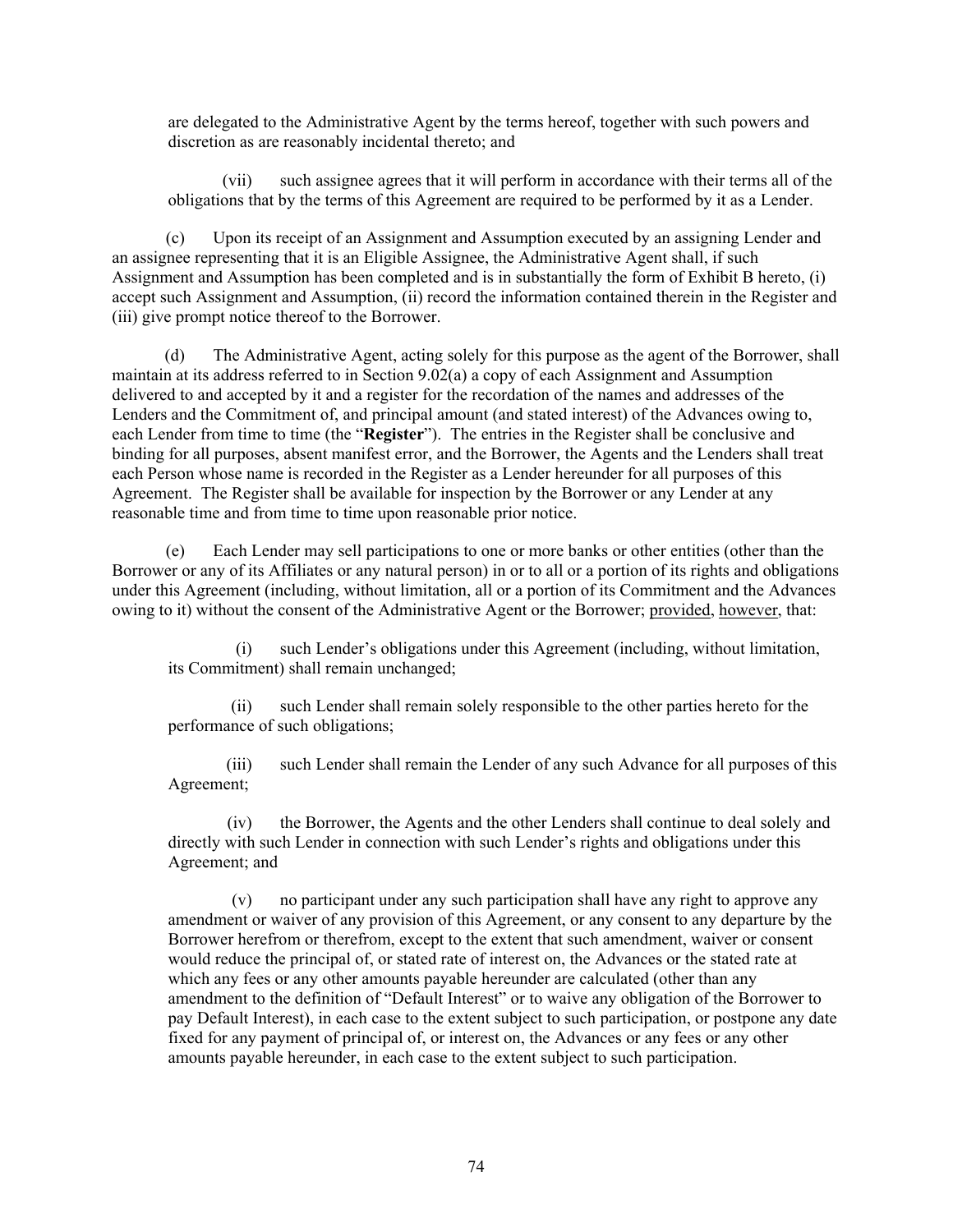Each Lender shall promptly notify the Borrower after any sale of a participation by such Lender pursuant to this Section 9.07(e); provided that the failure of such Lender to give notice to the Borrower as provided herein shall not affect the validity of such participation or impose any obligations on such Lender or the applicable participant.

Each Lender that sells a participation shall, acting solely for this purpose as a non-fiduciary agent of the Borrower, maintain a register on which it enters the name and address of each participant and the principal amounts (and stated interest) of each participant's interest in the Advances or other obligations under the Loan Documents (the "**Participant Register**"); provided that no Lender shall have any obligation to disclose all or any portion of the Participant Register (including the identity of any participant or any information relating to a participant's interest in any commitments, loans, letters of credit or its other obligations under any Loan Document) to any Person except to the extent that such disclosure is necessary to establish that such commitment, loan, letter of credit or other obligation is in registered form under Section 5f.103-1(c) of the United States Treasury Regulations. The entries in the Participant Register shall be conclusive absent manifest error, and such Lender shall treat each Person whose name is recorded in the Participant Register as the owner of such participation for all purposes of this Agreement notwithstanding any notice to the contrary. For the avoidance of doubt, the Administrative Agent (in its capacity as Administrative Agent) shall have no responsibility for maintaining a Participant Register.

(f) Any Lender may, in connection with any assignment or participation or proposed assignment or participation pursuant to this Section 9.07, disclose to the assignee or participant or proposed assignee or participant, any information relating to the Borrower furnished to such Lender by or on behalf of the Borrower; provided that, prior to any such disclosure, the assignee or participant or proposed assignee or participant shall agree to preserve the confidentiality of any Information received by it from such Lender as more fully set forth in Section 9.08; provided further that, each Lender acknowledges, and shall cause each assignee, participant or proposed assignee or participant to acknowledge, that such disclosure is restricted by the Takeover Rules and the Takeover Panel and that Section 9.08 is subject to those restrictions.

(g) Notwithstanding any other provision set forth in this Agreement, any Lender may at any time create a security interest in all or any portion of its rights under this Agreement (including, without limitation and the Advances owing to it) to secure obligations of such Lender, including, without limitation, any pledge or assignment to secure obligations in favor of any Federal Reserve Bank in accordance with Regulation A of the Board of Governors of the Federal Reserve System or any central bank having jurisdiction over such Lender.

Section 9.08. *Confidentiality*. Each of the Administrative Agent and the Lenders agrees to maintain the confidentiality of the Information (as defined below), except that Information may be disclosed (a) to its Affiliates and to its and its Affiliates' respective managers, administrators, trustees, partners, directors, officers, employees, agents, advisors and other representatives (it being understood that the Persons to whom such disclosure is made will be informed of the confidential nature of such Information and instructed to keep such Information confidential), (b) to the extent requested by any regulatory authority purporting to have jurisdiction over it or its Affiliates (including any self-regulatory authority, such as the National Association of Insurance Commissioners), (c) to the extent required by applicable laws or regulations or by any subpoena or similar legal process (provided that the Administrative Agent or such Lender, as applicable, agrees that it will, to the extent practicable and other than with respect to any audit or examination conducted by bank accountants or any governmental bank regulatory authority exercising examination or regulatory authority, notify the Borrower promptly thereof, unless such notification is prohibited by law, rule or regulation), (d) to any other party hereto, (e) in connection with the exercise of any remedies hereunder or any action or proceeding relating to this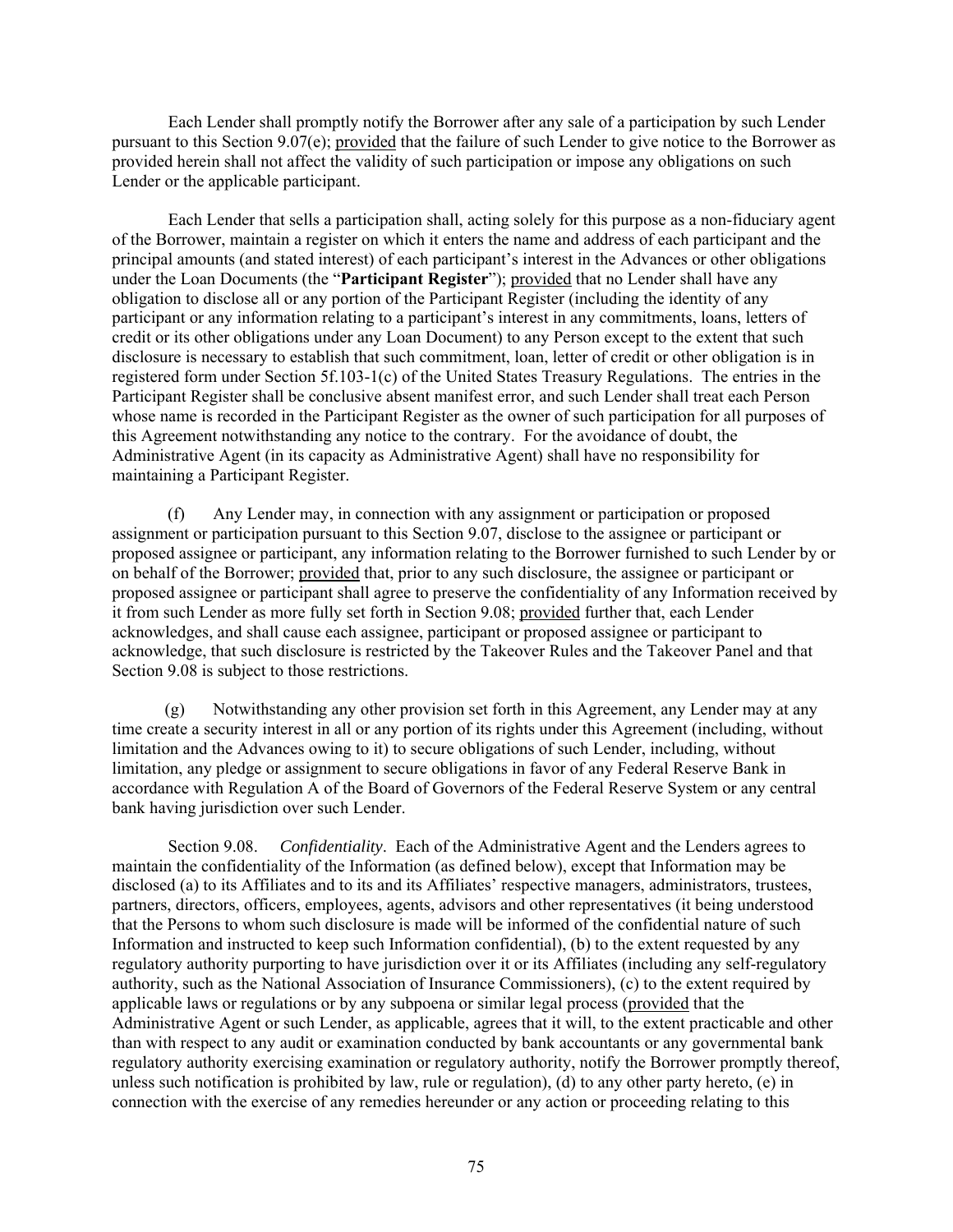Agreement or the enforcement of rights hereunder or thereunder, (f) subject to an agreement containing provisions substantially the same as those of this Section 9.08, to (i) any assignee of or participant in, or any prospective assignee of or participant in, any of its rights or obligations under this Agreement or (ii) any actual or prospective party (or its managers, administrators, trustees, partners, directors, officers, employees, agents, advisors and other representatives) to any swap or derivative or similar transaction under which payments are to be made by reference to the Borrower and its obligations, this Agreement or payments hereunder, (iii) any rating agency, or (iv) the CUSIP Service Bureau or any similar organization,  $(g)$  with the consent of the Borrower or  $(h)$  to the extent such Information  $(x)$  becomes publicly available other than as a result of a breach of this Section or (y) becomes available to the Administrative Agent, any Lender or any of their respective Affiliates on a non-confidential basis from a source other than the Borrower. In addition, the Agents may disclose the existence and terms of this Agreement and the identity of the parties hereto (including titles) to market data collectors and service providers to the Agents in connection with the administration of this Agreement, the other Loan Documents, and the Commitments. Each Lender acknowledges that its ability to disclose information concerning the Transactions is restricted by the Takeover Rules and the Takeover Panel and that Section 9.08 is subject to those restrictions.

For purposes of this Section 9.08, "**Information**" means this Agreement and the other Loan Documents and all information received from the Consolidated Group relating to the Consolidated Group or any of their respective businesses and the Allergan Group and any of its businesses, other than any such information that is available to the Administrative Agent or any Lender on a non-confidential basis prior to disclosure by the Consolidated Group.

Section 9.09. *Debt Syndication during the Certain Funds Period*. Each of the Lenders and the Agents confirms that it is aware of, and agrees to comply in all respects with, the terms and requirements of the Takeover Panel and Takeover Rules in relation to debt syndication during an offer period under the Takeover Rules.

Section 9.10. *Governing Law*. This Agreement shall be governed by, and construed in accordance with, the laws of the State of New York, except that, as applicable, whether the Allergan Acquisition has been consummated in accordance with the terms and conditions of both the Transaction Agreement and the Scheme Documents or the Takeover Offer has been consummated in accordance with the terms and conditions of the Transaction Agreement and shall have become unconditional in accordance with the terms of the Takeover Offer Document shall, to the extent required by the laws of Ireland, be governed by, and construed in accordance with, the laws of Ireland.

Section 9.11. *Execution in Counterparts*. (a) This Agreement may be executed in any number of counterparts and by different parties hereto in separate counterparts, each of which when so executed shall be deemed to be an original and all of which taken together shall constitute one and the same agreement. Delivery of an executed counterpart of a signature page to this Agreement by telecopier, facsimile or in a .pdf or similar file shall be effective as delivery of a manually executed counterpart of this Agreement.

(b) Notwithstanding any other provision of this Agreement to the contrary, upon the Administrative Agent's request, the Borrower agrees to promptly execute and deliver such amendments to this Agreement as shall be necessary to implement any modifications to this Agreement pursuant to any separate letter agreements between the Borrower and the Lead Arrangers during the period permitted therein (and notwithstanding anything to the contrary herein (including Section 9.01), such amendment shall only require the consent of the Administrative Agent and the Borrower).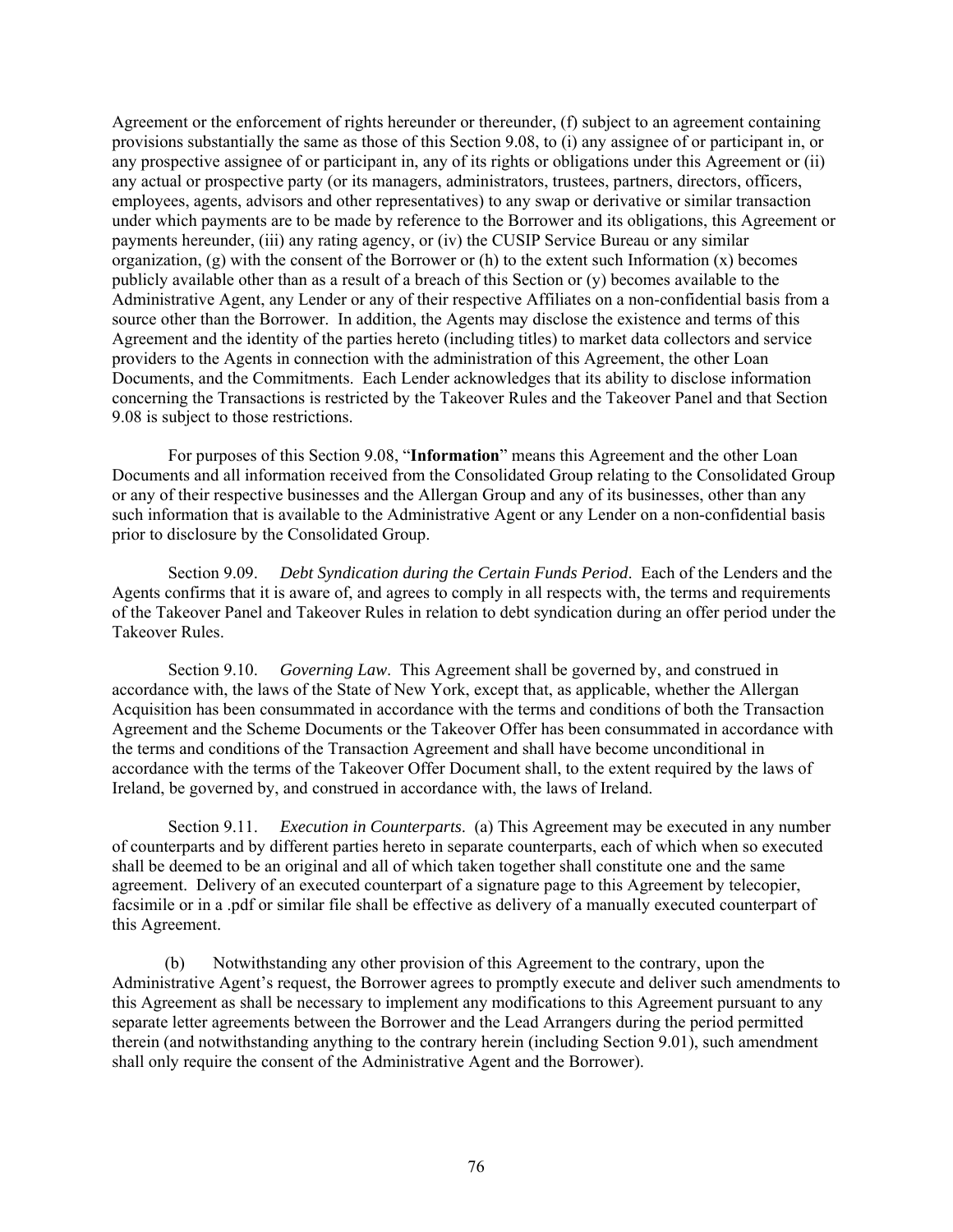Section 9.12. *Jurisdiction, Etc*. (a) Each of the parties hereto hereby irrevocably and unconditionally submits, for itself and its property, to the exclusive jurisdiction of any New York State court sitting in New York County or any federal court of the United States of the Southern District of New York, and any appellate court from any thereof, in any action or proceeding arising out of or relating to this Agreement, or for recognition or enforcement of any judgment, and each of the parties hereto hereby irrevocably and unconditionally agrees that all claims in respect of any such action or proceeding shall be heard and determined in any such New York State court or, to the extent permitted by law, in any such federal court. Each of the parties hereto agrees that a final judgment in any such action or proceeding shall be conclusive and may be enforced in other jurisdictions by suit on the judgment or in any other manner provided by law.

(b) Each of the parties hereto irrevocably and unconditionally waives, to the fullest extent it may legally and effectively do so, any objection that it may now or hereafter have to the laying of venue of any suit, action or proceeding arising out of or relating to this Agreement in any New York State or federal court. Each of the parties hereto hereby irrevocably waives, to the fullest extent permitted by law, the defense of an inconvenient forum to the maintenance of such action or proceeding in any such court.

Each party to this Agreement irrevocably consents to service of process in the manner provided for notices in Section 9.02. Nothing in this Agreement will affect the right of any party to this Agreement to serve process in any other manner permitted by law.

Section 9.13. *Patriot Act Notice*. Each Lender and the Administrative Agent (for itself and not on behalf of any Lender) hereby notifies the Borrower that pursuant to the requirements of the Patriot Act, it is required to obtain, verify and record information that identifies the Borrower and any Guarantor, which information includes the name and address of the Borrower and such Guarantor, as applicable, and other information that will allow such Lender or the Administrative Agent, as applicable, to identify the Borrower or such Guarantor in accordance with the Patriot Act. The Borrower shall provide, to the extent commercially reasonable, such information and take such actions as are reasonably requested by the Administrative Agent or any Lenders in order to assist the Administrative Agent and the Lenders in maintaining compliance with the Patriot Act.

Section 9.14. *No Advisory or Fiduciary Responsibility*. In its capacity as an Agent or a Lender, (a) no Agent or Lender has any responsibility except as set forth herein and (b) no Agent or Lender shall be subject to any fiduciary duties or other implied duties (to the extent permitted by law to be waived). The Borrower agrees that it will not take any position or bring any claim against any Agent or any Lender that is contrary to the preceding sentence.

In connection with all aspects of each transaction contemplated hereby (including in connection with any amendment, waiver or other modification hereof), the Borrower acknowledges and agrees that: (i) the arranging and other services regarding this Agreement provided by the Agents and the Lenders are arm's-length commercial transactions between the Borrower and its Affiliates, on the one hand, and the Agents and the Lenders, on the other hand; (ii) each Agent and each Lender is and has been acting solely as a principal and, except as expressly agreed in writing by the relevant parties, has not been, is not, and will not be acting as an advisor or agent for the Borrower or any of its Affiliates, or any other Person; and (iii) the Agents, the Lenders and each of their respective Affiliates may be engaged in a broad range of transactions that involve interests that differ from those of the Borrower and its Affiliates, and no Agent or Lender has any obligation to disclose any of such interests to the Borrower or its Affiliates.

Section 9.15. *Waiver of Jury Trial*. Each of the Borrower, the Administrative Agent and the Lenders hereby irrevocably waives all right to trial by jury in any action, proceeding or counterclaim (whether based on contract, tort or otherwise) arising out of or relating to this Agreement or the actions of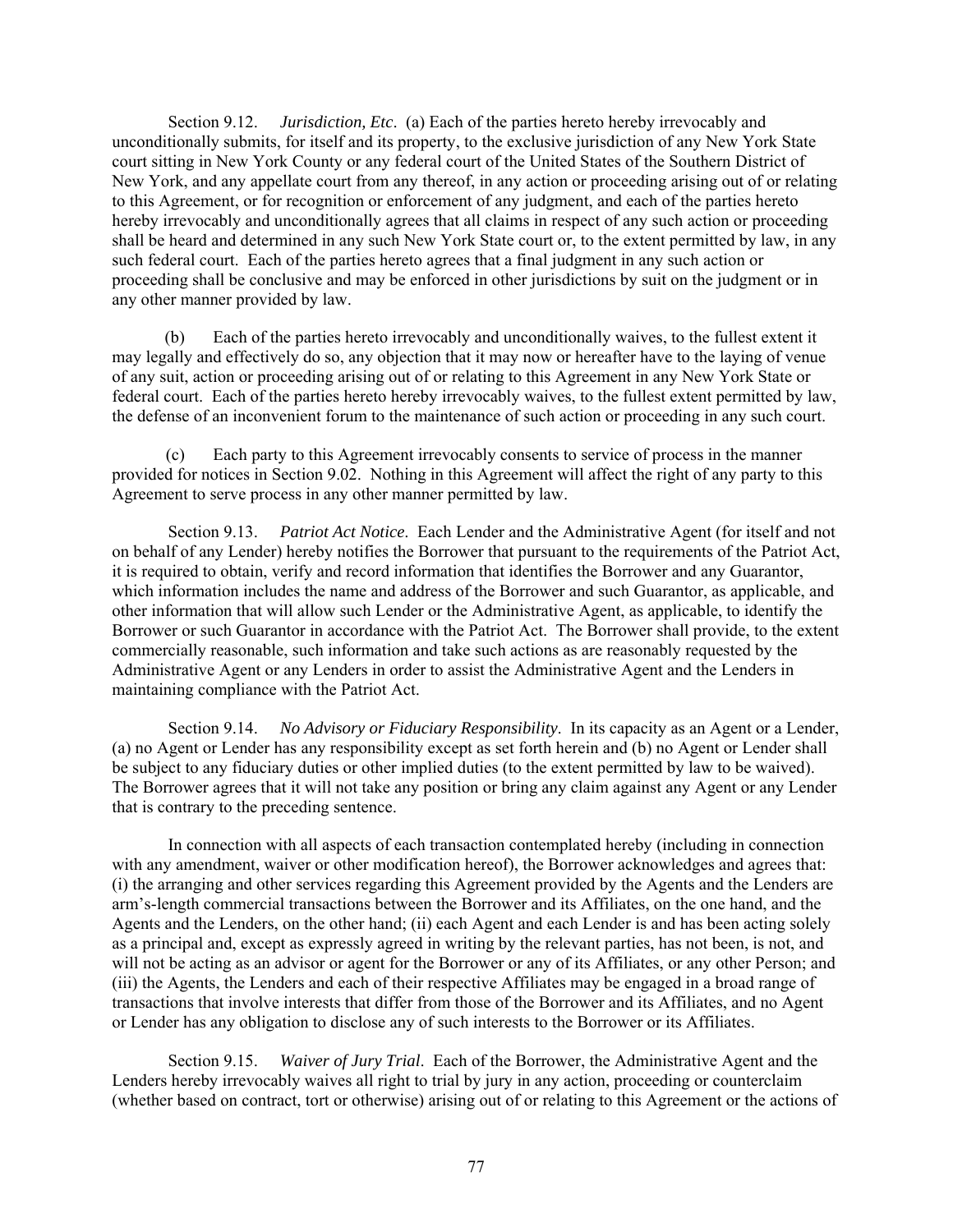the Administrative Agent, any Lender or the Borrower in the negotiation, administration, performance or enforcement thereof.

Section 9.16. *Conversion of Currencies*. If, for the purpose of obtaining judgment in any court, it is necessary to convert a sum owing hereunder in one currency into another currency, each party hereto agrees, to the fullest extent that it may effectively do so, that the rate of exchange used shall be that at which in accordance with normal banking procedures in the relevant jurisdiction the first currency could be purchased with such other currency on the Business Day immediately preceding the day on which final judgment is given.

The obligations of the Borrower in respect of any sum due to any party hereto or any holder of the obligations owing hereunder (the "**Applicable Creditor**") shall, notwithstanding any judgment in a currency (the "**Judgment Currency**") other than the currency in which such sum is stated to be due hereunder (the "**Agreement Currency**"), be discharged only to the extent that, on the Business Day following receipt by the Applicable Creditor of any sum adjudged to be so due in the Judgment Currency, the Applicable Creditor may in accordance with normal banking procedures in the relevant jurisdiction purchase the Agreement Currency with the Judgment Currency; if the amount of the Agreement Currency so purchased is less than the sum originally due to the Applicable Creditor in the Agreement Currency, the Borrower agrees, as a separate obligation and notwithstanding any such judgment, to indemnify the Applicable Creditor against such loss. The obligations of the Borrower contained in this Section 9.16 shall survive the termination of this Agreement and the payment of all other amounts owing hereunder.

Section 9.17. *Acknowledgment and Consent to Bail In of EEA Financial Institutions*. Notwithstanding anything to the contrary in this Agreement or in any other agreement, arrangement or understanding among the parties hereto, each party hereto acknowledges that any liability of any EEA Financial Institution arising under this Agreement, to the extent such liability is unsecured, may be subject the Write-Down and Conversion Powers of an EEA Resolution Authority and agrees and consents to, and acknowledges and agrees to be bound by:

(a) the application of any Write-Down and Conversion Powers by an EEA Resolution Authority to any such liabilities arising hereunder which may be payable to it by any party hereto that is an EEA Financial Institution; and

- (b) the effects of any Bail-In Action on any such liability, including, if applicable:
	- (i) a reduction in full or in part or cancellation of any such liability;

(ii) a conversion of all, or a portion of, such liability into shares or other instruments of ownership in such EEA Financial Institutions, its parent entity, or a bridge institution that may be issued to it or otherwise conferred on it, and that such shares or other instruments of ownership will be accepted by it in lieu of any rights with respect to any such liability under this Agreement; or

(iii) the variation of the terms of such liability in connection with the exercise of the Write-Down and Conversion Powers of any EEA Resolution Authority.

Section 9.18. *Nonreliance*. Each of the Lenders hereby represents that it is not relying on or looking to any Margin Stock as collateral in the extension or maintenance of the credit provided for herein.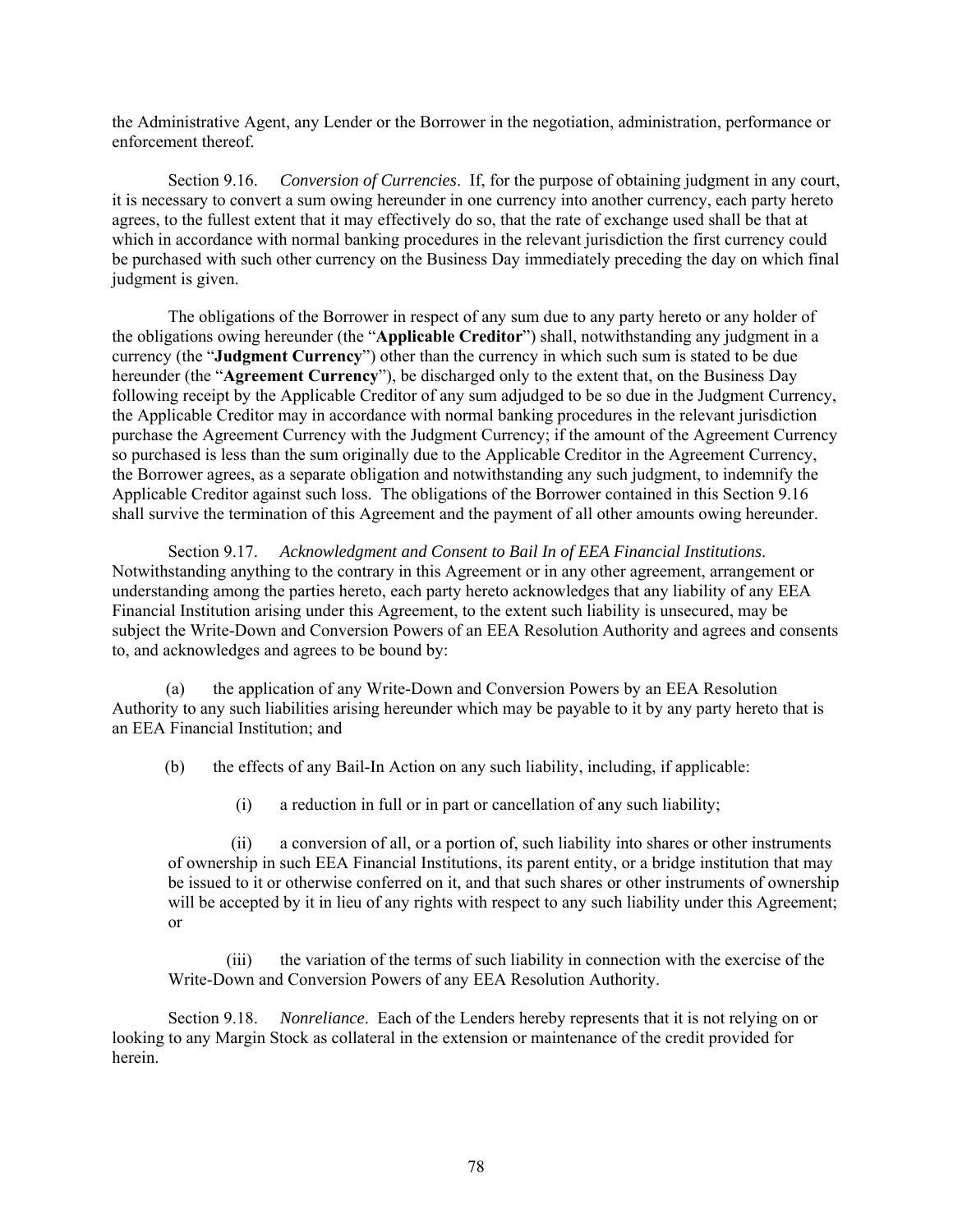Section 9.19. *Release of Guaranties*. The Lenders irrevocably authorize and direct the release of any Guarantor from its obligations under its Guaranty automatically as set forth in Section 5.01(n) and authorize and direct the Administrative Agent to, at the Borrower's expense, execute and deliver to the applicable Guarantor such documents or instruments as the Borrower or such Guarantor may reasonably request to evidence the release of such Guaranty.

[*Signature Pages Follow*]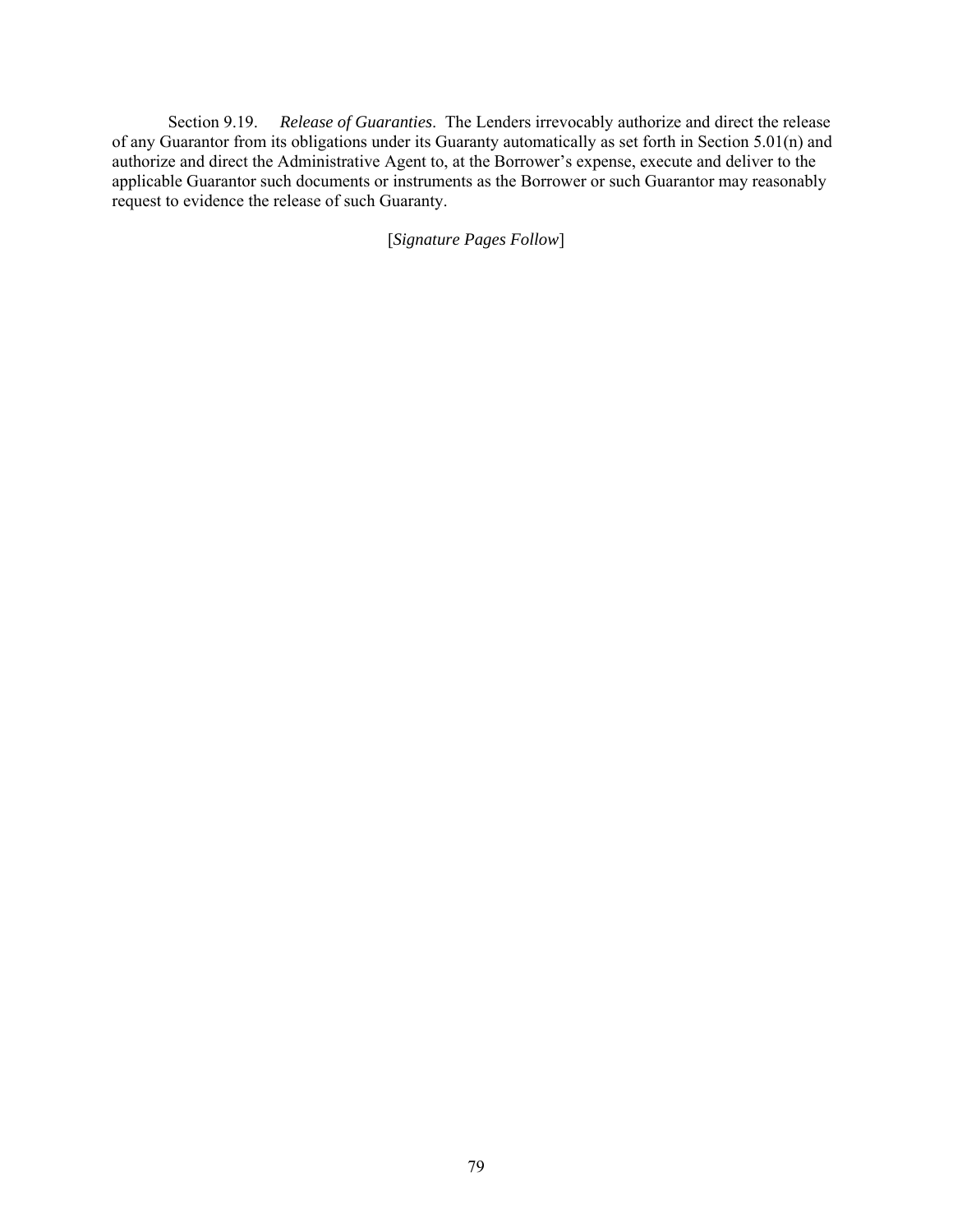IN WITNESS WHEREOF, the parties hereto have caused this Agreement to be executed by their respective officers thereunto duly authorized, as of the date first above written.

ABBVIE INC., as Borrower

By:

ubell, Name: Tabetha Skarbék

Title: Vice President and Treasurer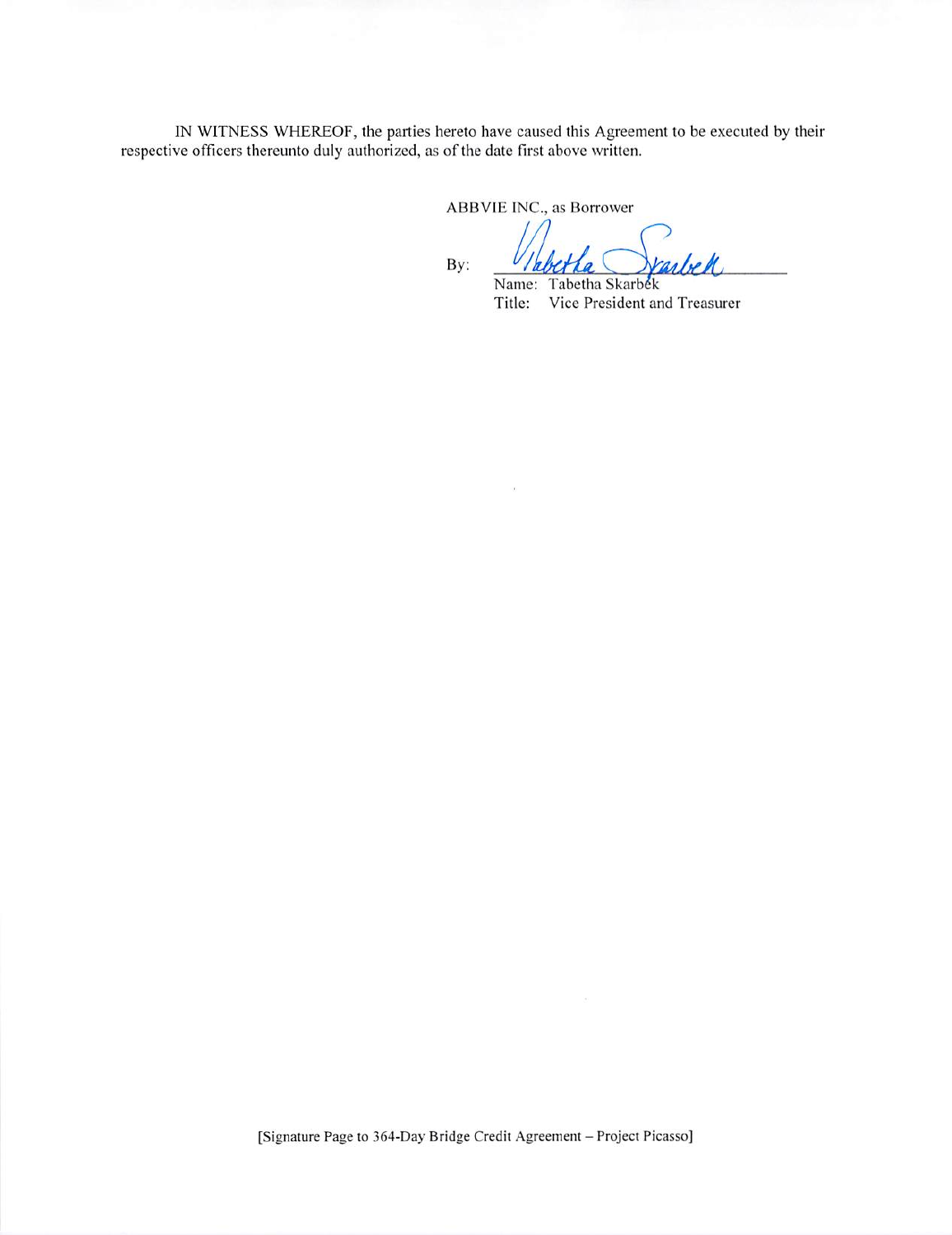# MORGAN STANLEY SENIOR FUNDING, INC., as Administrative Agent and a Lender

Name: Anish Shah<br>Title: Authorized Signatory  $By:$ 

[Signature Page to 364-Day Bridge Credit Agreement - Project Picasso]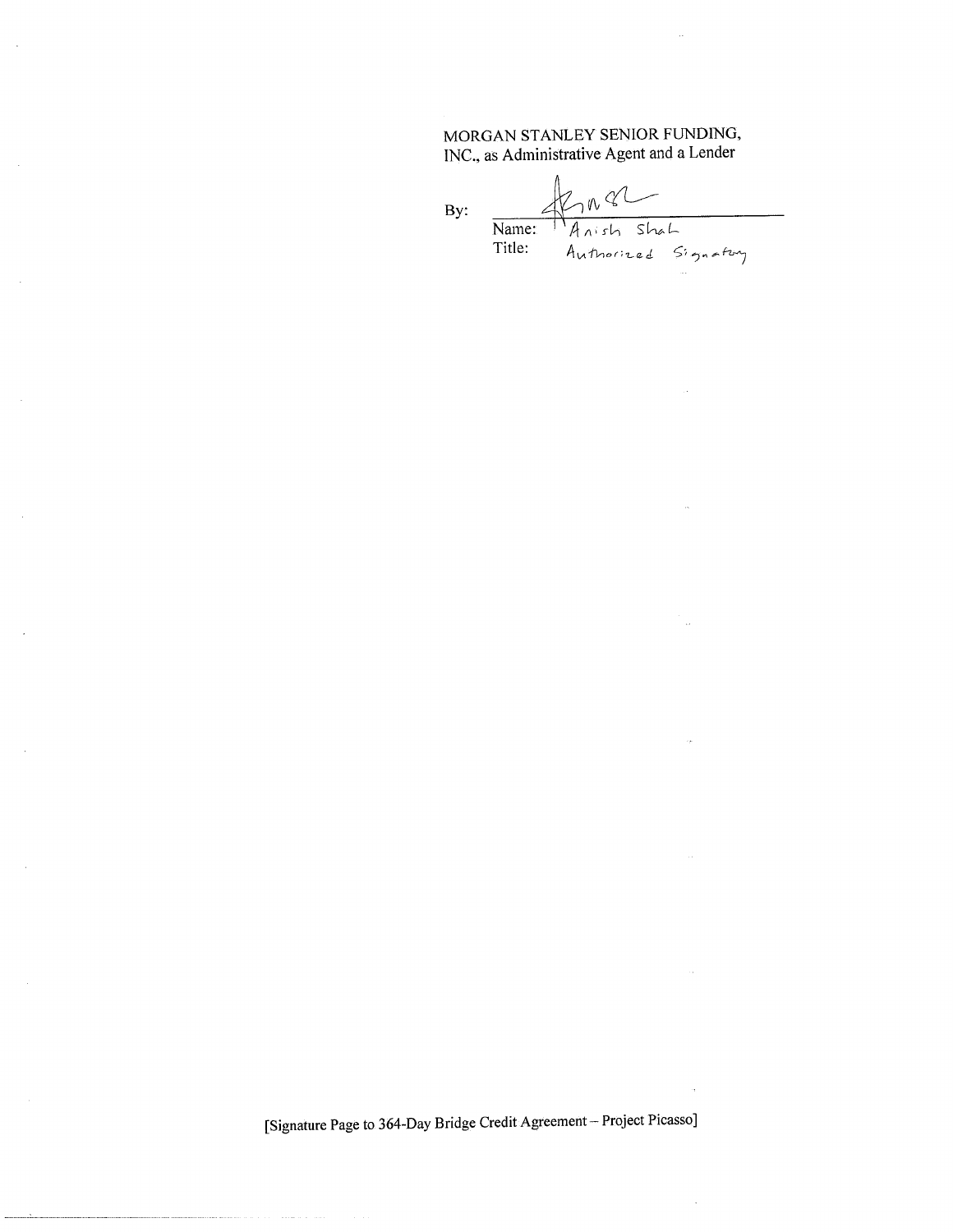MUFG BANK, LTD., as a Lender

By: Name: Jack Lonker Title: Director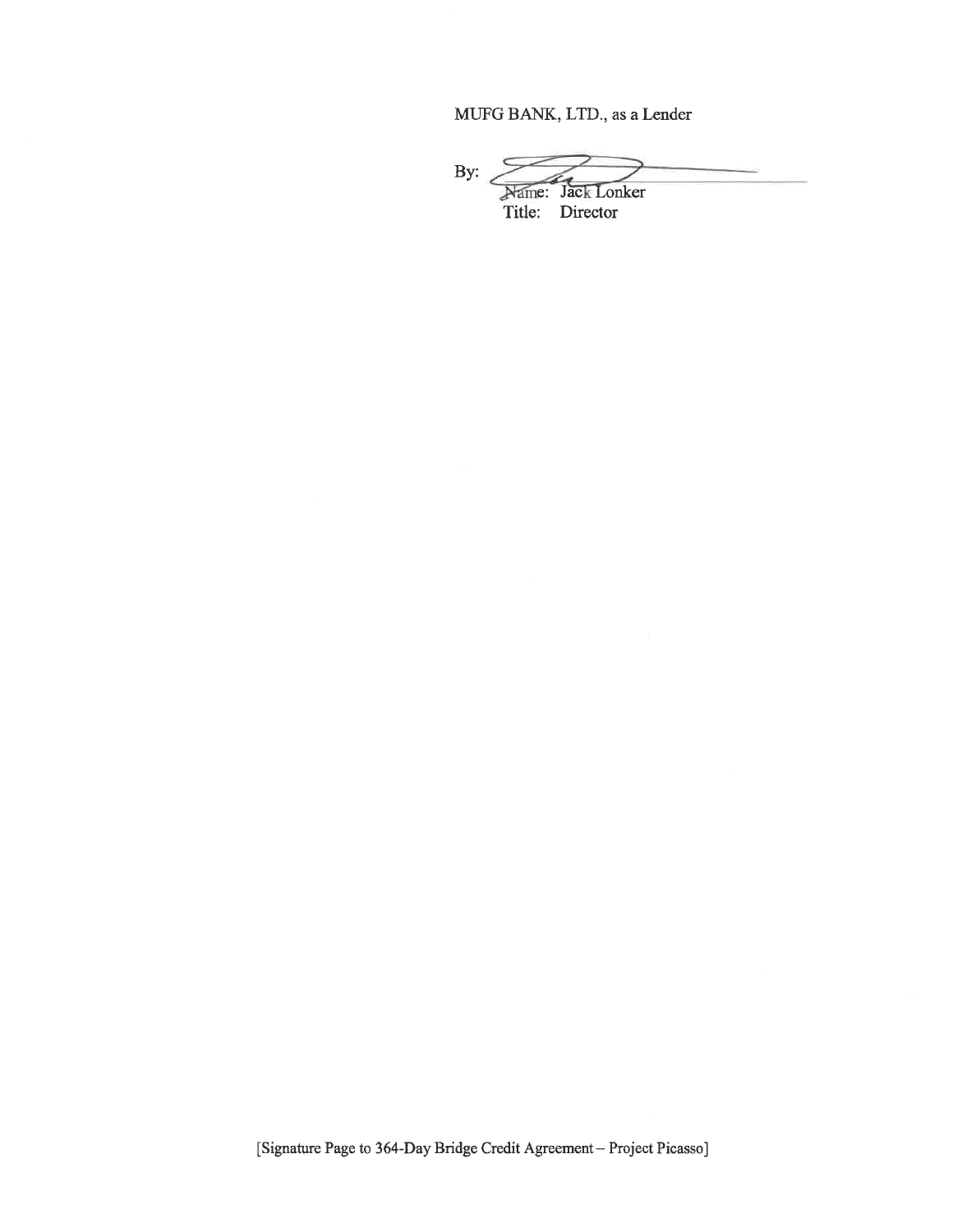## **Schedule I**

### **Commitments**

| LENDER                              | <b>COMMITMENT</b>   |
|-------------------------------------|---------------------|
| Morgan Stanley Senior Funding, Inc. | \$19,000,000,000.00 |
| MUFG Bank, LTD.                     | \$19,000,000,000.00 |
| TOTAL.                              | \$38,000,000,000.00 |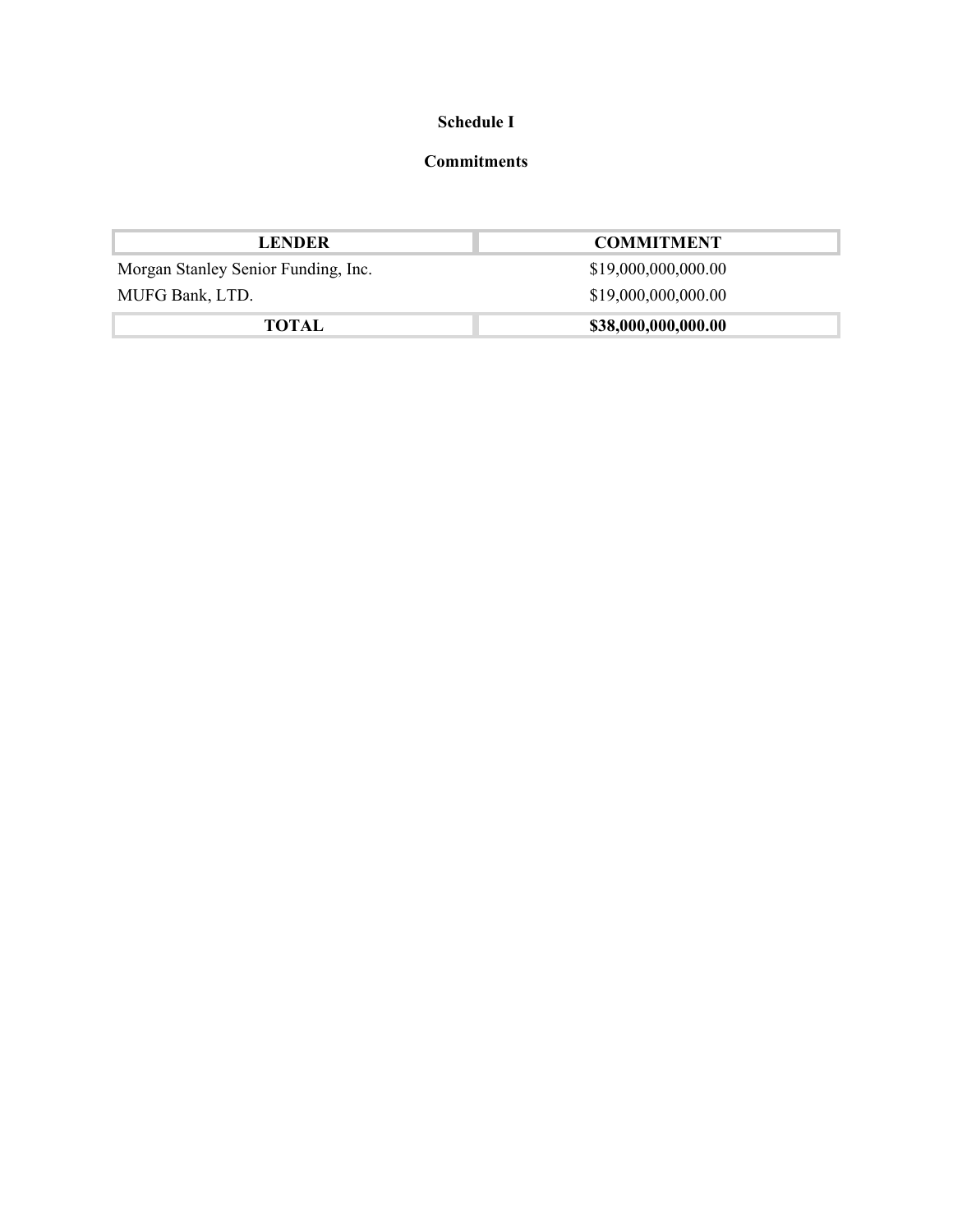#### **Schedule II**

#### **Administrative Agent's Office; Certain Addresses for Notices**

If to the Borrower:

AbbVie Inc. Dept. V312, Bldg. AP34-3 1 North Waukegan Rd. North Chicago, IL 60064 Attention: Tabetha Skarbek Telephone No.: (847) 938-7615 E-mail: tabetha.skarbek@abbvie.com

*With a copy (which shall not constitute notice) to*:

Kirkland & Ellis LLP 601 Lexington Avenue New York, NY 10022 Attention: Melissa J. Hutson Telephone No.: (212) 446-6459 E-mail: melissa.hutson@kirkland.com

*If to the Administrative Agent*:

Morgan Stanley Senior Funding, Inc. 1300 Thames Street, Thames Street Wharf, 4th Floor, Baltimore, MD 21231 Attention: Morgan Stanley Loan Operations Telephone No: (917) 260-0588 Email: AGENCY.BORROWERS@morganstanley.com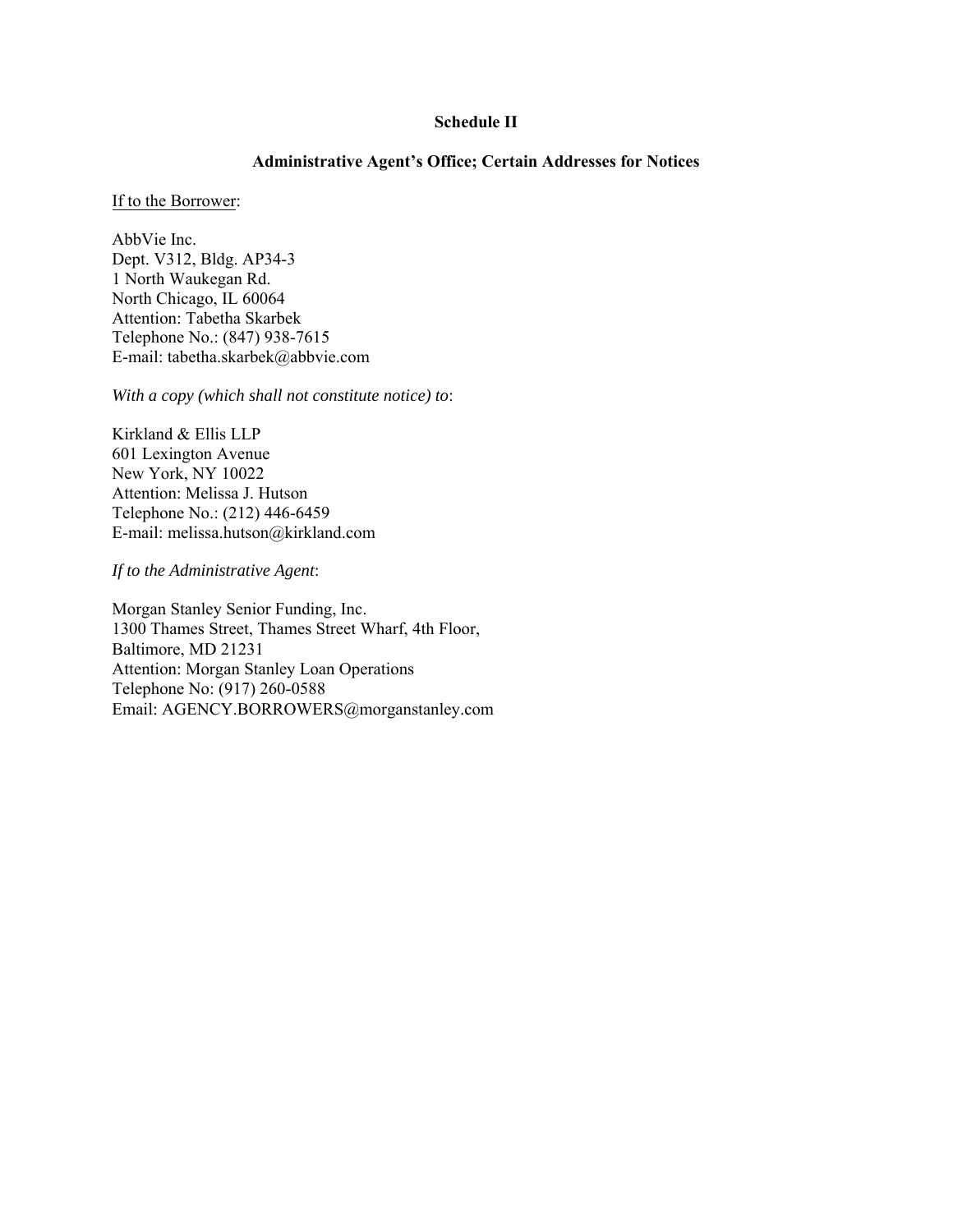## **Schedule 4.01(f)**

### **Legal Proceedings**

Any action, suit, investigation, litigation or proceeding (including, without limitation, any environmental action) disclosed in the Quarterly Report on Form 10-Q of AbbVie Inc. for the period ended March 31, 2019, filed with the U.S. Securities and Exchange Commission on May 3, 2019.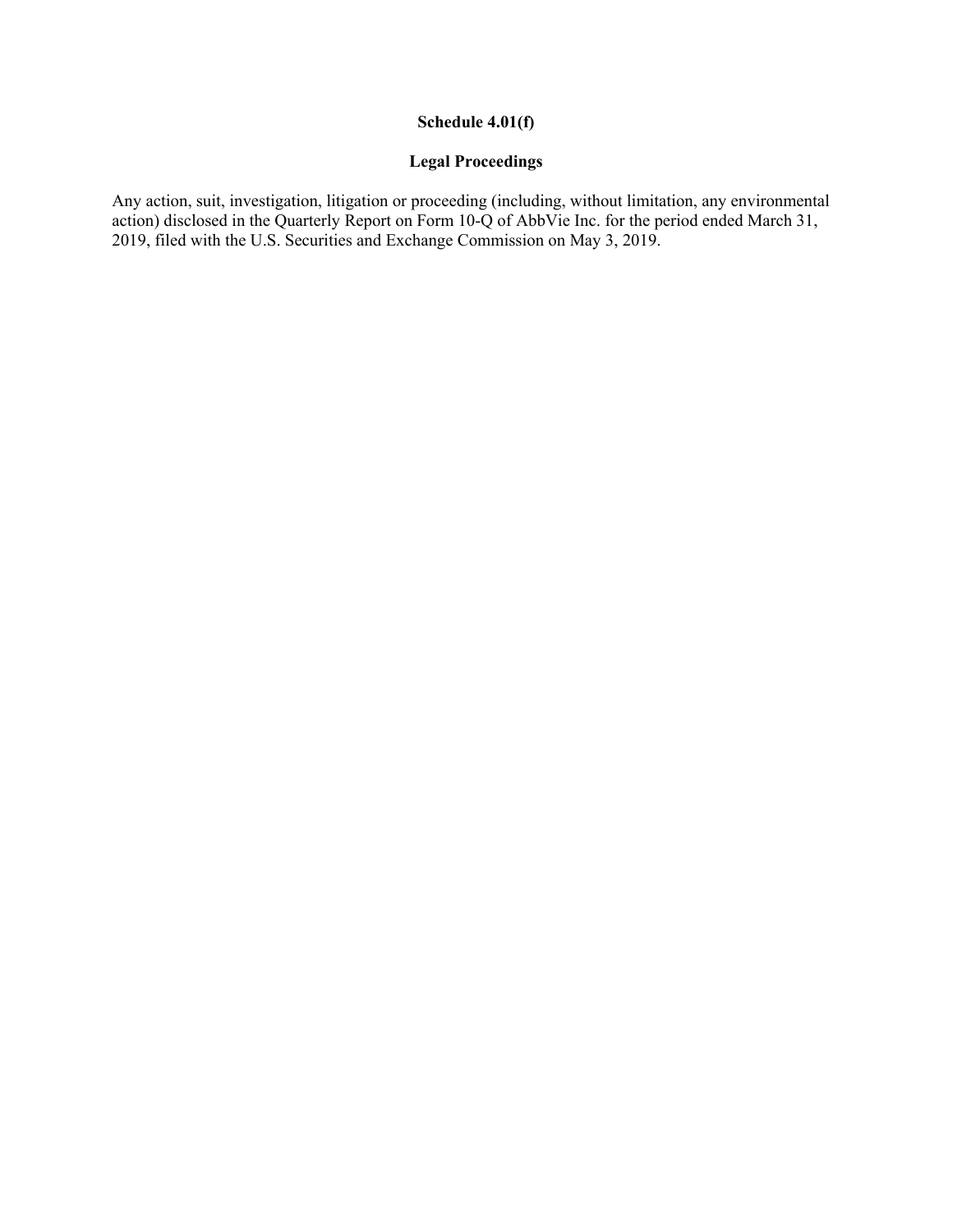# **Schedule 5.01(h)**

### **Affiliate Transactions**

None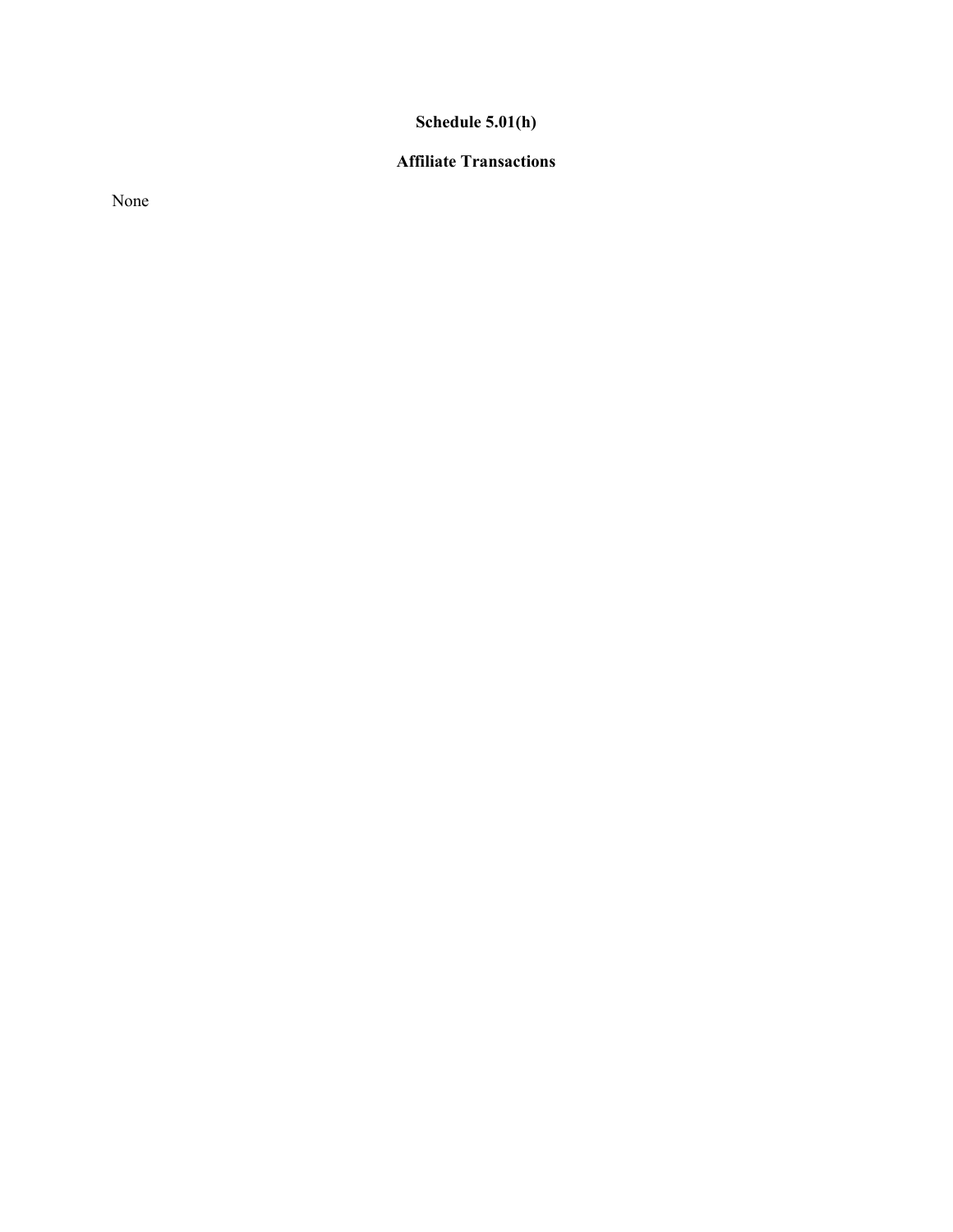#### FORM OF BORROWING REQUEST

Morgan Stanley Senior Funding, Inc. as Administrative Agent for the Lenders referred to below, c/o Morgan Stanley Senior Funding, Inc. 1585 Broadway New York, NY 10036

### $[Date]$ <sup>1</sup>

Ladies and Gentlemen:

The undersigned, AbbVie Inc. (the "Company"), refers to the 364-Day Bridge Credit Agreement, dated as of June 25, 2019 (as it may hereafter be amended, restated, amended and restated, supplemented or otherwise modified from time to time, the "Agreement"), among the Company, the Lenders from time to time party thereto and Morgan Stanley Senior Funding, Inc., as Administrative Agent. Capitalized terms used and not otherwise defined herein shall have the meanings assigned to such terms in the Agreement.

The Company hereby gives notice to you pursuant to SECTION 2.02 of the Agreement that it [makes a Pre-Closing Funding Election and] requests a Borrowing under the Agreement, and in that connection sets forth below the terms on which such Borrowing is requested to be made:

| Date of Borrowing <sup>2</sup>             |  |
|--------------------------------------------|--|
| Type of Advances <sup>3</sup>              |  |
| Principal amount of Borrowing <sup>4</sup> |  |
| Initial Interest Period <sup>5</sup>       |  |
| Account(s) Information                     |  |

The Administrative Agent must be notified by telephone, confirmed immediately in writing, no later than  $(x)(i)$ 10:00 a.m. (Local Time) on the third Business Day prior to the proposed date of Borrowing in the case of a Borrowing consisting of Eurocurrency Rate Advances or (ii) 10:00 a.m. (Local Time) on the Business Day prior to the proposed date of Borrowing in the case of a Borrowing consisting of Base Rate Advances and (y) if a Pre-Closing Funding Election has been made, not later than (i) 10:00 a.m. (Local Time) on the third Business Day prior to the Pre-Closing Funding Date (in the case of Eurocurrency Rate Advances) and (ii) 10:00 a.m. (Local Time) on the Business Day prior to the Pre-Closing Funding Date (in the case of Base Rate Advances).

<sup>&</sup>lt;sup>2</sup> Must be a Business Day.

<sup>&</sup>lt;sup>3</sup> Base Rate Advance or Eurocurrency Advance.

<sup>&</sup>lt;sup>4</sup> Not less than \$25,000,000 (and in integral multiples of \$1,000,000) and not greater than the total Commitments then available.

<sup>&</sup>lt;sup>5</sup> Must be a period contemplated by the definition of "Interest Period".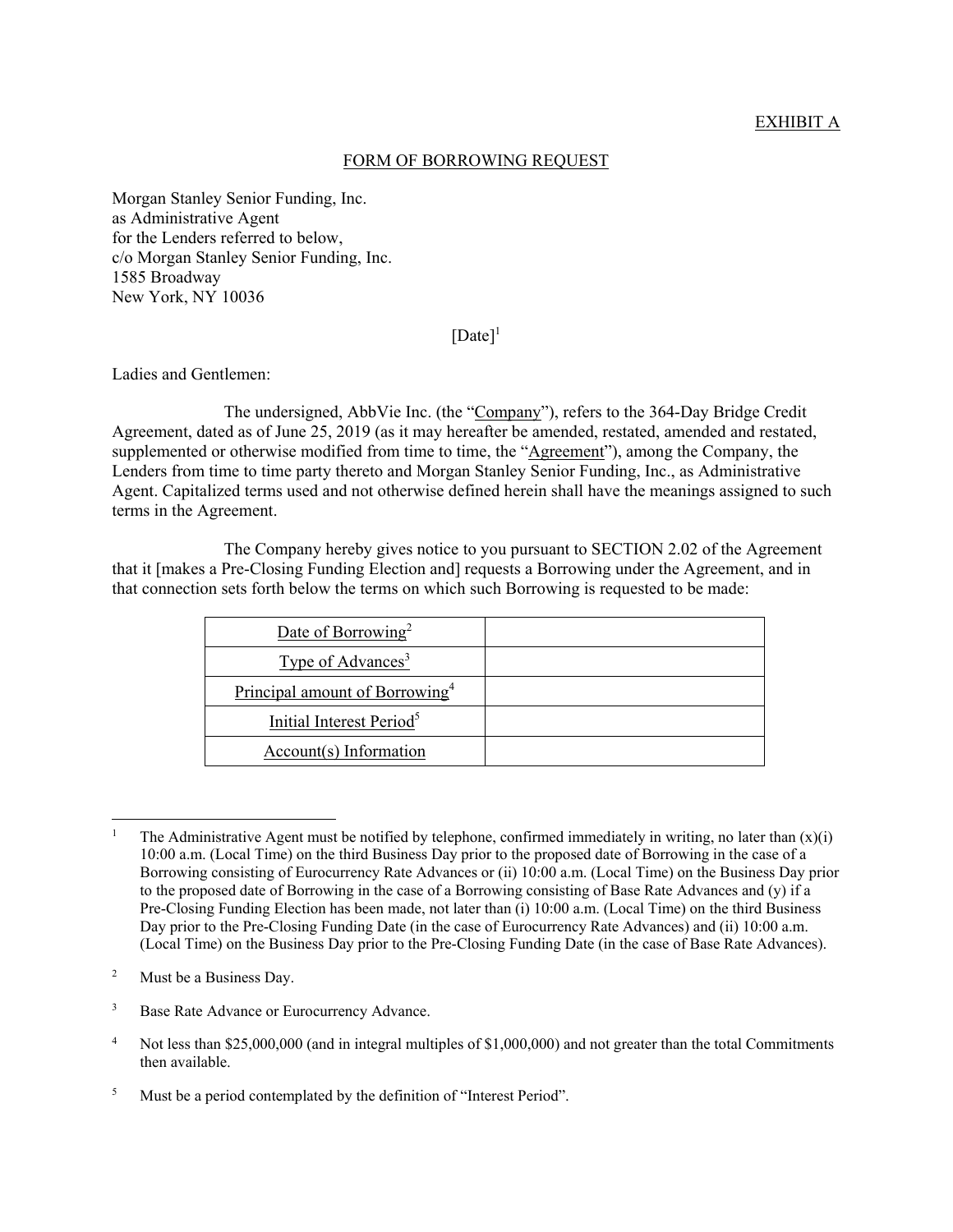Very truly yours,

ABBVIE INC., as the Company.

By:

Name Title: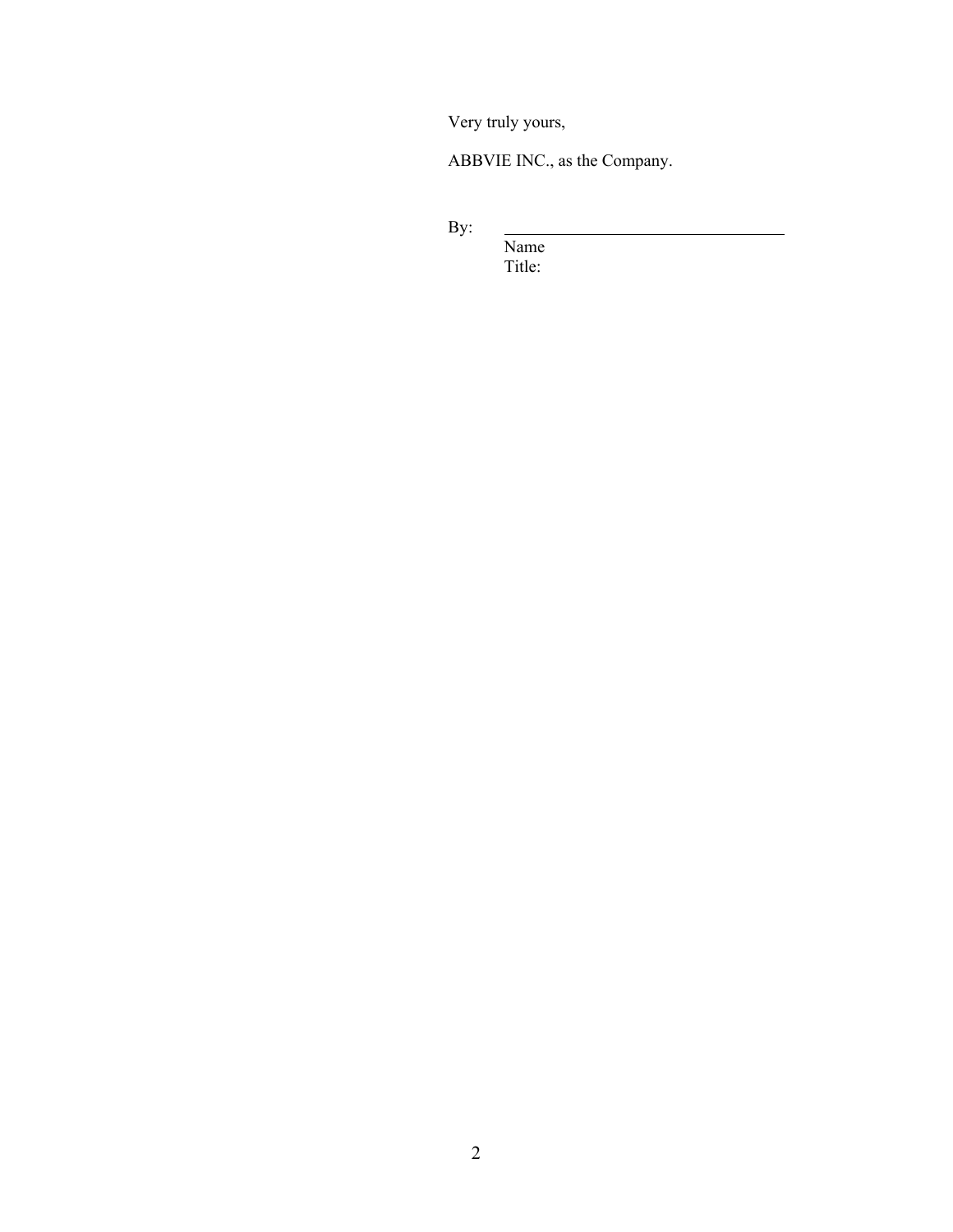## [FORM OF] ASSIGNMENT AND ASSUMPTION

This Assignment and Assumption (the "Assignment and Assumption") is dated as of the Effective Date set forth below and is entered into between the Assignor named below (the "Assignor") and the Assignee named below (the "Assignee"). Capitalized terms used but not defined herein shall have the meanings given to them in the Credit Agreement identified below (as amended, restated, amended and restated, supplemented or otherwise modified in writing from time to time, the "Credit Agreement"), receipt of a copy of which is hereby acknowledged by the Assignee. The Standard Terms and Conditions set forth in Annex 1 attached hereto are hereby agreed to and incorporated herein by reference and made a part of this Assignment and Assumption as if set forth herein in full.

For an agreed consideration, the Assignor hereby irrevocably sells and assigns to the Assignee, and the Assignee hereby irrevocably purchases and assumes from the Assignor, subject to and in accordance with the Standard Terms and Conditions and the Credit Agreement, as of the Effective Date inserted by the Administrative Agent as contemplated below (i) all of the Assignor's rights and obligations in its capacity as a Lender under the Credit Agreement and any other documents or instruments delivered pursuant thereto to the extent related to the amount and equal to the percentage interest identified below of all of such outstanding rights and obligations of the Assignor under the Credit Agreement (including any guarantees thereunder) and (ii) to the extent permitted to be assigned under applicable law, all claims, suits, causes of action and any other right of the Assignor (in its capacity as a Lender) against any Person, whether known or unknown, arising under or in connection with the Credit Agreement, any other documents or instruments delivered pursuant thereto or the loan transactions governed thereby or in any way based on or related to any of the foregoing, including, but not limited to, contract claims, tort claims, malpractice claims, statutory claims and all other claims at law or in equity related to the rights and obligations sold and assigned pursuant to clause (i) above (the rights and obligations sold and assigned pursuant to clauses (i) and (ii) above being referred to herein collectively as the "Assigned Interest"). Such sale and assignment is without recourse to the Assignor and, except as expressly provided in this Assignment and Assumption, without representation or warranty by the Assignor.

1. Assignor:

| 2.             | Assignee:                |                                                                                                                                                                                                 |
|----------------|--------------------------|-------------------------------------------------------------------------------------------------------------------------------------------------------------------------------------------------|
|                |                          | [and is an existing Lender / an Affiliate of an existing Lender<br>$([identity Lender])^1]$                                                                                                     |
| 3 <sub>1</sub> | Borrower:                | AbbVie Inc.                                                                                                                                                                                     |
|                | 4. Administrative Agent: | Morgan Stanley Senior Funding, Inc., as Administrative Agent under<br>the Credit Agreement                                                                                                      |
|                | 5. Credit Agreement:     | The 364-Day Bridge Credit Agreement, dated as of June 25, 2019<br>(as amended, restated, amended and restated, supplemented or<br>otherwise modified in writing from time to time, the "Credit" |

Agreement"), among AbbVie Inc. (the "Company"), the Lenders from

<sup>1</sup> Select as applicable.

<u>1</u>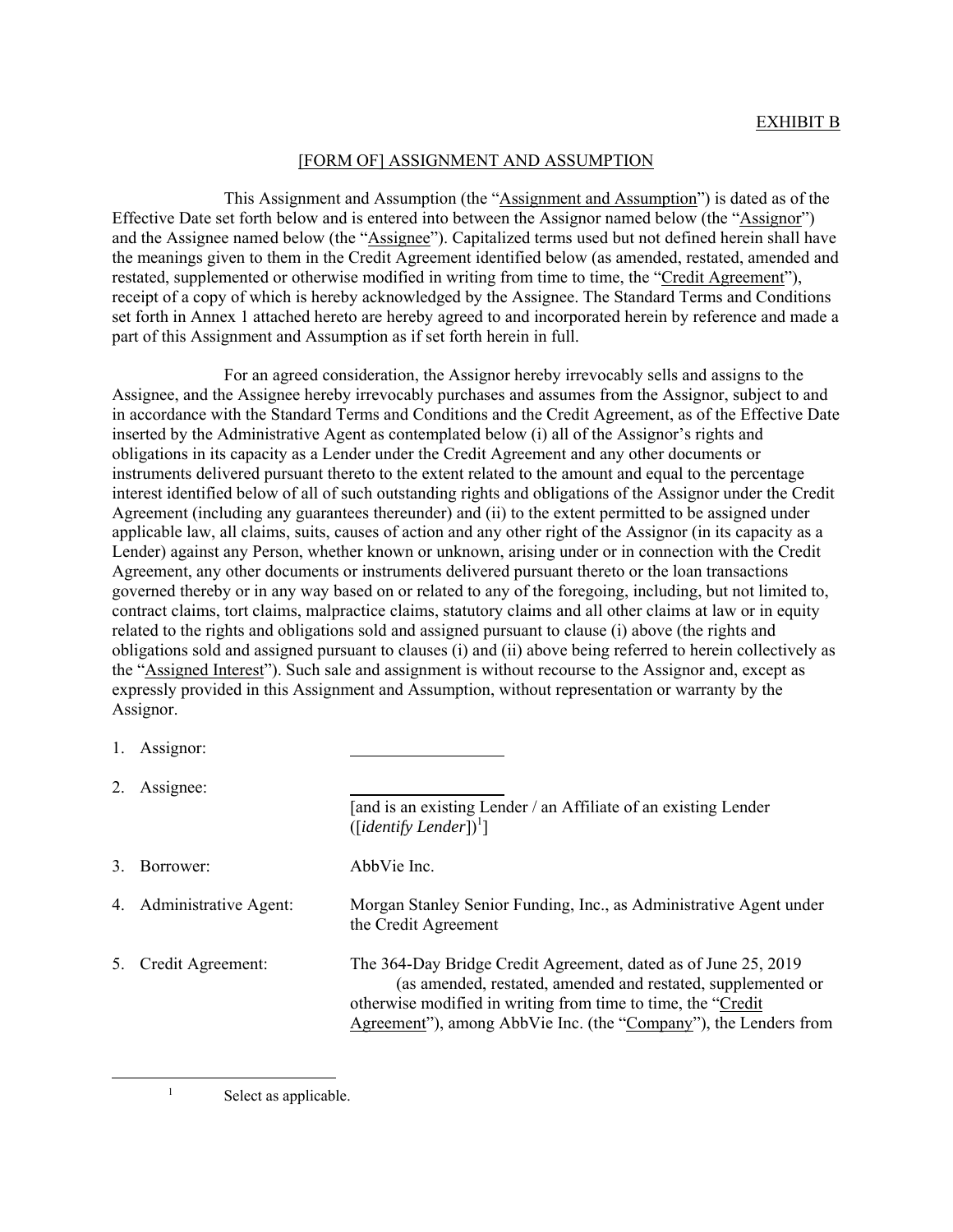time to time party thereto and Morgan Stanley Senior Funding, Inc., as Administrative Agent.

### 6. Assigned Interest:

 $\overline{a}$ 

| Aggregate Amount of    | Amount of           | Percentage Assigned of           |
|------------------------|---------------------|----------------------------------|
| Commitment/Advances of | Commitment/Advances | Assignor's                       |
| Assignor               | Assigned $\epsilon$ | Commitment/Advances <sup>3</sup> |
|                        |                     |                                  |

### Effective Date: [ ], 201[ ] [TO BE INSERTED BY ADMINISTRATIVE AGENT AND WHICH SHALL BE THE EFFECTIVE DATE OF RECORDATION OF TRANSFER IN THE REGISTER THEREFOR.]

The Assignee agrees to deliver to Morgan Stanley Senior Funding, Inc., as Administrative Agent, a completed Administrative Questionnaire in which the Assignee designates one or more credit contacts to whom all syndicate-level information (which may contain material non-public information about the Company and its Related Parties or their respective securities) will be made available and who may receive such information in accordance with the Assignee's compliance procedures and applicable laws, including U.S. federal and state securities laws.

<sup>2</sup> Not to be less than \$25,000,000 or an integral multiple of \$5,000,000 in excess thereof.

<sup>3</sup> Set forth, to at least 9 decimals, as a percentage of the aggregate amount of Commitments/Advances.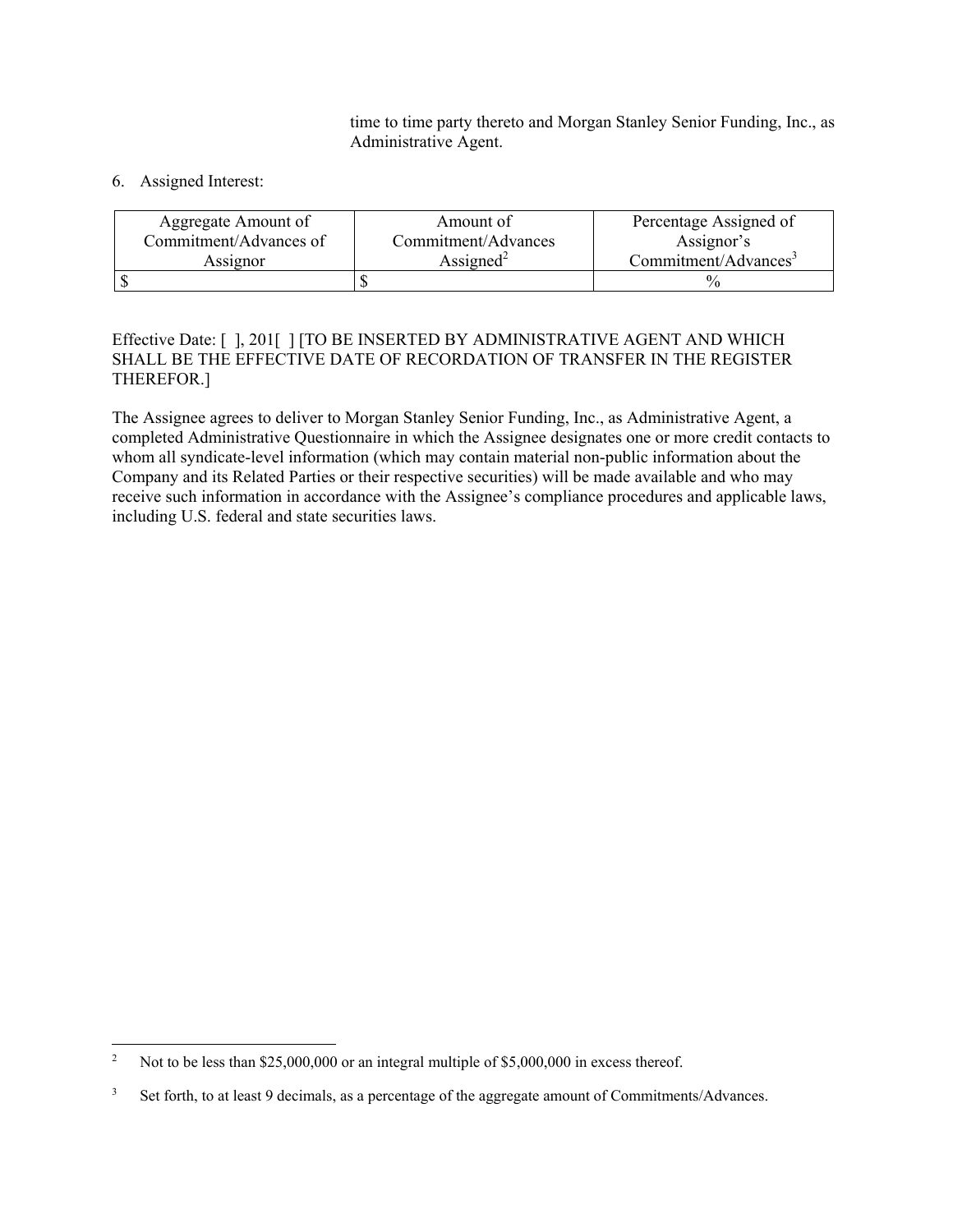The terms set forth in this Assignment and Assumption are hereby agreed to:

# ASSIGNOR

NAME OF ASSIGNOR

By:

l

Name: Title:

**ASSIGNEE** 

#### NAME OF ASSIGNEE

By:

l

Name: Title: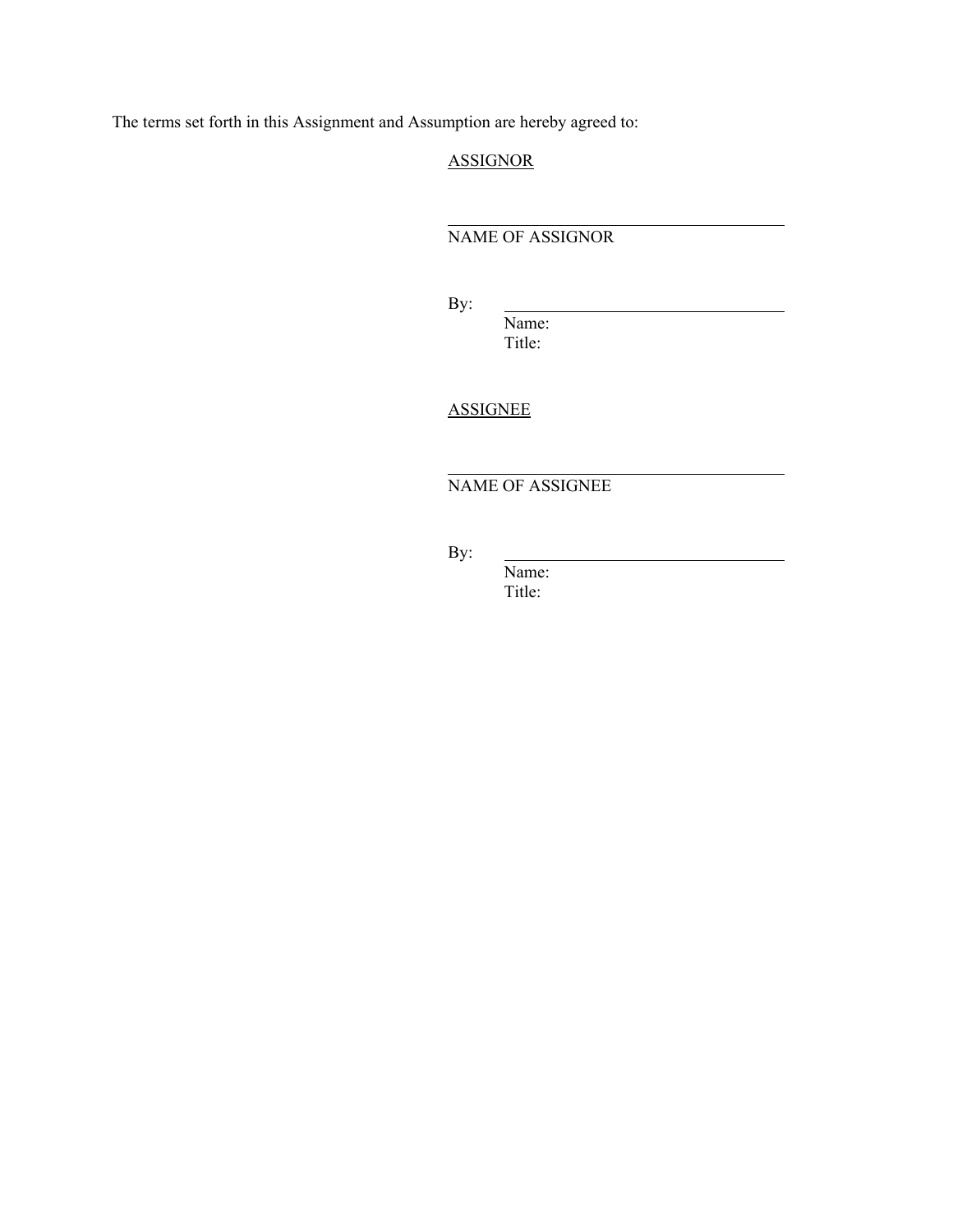[Consented to and]<sup>1</sup> Accepted:

MORGAN STANLEY SENIOR FUNDING, INC., as Administrative Agent

By:

Name: Title:

[Consented to:]<sup>2</sup>

ABBVIE INC., as the Company

By:

Name: Title:

 $\frac{1}{1}$ To be added only if the consent of the Administrative Agent is required by the terms of the Credit Agreement.

<sup>2</sup> To be added only if the consent of the Company is required by the terms of the Credit Agreement.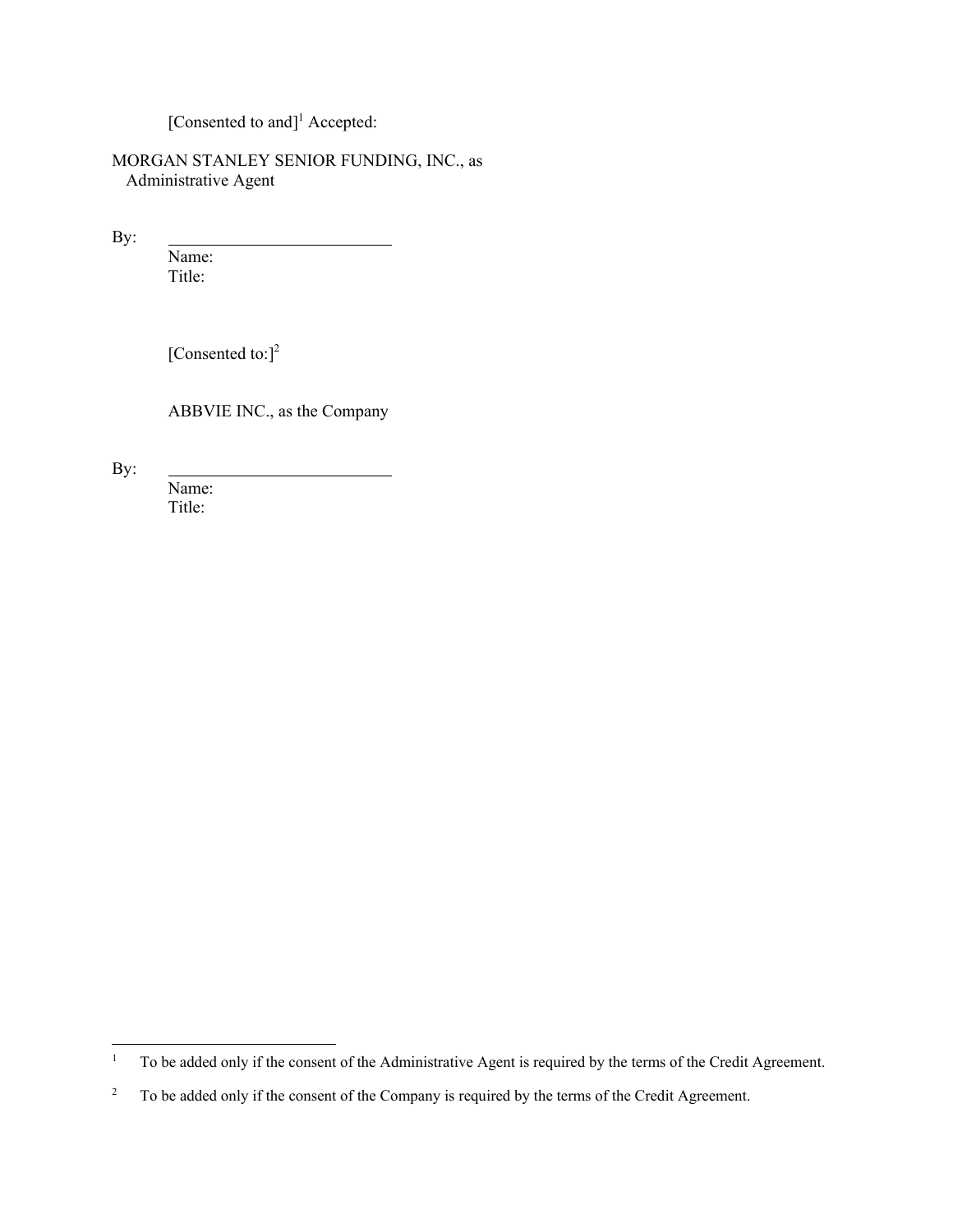#### 364-DAY BRIDGE CREDIT AGREEMENT

### STANDARD TERMS AND CONDITIONS FOR ASSIGNMENT AND ASSUMPTION

#### 1. Representations and Warranties.

1.1. Assignor. The Assignor (a) represents and warrants that (i) it is the legal and beneficial owner of the Assigned Interest, (ii) the Assigned Interest is free and clear of any lien, encumbrance or other adverse claim and (iii) it has full power and authority, and has taken all action necessary, to execute and deliver this Assignment and Assumption and to consummate the transactions contemplated hereby and (b) assumes no responsibility with respect to (i) any statements, warranties or representations made in or in connection with the Credit Agreement or any other Loan Document, (ii) the execution, legality, validity, enforceability, genuineness, sufficiency or value of the Loan Documents, (iii) the financial condition of the Company, any of its Subsidiaries or Affiliates or any other Person obligated in respect of any Loan Document or (iv) the performance or observance by the Company, any of its Subsidiaries or Affiliates or any other Person of any of their respective obligations under any Loan Document.

1.2. Assignee. The Assignee (a) represents and warrants that (i) it has full power and authority, and has taken all action necessary, to execute and deliver this Assignment and Assumption and to consummate the transactions contemplated hereby and to become a Lender under the Credit Agreement, (ii) it satisfies the requirements, if any, specified in the Credit Agreement that are required to be satisfied by it in order to acquire the Assigned Interest and become a Lender, (iii) from and after the Effective Date, it shall be bound by the provisions of the Credit Agreement as a Lender thereunder and, to the extent of the Assigned Interest, shall have the obligations of a Lender thereunder, (iv) it is sophisticated with respect to the transactions contemplated by the Transaction and either it, or the Person exercising discretion in making its decision to acquire the Assigned Interest, is experienced in transactions of such type, (v) it has received a copy of the Credit Agreement and has received or been accorded the opportunity to receive copies of the most recent financial statements delivered pursuant to Section 5.01(i) thereof, as applicable, and such other documents and information as it has deemed appropriate to make its own credit analysis and decision to enter into this Assignment and Assumption and to purchase the Assigned Interest on the basis of which it has made such analysis and decision independently and without reliance on the Administrative Agent or any other Lender, (vi) it is aware of the Takeover Panel and Takeover Rules in relation to debt syndication during an offer period under the Takeover Rules and (vii) attached to the Assignment and Assumption is any documentation required to be delivered by it pursuant to the terms of the Credit Agreement, duly completed and executed by the Assignee, (b) agrees that (i) it will, independently and without reliance on the Administrative Agent, the Assignor or any other Lender, and based on such documents and information as it shall deem appropriate at the time, continue to make its own credit decisions in taking or not taking action under the Loan Documents (ii) it will perform in accordance with their terms all of the obligations which by the terms of the Loan Documents are required to be performed by it as a Lender and (iii) it will comply in all respects with the terms and requirements of the Takeover Panel and Takeover Rules in relation to debt syndication during an offer period under the Takeover Rules and (c) acknowledges that (i) any information relating to the Borrower furnished to the Assignee by or on behalf of the Borrower or concerning the Transactions is restricted by the Takeover Rules and the Takeover Panel and (ii) Section 9.08 of the Credit Agreement is subject to such Takeover Rules and Takeover Panel restrictions.

2. Payments. From and after the Effective Date, Morgan Stanley Senior Funding, Inc., as Administrative Agent, shall make all payments in respect of the Assigned Interest (including